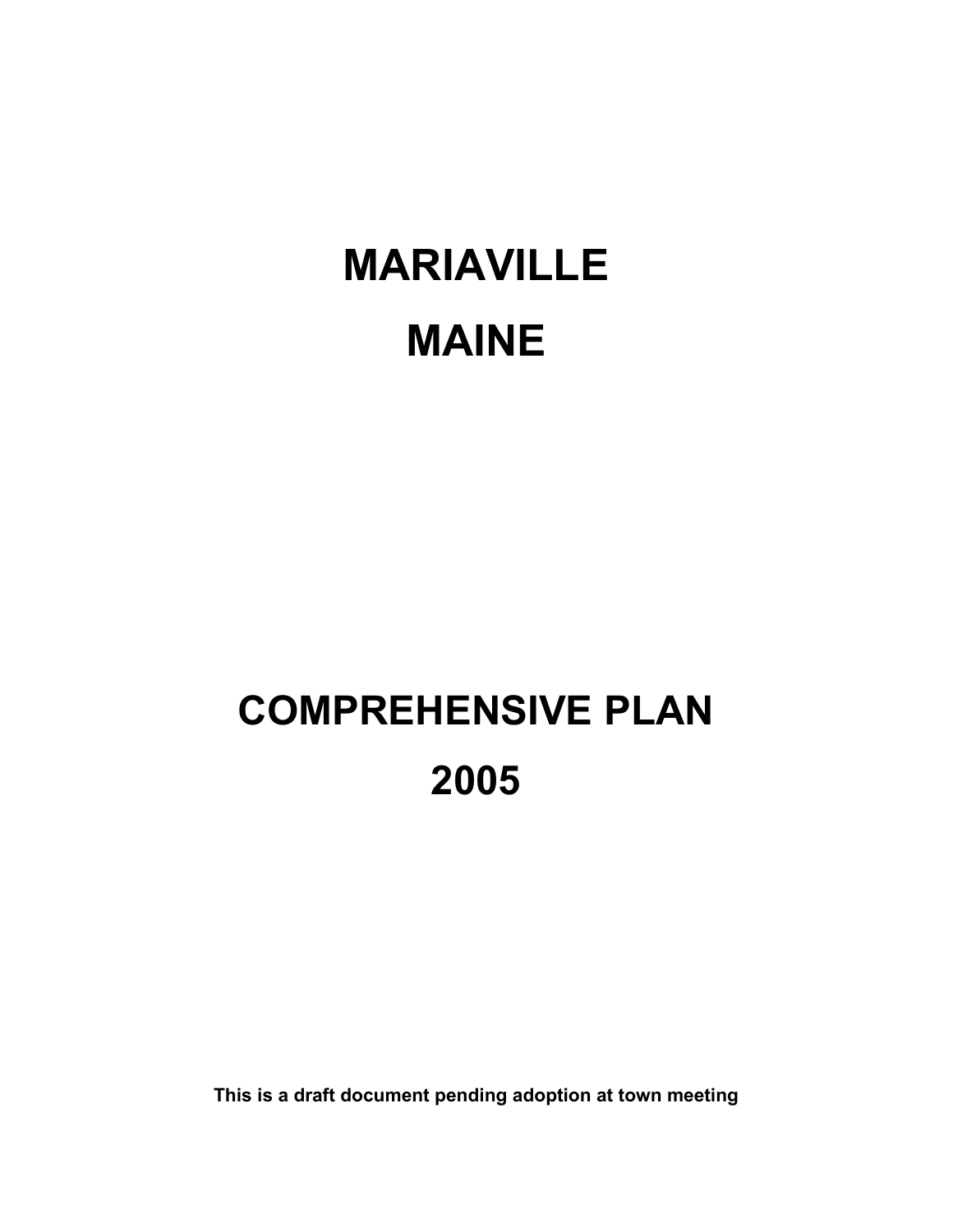### MARIAVILLE COMPREHENSIVE PLAN, 2005

Prepared by the Mariaville Comprehensive Planning Committee:

Geneva Frost, Chair Everett Austin Jack Grady Steven Mogul Ciona Ulbrich

With technical assistance from the Hancock County Planning Commission

(Revised: 11/23/2005)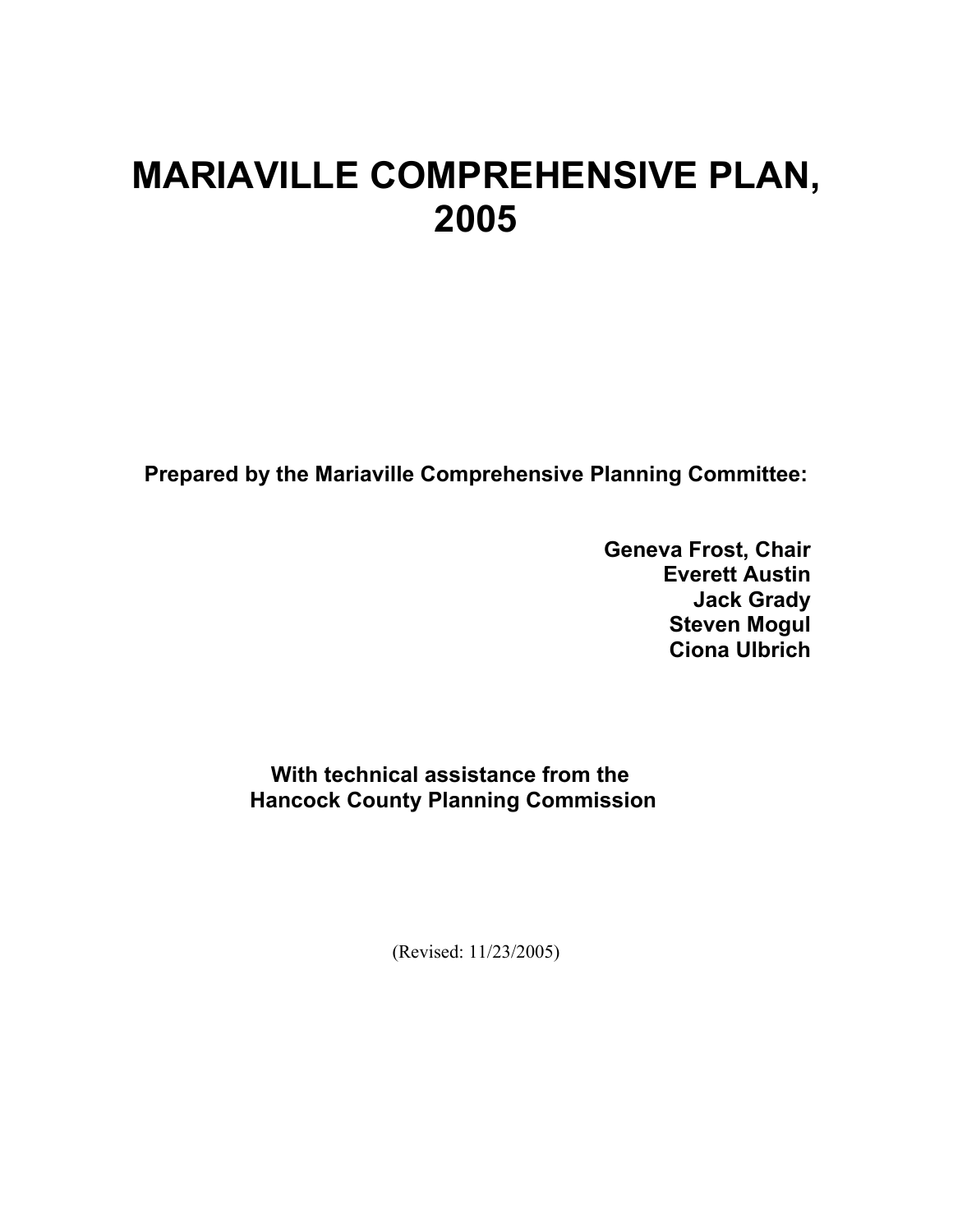#### INTRODUCTION

The Mariaville comprehensive plan update is an advisory document. It reflects the desired future of the town. Overall, it identifies current issues and opportunities that the town faces and discusses what is expected to happen within the next five to ten years. It is an update of the 1991 plan and replaces that document.

The plan consists of two major parts. The *Inventory and Analysis* discusses recent trends in town and projects what may happen in the future. While it discusses some options for the town to consider, these are not recommendations. Rather, this section is a reference document. Since any town is changing constantly, some of the data in this plan may become out of date. The data cited in this plan reflect conditions in Mariaville as of June 2004.

 The second part is the Goals, Policies, Implementation Strategies and Future Land Use Plan. This section sets specific recommendations for the future of the town. The plan, however, is not valid until it is adopted at town meeting. While the plan is the legal basis of any changes to land use ordinances, all such changes must be voted upon at a town meeting separate from the comprehensive plan vote. Public hearings are required before any vote.

 The plan is intended to guide the select board, planning board and other town committees in their decisions and provide continuity in town policy. It can also be used to help Mariaville seek funding from various state and federal grant programs. Residents are reminded that planning is an ongoing process. This plan should be reviewed annually to see if its assumptions are still valid. A more thorough review may be needed in five years.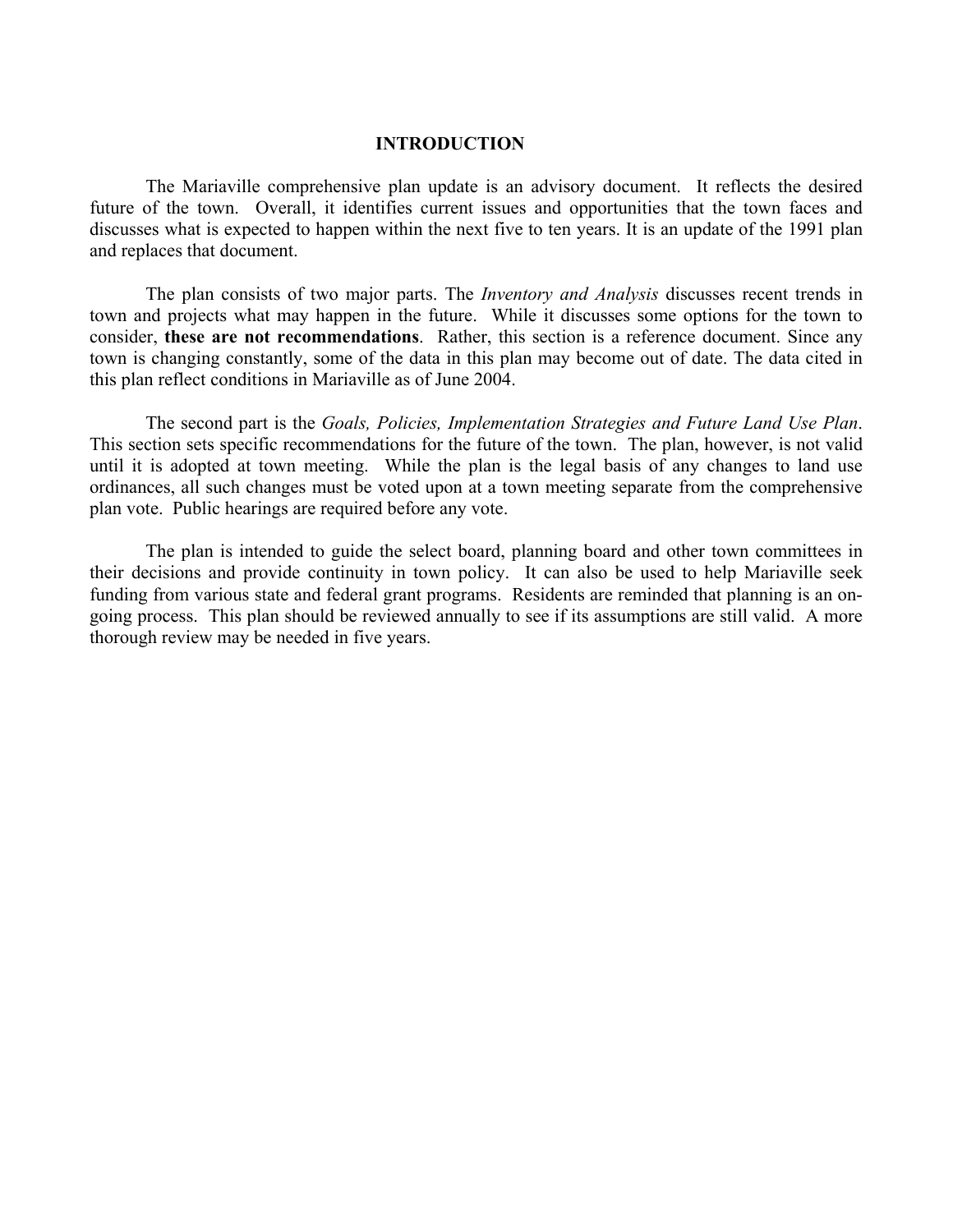#### **TABLE OF CONTENTS**

#### **INTRODUCTION**

| 1.               |                                  |    |
|------------------|----------------------------------|----|
| 2.               |                                  |    |
| 3.               |                                  |    |
| $\overline{4}$ . |                                  |    |
| 5 <sub>1</sub>   |                                  |    |
|                  |                                  |    |
|                  |                                  |    |
| 1.               |                                  |    |
| 2.               |                                  |    |
| 3.               |                                  |    |
| $\overline{4}$ . | <b>TRENDS SINCE 1990</b>         |    |
| 5.               | <b>CURRENT ECONOMIC ISSUES</b>   | 8  |
|                  |                                  |    |
| 1.               |                                  |    |
| 2.               |                                  |    |
| 3.               |                                  |    |
| $\overline{4}$ . |                                  |    |
| 5 <sub>1</sub>   |                                  |    |
| 6.               |                                  |    |
| 7.               | <b>DWELLING UNIT PORJECTIONS</b> | 14 |
|                  |                                  |    |
|                  |                                  |    |
| 1.               |                                  |    |
| $\overline{2}$ . |                                  |    |
| 3 <sub>1</sub>   |                                  |    |
| 4.               |                                  |    |
| 5.               |                                  |    |
| 6.               |                                  |    |
|                  |                                  |    |
| 1.               |                                  |    |
| $\overline{2}$ . |                                  |    |
| 3.               |                                  |    |
| $\overline{4}$ . |                                  |    |
| $\mathfrak{a}$ . |                                  |    |
| b.               |                                  |    |
| 5.               |                                  |    |
| 6.               |                                  |    |
| a.               |                                  |    |
| b.               |                                  |    |
| $\mathcal{C}.$   |                                  |    |
| $d$ .            |                                  |    |
| e.               |                                  |    |
| f.               |                                  |    |
| 7.               | <b>EDUCATION</b>                 | 23 |
| a.               |                                  |    |
| h.               |                                  |    |
| 8.               |                                  |    |
| 9.               |                                  |    |
| а.               |                                  |    |
| b.               |                                  |    |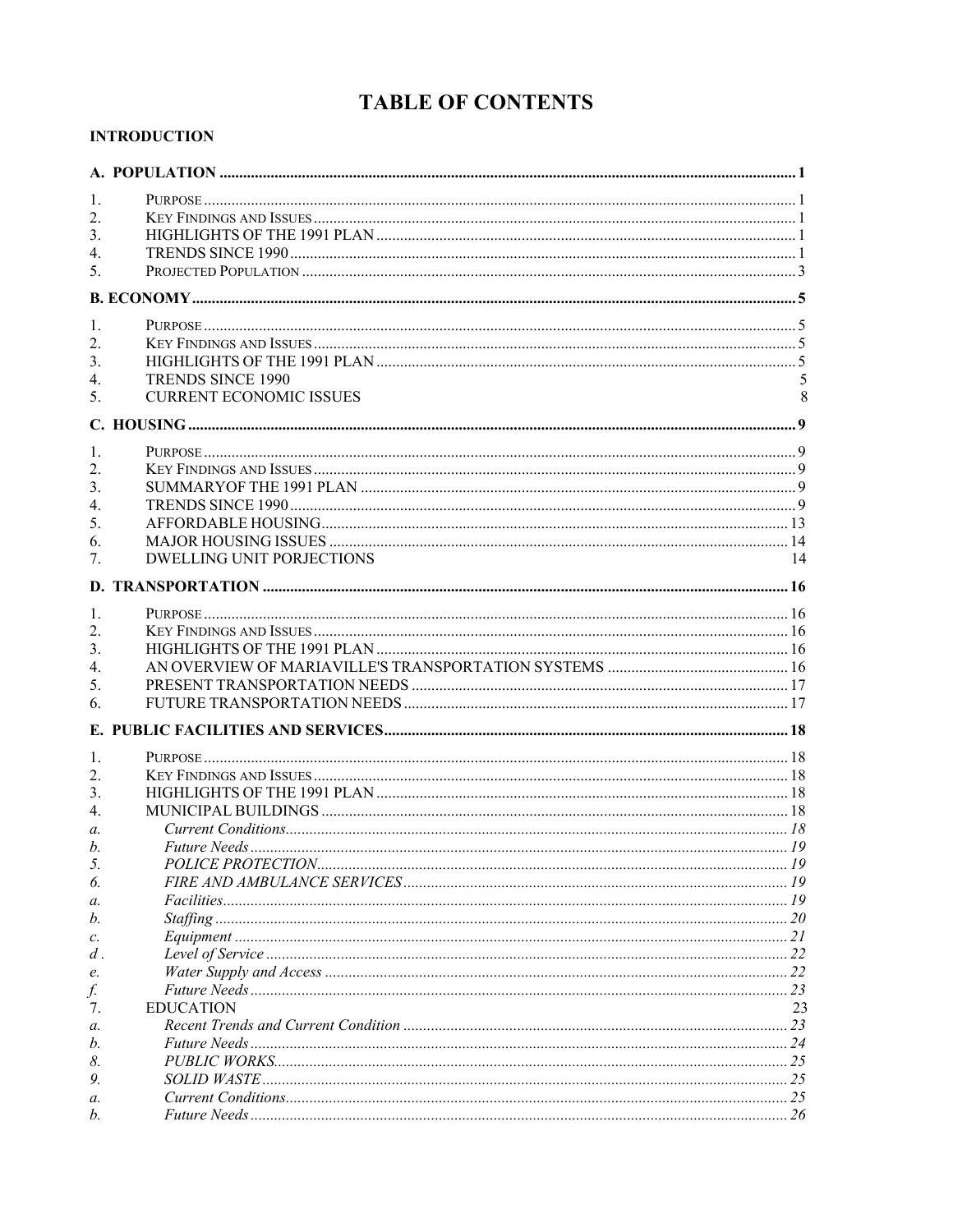| 1.               |                                                                |    |
|------------------|----------------------------------------------------------------|----|
| 2.               |                                                                |    |
| 3.               |                                                                |    |
| 4.               |                                                                |    |
| 5 <sub>1</sub>   |                                                                |    |
|                  |                                                                |    |
| 1.               |                                                                |    |
| $\overline{2}$ . |                                                                |    |
| 3.               |                                                                |    |
| $\overline{4}$ . |                                                                |    |
| 5.               |                                                                |    |
| 6.               |                                                                |    |
| 7.               |                                                                |    |
| $\,$ 8 $\,$      |                                                                |    |
| 9.               |                                                                |    |
| 10.              |                                                                |    |
| 11.              | ADEQUACY OF WATER SUPPLIES AND OF CURRENT PROTECTION MEASURES  | 34 |
|                  |                                                                |    |
| 1.               |                                                                |    |
| 2.               |                                                                |    |
| 3.               |                                                                |    |
| 4.               |                                                                |    |
| a.               |                                                                |    |
| b.               |                                                                |    |
| $\mathcal{C}.$   |                                                                |    |
| $d$ .            |                                                                |    |
| 5.               |                                                                |    |
| 6.               |                                                                |    |
|                  |                                                                |    |
| 1.               |                                                                |    |
| 2.               |                                                                |    |
| 3 <sub>1</sub>   |                                                                |    |
| $\overline{4}$ . |                                                                |    |
| 5 <sub>1</sub>   |                                                                |    |
| а.               |                                                                |    |
| b.               |                                                                |    |
| 6.               |                                                                |    |
| 7 <sub>1</sub>   |                                                                |    |
|                  |                                                                |    |
| 1.               |                                                                |    |
| 2.               |                                                                |    |
| 3.               |                                                                |    |
| 4.               |                                                                |    |
| 5.               |                                                                |    |
| 6.               |                                                                |    |
| 7 <sub>1</sub>   | ASSESSMENT OF CURRENT MEASURES TO PROTECT FARM AND FOREST LAND | 46 |
|                  |                                                                |    |
| 1.               |                                                                |    |
| 2.               |                                                                |    |
| 3 <sub>1</sub>   |                                                                |    |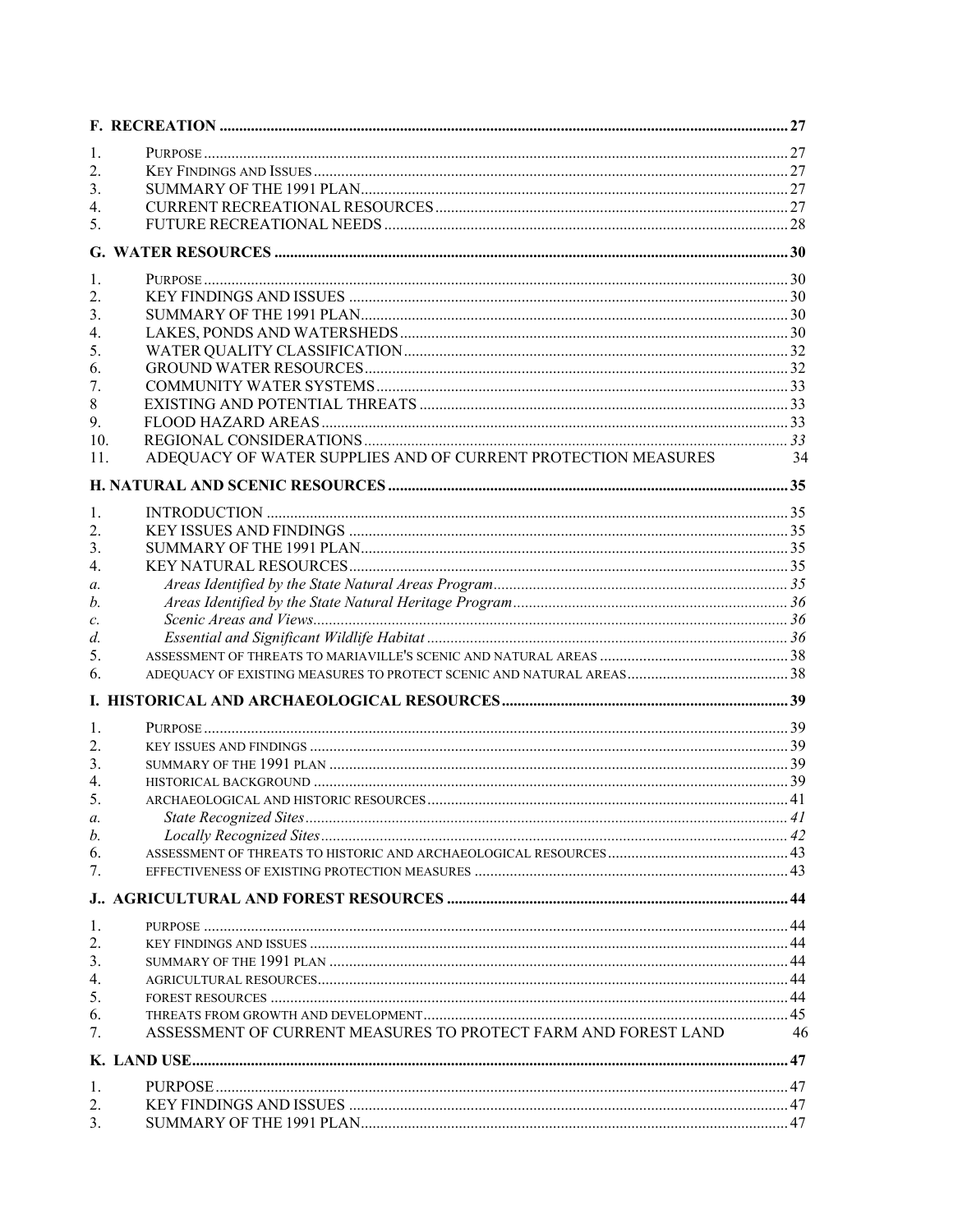| $\overline{4}$ . |                                               |    |
|------------------|-----------------------------------------------|----|
| 5 <sub>1</sub>   |                                               |    |
| $\mathfrak{a}.$  |                                               |    |
| b.               |                                               |    |
| $\mathcal{C}$ .  |                                               |    |
| d.               |                                               |    |
| 6.               |                                               |    |
| 7.               | CURRENT LAND USE REGUALTION MEASURES          | 50 |
| 8.               | PROJECTED LAND AGREAGE NEEDED FOR DEVELOPMENT | 51 |
|                  |                                               |    |
| 1.               |                                               |    |
| 2.               |                                               |    |
| 3.               |                                               |    |
| 4.               |                                               |    |
| 5.               |                                               |    |
| 6.               |                                               |    |
|                  |                                               |    |
| 1.               |                                               |    |
| 2.               |                                               |    |
| 3.               |                                               |    |
| a.               |                                               |    |
| b.               |                                               |    |
| c.               |                                               |    |
| d.               |                                               |    |
| e.               |                                               |    |
| f.               |                                               |    |
| g.               |                                               |    |
| h.               |                                               |    |
| i.               |                                               |    |
| j.               |                                               |    |
| k.               |                                               |    |
| l.               |                                               |    |
| m.               |                                               |    |
|                  |                                               |    |
| 1.               |                                               |    |
| 2.               |                                               |    |
| 3                |                                               |    |
| а.               |                                               |    |
| b.               |                                               |    |
| $\mathcal{C}.$   |                                               |    |
| d.               |                                               |    |
| e.               |                                               |    |
| f.               |                                               |    |
| g.               |                                               |    |
| h.               |                                               |    |
| ĺ.               |                                               |    |
| J.               |                                               |    |
| k.               |                                               |    |
| l.               |                                               |    |
| m.               |                                               |    |
| n.               |                                               |    |
|                  |                                               |    |
| 1.               |                                               |    |
| $\overline{2}$ . |                                               |    |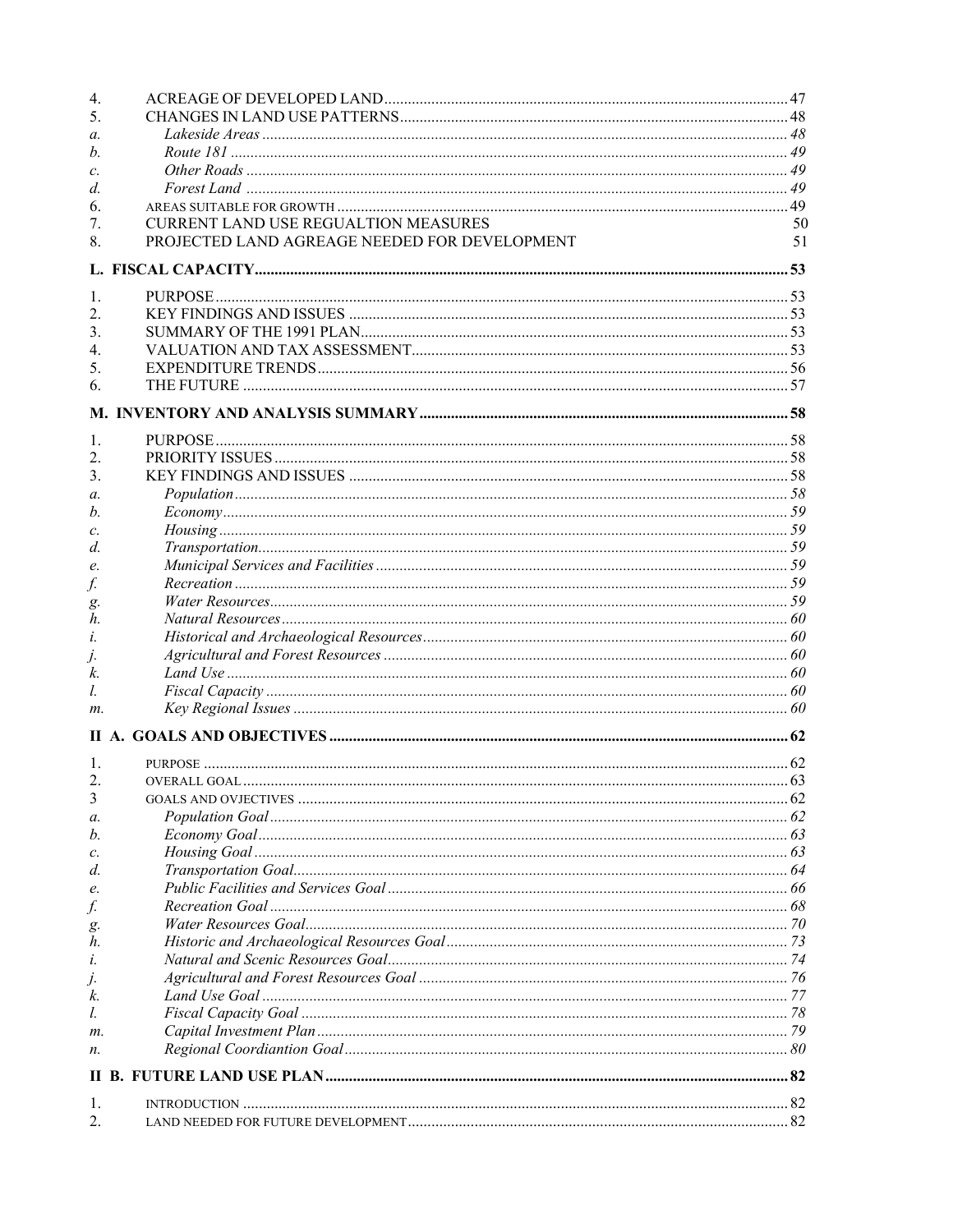| 3                |                                                |    |
|------------------|------------------------------------------------|----|
| $\mathfrak{a}$ . |                                                |    |
| h                |                                                |    |
| $\mathcal{C}$    |                                                |    |
| d                |                                                |    |
| e.               |                                                |    |
| $\overline{4}$   | A FUTURE LAND USE SCHEME FOR MARIAVILLE        | 84 |
| $\alpha$         |                                                |    |
| h                |                                                |    |
| $\mathcal{C}$    |                                                |    |
| d                |                                                |    |
| e.               |                                                |    |
| f.               |                                                |    |
|                  |                                                |    |
| g.<br>5.         | <b>GROWTH AND RURAL AREAS</b>                  | 87 |
| 6                | MEASURES TO DISTINGUISH GROWTH AND RURAL AREAS | 88 |
|                  | SUMMARY                                        | 88 |

#### APPENDIX I: MARIAVILLE COMPREHENSIVE PLAN TABLES AND MAPS

#### TABLES AND MAPS

| п<br>١ |  |
|--------|--|
|        |  |

| Contract Rent of Renter Occupied Units Mariaville and Hancock County 2000 12 |
|------------------------------------------------------------------------------|

Maps (following page 88): (large-scale, color maps are available for inspection at the town office, and on the HCPC website at **http://hcpcme.org/landuse/mariaville/mariavilleplan.htm)**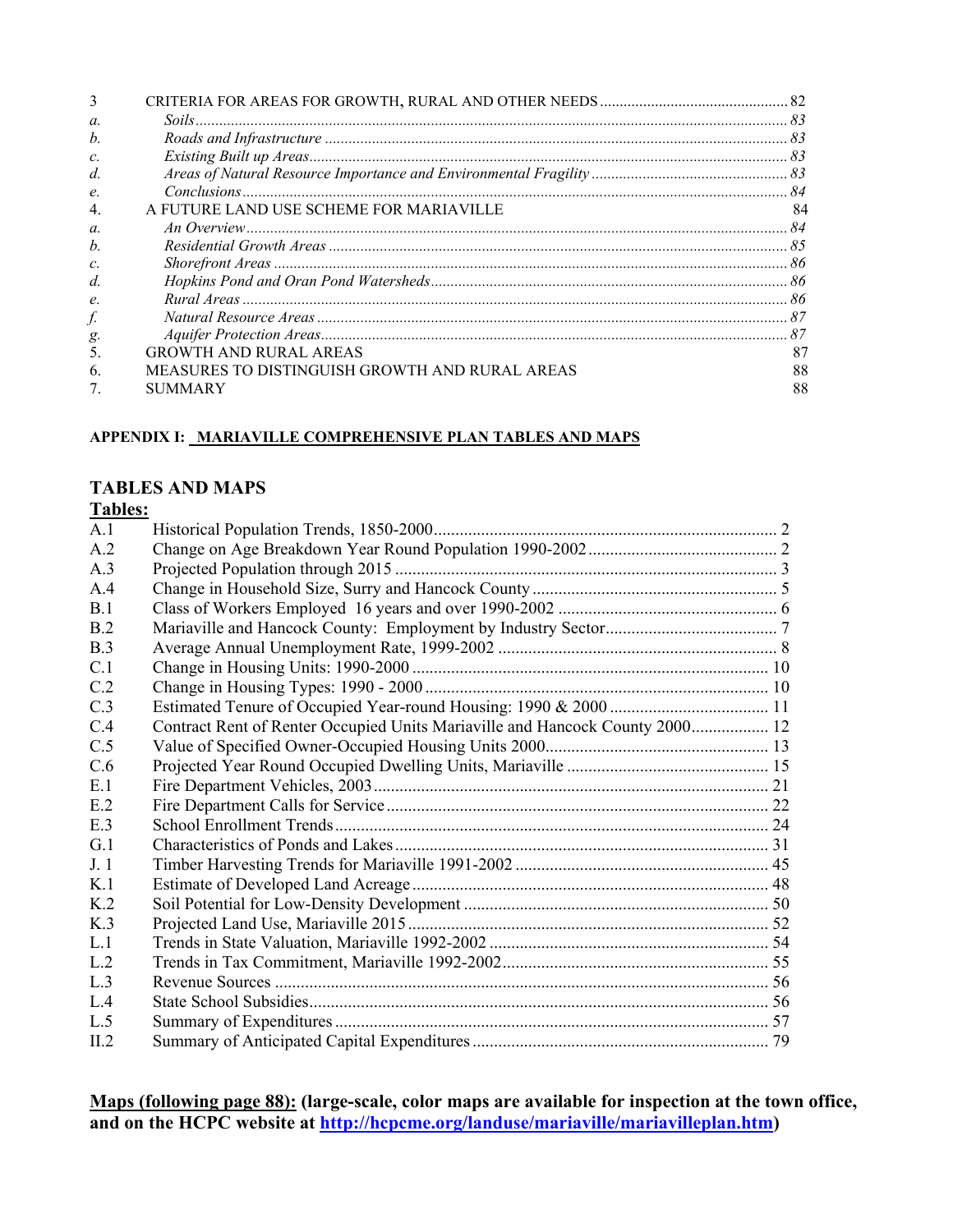- Map 1 Property Line Base Map with Topography
- Map 2 Land Use and Ownership Map
- Map 3 Water and Natural Resources Map<br>Map 4 Cultural Resources Map
- Map 4 Cultural Resources Map<br>Map 5 Future Land Use Map
- Future Land Use Map
- Map 6 Soils Map with Table of Acreage for Types<br>Map 7 Natural Features Wildlife Map
- Natural Features Wildlife Map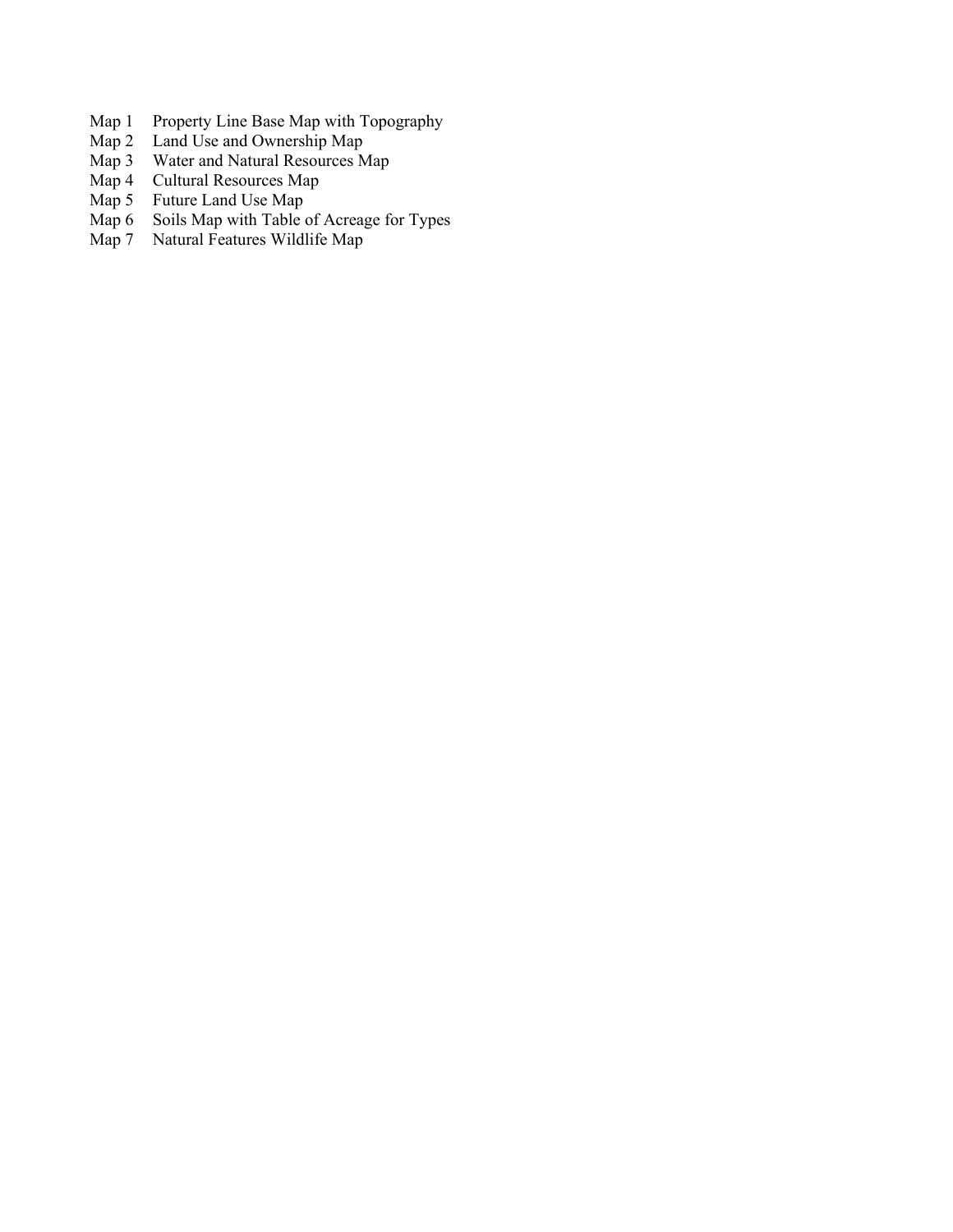## **SECTION ONE**

# INVENTORY and ANALYSIS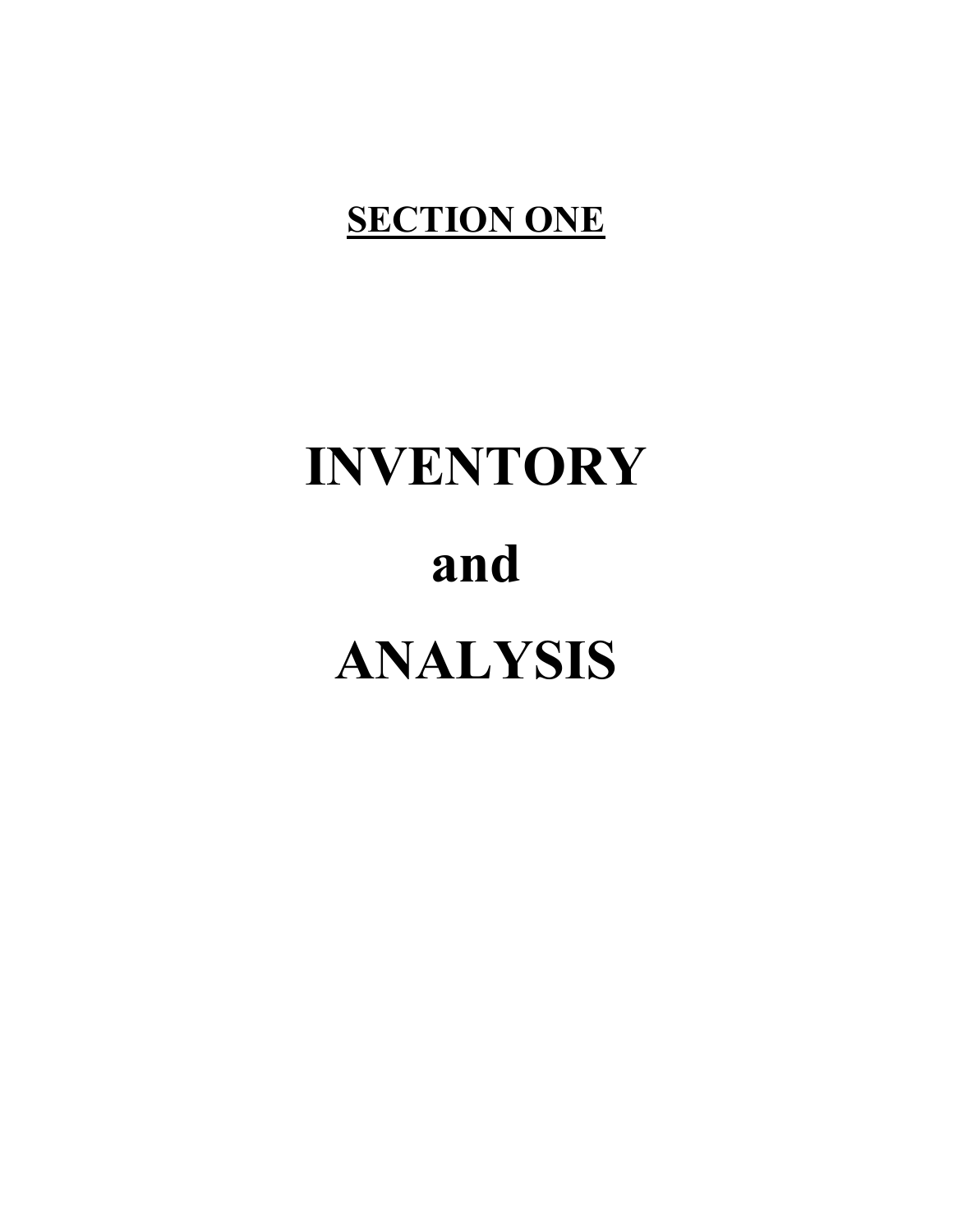#### A. POPULATION

#### 1. Purpose

Population is one of the most basic components of a comprehensive plan. In order to understand Mariaville's current and future needs, it is important to review population trends. Mariaville faces particular challenges due to its very high growth rate and future growth potential. This section aims to accomplish the following:

- a. Review population trends since 1990; and
- b. Present alternative future population scenarios.

#### 2. Key Findings and Issues

Mariaville had a 53 percent increase in its year-round population between 1990 and 2000. The town shares the fastest rate of growth in Hancock County with the adjoining town of Otis. During the same period, the school age population increased by 130 percent. In 2000 Mariaville had the youngest median age of any town in Hancock County except for those that hosted an institution such as a school or military base.

#### 3. Highlights of the 1991 Plan

The plan mentioned that the town was facing a rapid increase in its year-round population and that its population probably doubled in the summer months. The town had a younger population than the county as a whole and was facing an increase in its school enrollment. The plan projected a year-round population of 351 by the year 2000.

#### 4. Trends Since 1990

The population projections for the year 2000 in the 1991 plan underestimated the actual growth rate in Mariaville (see Table A.1). Rather than the 351 projected population, the actual population was 414. The town had a ten-year growth rate of 53 percent. This rate is well above the 10 percent growth rate for Hancock County as a whole. In fact, Mariaville tied with the town of Otis as the fastest growing town in Hancock County.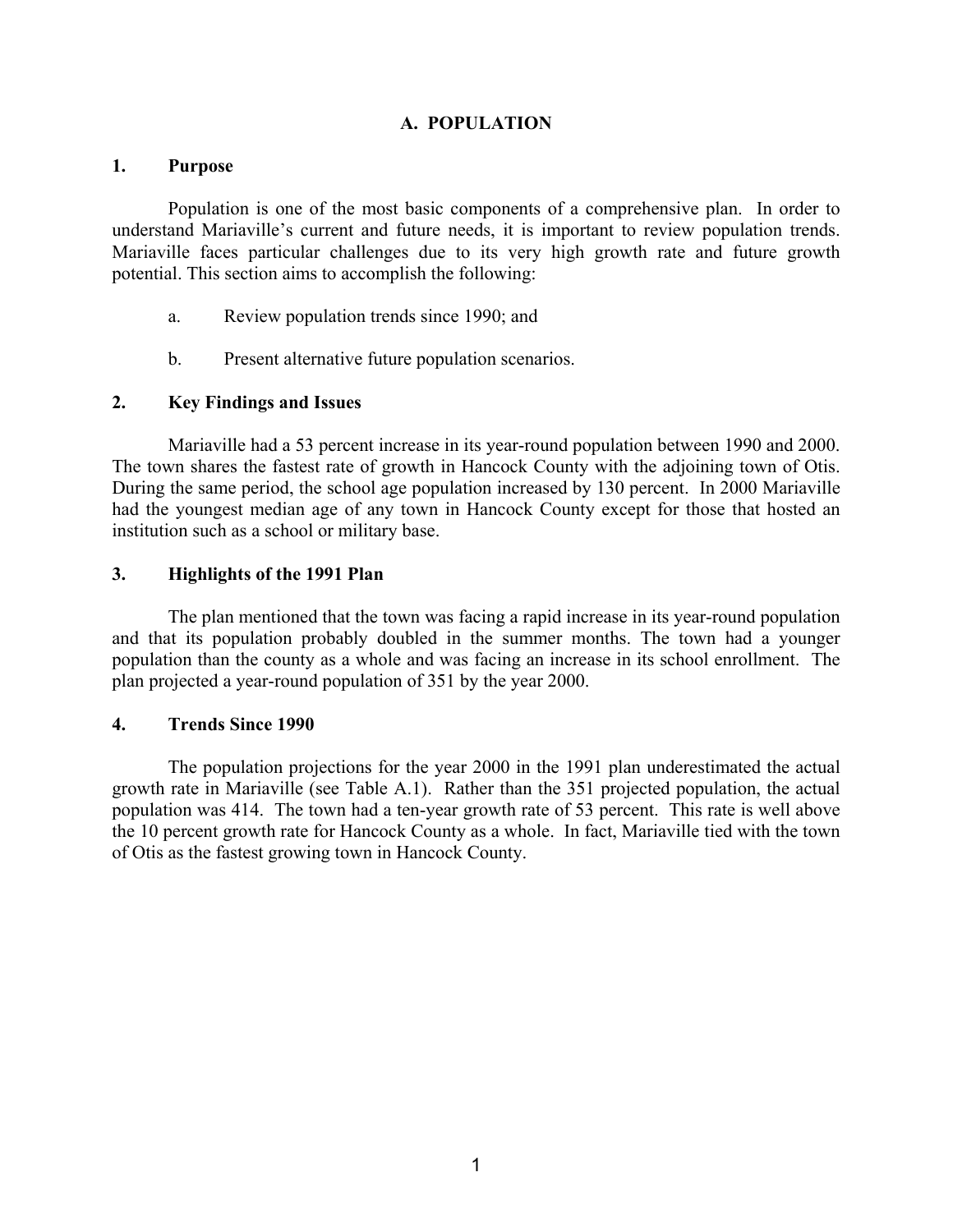| Table A.1                  |                                                           |                         |  |  |  |
|----------------------------|-----------------------------------------------------------|-------------------------|--|--|--|
|                            | <b>Historical Population Trends, Mariaville 1850-2000</b> |                         |  |  |  |
| Year                       | <b>Population</b>                                         | <b>Ten Year Percent</b> |  |  |  |
|                            |                                                           | Change                  |  |  |  |
| 1850                       | 374                                                       |                         |  |  |  |
| 1860                       | 458                                                       | 22.5%                   |  |  |  |
| 1870                       | 369                                                       | $-19.4%$                |  |  |  |
| 1880                       | 382                                                       | 3.5%                    |  |  |  |
| 1890                       | 271                                                       | $-29.1%$                |  |  |  |
| 1900                       | 218                                                       | $-19.6%$                |  |  |  |
| 1910                       | 171                                                       | $-21.6%$                |  |  |  |
| 1920                       | 131                                                       | $-23.4%$                |  |  |  |
| 1930                       | 155                                                       | 18.3%                   |  |  |  |
| 1940                       | 132                                                       | $-14.8%$                |  |  |  |
| 1950                       | 153                                                       | 15.9%                   |  |  |  |
| 1960                       | 144                                                       | $-5.9%$                 |  |  |  |
| 1970                       | 108                                                       | $-25.0%$                |  |  |  |
| 1980                       | 168                                                       | 55.6%                   |  |  |  |
| 1990                       | 270                                                       | 60.7%                   |  |  |  |
| 2000                       | 414                                                       | 53.3%                   |  |  |  |
| <b>SOURCE: U.S. Census</b> |                                                           |                         |  |  |  |

As seen in Table A.2, the population of all age groups increased except those under five years old. There was a 130 percent increase in those aged 5 to 17, which comprises the majority of the school-aged population. The next largest increase (120 percent) was in those between 45 and 64 years. Overall, the median age in town increased from 28.5 in 1990 to 34.6 in 2000. The median age is still below the county median. Hancock County's median age increased from 35.8 in 1990 to 40.7 in 2000. The only towns in Hancock County with a younger median age than Mariaville in 2000 were Castine and Winter Harbor, which both then hosted an institution comprised primarily of younger people.

| Table A.2                                                                   |               |         |               |         |           |           |  |  |
|-----------------------------------------------------------------------------|---------------|---------|---------------|---------|-----------|-----------|--|--|
| <b>Change in Age Breakdown, Year-round Population Mariaville: 1990-2002</b> |               |         |               |         |           |           |  |  |
|                                                                             |               |         |               |         |           | Percent   |  |  |
| <b>Age Group</b>                                                            | 1990          | 1990    | 2002          | 2002    | Change    | Change    |  |  |
|                                                                             | <b>Number</b> | Percent | <b>Number</b> | Percent | $90 - 02$ | $90 - 02$ |  |  |
| $0-4$                                                                       | 37            | 14%     | 24            | 6%      | $-35.1\%$ | $-13$     |  |  |
| $5-17$                                                                      | 49            | 18%     | 113           | 27%     | 130.6%    | 64        |  |  |
| 18-44                                                                       | 111           | 41%     | 165           | 39%     | 48.6%     | 54        |  |  |
| $45 - 64$                                                                   | 46            | 17%     | 101           | 24%     | 119.6%    | 55        |  |  |
| <b>65 &amp; over</b>                                                        | 27            | 10%     | 21            | $5\%$   | $-22.2\%$ | -6        |  |  |
| <b>Total</b>                                                                | 270           | 100%    | 424           | 100%    | 57.0%     | 154       |  |  |
| <b>SOURCE:</b> U.S. Census (1990) and State Planning Office (2002)          |               |         |               |         |           |           |  |  |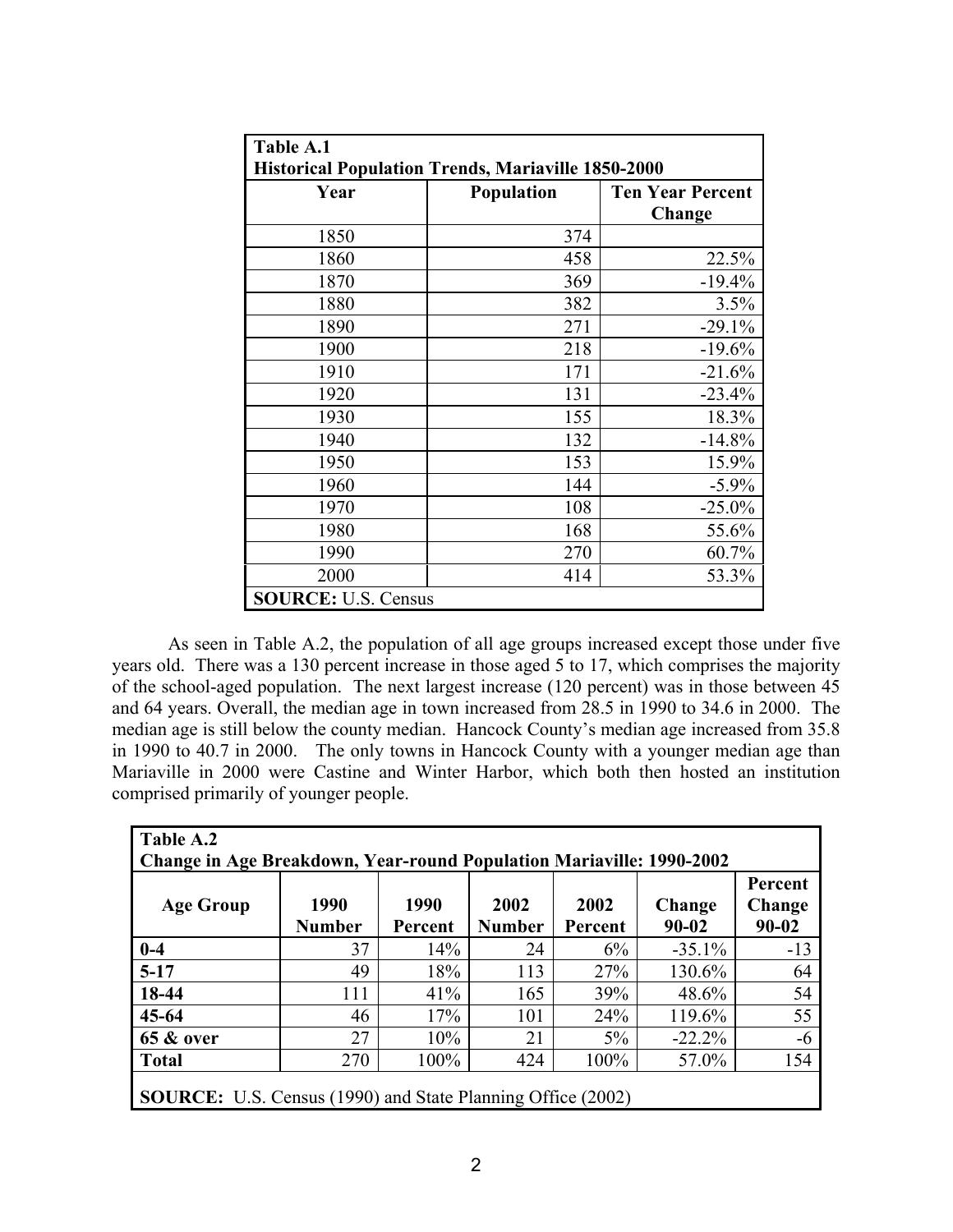The average number of persons per household in Mariaville was 2.78 in both 1990 and 2000. During this same period, household sizes in Hancock County decreased from 2.48 to 2.31. This is another indicator of the relatively young population in Mariaville, younger households tend to have more children thereby increasing the household size. Household sizes are important in determining how many homes will be needed for a given level of population.

There have been changes in other population statistics as well. In 1990 the town had a median household income of \$24,500, which was 97 percent of the county medium income of \$25,247. By 2000, Mariaville's median income had increased to \$31,250, which was about 88 percent of the county income of \$35,811. Incomes have thus not kept pace with the county median.

A similar trend can be seen in poverty rates. The 1990 poverty rate in Mariaville was 5.2 percent compared to 10.0 percent for Hancock County. By 2000, the poverty rate had increased to 12.5 percent compared to 7.1 percent for the county. Poverty is a worsening problem in Mariaville.

There has been a change in educational attainment data. In 1990, 89.1 percent of Mariaville residents aged 25 and older had a high school education and 10.9 percent had a bachelor's degree. By 2000, 85.2 percent had a high school degree and 27.2 percent had a bachelor's degree. By comparison, Hancock County in 2000 had an 87.8 percent high school education rate and a 27.1 percent bachelors degree rate. While the town is fairly close to the state statistics it appears that it is attracting both more residents who have not completed high school and more who have completed a four-year college.

#### 5. Projected Population

There is no reliable way to project population for a small town such as Mariaville. Some general statistical models can be used, however. The State Planning Office has developed yearround population projections for all towns in the state through 2015. The figures for Hancock County and Mariaville are shown on Table A.3. As seen, Hancock County as a whole has considerable growth potential. This is consistent with recent trends of a high in-migration rate. The population data for Mariaville show a 55 percent increase between 2000 and 2015. As mentioned above, the population projections in the last plan underestimated the growth rate and it is quite possible this will happen again.

| Table A.3<br>Projected Population through 2015 <sup>1</sup>                                                       |                            |      |      |  |  |  |  |
|-------------------------------------------------------------------------------------------------------------------|----------------------------|------|------|--|--|--|--|
| <b>Unit of Government</b>                                                                                         | 2005                       | 2010 | 2015 |  |  |  |  |
| <b>Mariaville</b>                                                                                                 | 517                        | 589  |      |  |  |  |  |
| <b>Hancock County</b>                                                                                             | 56,635<br>54,371<br>58,741 |      |      |  |  |  |  |
| <b>NOTE:</b> refer to text for discussion of limitations of data<br><b>SOURCE:</b> State Planning Office web site |                            |      |      |  |  |  |  |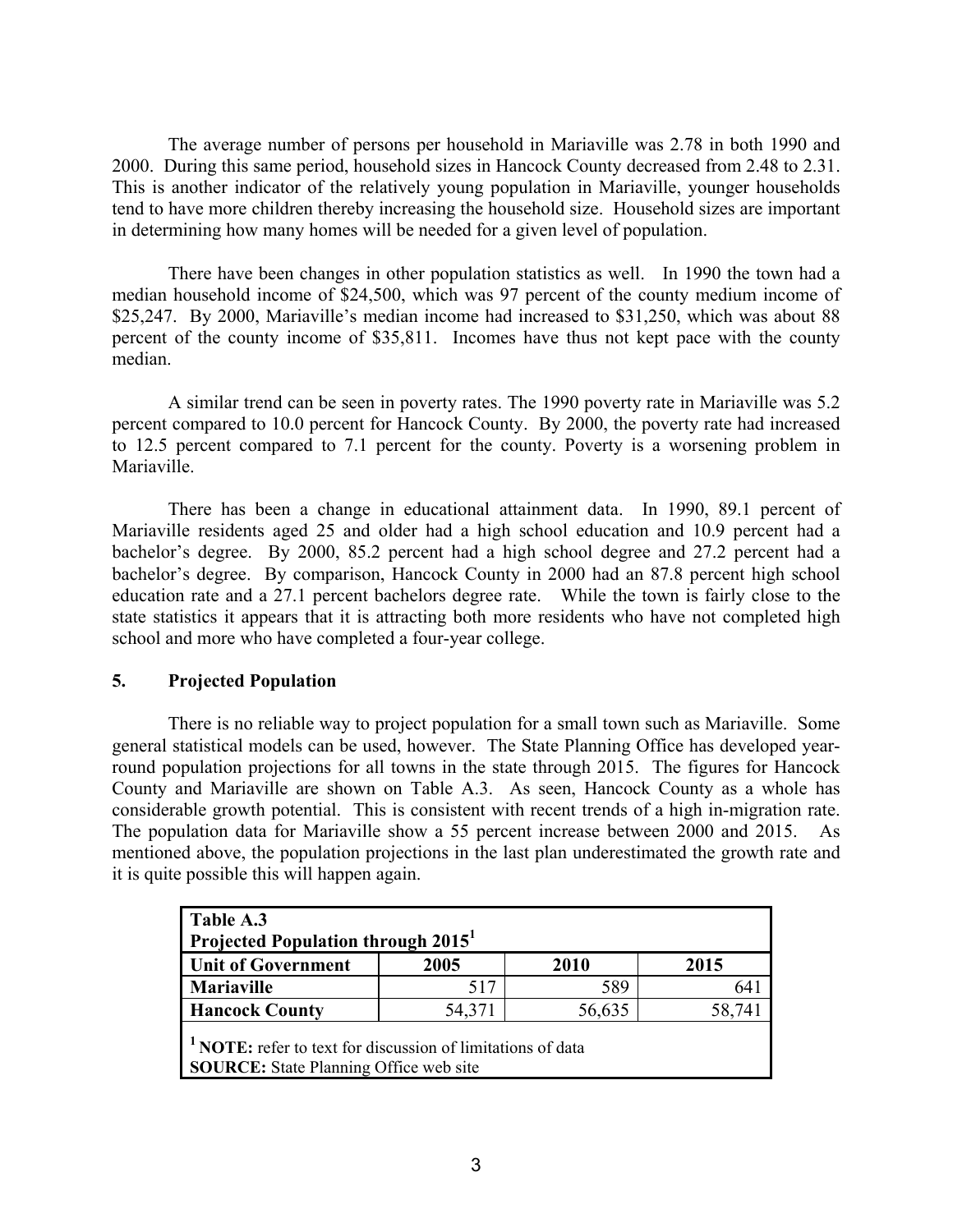While there is always some guesswork in population projections, there are a number of likely trends that Mariaville will face over the next ten years:

- a. its population will remain relatively young, which will likely make further demands on the schools;
- b. more second homes may be converted to year-round occupancy, so that not all population growth will necessarily be related to new home construction; and
- c. the high price of land and housing in coastal towns in Hancock County will mean that more people with modest incomes will seek to live in inland towns such as Mariaville.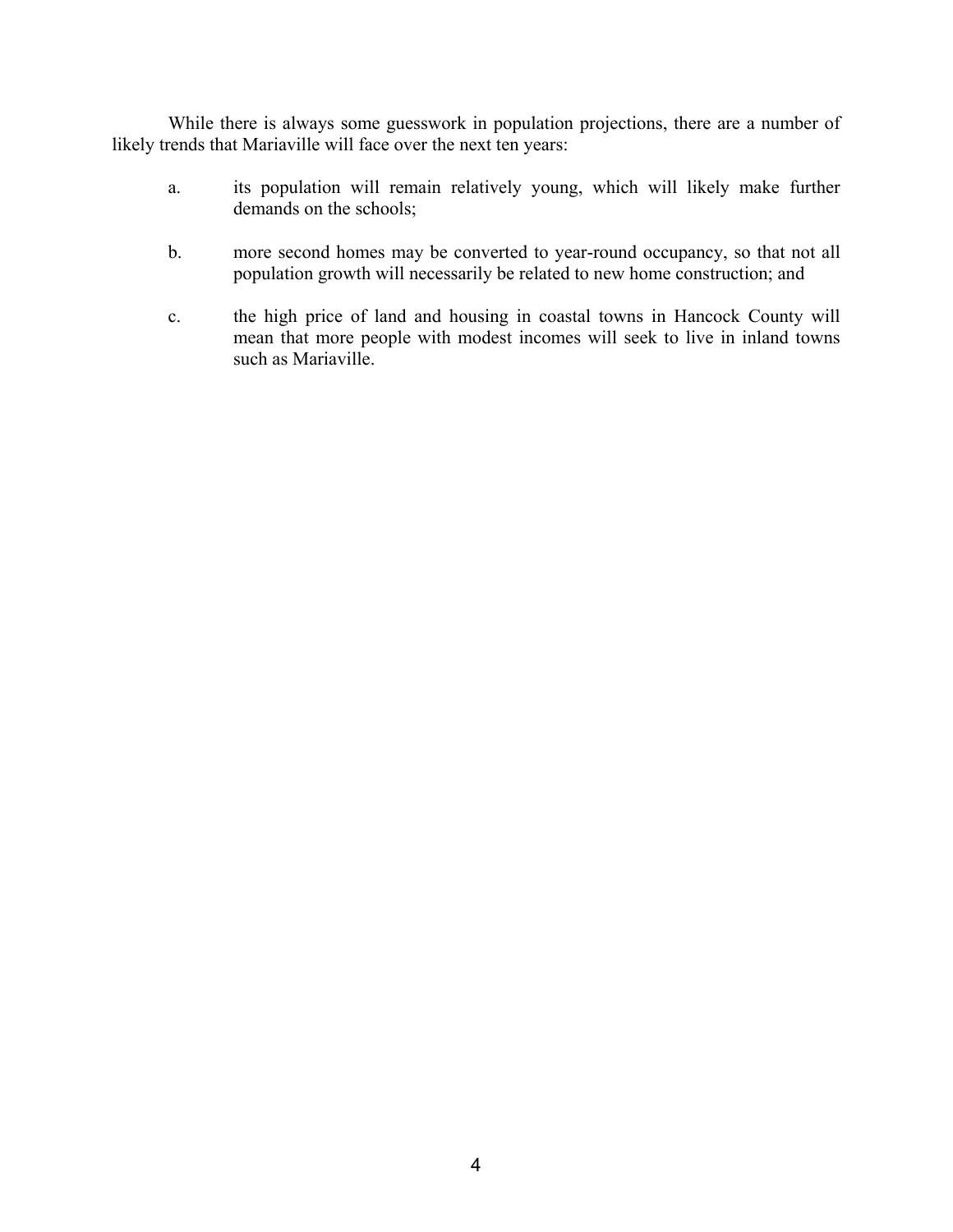#### B. ECONOMY

#### 1. Purpose

An understanding of the economy is important in planning for the future of a town. This section aims to accomplish the following:

- a. Summarize economic trends since the early 1990s; and
- b. Identify current economic issues.

#### 2. Key Findings and Issues

Most Mariaville residents who work commute outside of town. The labor force increased in size by 76 percent between 1990 and 2000 compared to a 19 percent rate of increase for Hancock County. The self-employment rate in Mariaville increased from 10 percent in 1990 to 17 percent in 2000. Self-employment is an important part of the local economy.

#### 3. Highlights of the 1991 Plan

The plan mentioned that the town's labor force was growing at a faster rate than Hancock County's as a whole. The town had a clear identity as a bedroom community for the Bangor and Ellsworth-MDI areas. Apart from a few home-based businesses, a few mills and logging operations, most people in town commuted to jobs elsewhere.

#### 4. Trends Since 1990

Table B.1 compares employment by classification between Mariaville and Hancock County for 1990 and 2000. Overall, the labor force increased from 102 persons to 180 persons, a rate of 76 percent compared to a 19 percent rate for the county as a whole. This is also a faster rate of increase than the 63 percent rate reported in the 1991 plan for the 1980 to 1989 period. These data indicate that the town is attracting many working households.

There are no significant differences between the employment classification breakdown of the Mariaville labor force and that of Hancock County. In both cases, over two-thirds of the labor force in 2000 was employed as private wage and salary workers. Some more noticeable changes can be seen in comparing 1990 and 2000 data. The proportion of those who were self-employed increased from about 10 percent in 1990 to nearly 17 percent in 2000. There was also a decrease in the proportion of persons employed as private wage and salary workers.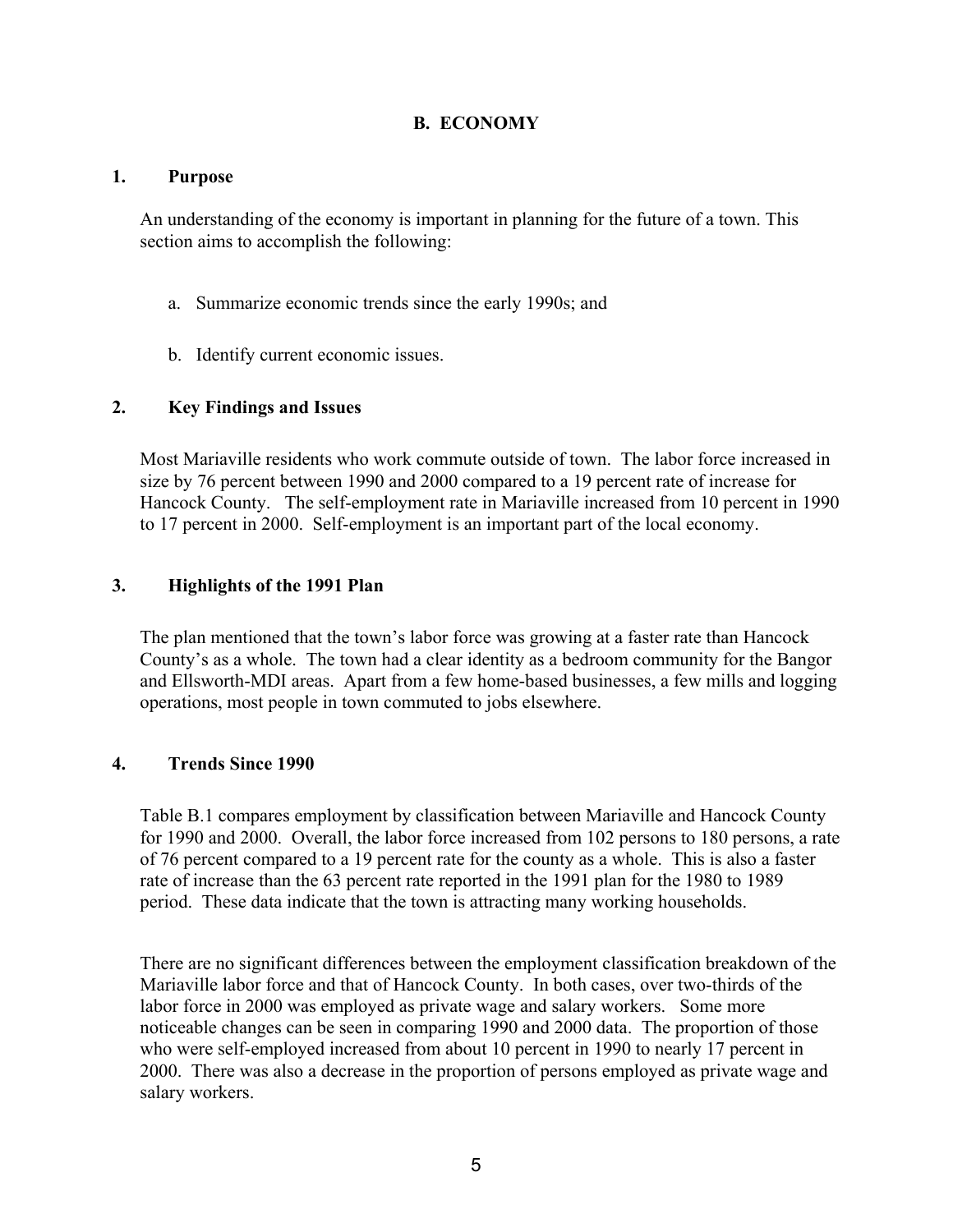| <b>Class of Workers, Employed Persons 16 years and over, 2000</b>                                   |                   |         |                       |               |
|-----------------------------------------------------------------------------------------------------|-------------------|---------|-----------------------|---------------|
|                                                                                                     | <b>Mariaville</b> |         | <b>Hancock County</b> |               |
|                                                                                                     | Number            | Percent | Number                | Percent       |
| Private Wage/Salary                                                                                 | 122               | 67.8%   | 17,470                | 69.8%         |
| Fed/State/Local<br>Gov't                                                                            | 28                | 15.6%   | 3,511                 | 14.0%         |
| Self-employed                                                                                       | 30                | 16.7%   | 3,975                 | 15.9%         |
| <b>Unpaid Family</b><br>Member                                                                      | $\theta$          | $0.0\%$ | 78                    | 0.3%          |
| Total                                                                                               | 180               | 100.0%  | 25,034                | 100.0%        |
|                                                                                                     |                   |         |                       |               |
| SOURCE: U.S. Census, 2000, Table DP-3<br>Class of Workers, Employed Persons 16 years and over, 1990 |                   |         |                       |               |
|                                                                                                     | <b>Mariaville</b> |         | <b>Hancock County</b> |               |
|                                                                                                     | Number            | Percent | Number                | Percent       |
|                                                                                                     | 76                | 74.5%   | 14,604                | 58.3%         |
|                                                                                                     | 16                | 15.7%   | 2,998                 | 12.0%         |
|                                                                                                     | 10                | 9.8%    | 3,325                 |               |
| Private Wage/Salary<br>Fed/State/Local<br>Gov't<br>Self-employed<br><b>Unpaid Family</b><br>Member  | $\theta$          | $0.0\%$ | 73                    | 13.3%<br>0.3% |

Table B.2 compares employment by industry sector for Mariaville and Hancock County. The single largest category is education (about 22 percent) followed closely by construction (21 percent). While the proportion of those employed in education is similar to that of Hancock County as a whole, the percentage of persons employed in construction in Mariaville is nearly double that of the county. The high rates of commercial and residential construction throughout Hancock County are important sources of jobs for Mariaville residents.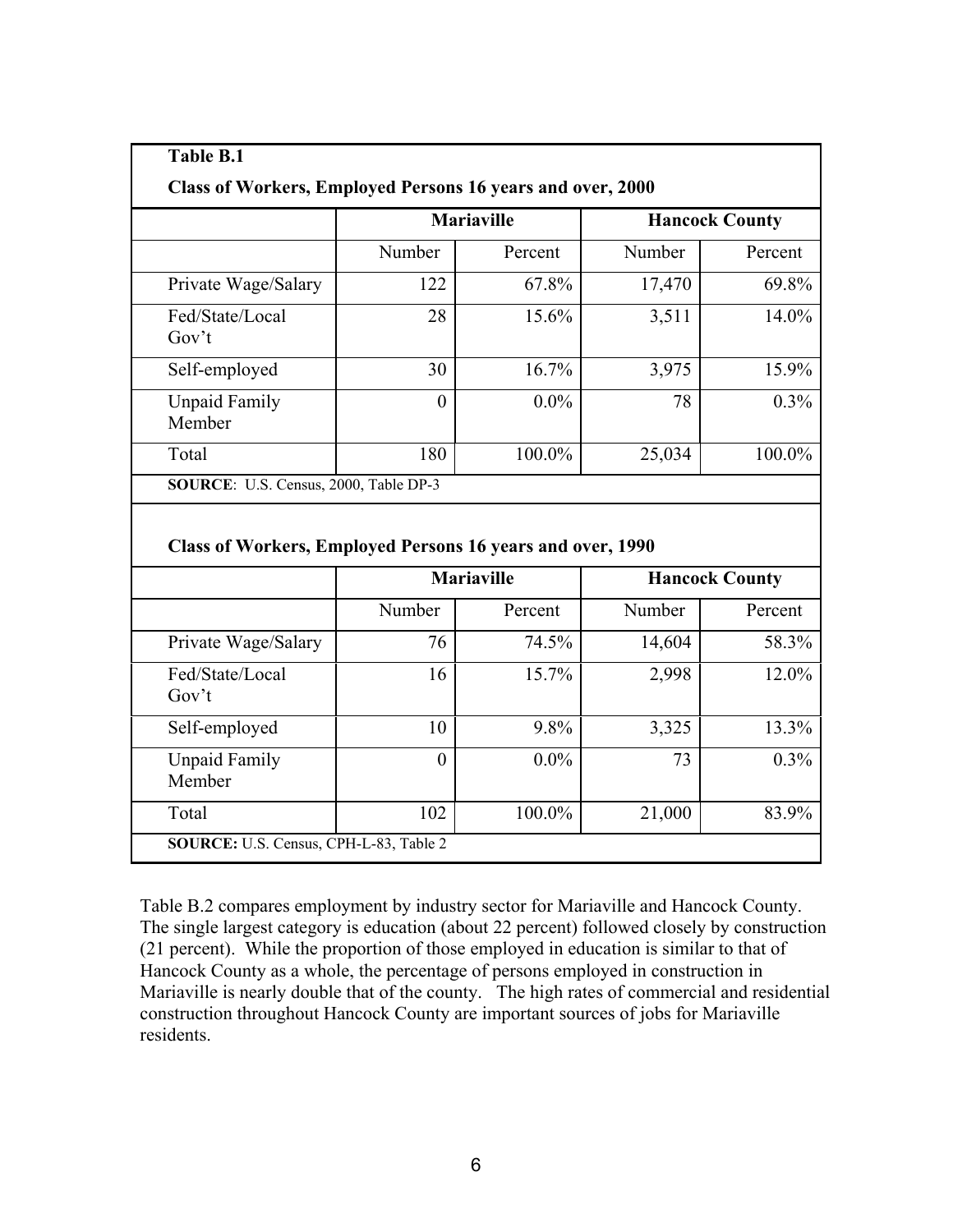| <b>Table B.2</b><br>Mariaville & Hancock County: Employment by Industry Sector, 2000     |                   |         |                       |         |  |  |  |
|------------------------------------------------------------------------------------------|-------------------|---------|-----------------------|---------|--|--|--|
|                                                                                          | <b>Mariaville</b> |         | <b>Hancock County</b> |         |  |  |  |
| Category                                                                                 | <b>Numbers</b>    | Percent | <b>Numbers</b>        | Percent |  |  |  |
| Agriculture, Forestry, & Fisheries                                                       | 5                 | 2.8%    | 1,315                 | 5.3%    |  |  |  |
| Construction                                                                             | 37                | 20.6%   | 2,524                 | 10.1%   |  |  |  |
| Manufacturing                                                                            | 15                | 8.3%    | 2,369                 | 9.5%    |  |  |  |
| <b>Wholesale Trade</b>                                                                   | 8                 | 4.4%    | 575                   | 2.3%    |  |  |  |
| Retail Trade                                                                             | 18                | 10.0%   | 3,057                 | 12.2%   |  |  |  |
| Transportation, Warehousing and<br><b>Utilities</b>                                      | 9                 | 5.0%    | 883                   | 3.5%    |  |  |  |
| Information                                                                              | 3                 | 1.7%    | 644                   | 2.6%    |  |  |  |
| Finance, Insurance & Real Estate                                                         | 13                | 7.2%    | 1,191                 | 4.8%    |  |  |  |
| Professional, scientific, management,<br>administrative and waste management<br>services | 6                 | 3.3%    | 2,005                 | 8.0%    |  |  |  |
| Educational, health and social<br>services                                               | 39                | 21.7%   | 5,544                 | 22.1%   |  |  |  |
| Arts, entertainment, recreation,<br>accommodation and food services                      | 13                | 7.2%    | 2,252                 | 9.0%    |  |  |  |
| Other services (except public<br>administration)                                         | 8                 | 4.4%    | 1,672                 | 6.7%    |  |  |  |
| <b>Public Administration</b>                                                             | 6                 | 3.3%    | 1,003                 | 4.0%    |  |  |  |
| <b>Total</b>                                                                             | 180               | 100.0%  | 25,034                | 100.0%  |  |  |  |
| Source: 2000 U.S. Census: Table DP.3                                                     |                   |         |                       |         |  |  |  |

While there is substantial commuting by Mariaville residents, the mean travel time actually decreased from 36.6 minutes in 1990 to 34.6 minutes in 2000. The 2000 travel time, however, was well above the 22.4 minutes for Hancock County as a whole. Travel times are likely to increase as more people move to Mariaville and commute to jobs on the coast and in the Bangor area. According to 2000 Census data, only twelve residents worked in town compared to 61 in Ellsworth, 28 in Bar Harbor and 20 in Penobscot County.

Unemployment rates are shown in Table B.3 for Mariaville and Hancock County. The town has had, in recent years, unemployment rates well below the county average. Unemployment does not presently appear to be a problem in Mariaville.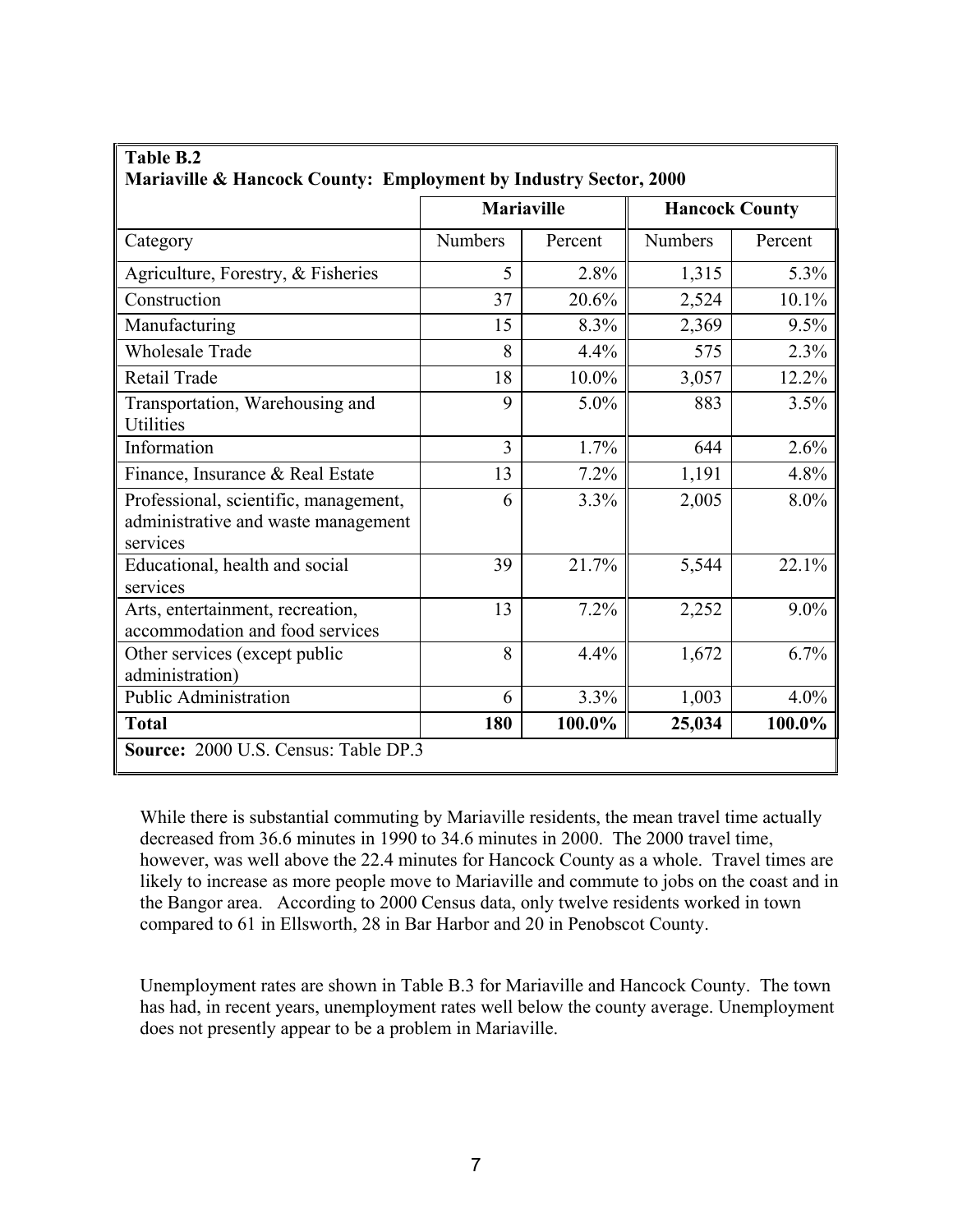| Table B.3<br><b>Average Annual Unemployment Rate, 1999-2002</b>               |      |      |      |      |  |  |  |
|-------------------------------------------------------------------------------|------|------|------|------|--|--|--|
| <b>Unit of Government</b>                                                     | 1999 | 2000 | 2001 | 2002 |  |  |  |
| Mariaville                                                                    | 2.8  | 39   | 2.7  |      |  |  |  |
| <b>Hancock County</b>                                                         | 5.3  | 44   | 4.5  |      |  |  |  |
| <b>SOURCE:</b> Maine Department of Labor Maine Civilian Labor Force Estimates |      |      |      |      |  |  |  |

#### 5. Current Economic Issues

Mariaville is likely to remain a bedroom community. Given the rate of self-employment to the town, it is important that any town land use regulations allow home-based occupations to continue. The town may also want to take measures to protect its farm and forest lands since these are also sources of income for residents and land owners.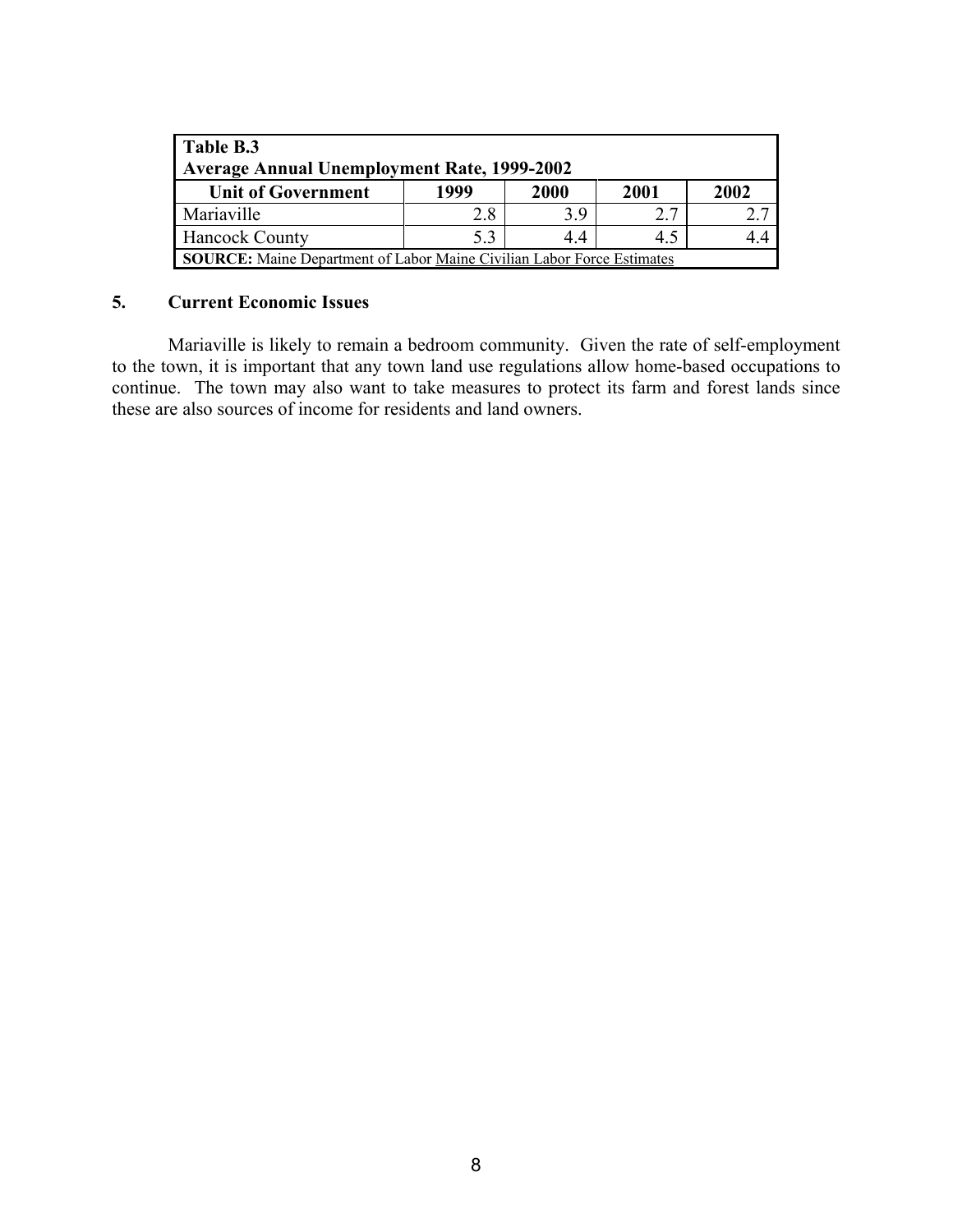#### C. HOUSING

#### 1. Purpose

It is important for a comprehensive plan to have an analysis of the housing market and local and regional housing needs. This section aims to:

- 1. review housing trends since 1990;
- 2. discuss housing affordability;
- 3. Identify major housing issues; and
- 4. Project future housing construction trends.

#### 2. Key Findings and Issues

The number of year-round homes in Mariaville increased by 65 percent between 1990 and 2000, which is faster than the 53 percent rate of increase for year-round population. About 98 percent of homes are single family houses or mobile homes, there are very few duplexes or multifamily units.

#### 3. Summary of the 1991 Plan

The housing stock was primarily composed of single-family homes. Housing prices were significantly less than in much of the county while incomes were only slightly below the county median. About 50 percent of the units built between 1980 and 1990 were seasonal.

#### 4. Trends Since 1990

 There was a nearly 35 percent increase in the total number of dwelling units (year-round and seasonal) in Mariaville between 1990 and 2000 (see Table C.1). As of 2000, there were 236 dwelling units in Mariaville reported by the U.S. Census in Mariaville. There was a nearly 65 percent increase in the number of year-round homes from 102 units in 1990 to 168 in 2000. This rate is slightly faster than the 53 percent rate of year-round population increase. Homes are being built at a faster rate than the population growth. This is important to bear in mind in assessing how many homes will be built in the future. The number of seasonal homes increased by 12 percent between 1990 and 2000.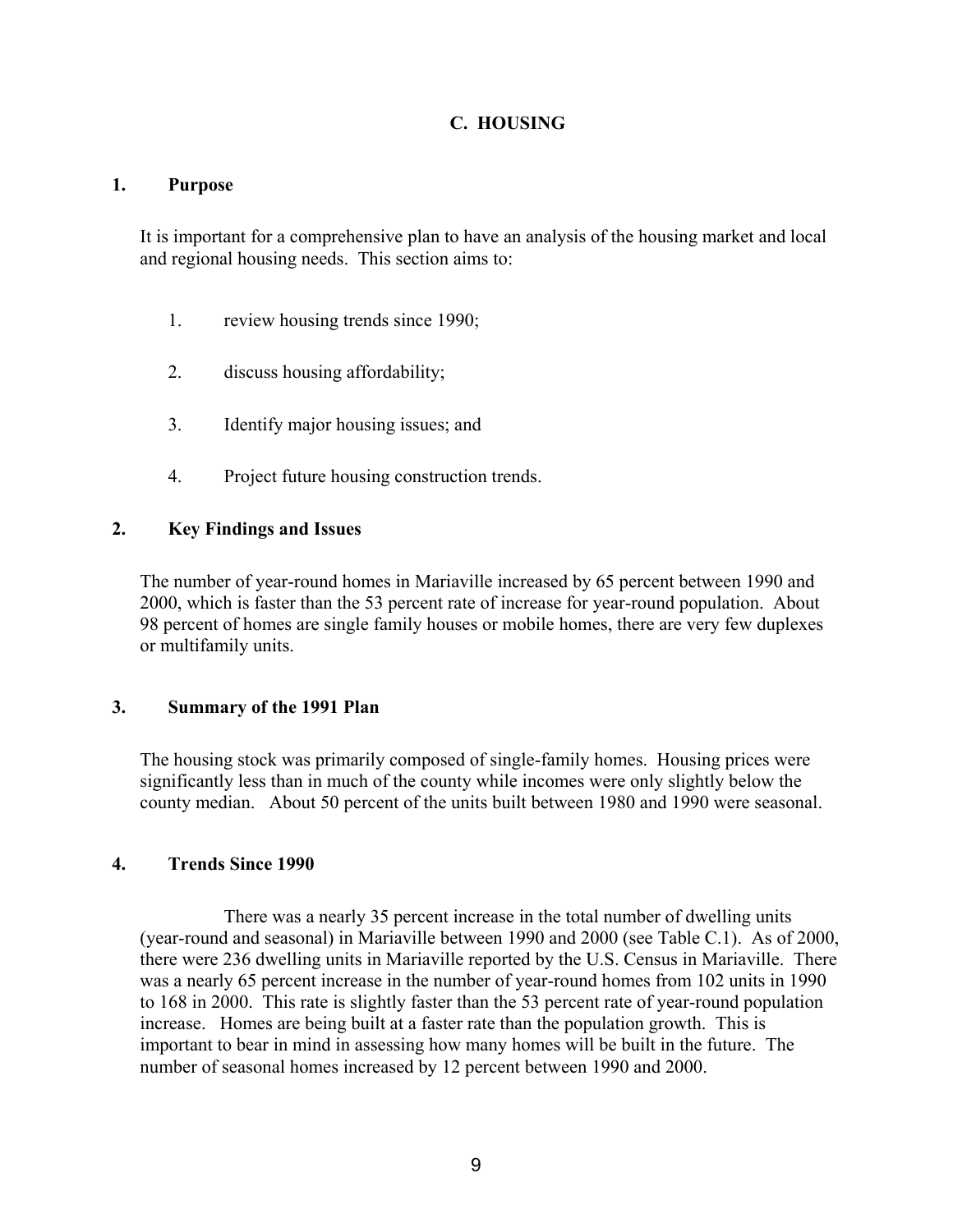#### Mariaville Comprehensive Plan Update: Inventory and Analysis

| Table C.1<br><b>Change in Housing Units, Mariaville, 1990-2000</b> |      |      |            |                       |
|--------------------------------------------------------------------|------|------|------------|-----------------------|
| <b>Type</b>                                                        | 1990 | 2000 | Change     | <b>Percent Change</b> |
| Year-round                                                         | 102  | 168  | 66         | 64.7%                 |
| Seasonal                                                           | 134  | 150  | <u>16.</u> | 11.9%                 |
| Total                                                              | 236  | 318  | 82         | 34.7%                 |
| <b>SOURCE:</b> U.S. Census                                         |      |      |            |                       |

Table C.2 shows the breakdown among various housing types. There was a nearly 79 percent increase in the number of single family homes. While the data show a 69 percent decrease in the number of mobile homes, this may be due to an error in Census reporting. There were only four duplex and four multifamily units. The town remains a community primarily composed of single-family homes.

| Table C.2                                        |                |         |               |         |                   |
|--------------------------------------------------|----------------|---------|---------------|---------|-------------------|
| Change in Housing Types, Mariaville: 1990 – 2000 |                |         |               |         |                   |
|                                                  | 1990           |         |               | 2000    |                   |
| <b>Type</b>                                      | <b>Number</b>  | Percent | <b>Number</b> | Percent | Percent<br>Change |
| Single family                                    | 152            | 64.4%   | 272           | 87.2%   | 78.9%             |
| Duplex/Multi-<br>family                          | $\overline{0}$ | $0.0\%$ | 8             | 2.6%    | na                |
| Mobile Homes                                     | 84             | 35.6%   | 26            | 8.3%    | $-69.0\%$         |
| Boat/RV/Van                                      | $\overline{0}$ | $0.0\%$ | 6             | 1.9%    | na                |
| <b>Total</b>                                     | 236            | 100.0%  | 312           | 100.0%  | 32.2%             |

The breakdown between rental and owner occupied year-round housing is shown in Table C.3. As of 2000 about 85 percent of year-round homes were owner-occupied and 15 percent were renter occupied. This is a somewhat lower percentage of rental units than in Hancock County as a whole. Most year-round rental units are concentrated in the larger, service center communities. The number of rental units in Mariaville, however, did increase at a faster rate between 1990 and 2000 than the rate for Hancock County (40 percent compared to 16 percent).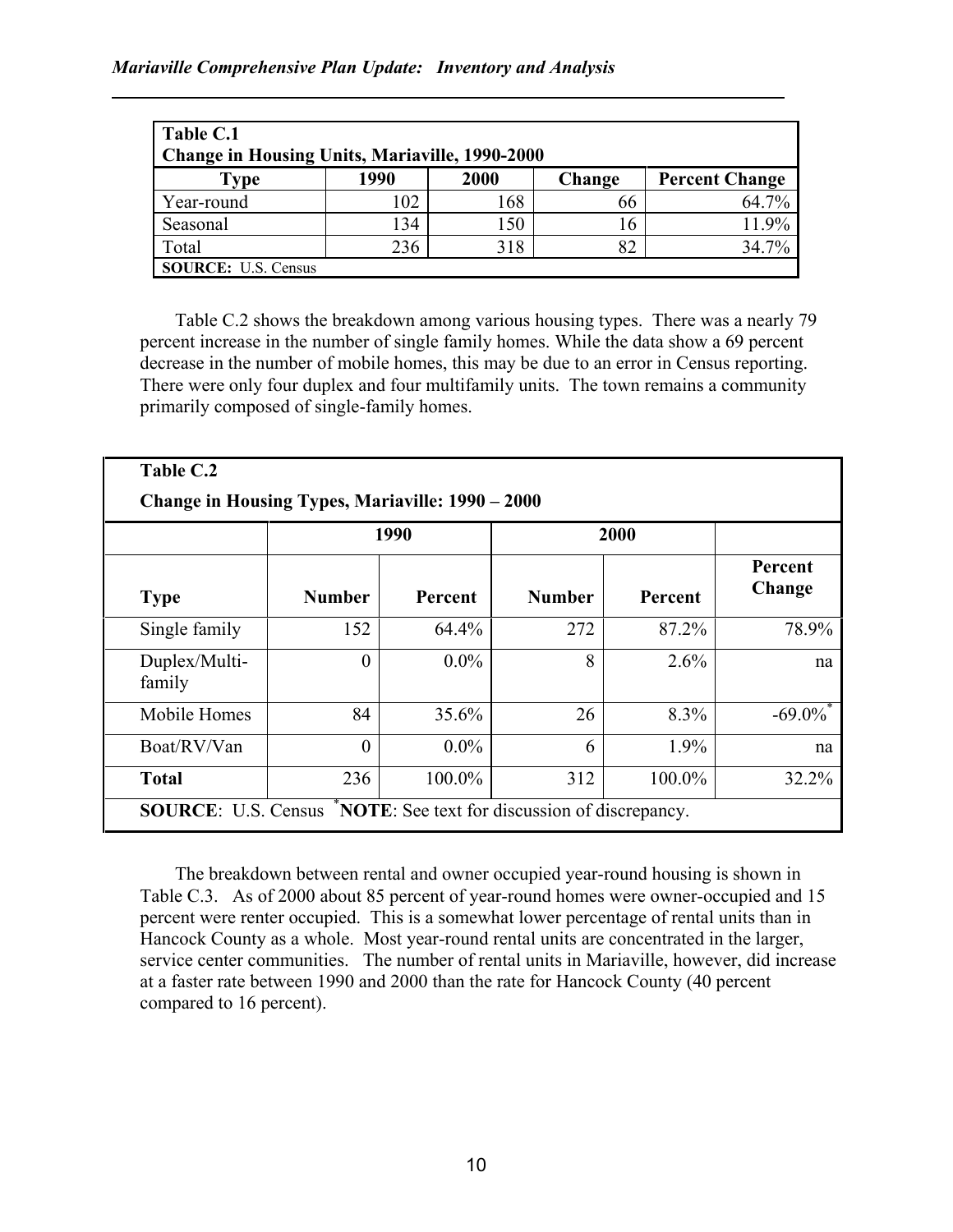|                            | Table C.3                                                                                                                       |               |           |                                        |                     |                   |
|----------------------------|---------------------------------------------------------------------------------------------------------------------------------|---------------|-----------|----------------------------------------|---------------------|-------------------|
|                            | <b>Estimated Tenure of Occupied Year-round Housing</b>                                                                          |               |           |                                        |                     |                   |
|                            | (does not include seasonal and vacant units) 1990 & 2000                                                                        |               |           | <b>Mariaville &amp; Hancock County</b> |                     |                   |
|                            |                                                                                                                                 |               |           |                                        |                     |                   |
|                            |                                                                                                                                 | 1990          | 1990-2000 |                                        |                     |                   |
| T                          |                                                                                                                                 |               | Percent   |                                        |                     |                   |
| $\mathbf O$<br>W           |                                                                                                                                 | <b>Number</b> | of Total  | <b>Number</b>                          | Percent<br>of Total | Percent<br>Change |
| N                          | <b>Renter-Occupied</b>                                                                                                          | 13            | 13.4%     | 22                                     | 14.8%               | 40.9%             |
|                            | <b>Owner-Occupied</b>                                                                                                           | 84            | 86.6%     | 127                                    | 85.2%               | 33.9%             |
|                            | <b>Total Occupied</b><br><b>Units</b>                                                                                           | 97            | 100.0%    | 149                                    | 100.0%              | 34.9%             |
| $\mathbf C$<br>$\mathbf 0$ | <b>Renter-Occupied</b>                                                                                                          | 4,466         | 24.3%     | 5,414                                  | 24.3%               | 16.0%             |
| U<br>$\mathbf N$<br>T      | <b>Owner-Occupied</b>                                                                                                           | 13,876        | 75.7%     | 16,550                                 | 75.7%               | 16.2%             |
| $\mathbf Y$                | <b>Total Occupied</b><br><b>Units</b>                                                                                           | 18,342        | 100.0%    | 21,864                                 | 100.0%              | 16.1%             |
|                            | Source: U.S. Census 1990 CPH-1-21, Tables 10+11, 2000, initial print-outs, specified units only, does<br>not include all units. |               |           |                                        |                     |                   |

The breakdown of contract rents is shown in Table C.4. As of 2000, the median monthly rent in Mariaville was \$425, which was only 83 percent of the \$514 median for Hancock County. Rents have been increasing throughout Hancock County. The average 2002 rent in Hancock County for a two-bedroom apartment (including utilities) was \$686 compared to \$559 in 2001. Comparable data are not available for Mariaville.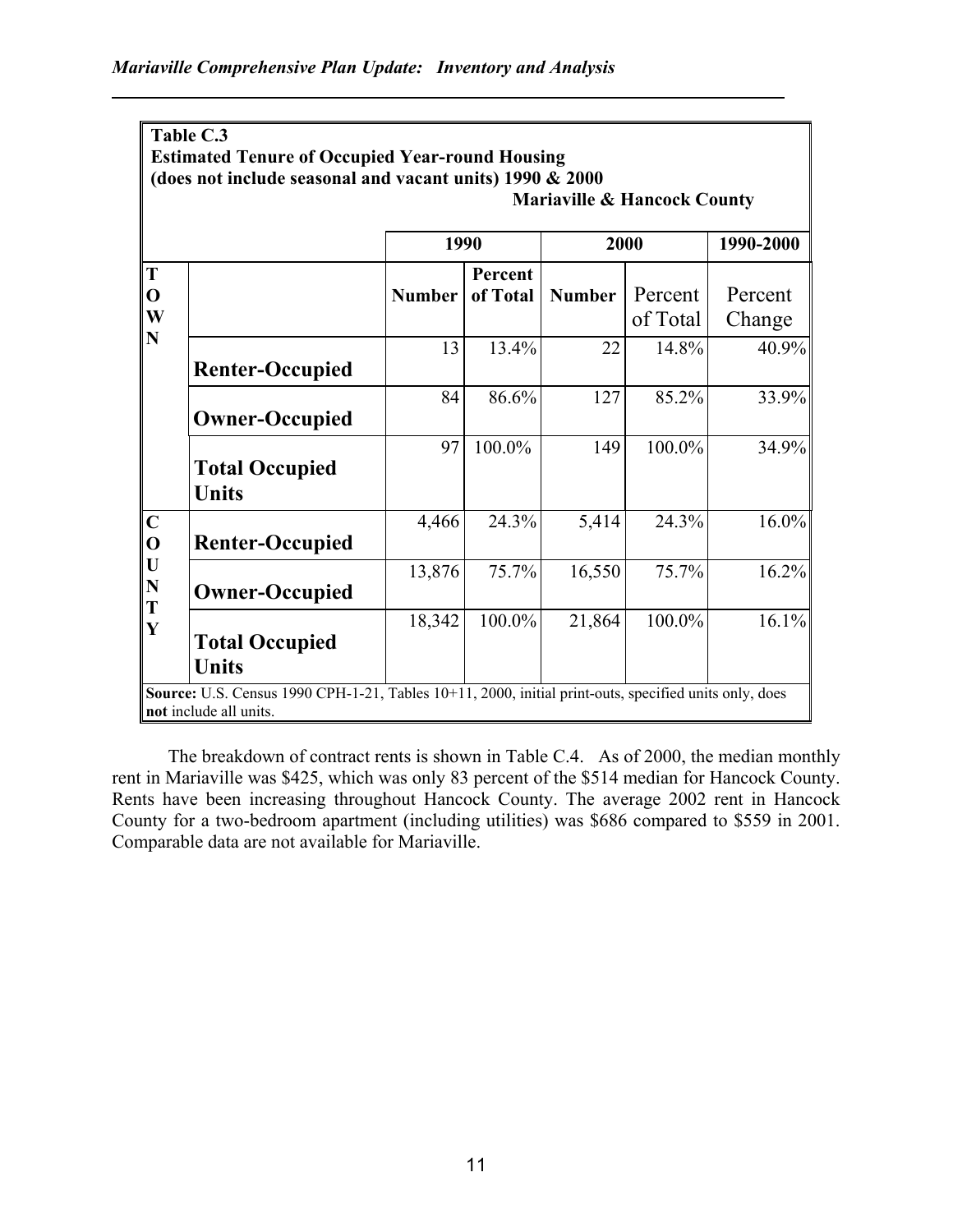| Table C.4<br><b>Contract Rent of Renter-Occupied Units</b><br><b>Mariaville and Hancock County: 2000</b> |                   |         |                       |         |
|----------------------------------------------------------------------------------------------------------|-------------------|---------|-----------------------|---------|
|                                                                                                          | <b>Mariaville</b> |         | <b>Hancock County</b> |         |
| <b>Monthly Rent</b>                                                                                      | <b>Number</b>     | Percent | <b>Number</b>         | Percent |
| Less than \$200                                                                                          | $\overline{0}$    | $0.0\%$ | 412                   | 8.2%    |
| \$200 to \$299                                                                                           | $\overline{0}$    | $0.0\%$ | 320                   | 6.4%    |
| \$300 to \$499                                                                                           | 9                 | 56.3%   | 1286                  | 25.7%   |
| \$500 to \$749                                                                                           | 5                 | 31.3%   | 1753                  | 35.1%   |
| \$750 to \$999                                                                                           | $\overline{0}$    | $0.0\%$ | 447                   | 8.9%    |
| $\$\,1,000$ to $\$1,499$                                                                                 | $\overline{0}$    | $0.0\%$ | 101                   | 2.0%    |
| $\vert$ \$1,500 or more                                                                                  | $\overline{0}$    | $0.0\%$ | 3                     | 0.1%    |
| No cash rent                                                                                             | $\overline{2}$    | 12.5%   | 676                   | 13.5%   |
| <b>Total</b>                                                                                             | 16                | 100.0%  | 4,998                 | 100.0%  |
| Median Rent                                                                                              | \$425             |         | \$514                 |         |
| Source: U.S. Census 2000, DPH-4                                                                          |                   |         |                       |         |

Table C.5 compares the value of owner-occupied homes between Mariaville and Hancock County. The median value in Mariaville was \$86,700 in 2000 compared to \$108,600 for Hancock County. Values are thus about 80 percent of the county-median. This is another indicator of the relatively moderate housing prices in Mariaville when compared to Hancock County. Housing prices are discussed further in the section on affordable housing.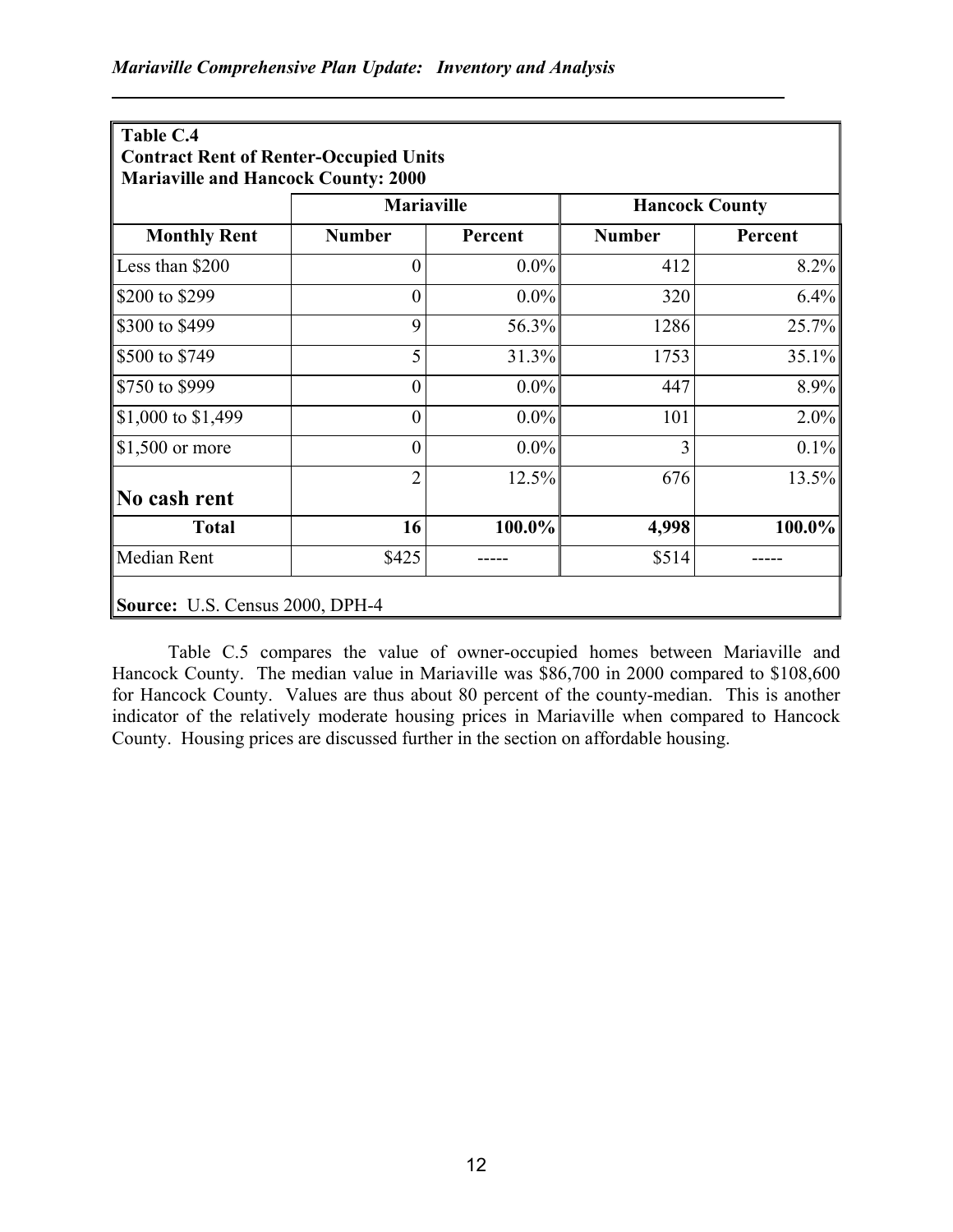|         |                       |                   |                | Table C.5<br>Value of Specified Owner-Occupied Housing Units, 2000 |
|---------|-----------------------|-------------------|----------------|--------------------------------------------------------------------|
|         | <b>Hancock County</b> | <b>Mariaville</b> |                |                                                                    |
| Percent | <b>Number</b>         | Percent           | <b>Number</b>  | Value                                                              |
| 6.4%    | 685                   | 14.5%             | 9              | Less than<br>\$50,000                                              |
| 38.2%   | 4,118                 | 64.5%             | 40             | \$50,000 to<br>\$99,999                                            |
| 25.8%   | 2,785                 | 12.9%             | 8              | \$100,000 to<br>\$149,999                                          |
| 12.8%   | 1,383                 | 3.2%              | $\overline{2}$ | \$150,000 to<br>\$199,999                                          |
| 9.6%    | 1,030                 | $0.0\%$           | $\overline{0}$ | \$200,000 to<br>\$299,999                                          |
| 4.7%    | 510                   | 4.8%              | 3              | \$300,000 to<br>\$499,999                                          |
| 1.8%    | 190                   | $0.0\%$           | $\overline{0}$ | \$500,000 to<br>\$999,999                                          |
| 0.7%    | 78                    | $0.0\%$           | $\overline{0}$ | \$1,000,000 or<br>more                                             |
| 100.0%  | 10,779                | 100.0%            | 62             | <b>Total</b>                                                       |
|         | \$108,600             | --                | \$86,700       | Median Value                                                       |
|         |                       |                   |                | Source: 2000 Census, Table DP-4                                    |

#### 5. Affordable Housing

Under the state's comprehensive planning process, towns must assess their affordable housing needs. This involves comparing housing prices to household incomes and determining if they are sufficient opportunities for home purchase and rentals. The Maine State Housing Authority (MSHA) has data on housing prices.

MSHA uses an affordable housing index to compare median household incomes to median sales prices. An index of 1.00 or more indicates that incomes are sufficient to purchase the median-priced home. As of 2002, MSHA showed Mariaville having an index of 1.24 compared to 0.81 for the greater Ellsworth-Mount Desert Island area housing market, which includes Mariaville.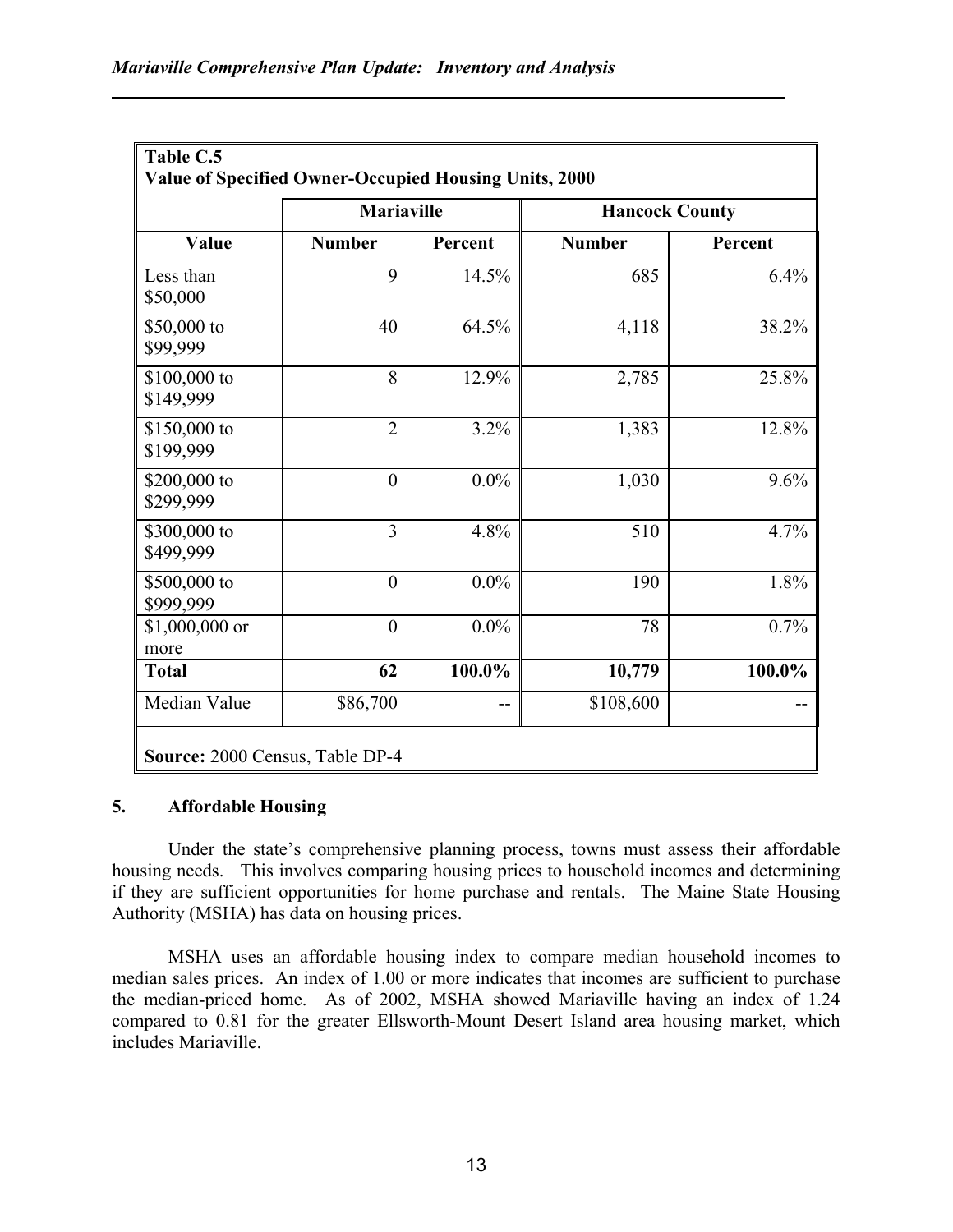Prices in Mariaville are far more affordable than in much of Hancock County. According to MSHA data, the median sales price in 2002 for a home in Mariaville was \$93,500 and the median household income was \$43,865. This contrasts with a median sales price for the entire housing market of \$134,500 and a median household income of \$37,086. MSHA data indicate that a household with the median income can afford a house costing \$116,378, which is well above the median sales price in town.

 While these prices are relatively low by Hancock County standards, they do mean that home purchase opportunities are limited for households below the median income. According to 2005 MSHA data there were 53 households at or below 80 percent of median income in Mariaville. Of these, 41 were already homeowners and the balance were renters. Of these renters, seven were potential homebuyers. A review of home construction trends show that there were 65 new dwellings added to the housing stock in Mariaville between 2000-2001 and 2004- 2005.

These data indicate that there is an existing home purchase gap of seven homes that may have been addressed by new construction. The town's home purchase opportunity shortfall is far less than that faced by many towns in Hancock County. There may be some problems with housing conditions. The 1991 plan noted that there were some cases of substandard housing, but more recent data are not available.

 There are limited data on rental affordability in Mariaville. Due the relatively small number of rental apartment units, it is difficult to take a representative sample of rents. A rental unit is considered affordable if it costs no more than 30 percent of a household's income. County-wide in 2002, MSHA data indicate that only 52 percent of renter households could afford the average rent.

According to data from MSHA, there were eight households in town in 2002 whose incomes qualified them for "Section 8" housing renter assistance. The term Section 8 refers to households entitled to rental assistance from the federal government due to being low income. As of 2002 there were no units in town that met this need. The MSHA data indicate that there are seven rental households with incomes at or below 30 percent of the median income and eight at or below 50 percent or median. These are the households that are likely to be in the most need.

Low income households thus have limited opportunities in Mariaville. As noted in the 1991 plan, however, it would be difficult to build any form of subsidized housing in Mariaville such as large-scale multi-family housing due to the lack of public water and sewer and the distance from other public services. Mariaville's housing needs would be met more effectively through small scale endeavors such as single family home subdivisions and mobile home parks.

#### 6. Major Housing Issues

Mariaville faces different housing needs from much of Hancock County. Its housing prices are well below the county median. It does not face the immediate affordable housing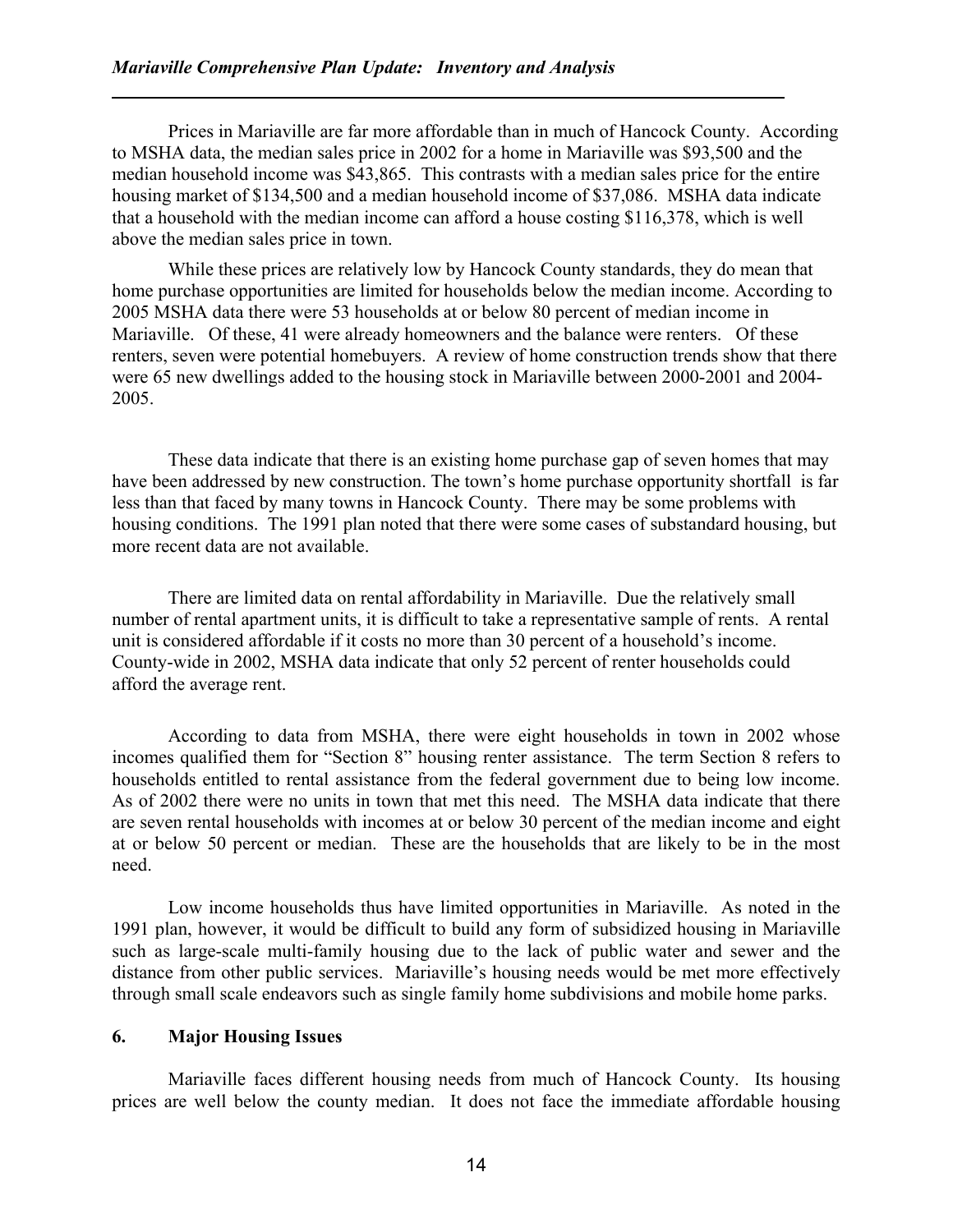crunch faced by many coastal communities. Rather, it has attracted a disproportionate share of the county's population growth due in large part to its relatively low housing prices.

Another housing issue is poor housing conditions in some of the housing stock. The town may want to take steps to upgrade its housing stock such as seeking state grant funds. It may also want to assure that building permit procedures are adequate to assure that new homes meet minimum quality standards.

#### 7. Dwelling Unit Projections

It is possible to estimate the number of year-round homes that will be built by dividing the projected population by the projected household size. The Population chapter estimated the year-round population of Mariaville to be 641 by 2015. As noted above, year-round home construction has occurred at a somewhat faster rate than population growth. To account for this trend, it will be assumed that the average household size will decrease slightly. Under these projections, the town would have at least 239 new year-round occupied homes by 2015, an increase of 57 percent from 2000. Since previous plans have underestimated the rate of new home construction, these projections should be considered conservative.

While there is no reliable way to estimate the number of second homes that will be built, it is likely that they will continue to be built at rates comparable to recent years. Given the 1990- 2000 average of just under two additional second homes a year, there would be 30 additional second homes in town by the year 2015. One factor that may reduce the number of second homes is the conversion of more of these homes into year-round units as their owners decide to retire to Mariaville.

|                                                | $2000*$ | 2015 |
|------------------------------------------------|---------|------|
| Projected Population Residing in<br>Households | 424     | 641  |
| Projected Household Size                       | 2.78    | 2.68 |
| Projected Occupied Dwelling Units              | 152     | 239  |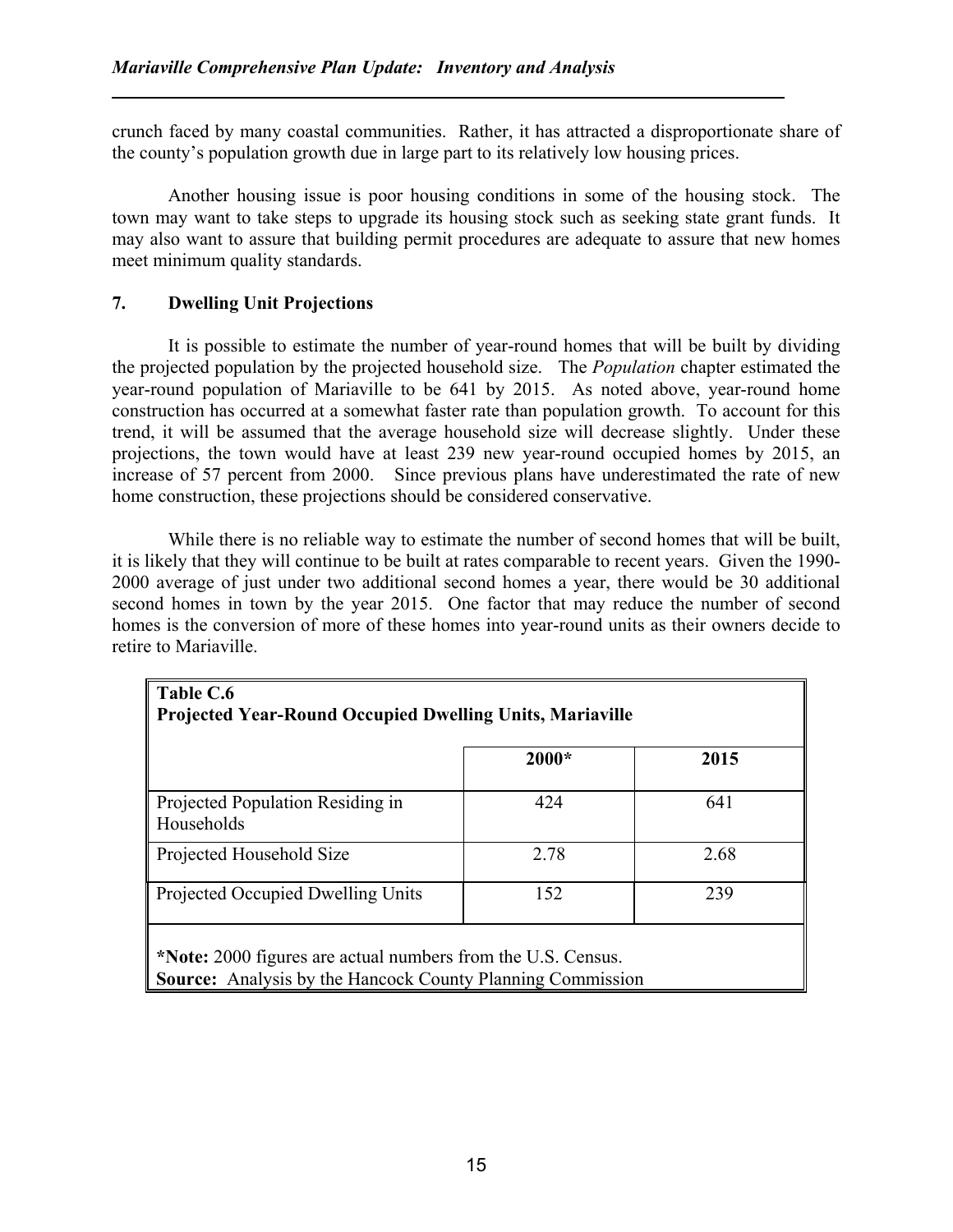#### D. TRANSPORTATION

#### 1. Purpose

A town's transportation system is critical in determining how it will grow. Development generally locates along roads. Poorly planned development in turn may create traffic problems that require road improvements. This section aims to accomplish the following:

- a. Present an overview of Mariaville's transportation systems;
- b. Discuss present transportation needs; and
- c. Discuss likely future needs.

#### 2. Key Findings and Issues

As a small, rural community, Mariaville does not face any serious traffic issues. Over time, continued curb cuts along existing roads may result in slowing the flow of traffic. The town should expect further increases in traffic based on its projected population.

#### 3. Highlights of the 1991 Plan

 The plan reported that traffic on most roads was well below their design capacity. There were few congestion or safety problems. Conditions on privately owned roads were frequently poor, but these were not the town's responsibility to maintain. There were some concerns about excessive speeding.

#### 4. An Overview of Mariaville's Transportation Systems

 Mariaville has approximately 18.06 miles of public roads. These include 14.18 miles of state highway and 3.88 miles of town ways. The state highways include approximately 11.10 miles of Route 181 and 3.08 miles of Route 179. As a rural community, it is dependent primarily on private automobiles for transportation. There is some limited social service transportation provided by the Washington Hancock Community Agency.

 While no detailed traffic count trend data are presently available from the Maine Department of Transportation, there are anecdotal reports of increased traffic in town. This is a natural result of recent population growth and commuting by residents to jobs out of town.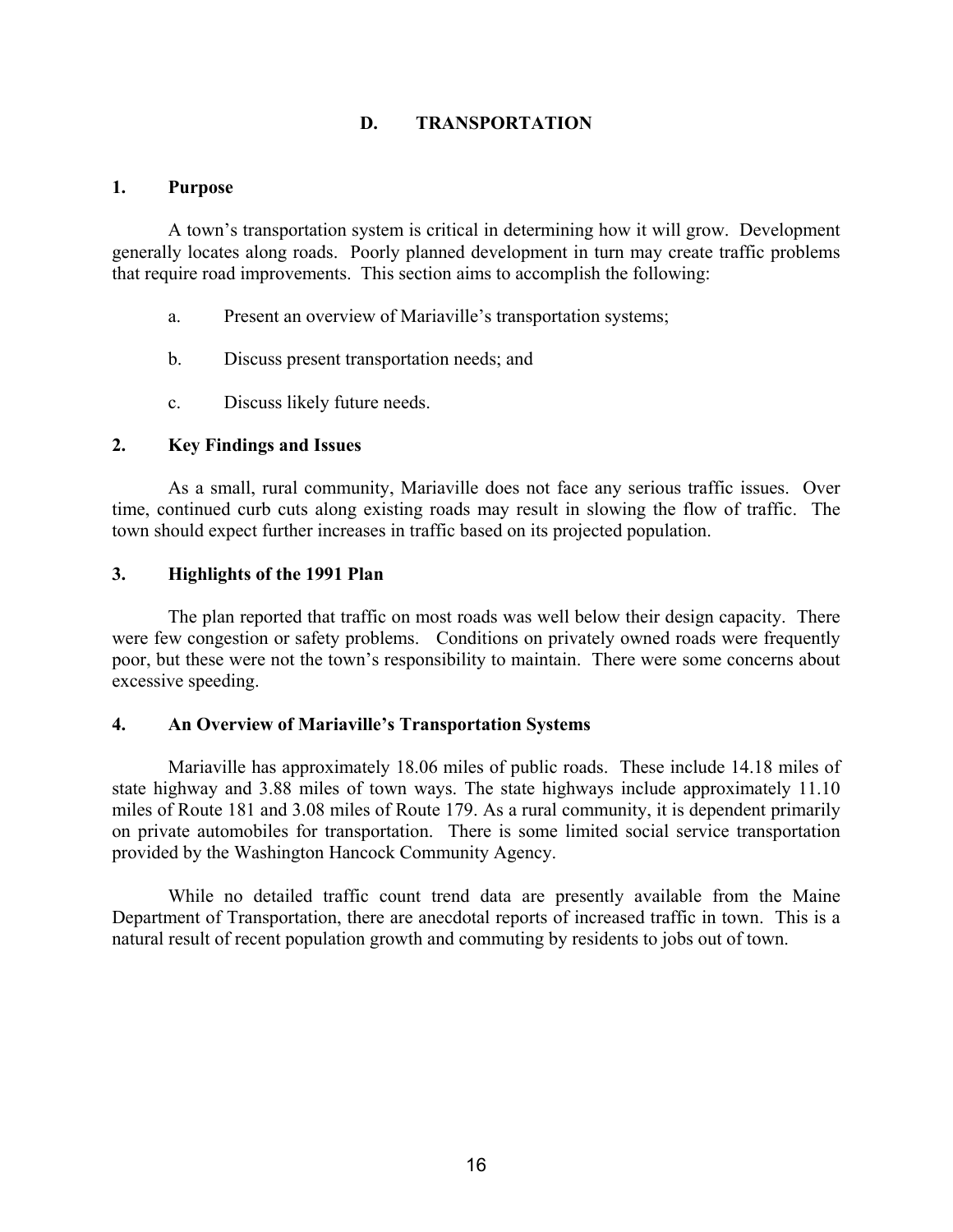#### 5. Present Transportation Needs

 One transportation issue is the increased number of curb cuts along Route 181 and other public roads. As more vehicles turn on and off the road, traffic speed is slowed. The town may want to enact some road access management standards. Another transportation issue is increased development in remote parts of town. This means that emergency vehicles face longer travel times.

 The road system in Mariaville and the town's geography adds to the cost of providing municipal services. For example, the only way to reach East Mariaville from other parts of town is to travel either through Ellsworth or Amherst. The school bus has between a 20 and 22-mile trip from East Mariaville to the Beech Hill School. The Peninsula Drive area is accessible only through Ellsworth and the Hopkins Pond area is accessible only through Amherst. While school buses do not travel on private roads, emergency vehicles do and long trips on poorly maintained roads add to the cost of fire protection.

 The town faces several transportation needs. One is hazardous intersections. There is poor visibility at the Pyles Road and Route 181 and the Dority Road and Route 181. Another issue is speeding and the dangers posed by large logging and gravel trucks. The major local road deficiency is the poor condition of the Tannery Brook Bridge on the Dority Road. It is too narrow to allow the passing of vehicles, has an old stone support system and wooden decking. While no specific data are available on its weight limit, gravel trucks and other heavy vehicles avoid using it.

The comprehensive plan committee has also expressed concern about the poor condition of state highways in town, particularly Route 181. This road is in need of reconstruction. The one-mile segment from the Pyles Road intersection north is in especially poor condition.

 There are presently no pedestrian and bicycle facilities in town. Residents do not have safe places in town to walk or ride their bicycles. The narrow shoulders on the edge of the state highways offer little space for walkers. There are presently no off-road pedestrian trails in town.

 Given the amount of commuting in town, the town is affected by regional transportation trends. One specific traffic bottleneck is the Route 179/180 and Route 1-A intersection. The long waits at this intersection increase commuting times. There is also poor visibility at the Route 180-181 intersection in Otis. A more general issue is the congestion in Ellsworth.

#### 6. Future Transportation Needs

 As indicated in the Population section, Mariaville faces continued population growth. This trend, plus population growth in adjoining towns, means that further increases in traffic flow are likely. The town may want to explore the development of regional park and ride lots and van pooling to facilitate commuting. This does not mean the town becoming a provider of such services. Rather, it could participate in regional efforts to manage traffic congestion at major bottlenecks in Hancock County.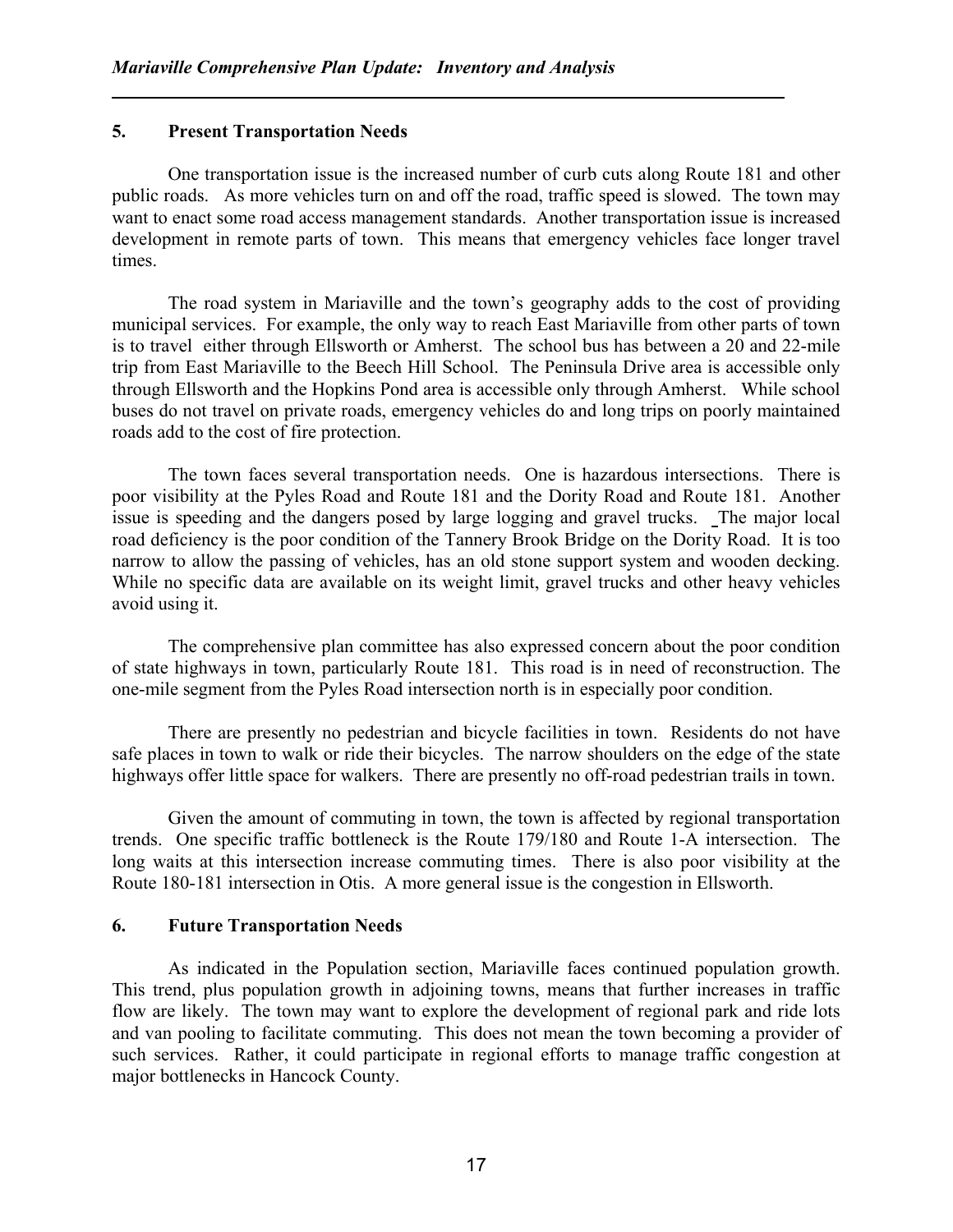#### E. PUBLIC FACILITIES AND SERVICES

#### 1. Purpose

 An understanding of current and likely future public facilities needs is essential in assessing likely new expenditures that a town could face in the future. This section aims to:

> a. assess major changes in Mariaville's services and facilities since the last comprehensive plan was prepared; and

b. review current conditions and likely future needs.

#### 2. Key Findings and Issues

As a rapidly growing town, Mariaville faces a number of public facility needs. The town office building needs renovation and improvement. The fire station, which is owned by the volunteer fire department rather than the town, is completely inadequate and the fire department is short of day-time volunteers. The transfer station is facing increased operating costs.

#### 3. Highlights of 1991 Plan

 The plan noted that the fire station was inadequate and the fire department needed to undertake a general upgrade of its equipment. As of 1991 there were plans to upgrade the transfer station. The plan predicted that an expansion to the Beech Hill School would be needed in ten years.

#### 4. Municipal Buildings

#### a. Current Conditions

 The town office was renovated in 1993. The building itself is over 100 years-old. It consists of a 560-square-foot main room, a 50-square-foot kitchen/storage area, a 60-square-foot bathroom, a furnace room and a hallway.

 The facility is inadequate in several ways. There is insufficient storage space for town records, filing cabinets and related materials. The kitchen and bathroom are used for overflow storage. There is no separation between employee/select board work areas and areas of public contact. Room dividers are needed to separate the work areas. However, the current furnace requires an adequate flow of air and doors and room dividers may inhibit the flow needed for the functioning of the furnace.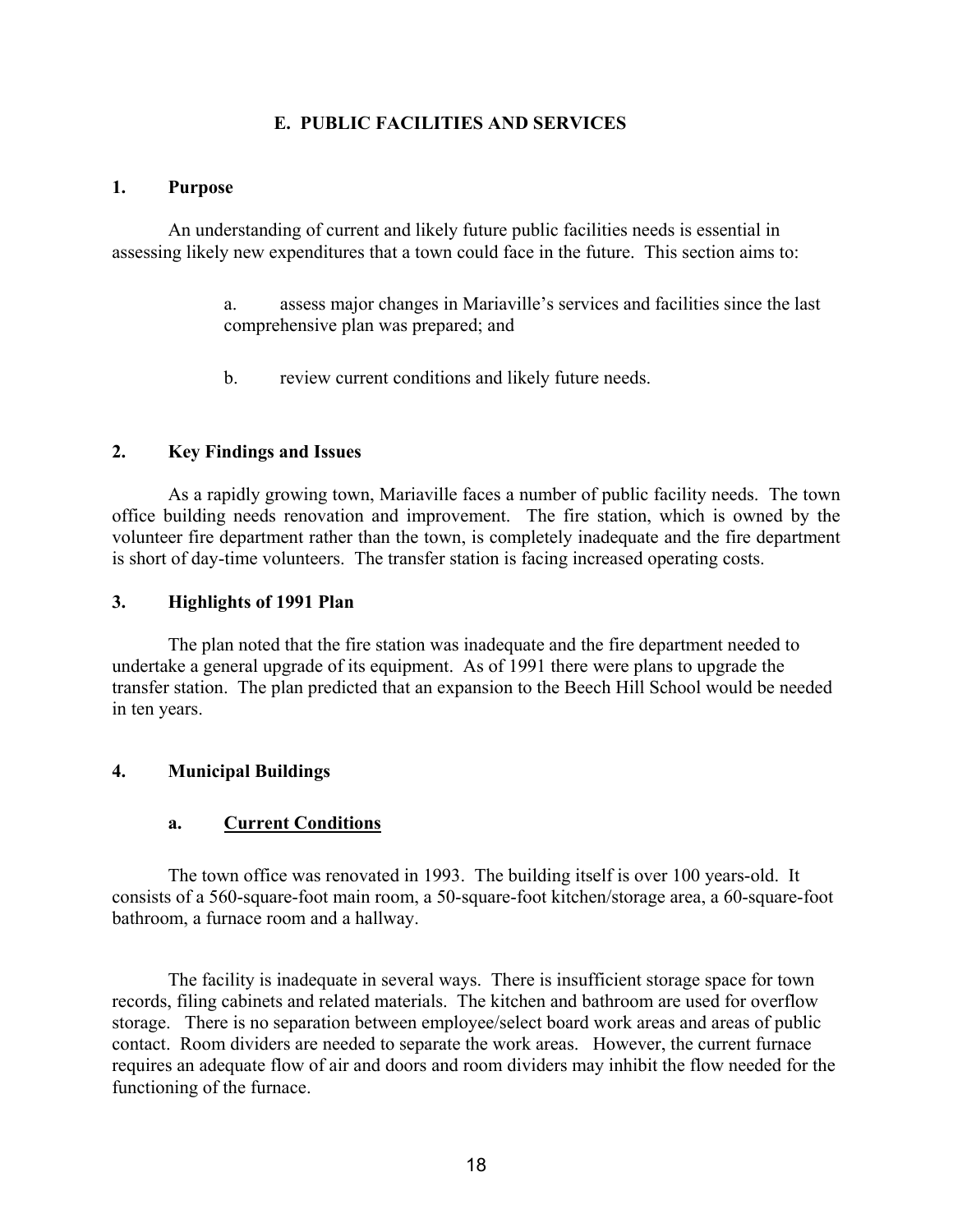The heating system is marginal due to a single heat distribution point. The building has no foundation. The pipes freeze along the back of the building in very cold weather. The conditions of the attic and under floor areas have not been evaluated in at least 12 years.

Town office staff presently consists of a full-time administrative assistant/tax collector/treasurer and a part-time (6 hours a week) town clerk. While there are no immediate plans to hire additional staff, additional clerical staff may be needed if the town continues to grow. This would allow the town office to be open more hours and reduce the need for closing in the event of staff absences.

#### b. Future needs

The town is exploring options to address the inadequacy of the town office building. This may involve a reconfiguration of current space, a possible addition to the building or even a new building. The current situation is likely to worsen as the town continues to grow.

#### 5. Police Protection

 The State Police and Hancock County Sheriff provide police protection services to Mariaville. Due to the large service area for these two organizations, response times vary greatly. The Maine Warden Service faces similar challenges in providing service to Mariaville. There is no local police department nor are there any plans to establish a department.

#### 6. Fire and Ambulance Service

#### a. Facilities

 Fire protection is provided by the Mariaville fire department, which also provides contractual service to Otis. The department is a volunteer organization and not officially part of town government. Rather, it is appropriated some town funds but also depends on local fund raisers. County Ambulance is the transport provider for ambulance service. The fire station is located on Mariaville Road (Route 181) approximately 3.8 miles north of the Otis/Mariaville town line. The majority of volunteers live within three to five minutes response time to the facility. The 1,500-square-foot, one-story station was built by volunteers in 1978. It was built using locally harvested timber and donated equipment.

 It consists of a 200-square-foot office/training/mechanical/supply room and three heated bays and one unheated bay for vehicle storage. The station has many inadequacies. The office room is used for storage cabinets, turnout gear, the furnace and office equipment. Only about 96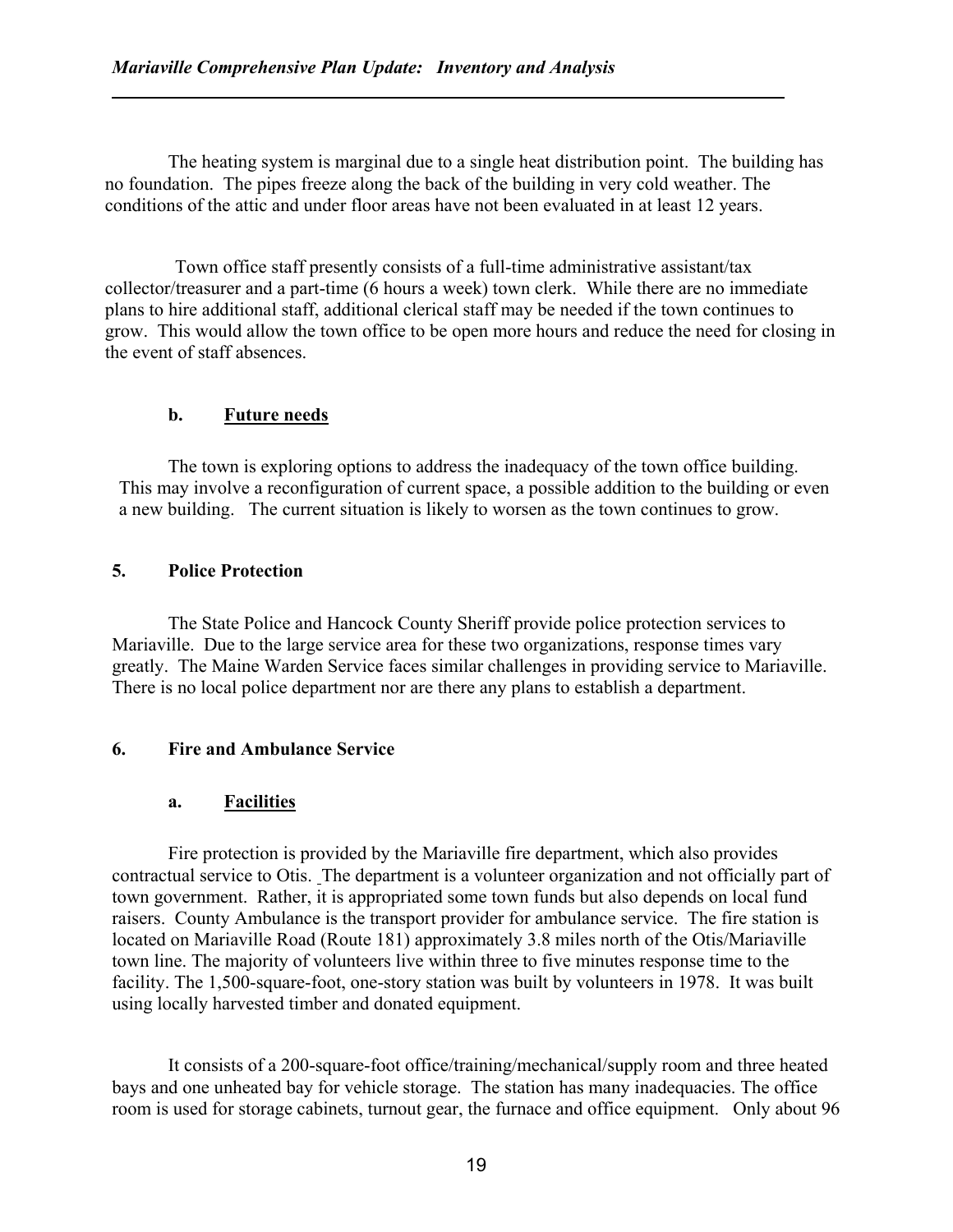square-feet are available for the department's mandatory training sessions. This effectively limits attendance at these sessions to six to eight people. There is no wall space available for projecting overhead slides or other visual aids during training sessions.

 Sanitary facilities consist of an outhouse behind the building. There is no running water or wash area. This makes it impossible for volunteers to clean themselves properly before going home. Given the risk of volunteer contact with blood-borne pathogens and other body fluids when responding to a call, this is a serious health hazard.

 The office area has several safety-related deficiencies. First, there is no exhaust system to remove toxic exhaust fumes that are generated while the truck engines are running when leaving for and returning from emergency calls. Second, there are no smoke, fire or carbon monoxide detection systems. Third, the room has only one direct exit, which limits emergency egress. Fourth, the slope of the surrounding terrain means that water runs into the building during the spring thaw and after major storm events. This makes the floor very slippery and causes dangerous ice build-ups in the winter.

 The vehicle storage area also faces several deficiencies. First, the bays are too narrow to accommodate current vehicles. Second, the doors are too small to meet current NFPA (National Fire Protection Association) standards. Third, the department presently has to store three emergency vehicles outside plus additional pieces of equipment due to the shortage of bays. The department needs at least three more heated bays.

 The building is too close to a public way. This causes a risk to staff while working on the vehicles outside the building. The facility fails to meet current public health standards. It also does not provide handicapped access in accordance with the Americans with Disabilities Act standards. In addition it falls short of NFPA and Occupational Safety and Health Association standards.

#### b. Staffing

 The department had, in 2003, 20 volunteers, but only one of these is normally available on weekdays and about ten are available on weekend days. According to the fire chief, daytime coverage is presently inadequate. The department may have to explore options for funding some paid on-call personnel to provide day time coverage. At least two positions will be needed. There is no need for any paid staff on the weekends or during evening hours.

 The current volunteers have difficulty meeting all the training requirements. First, as mentioned above, the training space is too small. This problem is particularly acute in the winter since some vehicles cannot be stored outside while training is taking place without the risk of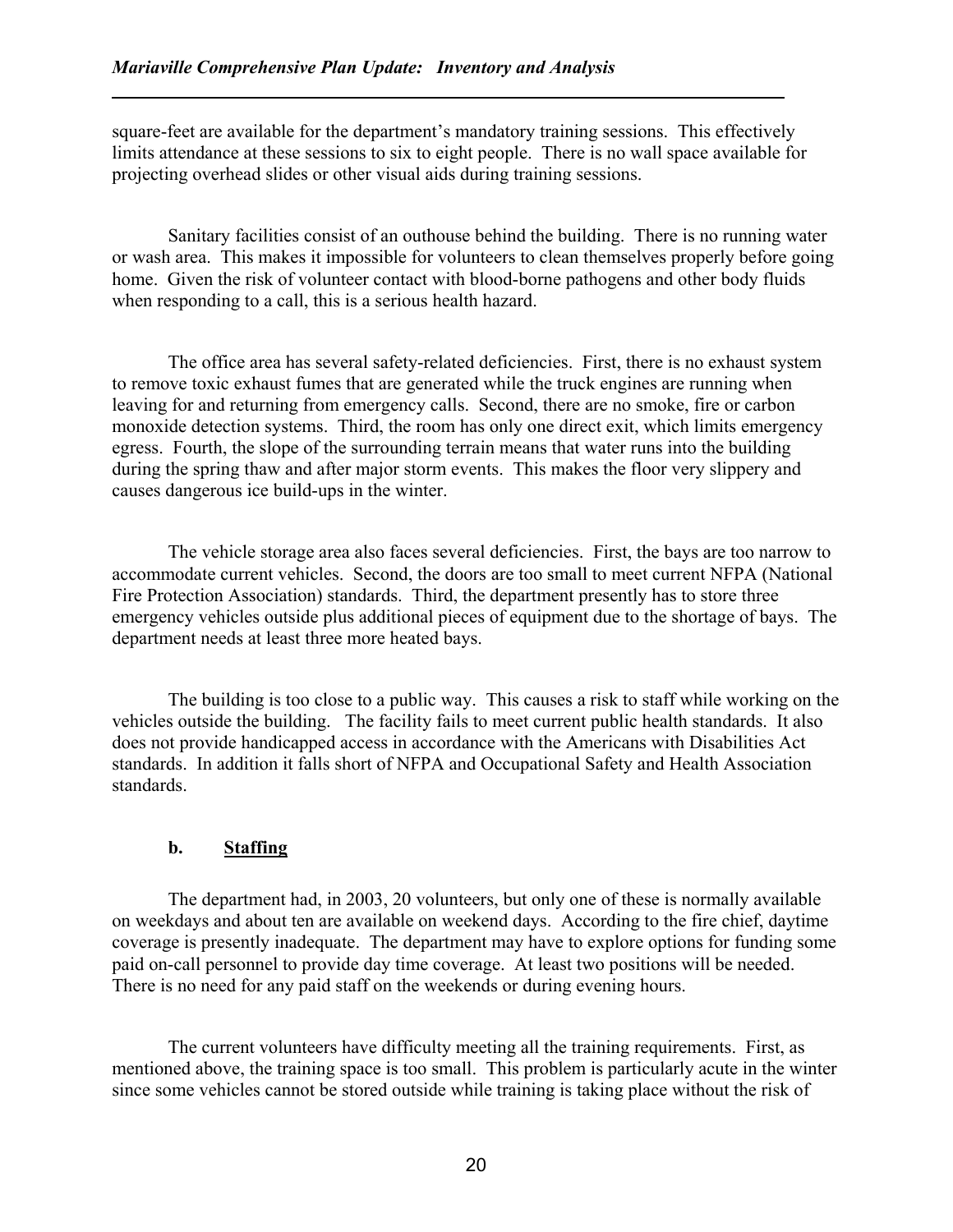pumps and valves freezing. Second, volunteers have trouble finding the time to meet to train and to attend the state-sponsored training sessions because of their job demands. The training requirements for a volunteer fire fighter for structure fires are the same as for a full-time fire fighter in a paid department. Due to the extensive training requirements, it is increasingly difficult to retain fire fighters in Mariaville and the town faces a declining number of volunteers.

 The department presently (late 2003) has no Intermediate level EMT (emergency medical technician)staff and has five Basic level EMT's and two first responders. According to the fire chief, the department will need by 2005, two Intermediate level, six Basic levels "and four first responders. Given the difficulty in recruiting and retaining volunteers, it will be challenging to meet these needs. For example, a Basic level EMT requires 117 classroom hours, 16 clinical hours and 8 field hours of field training. To qualify for an Intermediate level, the Basic EMT must undergo another 72 hours of classroom training and 72 clinical hours. There are additional hours required for continuing education and field hours.

#### c. Equipment

 The current equipment inventory is shown on Table E.1. As seen several major pieces of equipment will need to be replaced between 2003 and 2008. Beyond replacement, there are several additional pieces of equipment that will be needed. These include turnout gear, a portable generator, two-way radio equipment, Holmatro rescue tools (a large cutter and spreader) and paging equipment. The department also needs a fire-rescue boat.

| Table E.1                                    |      |           |              |
|----------------------------------------------|------|-----------|--------------|
| <b>Fire Department Vehicles, 2003</b>        |      |           |              |
| Type                                         | Year | Condition | Years of     |
|                                              |      |           | Service Left |
| Ward LaFrance Pumper, 1000 GPM, 750-         | 1972 | Poor      | $\leq$ 1     |
| gallon tank                                  |      |           |              |
| GMC pumper/tanker 500 GPM, 2,500-gallon      | 1978 | Fair      | $2 - 3$      |
| tank                                         |      |           |              |
| GMC Military 2.5 ton, 6x6 Forestry Carry-all | 1966 | Fair      | $3 - 5$      |
| Mack Pumper 1,000 GPM, 500-gallon tank       | 1982 | Fair      | $3 - 5$      |
| Ford E-350 Ambulance Rescue                  | 1990 | Fair      | $2 - 3$      |
| Freightliner FL70, 250 GPM, 300-gallon tank  | 1992 | Good      | $3 - 5$      |
| rescue                                       |      |           |              |
| <b>SOURCE:</b> Mariaville Fire Department    |      |           |              |

#### d. Level of service

 Response time to calls for service varies greatly. Volunteers can be at a site within fifteen minutes for a fire that is within two to three miles from the station if it is during an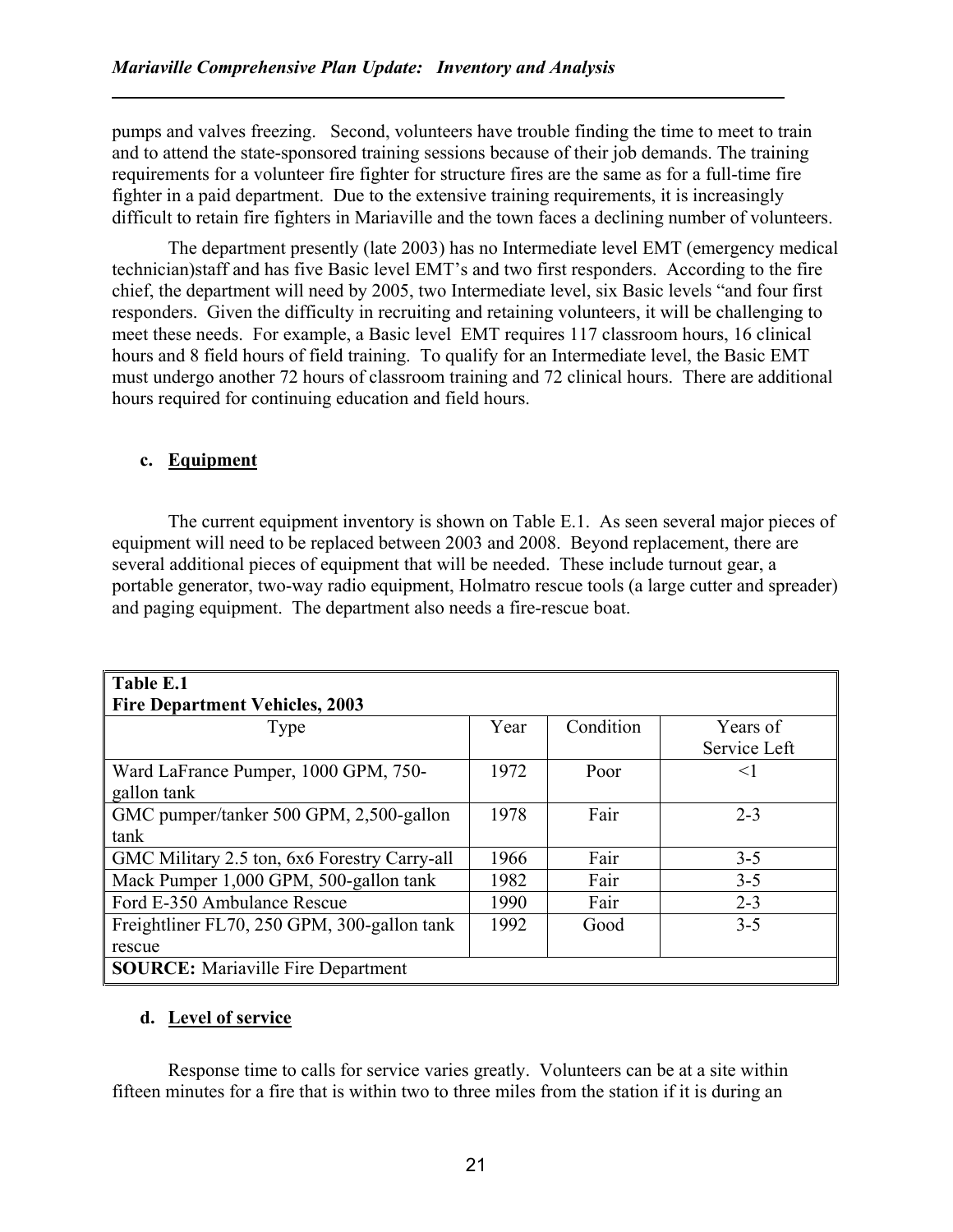evening or weekend. This time may increase to 20 to 40 minutes for more remote locations when fewer volunteers are in town. For the most remote areas, the response time may vary from one to two hours. The department currently has an ISO (Insurance Services Office) rating of "9." If it acquires some of the new equipment, it could increase its rating to "8" or even "7."

 The town has mutual aid arrangements with Ellsworth, Aurora, Osborn, Waltham, Dedham and Eddington. The town also is a member of the Hancock County Firefighter's Association. This allows the fire department to call in additional personnel if needed. These arrangements presently appear adequate.

 Recent calls for service are shown in Table E.2. While there has been some fluctuation in the number of calls, there has been an overall increase. While some of this increase may be explained by population growth, some of it may also be due to factors such as dry conditions that caused a greater incidence of forest fires.

| Table E.2                                |            |                 |       |
|------------------------------------------|------------|-----------------|-------|
| <b>Fire Department Calls for Service</b> |            |                 |       |
| Year                                     |            | Number of Calls |       |
|                                          | <b>EMS</b> | Fire            | Total |
| 1996                                     | 5          | 16              | 21    |
| 1997                                     | 7          | 15              | 22    |
| 1998                                     | 15         | 32              | 47    |
| 1999                                     | 24         | 16              | 40    |
| 2000                                     | 26         | 13              | 39    |
| 2001                                     | 27         | 29              | 56    |
| 2002                                     | 36         | 27              | 63    |
| 2003                                     | 38         | 21              | 59    |
| <b>SOURCE:</b> Fire Department Records   |            |                 |       |

 In addition to regular fire fighting services, the department provides several prevention and education activities. These include fire prevention and emergency medical training and demonstrations at the Beech Hill School. The department also has conducted wood stove inspections and fire extinguisher demonstrations. It has, on request, cleaned chimneys and given out smoke detectors. The department would like to increase its training to include CPR, first aid, fire extinguisher operations and hunter and ATV safety.

#### e. Water supply and access

 The dry hydrants in town generally work fine in the summer but sometimes freeze in the winter. There have also been cases where lake water levels have fallen below the intake level for the hydrants. Hydrants have also been damaged by ice during the spring thaw and occasional acts of vandalism. The department would like to supplement the dry hydrants with some 30,000 gallon underground tanks. Possible locations for these tanks include the fire station, North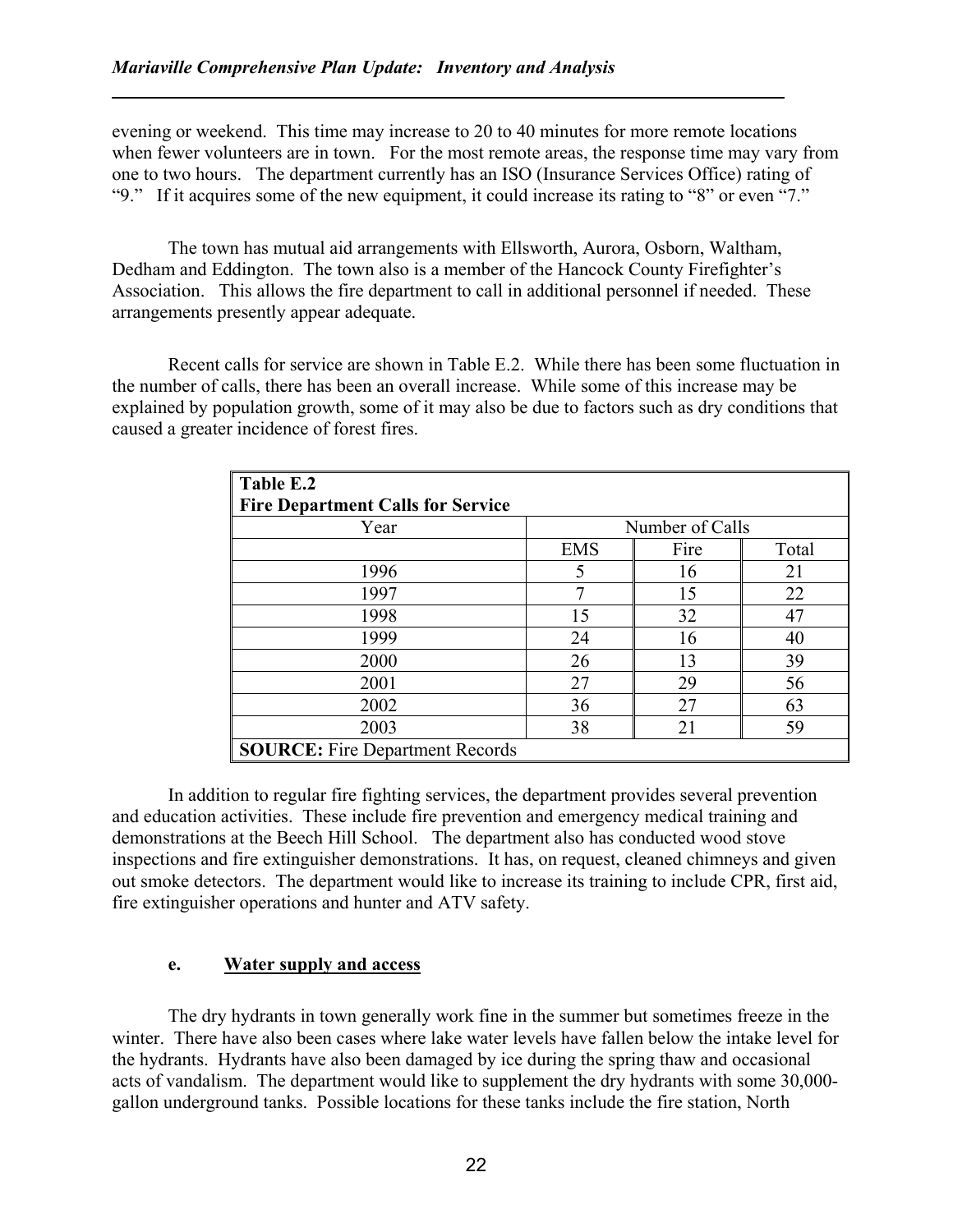Mariaville, Beech Hill School and the Otis church. There have been cases where the fighting of forest fires or structure fires in remote areas has been inhibited by the lack of water. The trucks are not capable of transporting enough water to fight the fire.

 According to the fire chief, access to private, unpaved roads is a problem during mud season. Some roads have been designed with inadequate turning radii for fire trucks or are too narrow. Roads need to be maintained for year-round access.

#### f. Future needs

 The department faces several long term needs. As mentioned above, there is on-going replacement of equipment plus some additional pieces of gear and equipment that will soon be needed. The town-funded equipment reserve fund supplements the primary funding sources for capital expenditures. Most funding comes from grants and department fund raising. It is getting increasingly difficult to find an adequate number of volunteers for week days. The major need is for a new fire station. The Department has already acquired the land. Ideally, the facility would consist of the following:

- 1. an approximately 144-square-foot fire chief's office and a separate EMS office of the same size;
- 2. a 400-square-foot EMS/fire department training room;
- 3. a 400-square-foot mechanical room to house plumbing, heating, electrical and emergency power systems;
- 4. a handicapped-accessible restroom;
- 5. a gear maintenance area; and
- 6. at least six equipment bays.

If the department continues to provide service to Otis, it may need a branch station in that town. The department would like to find a two-acre site for this facility.

#### 7. Education

#### a. Recent trends and current conditions

 Mariaville is a member of School Union 92, which serves eight towns surrounding Ellsworth. Mariaville students attend grades k-8 at the Beech Hill School in Otis. All high school students attend school on a tuition basis. The town pays for bus service to Ellsworth High School. As of 2003-2004, the town paid \$6,627 tuition for the Ellsworth and Brewer schools and about \$628 more for other schools.

 The Beech Hill School has a rated capacity of 135 students and had, as of October 1, 2003 an enrollment of 109 students. School Union officials noted no state accreditation deficiencies. While all core facilities (such as the library and multipurpose/gymnasium) were deemed adequate by school officials several local observers have indicated that these two rooms are insufficient for the smooth operation of school programs. There are thirteen general purpose classrooms. Union officials would like to establish service room in the downstairs area. This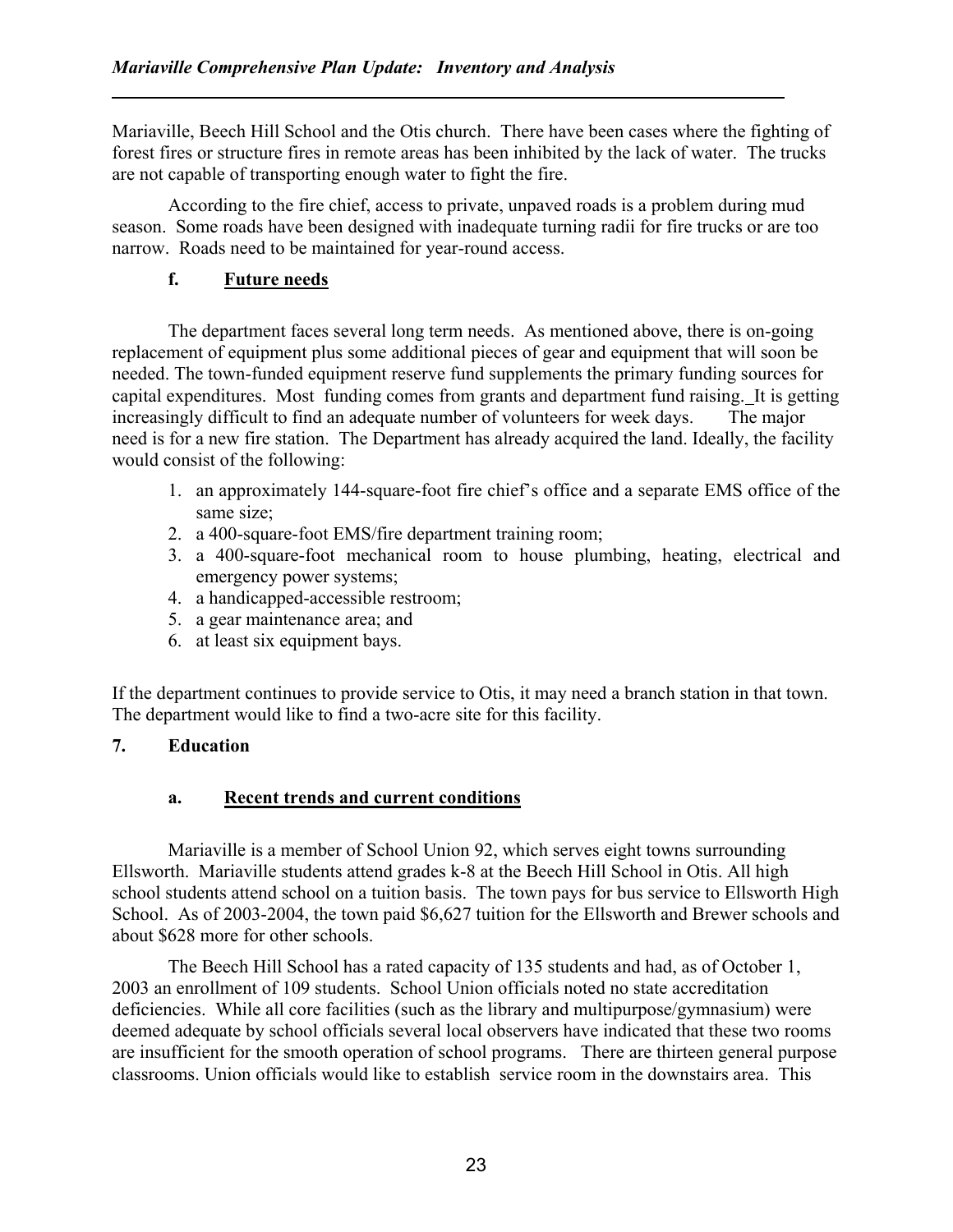would require installation of an elevator and an emergency exit that can be kept cleared of snow in the winter.

 Staff consist of a full-time principal and 8.5 full-time equivalent teachers. There is also a two-thirds time reading resource teacher and four two-fifths time staff positions for speech, art, physical education and music. Other staff include a secretary, two bus drivers, 1.5 cooks, 1.5 custodians and 4.5 educational technicians. There is also a one-fifth time school nurse.

 The school was most recently expanded in 1996-1997. The original facility was built in 1989 and required expansion due to increased enrollment by 1991. No further expansions are foreseen by School Union officials.

 Enrollment trends from 1995-1996 to 2003-2004 are shown on Table E.1. While there have been some fluctuations, enrollment showed an overall increase from 76 students in 1995- 1996 to 101 students in 2001-2002. There has been a decrease since 2001-2002, but these data are for two years only and are not sufficient to establish a trend. Given the rapid increase in the town's population in past years, it will be important to monitor school enrollment trends since a resumption of enrollment increases could require further expansion of school facilities.

| Table E.3                                             |       |          |       |  |  |
|-------------------------------------------------------|-------|----------|-------|--|--|
| <b>School Enrollment Trends, Mariaville 1995-2003</b> |       |          |       |  |  |
| Year                                                  | $K-8$ | $9 - 12$ | Total |  |  |
| 1995-1996                                             | 61    | 15       | 76    |  |  |
| 1996-1997                                             | 58    | 13       | 71    |  |  |
| 1997-1998                                             | 72    | 12       | 84    |  |  |
| 1998-1999                                             | 66    | 18       | 84    |  |  |
| 1999-2000                                             | 65    | 23       | 88    |  |  |
| 2000-2001                                             | 68    | 31       | 99    |  |  |
| 2001-2002                                             | 66    | 35       | 101   |  |  |
| 2002-2003                                             | 69    | 25       | 95    |  |  |
| 2003-2004                                             | 52    | 25       | 77    |  |  |
| <b>SOURCE:</b> School Union 92, October 1 enrollments |       |          |       |  |  |

#### b. Future needs

 The School Union does not presently have any school enrollment projections available. However, it does not expect to need to add on to the Beech Hill building. Union officials did not identify any pressing problems facing the school system. Some local residents have expressed concern that the school is understaffed.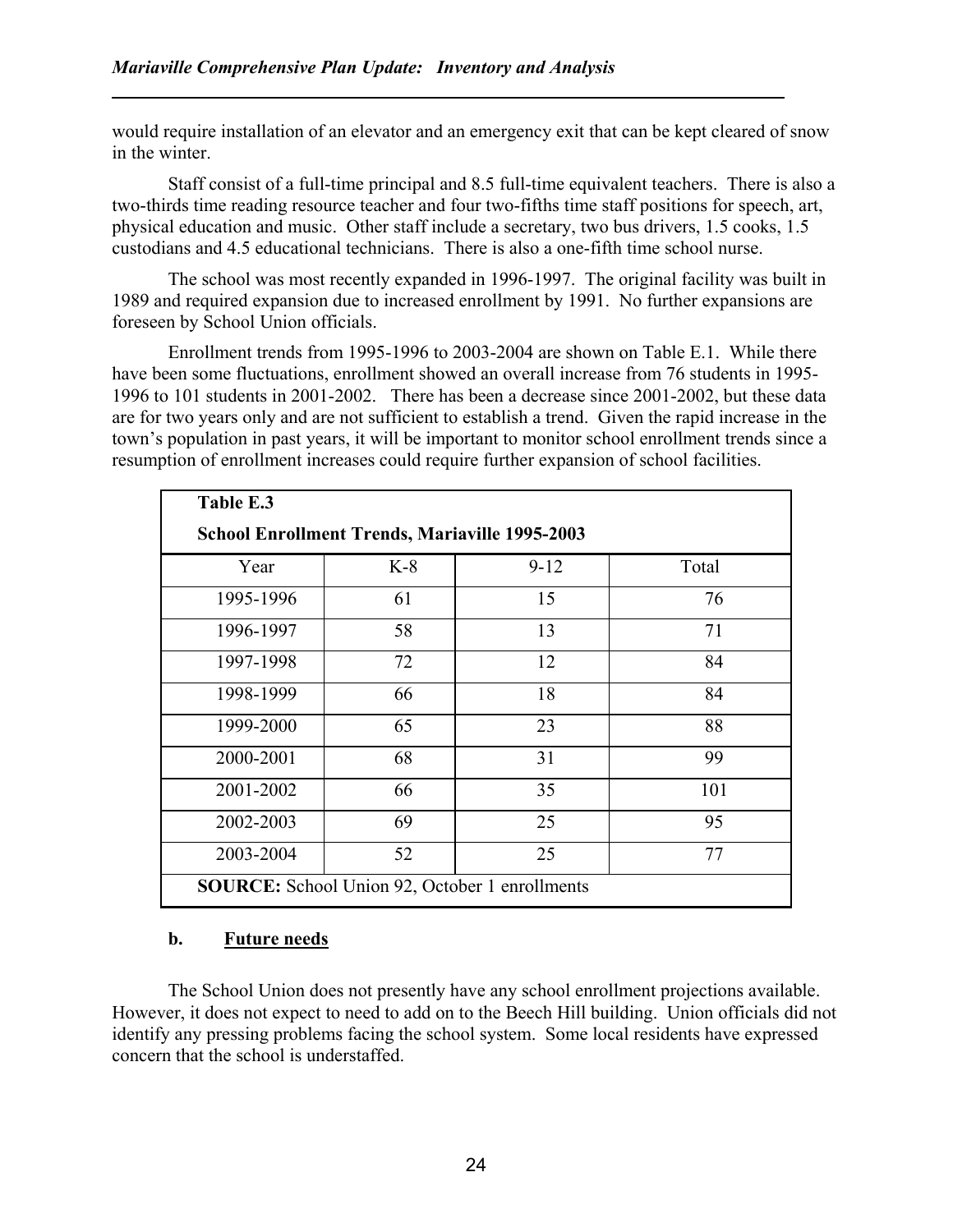#### 8. Public Works

 All road maintenance and related public works is done on a contractual basis. Due to the distance between East Mariaville and the rest of the town, there is a separate snow plowing contract for that part of town. There is no town garage nor any town-owned equipment or staff. The road commissioner noted no problems with the current arrangements and there are no plans to change them in the foreseeable future. No problems were noted with any town-owned roads. Problems are addressed as they arise.

#### 9. Solid Waste

#### a. Current Conditions

 Currently, the town of Mariaville has a transfer station that is open on Saturdays from 8:00 a.m. until 4:00 p.m. There is no fee to use the facility. The town does, however, require residents to display a decal in vehicles during transfer station visits. A new decal is provided, at no cost, along with tax bills each year to property owners with a structure located on their property. Two part-time staff members are employed at the transfer station.

The parcel of land where the transfer station is located is approximately 50 acres and is owned by the town. A construction and demolition debris landfill was once located on the land but has since been capped.

The town had, as of early 2004, contracted with Sunrise Lilac to deliver trash to the Penobscot Energy Recovery Company (PERC) waste-to-energy incineration facility in Orrington. The company is notified whenever the compactor is in need of emptying and the town pays it on a per-load basis. No commercial material is accepted at the transfer station.

The town has been recycling since 1995. An old railroad car serves as the recyclables drop-off and storage area. Recyclable materials collected currently include paper, corrugated cardboard, plastic, glass, metal, tires, white goods, construction and demolition debris and wood. The town is a member of the Maine Resource Recovery Association (MRRA). Most recyclables are transported by Harris' Downeast Disposal to the Bangor Recycling Center for processing. They are notified when a shipment is ready and the town pays on a per-load basis.

In addition to the recycled material already mentioned, residents may drop off appliances or other white goods without Freon, construction and demolition debris, wood and tires. No-cost permits are required if residents have more than one pick-up load of construction and demolition debris. Residents are expected to make alternative arrangements for the disposal of roofing materials. The facility has a Swap Shop where residents can drop off or browse for no longer wanted but still useful items. There are no annual bulky waste collections.

Each year, the State Planning Office (SPO) requires towns to fill out an annual report which is used to compile recycling rates across the state. Between 2001 and 2002, Mariaville's adjusted recycling rate increased from 9.8 percent to 11 percent. The SPO describes the town's trend as "variable", neither increasing nor decreasing over recent years.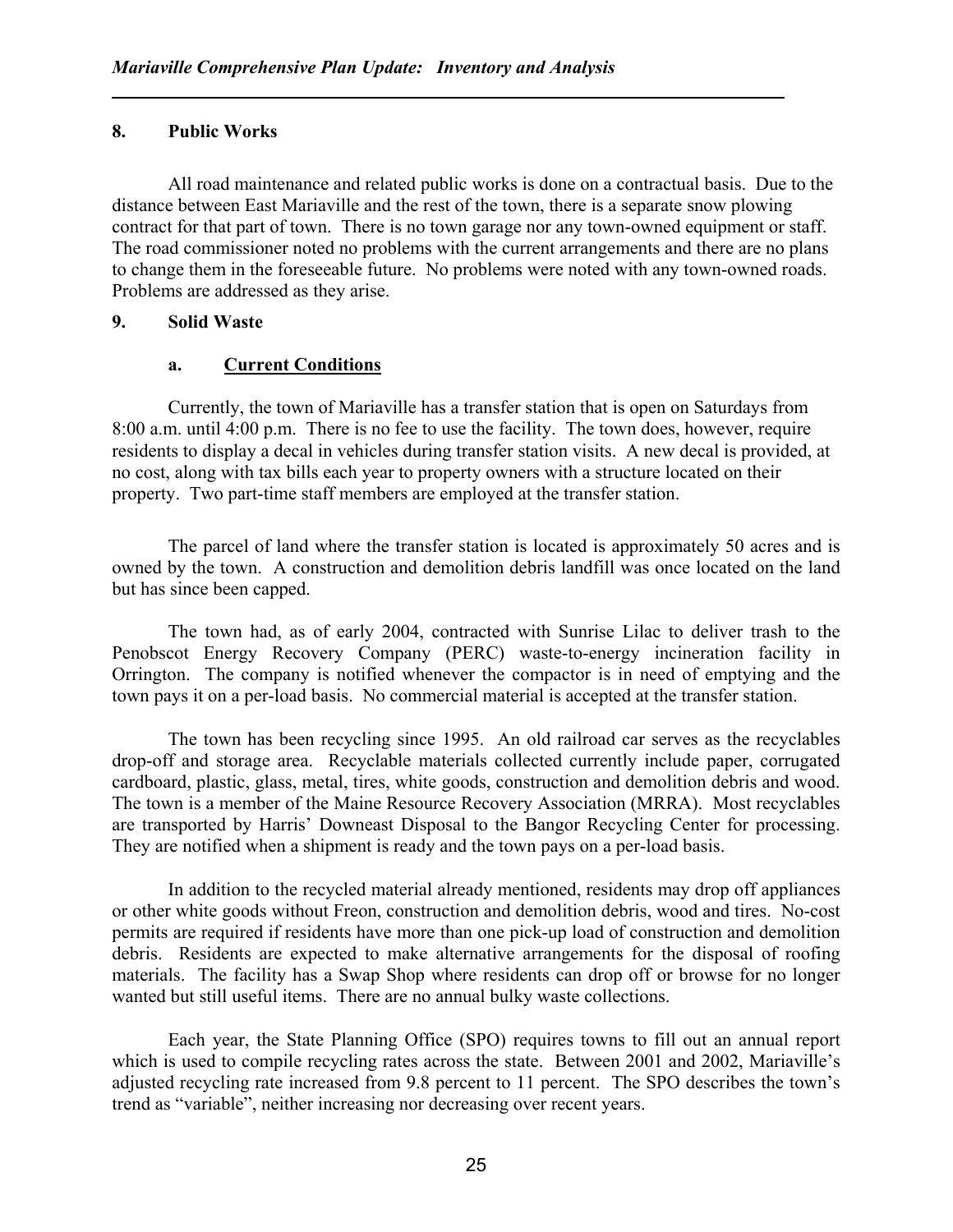#### b. Future Needs

Town officials are considering changes to the site. Plans for a new center have been drafted and town voters raised funds in 2004 to begin engineering and related activities for new solid waste and recycling activities. In 1992, the transfer station had a budget of \$25,000. By the year 2002-2003, the budget was increased to \$39,000, or 64 percent. This increase is due in part to the rapid population growth the town has faced. The increase probably would have been more had the town not undertaken recycling since the mid-1990s. The newly reconstituted recycling committee may help develop other recycling and waste reduction strategies.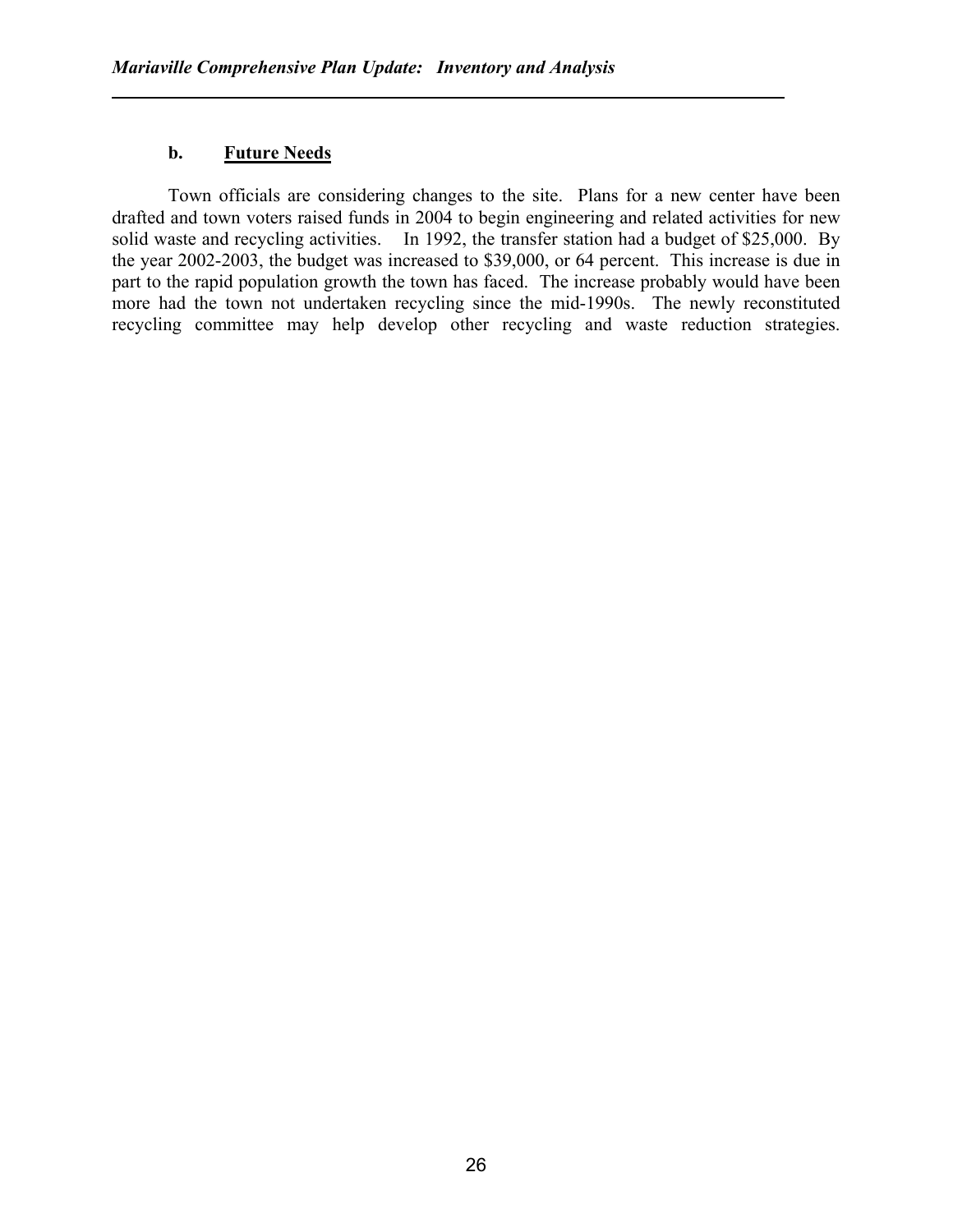#### F. RECREATION

#### 1. Purpose

A comprehensive plan must assess a town's recreation resources. It is important to understand long-term recreation needs in planning for the future development of the town. This section will:

- a. describe current recreational resources serving Mariaville residents;
- b. assess the current adequacy of these resources; and
- c. assess future adequacy based on the projected growth patterns of the town.

#### 2. Key Findings and Issues

Mariaville has limited recreational resources. Its few public access points to surface water are small in size, have inadequate parking and do not provide for recreational swimming. There are few space places for walking and no formal network of snowmobile or ATV trails. Informal public access to the woods is becoming more restricted as more land is posted. Given the town's projected growth rate, these facilities are likely to be even more inadequate in the future.

#### 3. Summary of 1991 Plan

Public recreational resources in town were limited. These, however, were supplemented by easy public access to private land for hunting, fishing and hiking. There was some concern that if posting of land continued, more public recreational resources might be needed.

#### 4. Current Recreational Resources

 Town recreational resources and facilities are still very limited. There are no townowned ball fields, playgrounds or parks. Previously, Mariaville residents had access to the beach in Otis but access is now restricted to Otis residents.

 There is a town landing with 100 feet of frontage on Graham Lake off the Morrison Farm Road. It has a small parking area and beach. It is about 0.192 acres in size. This facility is too small to meet town needs. The landing site faces several limitations. First, the varying water levels on Graham Lake mean that it is not always usable. Second, its small size limits its use. Third, its location is not well known by many residents.

 There is another landing site at the intersection of the River Road and Route 181. There is no specific town acreage at this site. Rather, it lies in part within the right-of-way of the two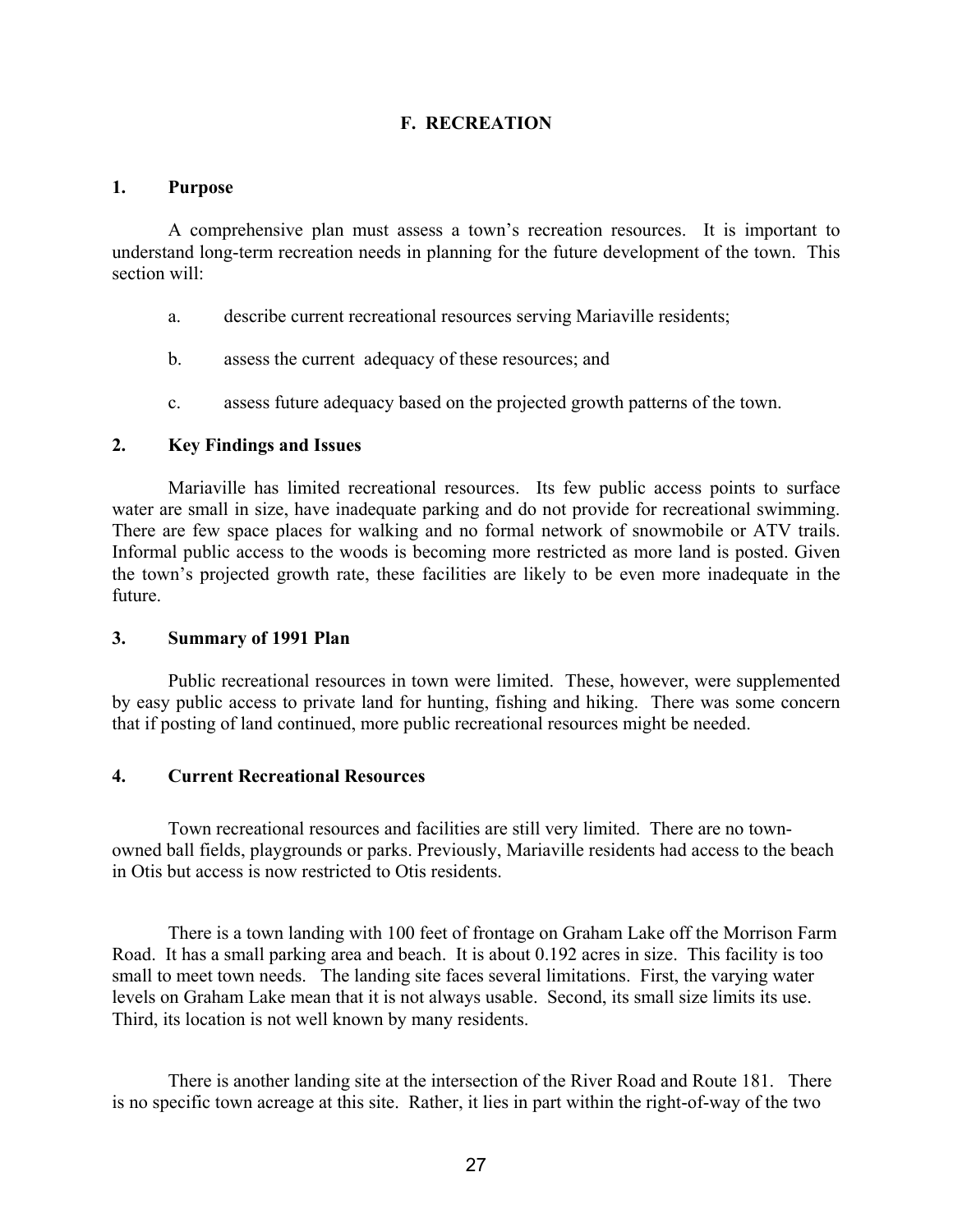roads and some privately owned land is used for parking. As with the town landing, access varies according to water levels. It is used extensively for boating, fishing, swimming, hunting and snowmobile operations. It is also used by the fire department for replenishing water supplies and training exercises. There are no town-owned facilities serving East Mariaville. (There is further discussion of water resource issues in the Water Resources chapter (Section G)).

 There is a boat ramp on Hopkins Pond, which is owned and maintained by the Hopkins Pond Mariaville Homeowners Association for the benefit of association members and the towns of Mariaville and Clifton. It is a 1.5-acre site. It is adequate for small boat launching. According to a member of the Association, no major repairs or expansions are needed. Present usage is very light, an average of fewer than seven launches a week during the summer.

 There is also considerable informal access across private properties to the river, lakes and ponds. No inventory exists of these sites and, out of respect for private property owners, no specific sites are mentioned in this plan. There has been increased posting of private property, which restricts public access. Other land has been lost through subdivision activity. Further sale of forest land may result in more loss of access.

 While there are no town-sponsored recreation programs, the town does maintain a recreation fund for town recreational activities. The school system offers various programs for school-age children. The town is not presently involved with any programs targeted at adults. Mariaville does provide financial support for the YMCA in Ellsworth.

 There is no formal network of trails for walking, hiking, cross country skiing, snowmobiles or ATV's. Those wishing to exercise often run or jog along the main roads where there is often inadequate distance between pedestrians and vehicles. There are some abandoned snow mobile trails that are no longer maintained. There are also some logging roads that offer access to the woods.

# 5. Future Recreational Needs

 As the town continues to grow, its limited public access points to surface water will face increased pressure. This will be particularly the case if there is further posting of private land and tracts currently held for large-scale forest use are subdivided and sold. The town may want to explore options to improve public access soon since land is likely to become more expensive as the town grows. It may also want to explore developing other outdoor recreational areas and a trail system. This could be part of an overall open space preservation strategy that include revitalizing abandoned trails.

 One specific need is development of a town recreational swimming area. The need for such a facility is greater due to the closing of the facility in Otis to Mariaville residents. The swimming area could be part of an overall waterfront park. Any effort to develop waterfront facilities will need to consider possible threats from invasive species.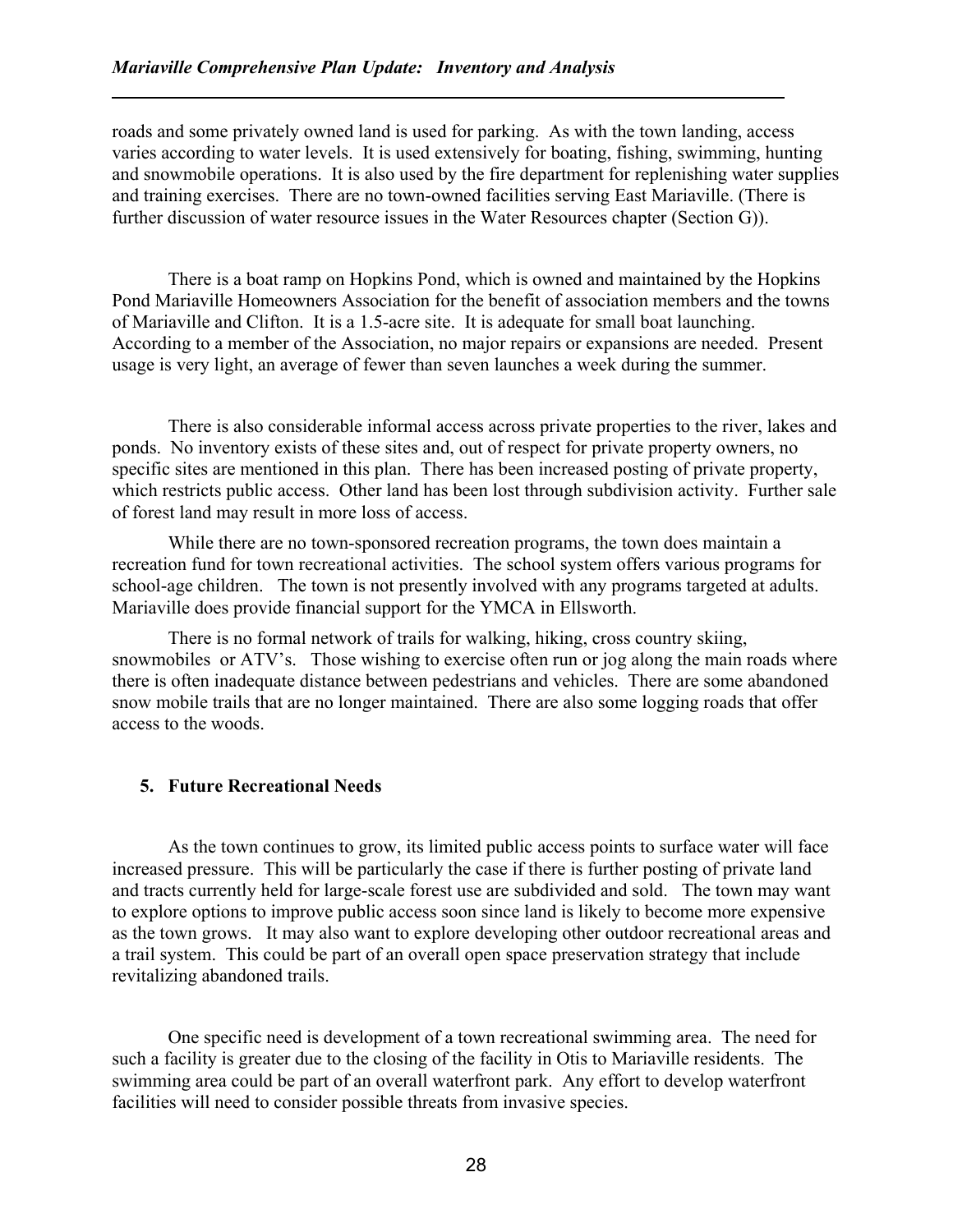The town may also want to explore options to manage high speed, personal watercraft. The noise and speed may disrupt natural communities, such as loon nesting areas and traditional uses of the town's lakes. In addition, there may be a safety threat to inexperienced operators. On Hopkins Pond, there are clusters of rocks just beneath the surface that could be hit by a boat. Submerged tree stumps are a problem in Graham Lake.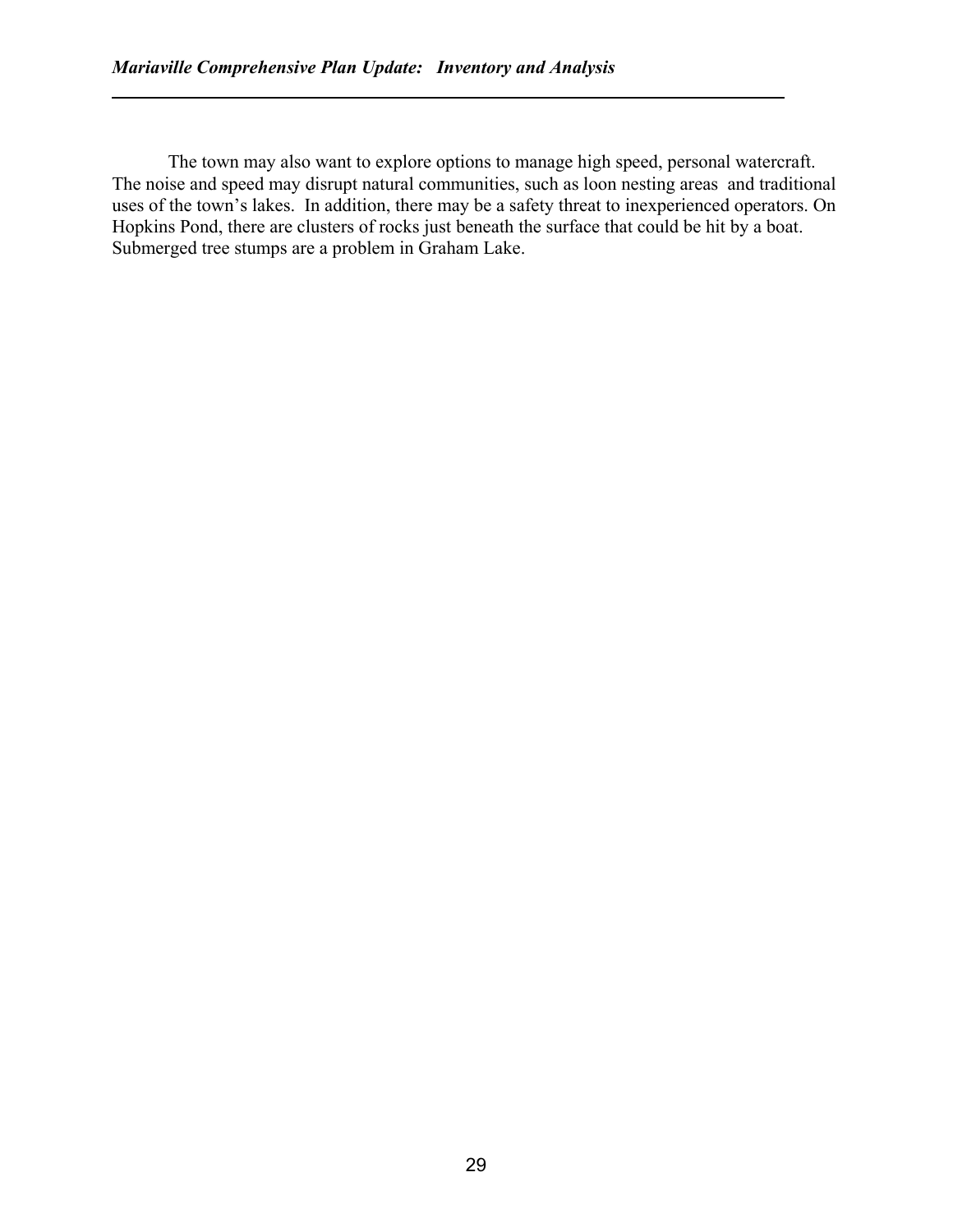# G. WATER RESOURCES

#### 1. Purpose

A comprehensive plan must assess a town's water resources. The availability of groundwater is crucial in determining where the majority of future development will occur. This section will:

- a. describe the characteristics, uses, and quality of Mariaville's significant water resources;
- b. predict whether the quantity or quality of significant water resources will be threatened by the impacts of future growth and development; and
- c. assess the effectiveness of existing measures to protect and preserve significant water resources.

#### 2. Key Findings and Issues

Mariaville residents are dependent on private wells for their drinking water supply. No problems have been noted to date with the adequacy of ground water supply in town. Graham Lake faces water quality problems due to periodic drawdowns by the utility company that owns the dam, flow from the Union River and its phosphorus count. Hopkins Pond has very high water quality and is one of the gem lakes in Maine. It is vulnerable to declines in water quality in the future.

#### 3. Summary of 1991 Plan

The plan mentioned that there were insufficient water quality data for lakes within the town. Residents relied entirely on private wells for domestic water supplies, there were no public water systems. The plan expressed concern about the potential for contamination from failing septic systems along lakeshore.

#### 4. Lakes, Ponds, and Watersheds

 There are four lake watersheds within Mariaville. These are Hopkins Pond, Oran Pond, Jellison Hill Pond and Graham Lake, which is man-made. Oran Pond and parts of Graham Lake and Hopkins Pond are within the town's boundaries. Jellison Hill Pond is located in Amherst and only a small portion of the watershed lies within Mariaville (see Map 3: Water Resources and Table G.1 below). In planning for future development, it is important to consider the water quality impacts from development in an entire watershed. Development anywhere in a watershed can result in stormwater runoff that can carry contaminants into a lake.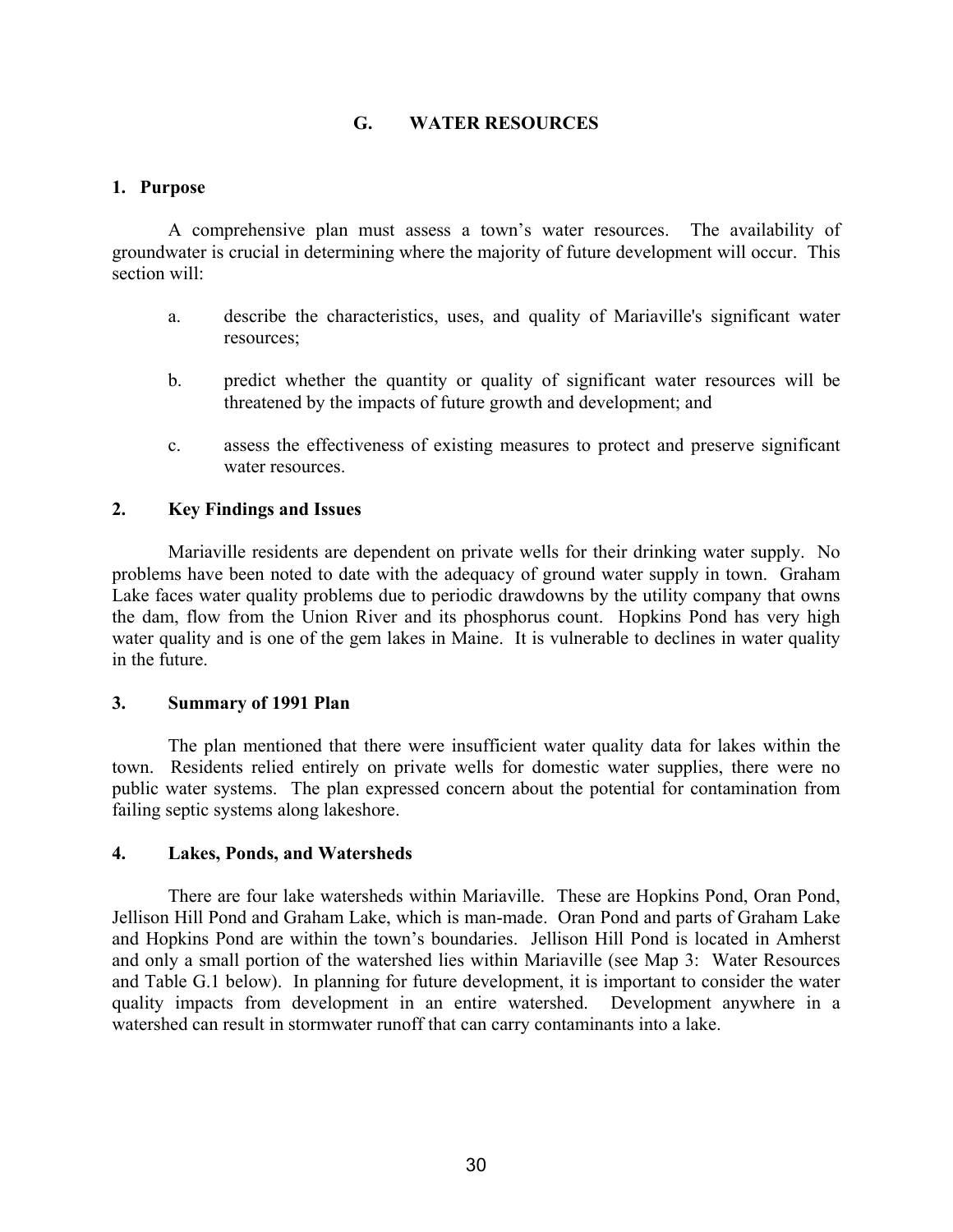The Maine Department of Environmental Protection (DEP) classifies all natural lakes and ponds with over ten acres of surface area as Great Ponds, unless otherwise noted, and classifies their water quality as GP-A. They are considered to be a high quality fish habitat and excellently suited to wildlife, swimming, and water contact recreation. The water is potable but the DEP does recommend minor treatment before drinking. Great ponds that are not high quality are listed as "non-attaining" or "threatened." DEP Great Pond status is described below with descriptions of each water body, according to the 1990 Maine DEP Water Quality Assessment, data from the 1991 comprehensive plan and more recent data from the DEP.

 Figure G.1 lists drainage and phosphorus water quality information for lakes and ponds in Mariaville except for Jellison Hill Pond, which has less than one acre of its watershed in town. The table indicates the susceptibility to phosphorus loading and other contaminants. Phosphorus is a naturally occurring element that clings to soil particles and organic matter. Increasing amounts of phosphorus runoff into a lake will cause algae to become a nuisance and negatively affect cold water fish and may increase the chances of infestations of invasive plants such as milfoil. An abundance of algae turns the lake green and blocks sunlight to deeper levels. This process can destroy the water quality of the lake. Many communities have taken measures to regulate phosphorus runoff resulting from residential development and related activities in their watersheds. If interested, Mariaville could pursue the potential of an in-depth study of phosphorus control measures with the DEP. A simple and less expensive option would be to collect regular data on phosphorus content as part of the ongoing Maine Volunteer Lake Monitoring Program.

| Table G.1<br><b>Characteristics of Ponds and Lakes</b><br>Mariaville |                                |                            |                               |                      |                      |           |                 |
|----------------------------------------------------------------------|--------------------------------|----------------------------|-------------------------------|----------------------|----------------------|-----------|-----------------|
|                                                                      | <b>Surface</b><br>area (acres) | <b>DDA/town</b><br>(acres) | $%$ of<br>total<br><b>DDA</b> | Water<br>Qual.       | <b>Vulnerability</b> | <b>TP</b> | <b>Comments</b> |
| Graham Lake                                                          | 7,865                          | 8,535                      | 7.4%                          | <b>Below</b><br>avg. | low                  | 17 ppb    | See notes       |
| Hopkins Pond                                                         | 442                            | 520                        | 34%                           | Above<br>avg.        | high                 | 8 ppb     | See notes       |
| Oran Pond                                                            | 33                             | 70                         | 100%                          | N/A                  | N/A                  | N/A       | See notes       |
| <b>SOURCE:</b> Maine Department of Environmental Protection          |                                |                            |                               |                      |                      |           |                 |

Surface area: Surface area of the water body in acres

DDA/town: Direct drainage area (watershed) of the water body in acres in Mariaville

% of DDA: Percent of total DDA located within Mariaville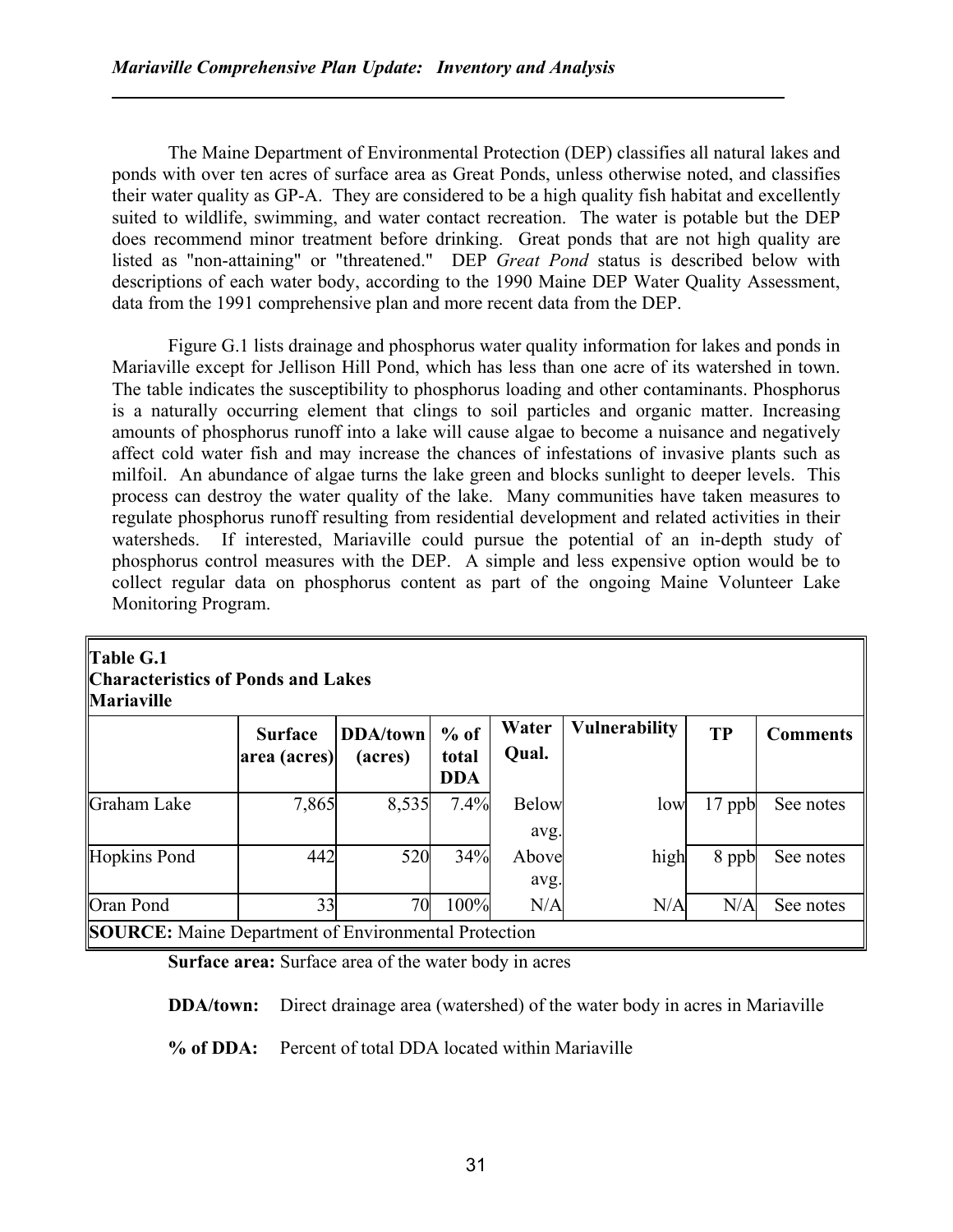- WQC: Water Quality Category based on the water bodies' vulnerability to phosphorus levels. This rating is derived from many variables such as flushing and growth and development rates.
- TP: Total phosphorus based on parts per billion
- Comments: Graham Lake: considered below average due to poor Secchi Disk transparency, total phosphorus and chlorophyll-a. Draw downs by the utility company and deposits from the Union River mean a high level of sediment. The potential for TP sediments to leave the bottom and become available for internal loading is low.

Hopkins Pond: water quality is considered above average based on measures of Secchi Disk Transparency, total phosphorus and Chlorophylla. The potential for nuisance algal blooms on the Hopkins Pond is low. According to the State Planning Office and the Great Pond Task Force, Hopkins Pond is one of the gem lakes of Maine. According to University of Maine professors K. Webster and S. Kahl oxygen levels appear to be significantly depleted in the summer. This depletion may be an indicator of nutrient enrichment from development around the lake. This type of oxygen depletion is often an early-warning indicator of declines in water quality in the future and may already be a negative factor for cold water fish. This assumption is supported by data from MDIFW Fisheries Biologists. Oxygen levels have declined dramatically between 1978 and 2004. In August 1978 oxygen levels at 65 feet were at 6 ppm (parts per million). In August 2004, levels were at 3.5 ppm. Fish need 5 ppm to survive. This lowering of oxygen levels reduces the volume of usable cold-water habitat for lakes' wild trout and stocked brook trout population. Oran Pond: There are presently no water quality data for this pond.

N/A: recent data not available

#### 5. Water Quality Classification

 The DEP classifies all surface waters in Maine. These classifications regulate the discharges of pollutants. All streams in Mariaville are presently classified "B". Class "B" water is the third highest state classification. These waters are suitable for drinking after treatment, fishing, recreation in and on the water, and industrial processes and cooling water supply. According to DEP regulations, discharges to Class "B" waters shall not cause adverse impacts to aquatic life.

#### 6. Ground Water Resources

 The town's aquifers are shown on Map 3. As seen, there are several areas that have yields of as much as  $10 - 50$  gallons per minute and area that may have yields in excess of  $50$ gallons per minute. While aquifers are prime areas for ground water, wells outside of these areas are usually sufficient for the needs of a single family home.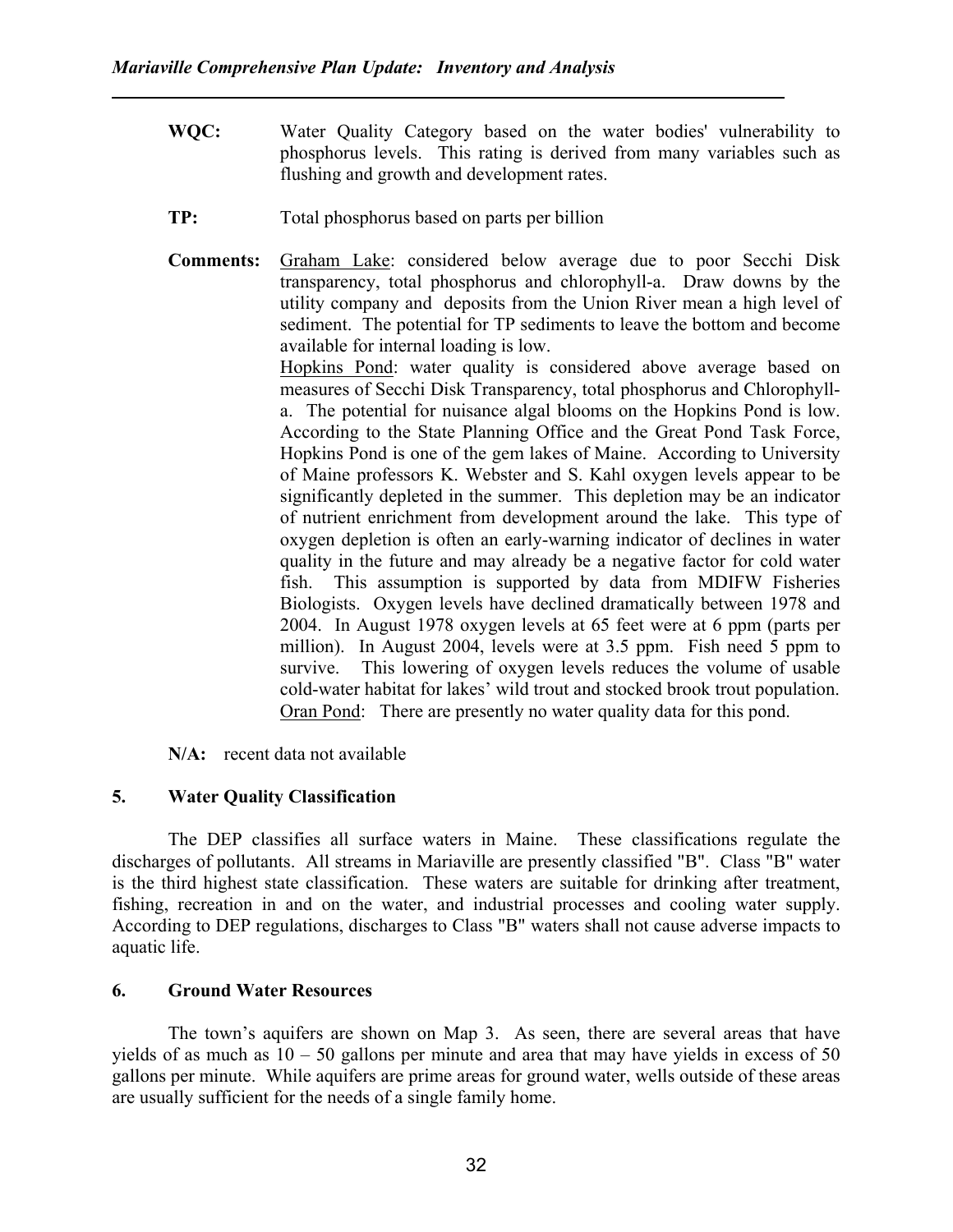The DEP has rated Mariaville's ground water quality as GW-A. This is the highest DEP classification for ground water. Such waters shall be of such quality that they can be used for public water supplies. They shall be free of radioactive material or any matter that affects their taste and odor.

#### 7. Community Water Systems

There are no publicly-owned water systems in Mariaville that serve a residential area.

#### 8. Existing and Potential Threats

 There are two different types of water pollution: point source, and non-point source. Point source pollution is that which comes from a specific source, such as a pipe, and can easily be identified, measured, licensed, or removed. Non-point pollution comes from a diffuse source such as stormwater run off from a parking lot or eroded soil from a timber harvesting operation.

 Given the rural nature of Mariaville, point pollution is not a problem. There are several potential sources of non-point pollution. The first is increased rates of phosphorus loading resulting from timber harvesting and a greater volume of land development. This is particularly the case for Hopkins Pond. High rates of erosion in this watershed could result in serious water quality problems.

 One potential threat is invasive aquatic species. These can be unknowingly spread by boats being transported by trailer from another lake. Such species can quickly spread in a lake and lead to a deterioration of water quality and diminished recreational values. This can result in lakefront property values deteriorating and a subsequent loss to the tax base.

 Improperly maintained septic tanks and privies can contaminate ground and surface water. Other threats include the seepage of nitrogen, pesticides and petroleum products. Gravel mining may also affect ground water quality by eliminating an aquifer area. As of April 1, 2005 there were a total of eleven gravel pits in town. Six of these pits were in active commercial use. They account for about 47 acres. Since aquifer areas tend to be areas with large amounts of gravel, there is the risk of contamination from gravel mining. Equipment stored in gravel pits can seep oil into an aquifer. There are also offsite impacts from gravel mining. These include noise, dust and vibration from mining operations and truck traffic.

# 9. Flood Hazard Areas

 Flood hazard areas, as mapped by the federal government, are shown on Map 3. A general idea of the number of homes in designated flood hazard areas can be obtained from Federal Emergency Management Agency (FEMA) flood insurance records, which indicate a total of six policies issued for Mariaville. There are no records of any claims being paid. The town's flood plain ordinance regulates land use activities within the flood plain.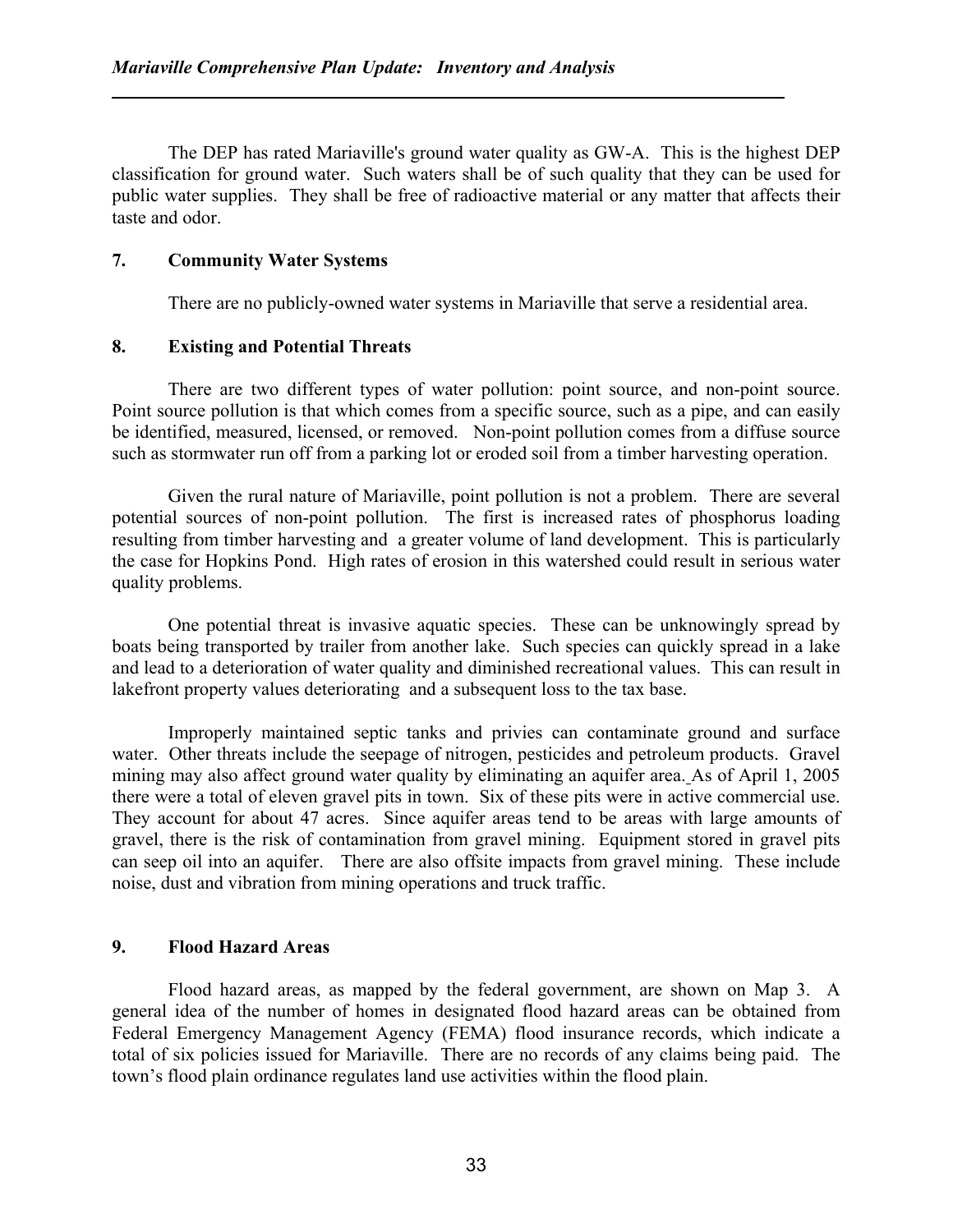#### 10. Wetlands

Mariaville has two major wetlands plus numerous small wetlands. The major wetlands are the Jordan Brook flowage in Amherst to the East Branch of the Union River and Jellison Meadow. The wetlands of ten acres are shown on Map 3. These wetlands are subject to shoreland zoning protection. They amount to approximately 537 acres of which 24 are medium habitat value and the rest are high habitat value. It is important in reviewing future development to assure that these wetlands are protected.

#### 11. Rivers and brooks

 The Union River is one of the major features of Mariaville. As mentioned in the Archaeological and Historic Resources section, the town's history has been shaped by the river both as a transportation route and the site of mills. One indicator of the river's value is the placement on the Nationwide Rivers Inventory (NRI) of a fifteen-mile segment of the West Branch from the Route 181 bridge to town of Great Pond. The NRI is a list of free flowing rivers with "outstandingly remarkable values." The Union River segment's recognition is due primarily to its historic value as an Atlantic Salmon fishery.

 The major feature of the town's brooks and streams is the abundance of fish. Maine Department of Inland Fisheries and Wildlife biologists recommend that the streams of Jordan Brook, Garland Brook, Dumb Brook, Little Dumb Brook and Jellison Meadow Brook be designated as significant fisheries habitat. These waters are "extremely important" brook trout habitat. Tannery Brook has extremely cool waters, which means it may also have habitat value.

#### 12. Regional Considerations

The major regional water resource issue is shared watersheds. Graham Lake is shared with several towns and Hopkins Pond is shared with Clifton and its watershed includes a small portion of Amherst. The town may want to work cooperatively with these towns on lake protection measures. There has also been considerable background work done on the entire Union River watershed by the Union River Watershed Coalition.

#### 13. Adequacy of Water Supplies and of Current Protection Measures

Given the rural nature of the town, water shortages are extremely unlikely. Residents will continue to depend on private wells and no construction of any major communal water system is likely. The town presently depends on shoreland zoning and its subdivision ordinance to protect water resources. There are no specific provisions in the subdivision ordinance to minimize phosphorus runoff. The standards for erosion and sedimentation are very general and offer little specific guidance to the developer or the planning board. There are presently no aquifer protection standards or gravel mining provisions in town ordinances. Continued growth and development in town may result in the need for expanded code enforcement.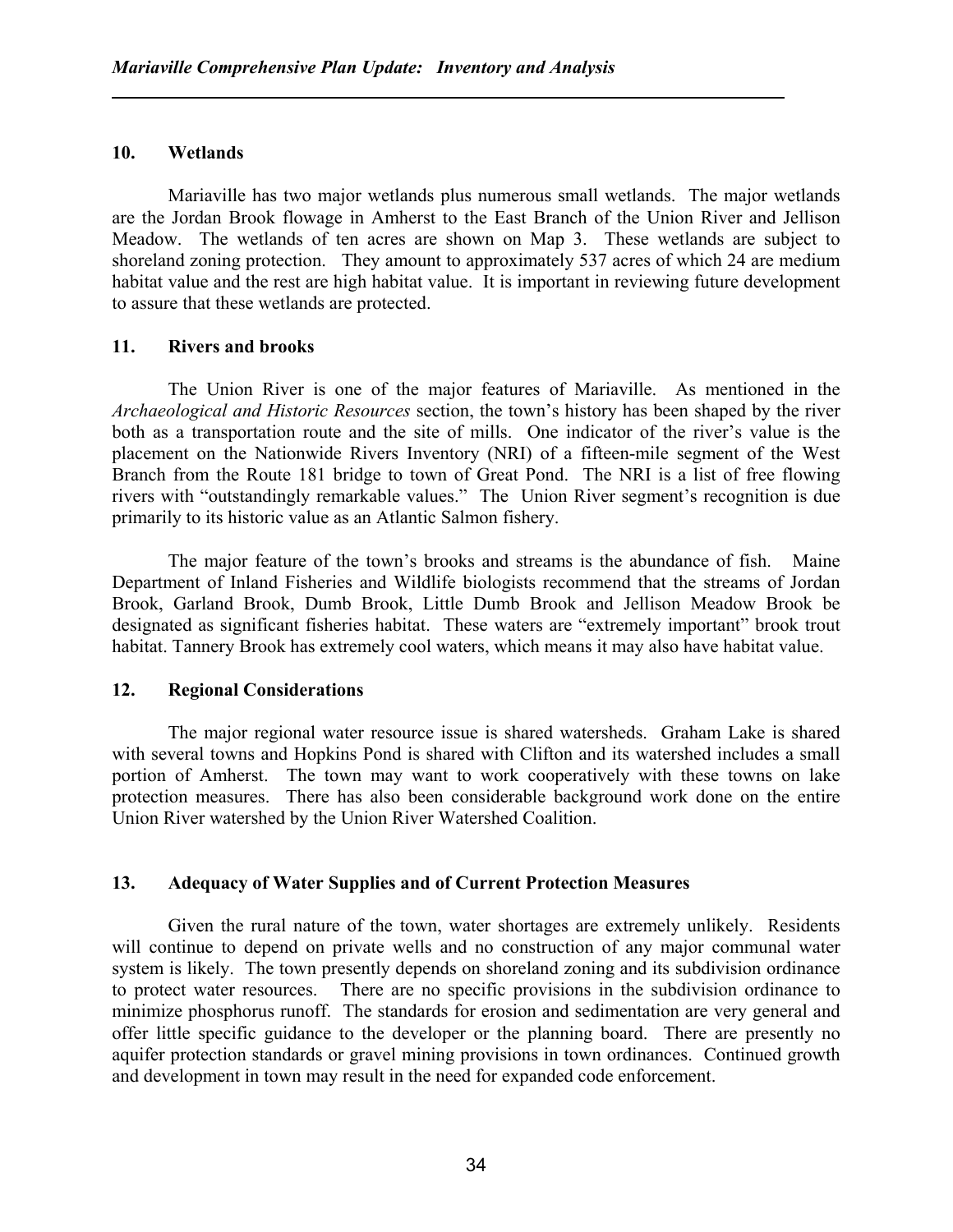# H. NATURAL & SCENIC RESOURCES

#### 1. Introduction

 A comprehensive plan should provide an overview of a town's natural resources. Specifically, this section will:

- a. describe Mariaville's critical natural and scenic resources;
- b. predict whether these resources will be threatened by the impacts of future growth and development; and
- c. assess the effectiveness of existing measures to protect and preserve these resources.

# 2. Key Findings and Issues

 Mariaville has a diversity of wildlife and other natural features. Areas of particular interest include the Mariaville Falls area, the floating islands on Graham Lake, the bald eagle nest site on Graham Lake and the bald eagle feeding and wintering areas on Hopkins Pond. There are also several deer wintering areas.

# 3. Summary of the 1991 Plan

 Rather than summarize the 1991 plan, this entire section is taken largely verbatim from that plan and is updated to reflect new data and changes in state law.

# 4. Key Natural Resources

# a. Areas Identified By the State Natural Areas Program

 The Maine Natural Areas Program recognizes certain key sites across the state. Natural areas are defined as naturally occurring phenomenon of statewide significance which because of their uniqueness, rarity or other critical factors are deemed important enough to warrant special planning and management consideration. These areas include those places where changes in use would jeopardize resources of natural, educational, historic, archaeological, scientific, recreational, or scenic significance. The classification is based on the following criteria:

- 1. the unique or exemplary natural qualities of the area or site;
- 2. the intrinsic fragility of the area or site and sensitivity to alteration or destruction;
- 3. the voluntary commitment to conserve or protect the area;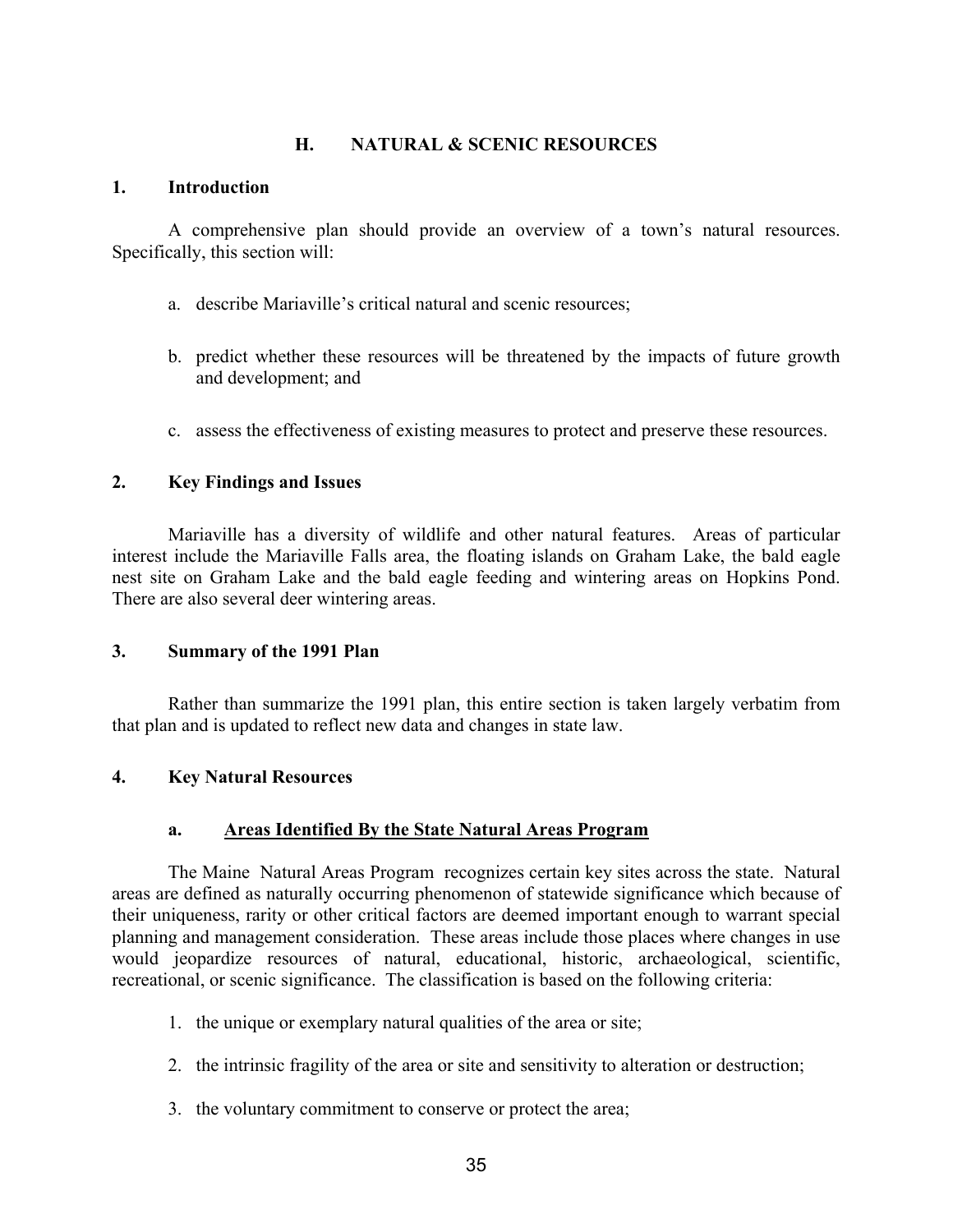- 4. the present or future threat or alteration and destruction; and
- 5. the economic implications of inclusion of an area or site on a register.

 The State Critical Areas Program, the predecessor of the Natural Areas Program, identified the Mariaville Waterfall and nominated the site to the Program but the site has not been registered with the program. Comprehensive planning committee members suggested in the 1991 plan that this Program should examine the floating islands in Graham Lake to see if they should be nominated or registered with the program.

# b. Areas Identified by the State Natural Heritage Program

 Sites listed with the State Natural Heritage Program are selected for their contribution to the natural diversity in Maine. The Mariaville Waterfall is also the only natural feature identified in Mariaville and listed with the State Natural Heritage Program.

# c. Scenic Areas and Views

 Scenic areas and views are important to a community both for their aesthetic qualities and their recreational value. These areas provide a place for citizens to enjoy the beauty of the outdoors and increase the quality of life in the town. Although there are a number of scenic areas in Mariaville, 45% of respondents to the 1991-1992 Growth Management Opinion Survey felt that they were adequately protected at present. The comprehensive planning committee has identified several key scenic views:

- 1. Route 181, south of the Pyle Road: views of Tunk, Black, Caribou and Catherine Mountains;
- 2. Goodwin's Bridge on Route 181 over West Branch of Union River: views of river and surrounding mountains;
- 3. Mariaville Falls;
- 4. Floating Islands on Graham Lake from Routes 179 and 181; and
- 5. Hopkins Pond (generally)

# d. Essential and Significant Wildlife Habitat

 The only 'essential' wildlife habitat in Mariaville is the bald eagle nest site on Graham Lake (see Map 7). Under Maine's Endangered Species Act a quarter-mile radius around the nesting site is protected. Hopkins Pond hosts a bald eagle feeding and wintering site. In Mariaville, the principal species of large game are deer and bear, but deer are by far the more important. Moose are thinly scattered in groups of two or three and range near isolated marshes and bogs.

 Small game includes ruffed grouse, snowshoe hare and woodcock. Teal and black duck are hunted along streams and lakes. Other ducks and the Canada goose are hunted as they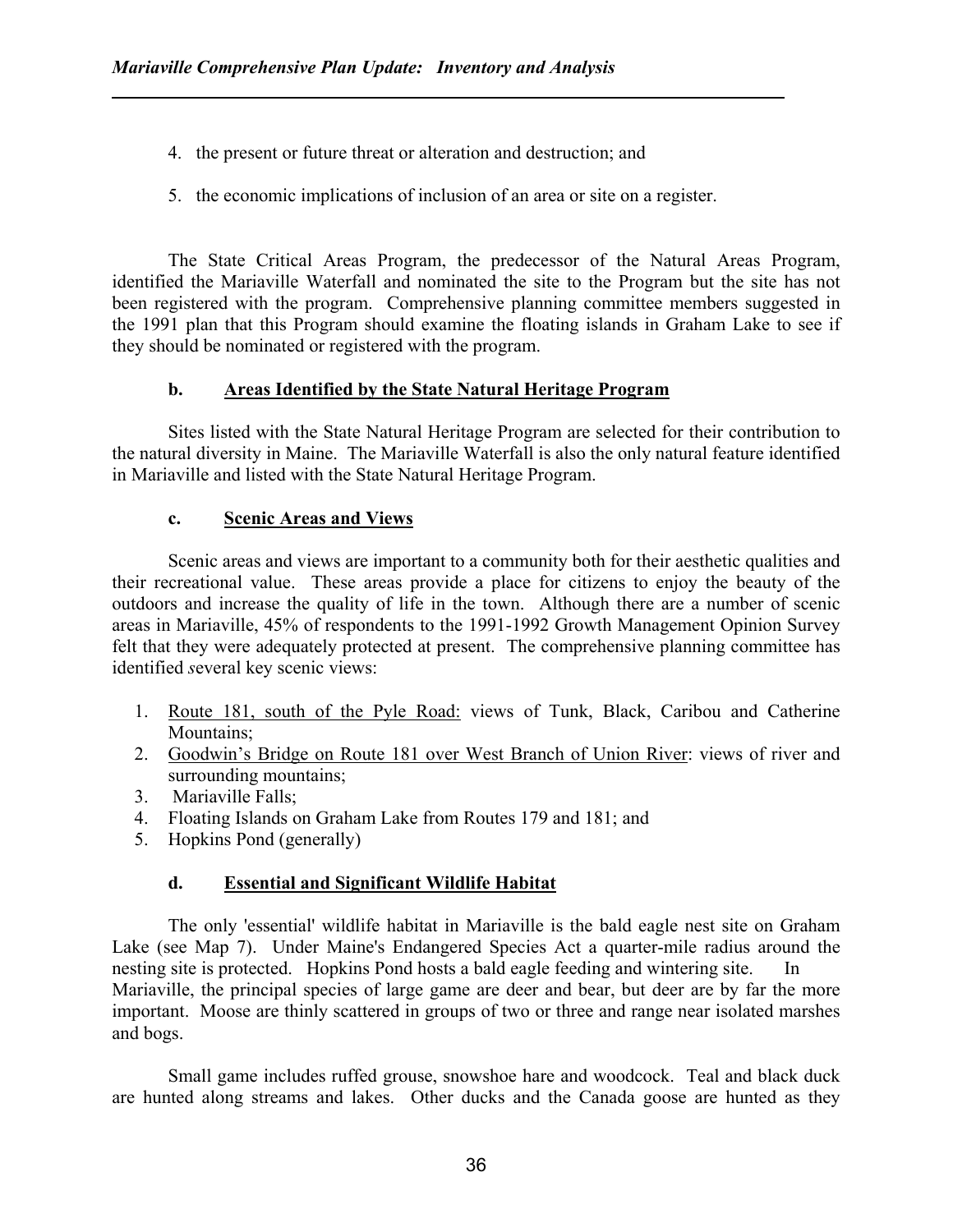migrate south. The economic value of fur bearers, particularly beaver and mink, fluctuates greatly. Trapping was once important but is no longer of much significance. Some trapping of beaver and mink, as well as muskrat, otter, and fisher is still done. Fisher have recently reinhabited the area.

 Winter has long been considered a bottleneck for survival of white-tailed deer in the Northeast. During winter, deer in northern climates often subsist on limited quantities of low quality foods, while simultaneously coping with low temperatures, chilling winds, and higher energy requirements. The primary behavioral mechanism for deer to conserve energy during winter is to move to traditional wintering areas or yards. There are three deer wintering areas in Mariaville which are classified as "significant" wildlife habitat of indeterminate rating under the Natural Resources Protection Act (see Map 7).

 Also under the Natural Resources Protection Act the Maine Department of Inland Fisheries and Wildlife has, located 'significant' waterfowl and wading bird habitat in Mariaville, including nesting and feeding areas, which are shown on Map 7. These sites are located on Little Dumb Brook, East Branch of the Union River, Frost Brook, Dump Brook, Harwood Island, Lakewood Island and Oran Pond.

 Inland fisheries are freshwater habitats such as streams, rivers, lakes and ponds with existing or potential value to fish. Aquatic habitats are also some of the most sensitive and vulnerable. Land use activities that directly affect water quality can significantly alter or destroy the value of these areas for fish. Land clearing or development in the adjacent upland habitat, or riparian zone, can also degrade a fisheries. Riparian habitats protect water quality and fisheries values by filtering out excessive nutrients, sediments, or other pollutants leaching in from upland areas, maintaining water temperatures suitable for aquatic life, and contributing vegetation and invertebrates to the food base. Riparian habitat is also important as cover for the many species of wildlife attracted to aquatic systems, and serves as a protective travel corridor for movement between undeveloped tracts of land.

 The principal fisheries in Graham Lake are smallmouth bass, chain pickerel and white perch. Other fishes found in this lake are salmon, brook trout, brown trout, yellow perch, hornpout (bullhead), smelt, American eel, white sucker, minnows (common shiner),fallfish, creek chub, redbelly dace, golden shiner, banded killfish and pumpkinseed sunfish. Habitat in this Lake is ideally suited for warm water fishes. Stumps and aquatic vegetation along the shorelines provide abundant cover for pickerel and smallmouth bass. The lake's deeper waters support abundant populations of white perch.

 The principal fisheries in Hopkins Pond are lake trout and brook trout. Other fishes found in this lake are hornpout, smelt, white sucker, minnows (creek chub and common shiner), banded killifish, ninespine stickleback, and pumpkinseed sunfish. The pond is no longer suited for management of salmonids as the pond now has a limited oxygen supply on the bottom. Sufficient oxygen levels for salmonids and other fish stops at 45 feet in mid-summer.

 There is also an abundance of fish in the various streams and brooks in town. According to the Maine Department of Inland Fisheries and Wildlife (MDIFW), Jordan Brook, Garland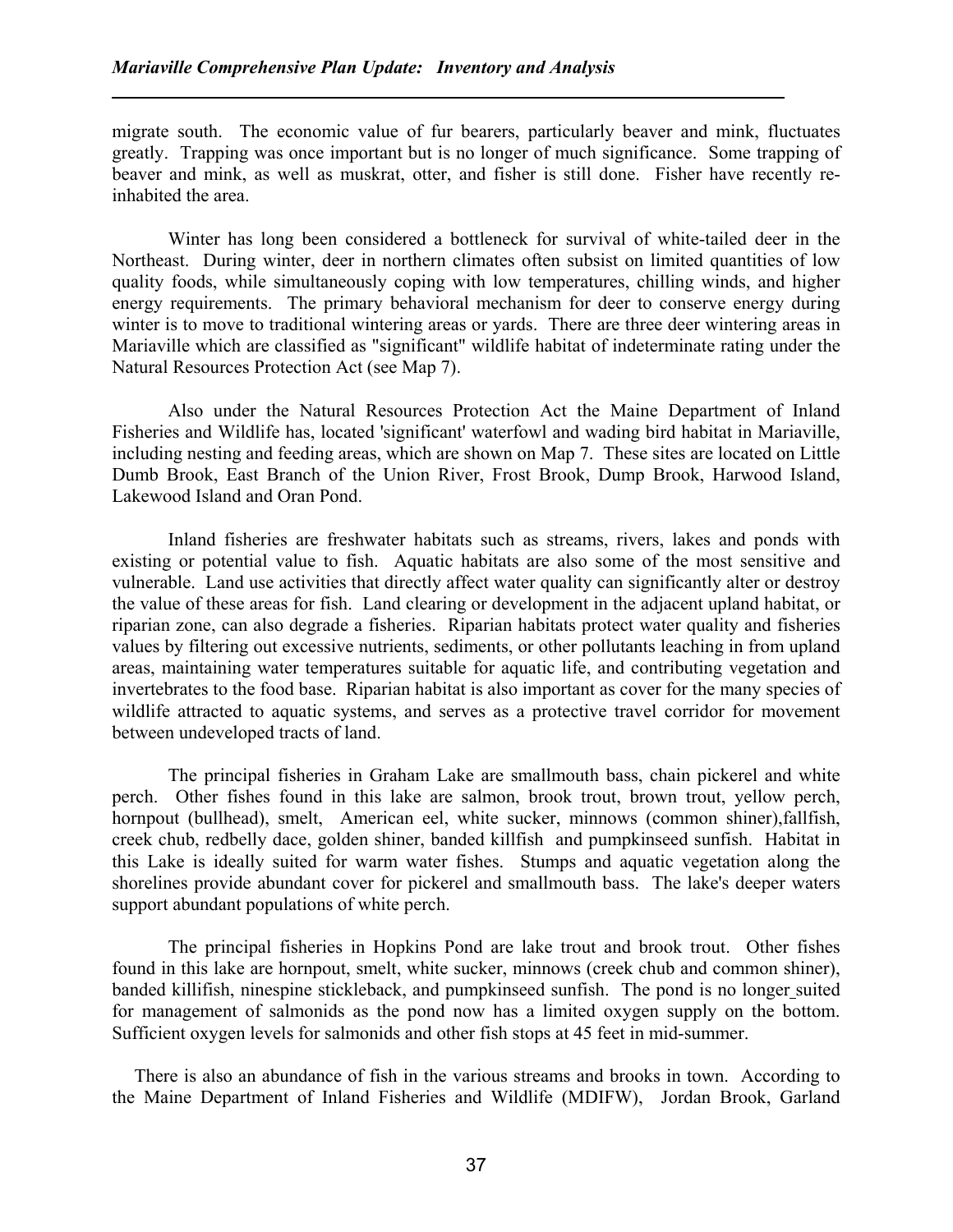Brook, Dumb Brook, Little Dumb Brook, Jellison Meadow Brook, Frost Brook and Jellison Pond Brook are all "extremely" important brook habitat. The MDIFW recommends that these brooks be designated as significant fisheries habitats.

 Mariaville is host to a bald eagle nest site on Graham Lake, which is shown on Map 7. State regulations protect areas within one fourth of a mile of the nesting site from development and the town is responsible for enforcing these regulations.

#### 5. Assessment of Threats to Mariaville's Scenic and Natural Areas

 The town's scenic and natural areas are threatened by the fast rate of land development. Large, undeveloped pieces of land could be fragmented by future development, timber harvesting and gravel mining destroying the habitat of certain species. Another possible threat is from the changing water levels on Graham Lake.

#### 6. Adequacy of Existing Measures to Protect Scenic and Natural Areas

 Mariaville has several measures in place that help protect its scenic and natural areas. First, it has a resource protection district in its shoreland zoning ordinance. Second, the subdivision ordinance provides general guidelines for new development and to help mitigate natural resource impacts. Third, the Union River Watershed Coalition is exploring other protective measures in the entire Union River watershed. These measures include landowner education and identification of key natural resource areas.

 These measures are important first steps in protecting the town's natural and scenic resources. They could be enhanced by more in-depth land use ordinance provisions for natural resource protection. These could include detailed requirements in the subdivision ordinance that natural resources be identified and protected. If the town were to enact town-wide zoning, it may want to designate areas with key natural resources as rural and perhaps enact a natural resource protection overlay zone. The overlay zone would require stricter standards if a given natural resource were present.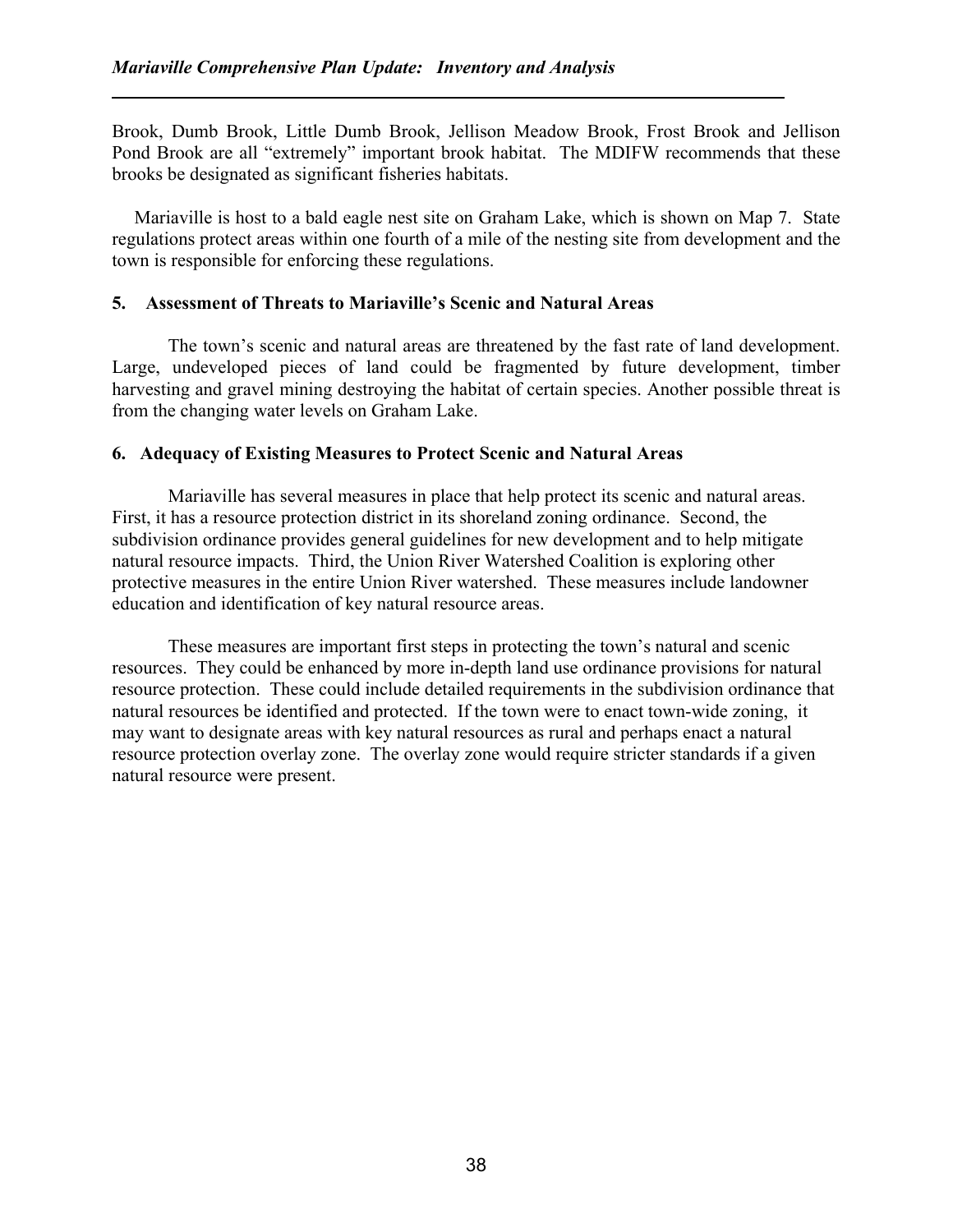## I. HISTORICAL and ARCHAEOLOGICAL RESOURCES

#### 1. Purpose

A comprehensive plan should present an overview of a town's historical and archaeological resources. It is important that future development decisions take into account the presence of any valuable features from the town's past. Specifically, this section:

- a. presents a brief history of the town;
- b. describes Mariaville's historical and archaeological resources;
- c. assesses threats to those resources; and
- d. assesses the adequacy of existing measures to protect and preserve these resources.

#### 2. Key Findings and Issues

 There no are state-registered historic or archaeological sites in Mariaville. There are several local buildings of historical interest. Presently, the town has no measures in place to protect these resources but they don't face any immediate threat.

#### 3. Summary of the 1991 Plan

The key findings and issues for 2003-2004 were basically the same in 1991.

#### 4. Historical Background (taken from the 1991 plan)

The entire Union River/Graham Lake river has significant historical value for the Town. Studies of Indian tribes in Maine indicate that the Union River Valley was not the site of an Indian settlement. There is, however, evidence that the nomadic Red Paint People were in Hancock County and may have used this area for hunting and fishing as it later was by the MicMacs, Maliseets and Wabenaki (Penobscot).

All of Hancock County was late being permanently settled, for it was part of the land between the Penobscot and St. Croix Rivers that was disputed by the French and English for over 150 years. This dispute was formally ended by the Treaty of Paris in 1763; the actual defeat had come in 1759 with the fall of Quebec. The first rush of settlement was along the coast; inland settlements such as the Mariaville area were not built until 1800. The forest covered area was not conducive to farming and the earliest settlers along the Maine coast were seeking farm lands.

The Union River waterway, which was to provide transportation for the "up river" lumber to ships at Ellsworth, lured the first settlers (1767, 1800) to the Town and influenced the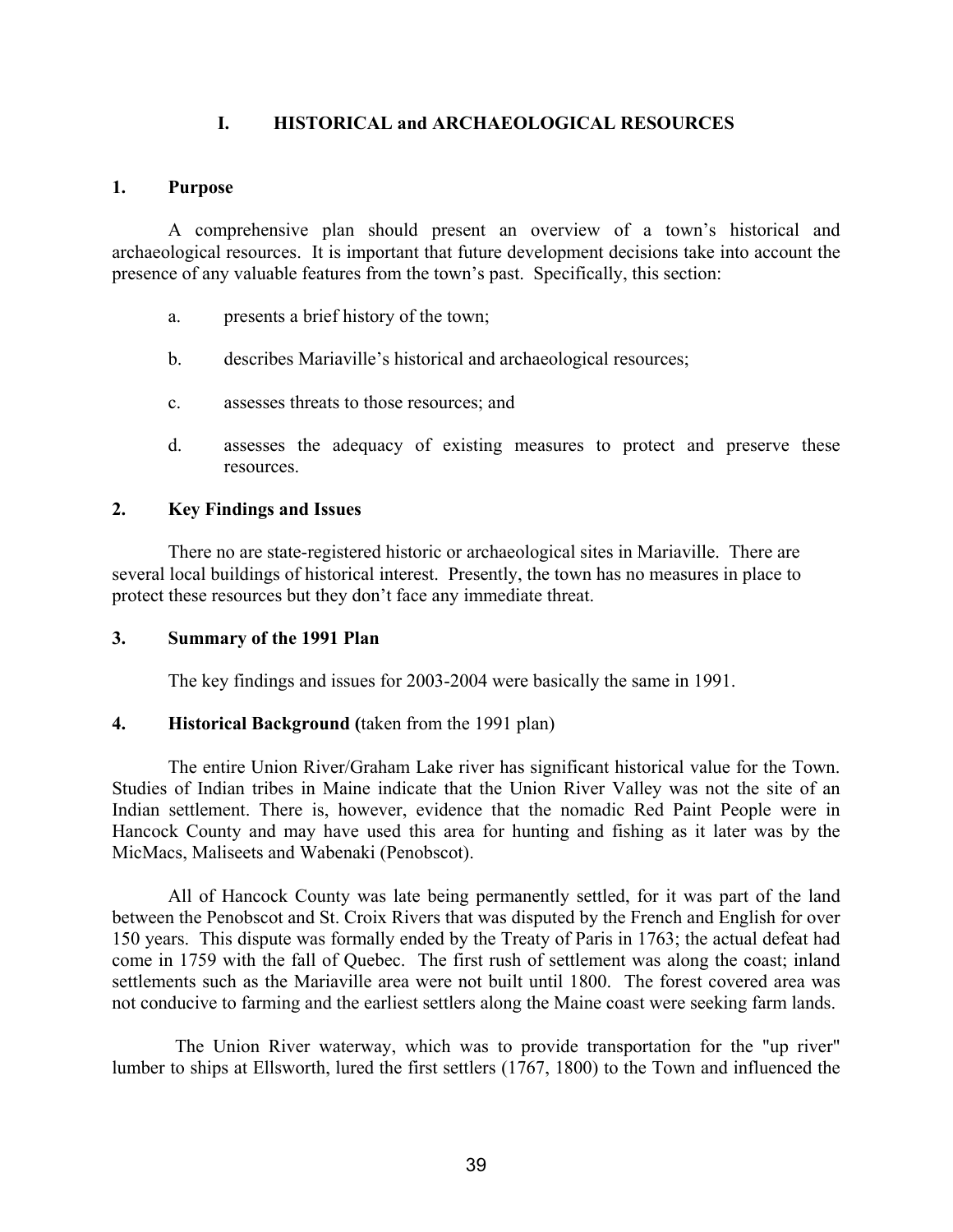growth pattern of the roadways. The first short-lived settlement (1767-1774) at the Oxbow (mouth of Garland Brook) was populated by Andrew Flood and his family.

After the American Revolution in 1786 the Massachusetts government designed a land lottery to sell off their eastern lands (Maine). General Henry Knox had bought one million acres on credit. When he realized he could not pay his debt (10 cents an acre), he convinced William Bingham, a wealthy Philadelphia banker, to take the lands. Bingham purchased the Knox land and another million acres (in Hancock and Washington Counties) for 12 1/2 cents an acre on May 24, 1793. Bingham wanted to develop his lands with roads, industry, mills and churches so that he could sell his land at a profit to settlers. By 1797 Bingham had sold half his holdings to Baring House of England managed by his son-in law Alexander Baring.

In 1795 David Cobb was appointed Bingham's land agent. He worked from his headquarters in Mariaville planning roads into the inland territory and managing the harvesting of lumber. In 1796 Cobb appointed Donald Ross of Ellsworth to supervise the lumber rafts and to protect the forests along the Union River. In 1798 Ross chose John Fabrigue to oversee a 'hot house settlement' at "the Great Falls" on the West Branch of the Union River. All building materials were brought up from Ellsworth on barges or whale boats. Fabrigue, Mr. Peters and Mr. Pond built a dam, a saw mill, a boarding house and a store.

In 1800 Cobb designed a system of roads into the area. Cobb's original road ran from Taunton Bay in Franklin up the east side of the Union River, crossing the river on the current tree farm property and continued to Great Falls. By 1801 this road connected to the one in East Eddington linking with Bangor and by 1802 the road to Beddington (the present Air Line Road) was well begun. For a time the Great Falls was the center of all traffic to Ellsworth, to the Penobscot and to the Eastern lands. The community grew adding a tannery, a grist mill, several homes and a store.

The following excerpt is from William Bingham's Maine Lands 1790-1820, edited by Frederick S. Allis, Jr., 1954. In a letter from David Cobb to C.W. Hare of Philadelphia on October 29, 1809:

Our Mariaville settlements are very pleasing and fast increasing. Fifty families are now on those four townships, but they have been this year unfortunate in having their wheat blasted. The settlement at No. 38 and No. 1 consists of fifteen families and will increase. No money has ever been receiv'd from these settlements, only by way of the saw mill we erected at Mariaville.... Within two years past I have undertaken to bring forward two new farms, by the labour of western husbandman, for the sole purpose of teaching the Yahoos here, these log stealing scoundrels, how to get their living by cultivating the soil, and I have the pleasure, this early, to say altho' it costs me 600\$ a year it has had its effect.

After Ross and Bingham died in 1804 and both Fabrigue and Cobb left the area the land was managed by Cobb's son-in-law John Black who came to live in Ellsworth (1 809-1811). Black understood (as did Bingham before his death) that the settlement would thrive on lumbering not on farming. The years from 1810-1820 were difficult years for all the Eastern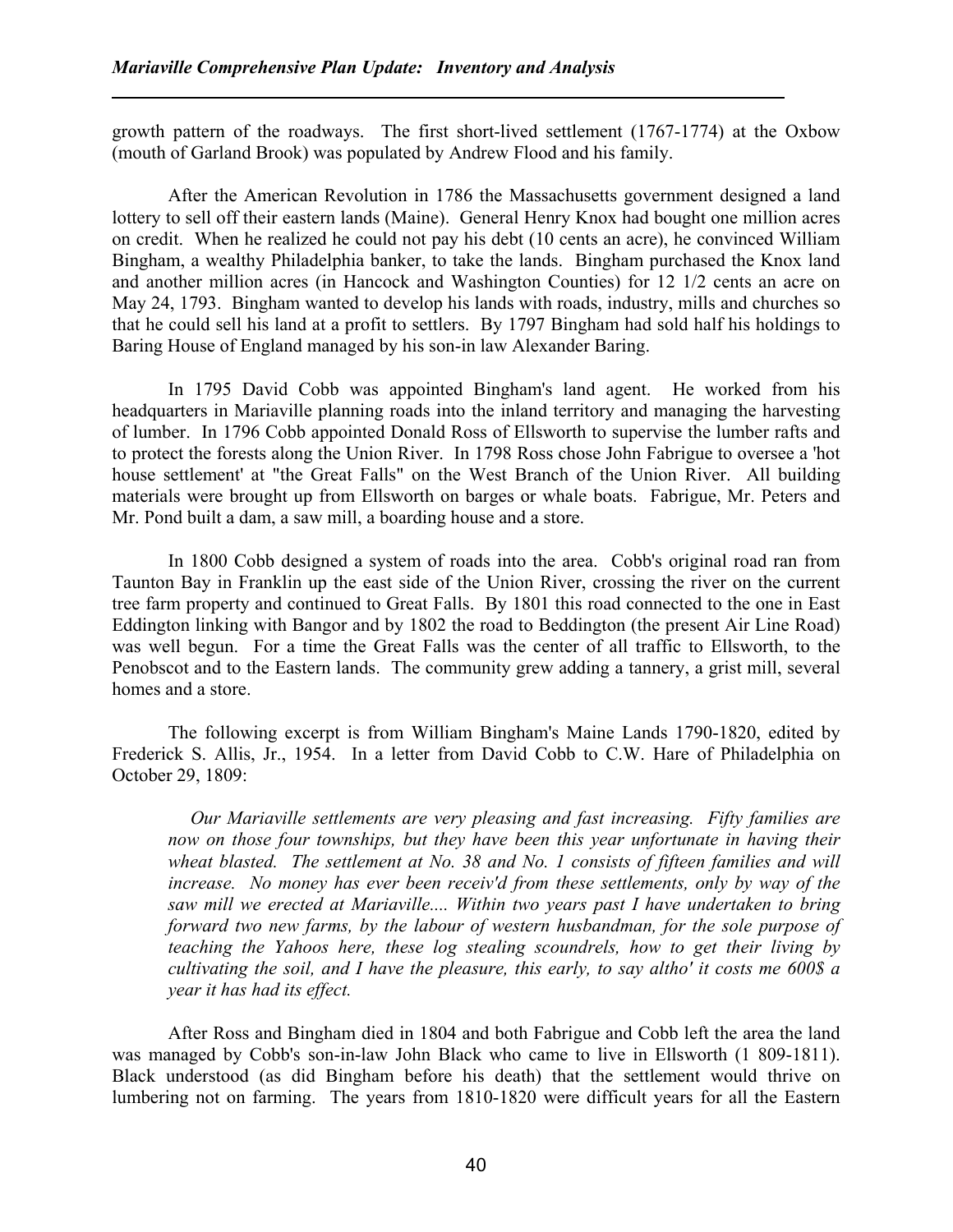Maine settlements. The Embargo Acts, the War of 1812, the continued land disputes between the United States and England, disputes between Maine and Massachusetts, and the severe winters worked against the settlers. By 1820 the mills at the Great Falls had been destroyed by floods and fires and the settlers decided to raft the logs to mills in Ellsworth.

Mariaville was incorporated as the 23rd town in Hancock County on February 29, 1836. It consisted of Township 20 north of the river (East Branch) and Township 14 west of the river. In 1850 that section of Mariaville consisting of Township 14 petitioned to be a separate Town called Tilden; Township 20 area countered the petition. On July 17, 1852, the towns were finally rejoined.

The earliest industry recorded in the town are the saw mill and the grist mills built at Mariaville Falls (1800-1804). John Jordan ran a grist mill between 1830 and 1843 on Garland Brook. A small tannery was built and operated by Daniel Hill until 1850. The Mariaville Tannery operated by Chauncy Case and Jeremiah Jordan operated from 1845-1892 when it was struck by lightning and burned. In 1888 A.F. Merrill took over a spool mill in Mariaville from John Kelliher who ran it from 1884-87. Henry Frost built a gasoline operated mill in 1912 in which he sawed long and short lumber and did turning.

Perhaps the most significant event of the  $20<sup>th</sup>$  century, was the creation of Graham Lake. In 1923 the utility company impounded the Union River and established Graham Lake, named for Edward Graham, then president of Bangor Hydro. Approximately 5,200 acres were flooded. Although no homes were destroyed, the man-made lake covered privately owned hay fields and forest land. The impoundment disrupted the existing road system in Mariaville. The road that connected the Morrison Road to East Mariaville was flooded. Access to East Mariaville now required a trip out of town.

 The lake affected the town in several other ways. One is the erosion caused by the changes in lake water levels. Another is hazards to boaters caused by the remains of trees in the flowed area. A third is the development of lakeside properties first for second homes and now an increasing number of year-round homes. This development has resulted in a significant portion of the town's residents living on private roads, not maintained by the town.

# 5. Archaeological and Historic Resources

#### a. State recognized sites

 The Maine Historic Preservation Commission (MHPC) maintains an inventory of sites that have been registered with that agency. These sites must meet certain criteria to be considered of interest. As of 2003, there were no state-listed sites in Mariaville. This does not mean that there are not any sites of interest, rather none have been reported and no professionally conducted survey has been completed.

 The MHPC recommends that a comprehensive survey be conducted of the town's aboveground historical resources. The MHPC also recommends that there be a survey of historic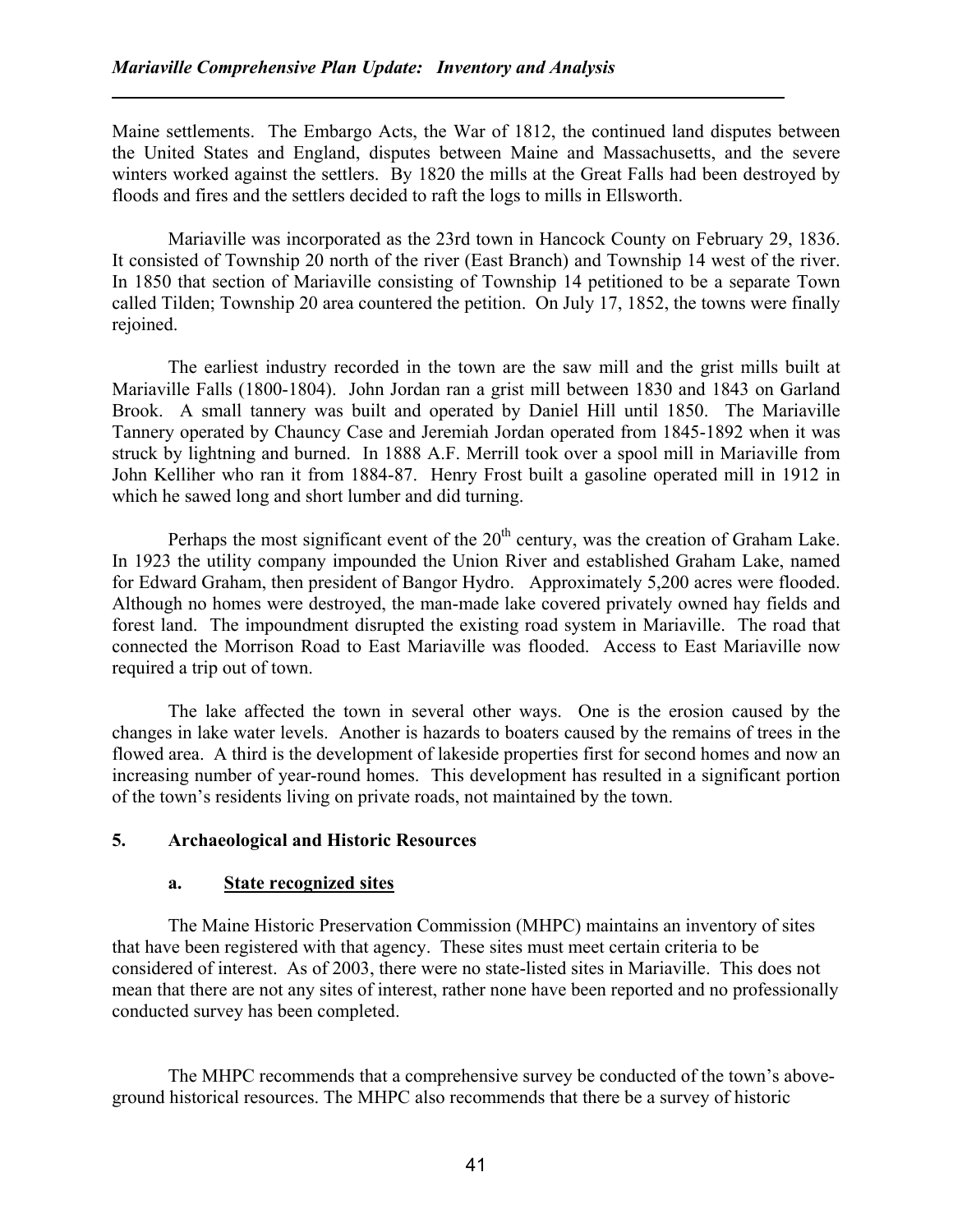archaeological sites. Fieldwork could focus on sites relating to the first Euro-American settlement in the town. These steps would allow the town to determine which, if any, sites or structures would be eligible to be placed on the National Register of Historic Places.

National Register listing offers properties limited protection when federal monies are involved. Consideration must be given to alternatives before federal funds can be used in a project that might alter a property on the Register. There are also certain tax advantages to renovating historical properties. Listing does not restrict the decisions of private property owners to do what they wish with their property. Rather, if a property is altered by an owner in a way that destroys its historic character, that property is subject to removal from the Register.

#### b. Locally recognized sites

Mariaville has a number of sites whose historical value has been recognized locally. These include:

- 1. Mariaville Falls or the Great Falls: this early settlement site has been disturbed by gravel mining and timber harvesting, but still may contain some records of both white and Native American settlements. There is said to be an early cemetery in this area;
- 2. Local Cemeteries: One old burial site is the Mariaville Falls Cemetery mentioned above whose exact location is unknown. No stones remain at this site. Other old sites include the Kingman cemetery (located on private property in 2004) whose location is also unknown and the Keliher Cemetery in North Mariaville with thirteen visible graves. The Brimmer Cemetery (formally known as the Pyles Cemetery or Greenwood), the Frost Cemetery, the Tannery Hill Cemetery are all mowed by the town. The Brimmer and Tannery Hill Cemeteries are town property and maintained by the town. The Penny and Frost Cemeteries are maintained by friends and family. Both the Penny and Tannery Hill Cemeteries are closed. Lots in the Brimmer Cemetery may be purchased from the town and those in the Frost cemetery may be purchased privately.
- 3. Town Hall: formerly the District One School House, was built in the 1800's;
- 4. Former Lincoln School: built in the 1800's across from the Morrison Farm Road to serve as the District Two School. Now privately owned;
- 5. The former American Baptist Association Church building (now privately owned): was built in 1902;
- 6. The Brick House: built in 1828 by Eben Jordan. Eben dug the clay from his father John Jordan's property and fired the bricks in his own brick yard on Garland Brook. This house is the only one constructed from brick manufactured at Eben Jordan's brick yard. It was planned as a two-story structure until the kiln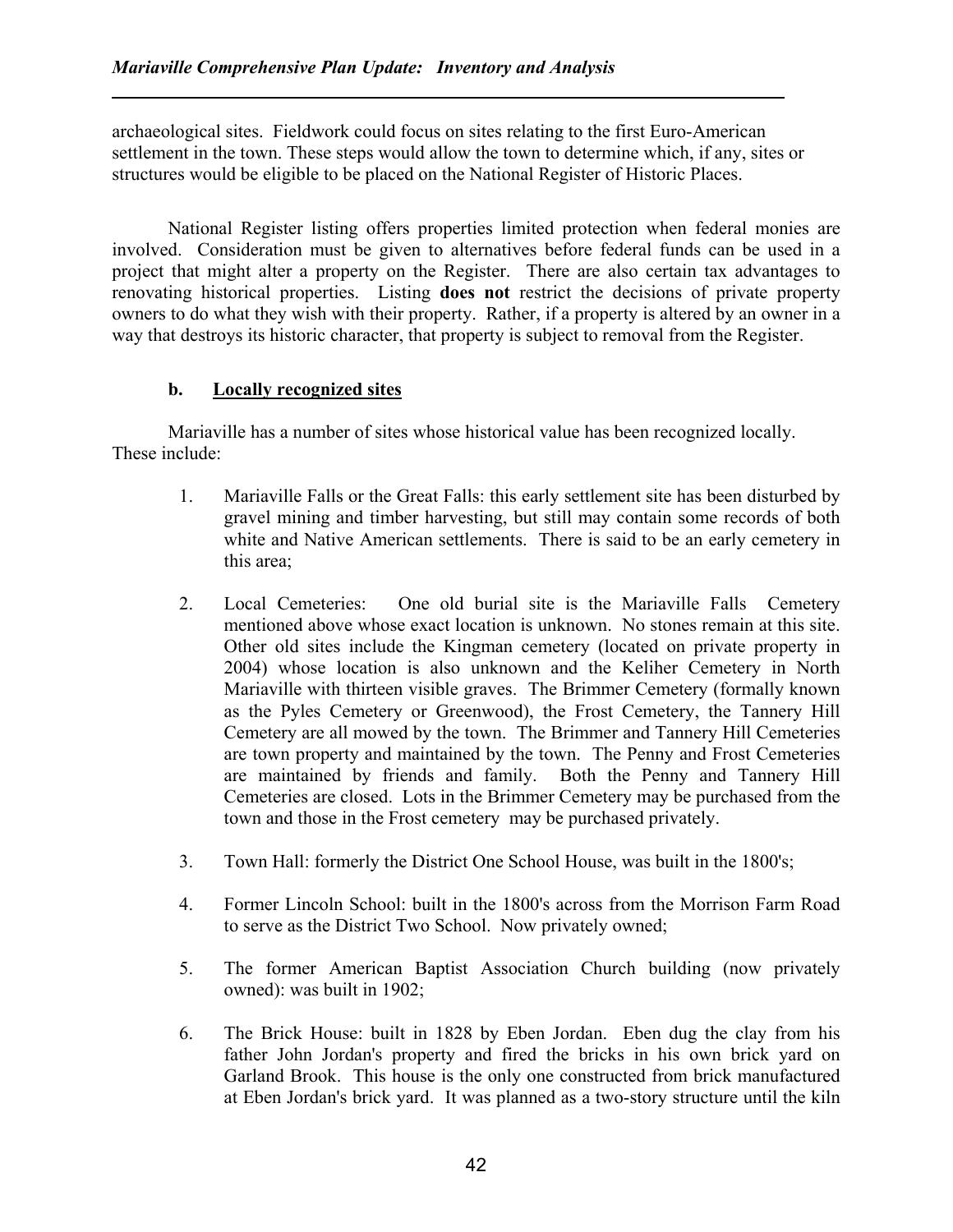was destroyed by a fire. The plans were subsequently modified as the existing one and a half story structure attests; and

7. Old Tannery Building sites. The town may want to explore having some these sites placed on the National Register of Historic Places. In the case of privately owned property, this would have to be the decision of the owner. All the town could do is facilitate listing.

#### 6. Assessment of Threats to Historic and Archaeological Resources

There are no immediate threats to historic and archaeological resources in Mariaville. Over the longer run, there is some risk of having sites unknowingly damaged through development. If the town is unaware of the location of sites, it has a limited ability to protect them.

#### 7. Effectiveness of Existing Protection Measures

Mariaville has no specific ordinances that protect historic resources. Standards could be added to the subdivision ordinance and, if the town was to enact town-wide zoning, to that ordinance also.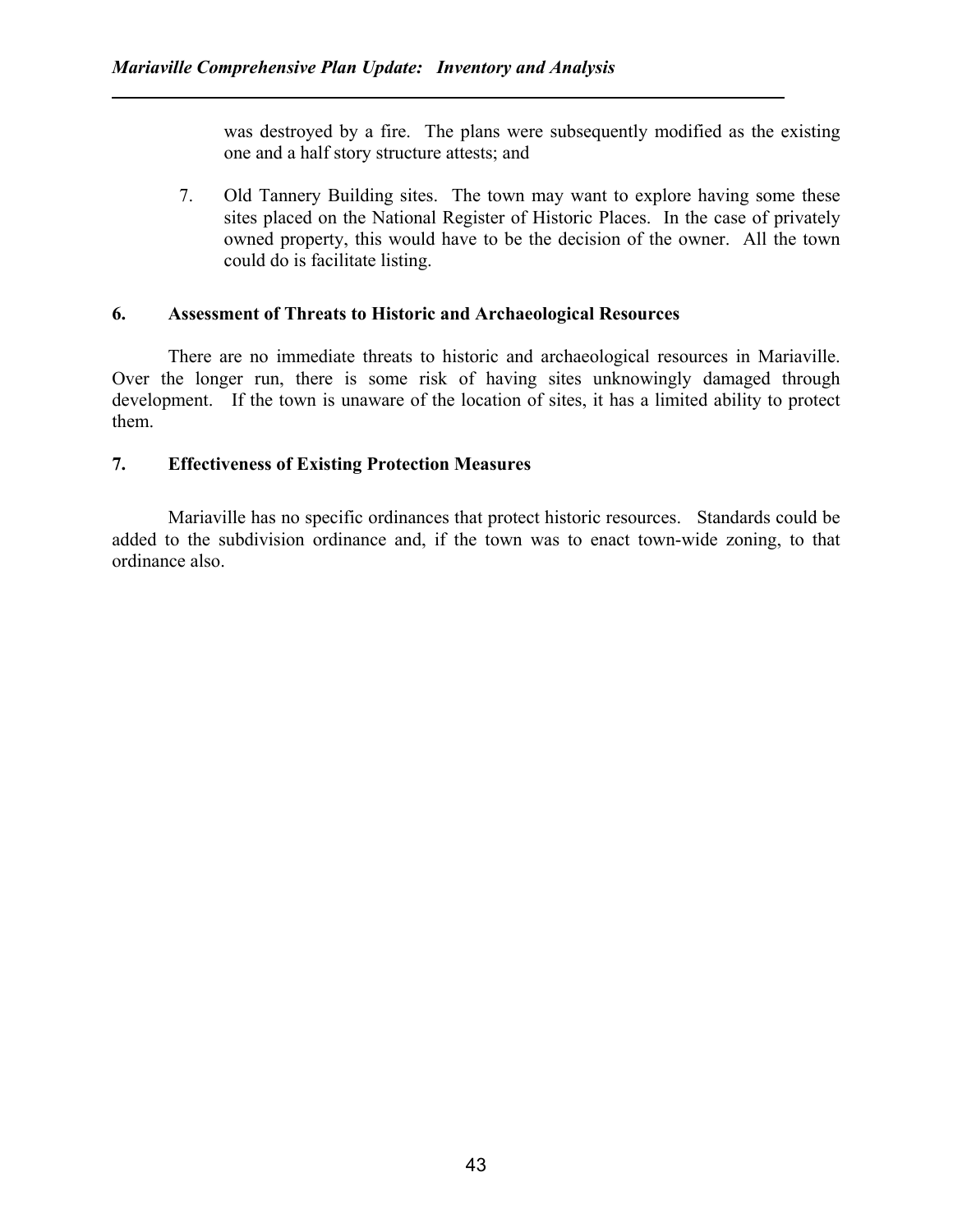# J. AGRICULTURAL & FOREST RESOURCES

#### 1. Purpose

This section presents an overview of Mariaville's farm and forest resources. Specifically, this section:

- a. describes the extent of farm and forest lands in Mariaville;
- b. predicts whether the viability of these resources will be threatened by the impacts of growth and development; and
- c. assesses the effectiveness of existing measures to protect farm and forest resources.

#### 2. Key Findings and Issues

Forestry is the predominant land use in town. The main farming activity is blueberry raising. Potential sale and subdivision of large tracts of commercial forest land is a concern. Other concerns are gravel mining in forested areas and the environmental impacts of large scale timber harvesting.

#### 3. Summary of the 1991 Plan

The plan mentioned that the town was heavily forested and that several large parcels of forest land were owned by commercial timber companies. With the exception of some blueberry fields, most farmland in Mariaville was used for home consumption.

#### 4. Agricultural Resources

Mariaville has relatively little farmland. No farmland is listed as being held in the preferential farmland taxation. There is one 147-acre parcel held in open space taxation. The major farming activity in Mariaville is blueberry raising.

#### 5. Forest Resources

Forested land is the predominant land cover in Mariaville. While no firm figures are available, at least 90 percent of the town's 29,760 acres of land area is forested. Nearly half of this amount (15,728 acres) in 2001 was placed in preferential tree growth taxation. This is a slight increase from the 15,380 acres held in tree growth in 1991. In 2001, there were 2,782 acres held in softwood, 8,023 in mixed and 4,923 in hardwood.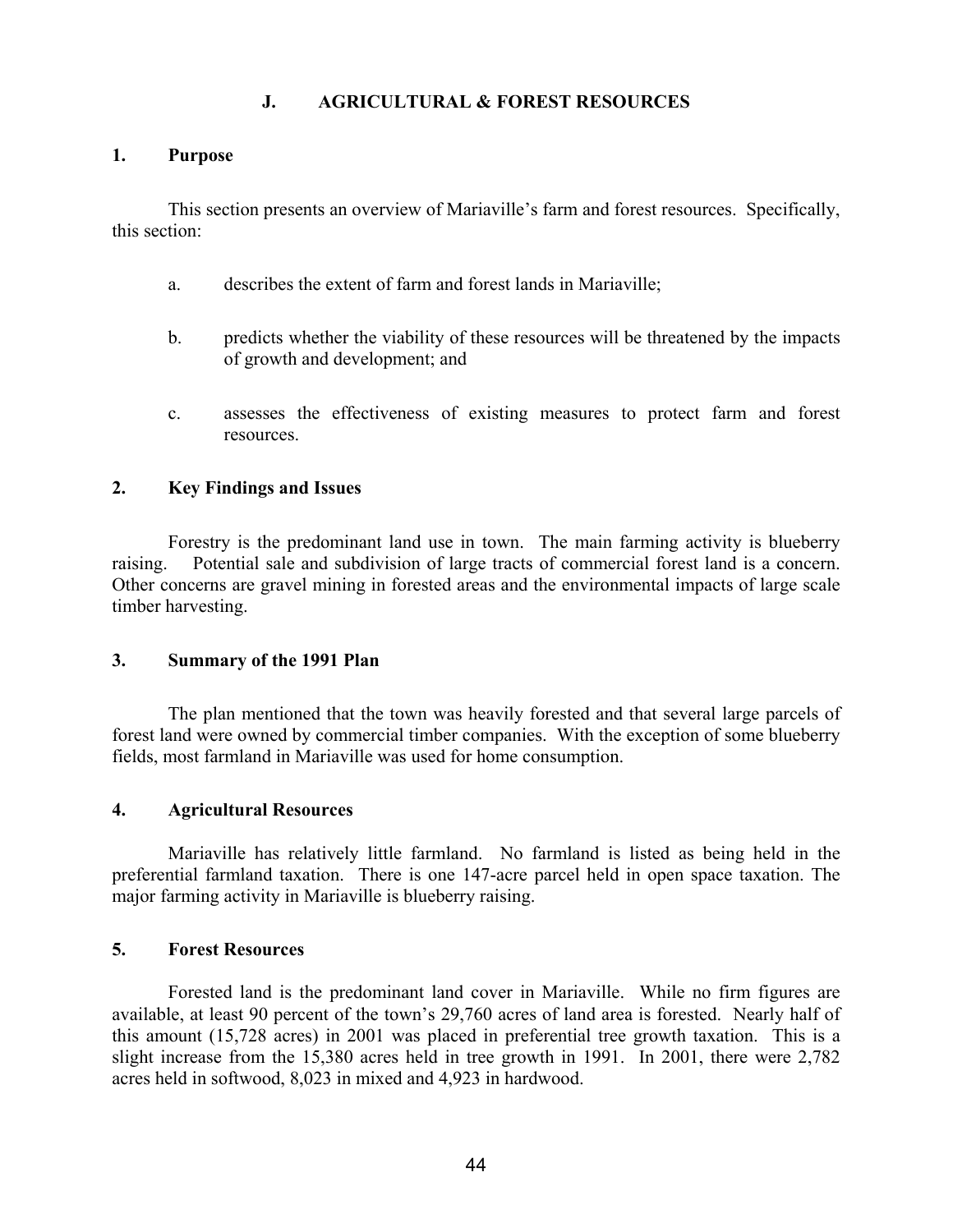Timber continues to be harvested in Mariaville. Table J.1 shows recent timber harvesting trends as reported to the Maine Forest Service. Between 1991 and 2002, a total of 9,442 acres were harvested. Rates vary from a peak of 2,479 acres in 1994 to 75 acres in 1998. There is thus considerable fluctuation.

|                                                         | Table $J.\overline{1}$                             |                |                |         |                  |                |  |  |
|---------------------------------------------------------|----------------------------------------------------|----------------|----------------|---------|------------------|----------------|--|--|
|                                                         | Timber Harvesting Trends for Mariaville, 1991-2002 |                |                |         |                  |                |  |  |
|                                                         | Selection                                          | Shelterwood    | Clearcut       | Total   | Change           | Number         |  |  |
|                                                         | Harvest                                            | Harvest        | Harvest        | Harvest | of               | of Timber      |  |  |
| Year                                                    | Acres                                              | Acres          | Acres          | Acres   | Land             | Harvests       |  |  |
|                                                         |                                                    |                |                |         | Use,             |                |  |  |
|                                                         |                                                    |                |                |         | Acres            |                |  |  |
| 1991                                                    | 104                                                | $\overline{0}$ | $\overline{0}$ | 104     | $\overline{0}$   | $\overline{3}$ |  |  |
| 1992                                                    | 390                                                | 70             | 80             | 540     | $\overline{0}$   | $\overline{5}$ |  |  |
| 1993                                                    | 1,119                                              | 14             | 95             | 1,228   | $\overline{0}$   | $\overline{4}$ |  |  |
| 1994                                                    | 2,149                                              | 60             | 270            | 2,479   | $\boldsymbol{0}$ | 5              |  |  |
| 1995                                                    | 1,182                                              | 221            | 50             | 1,453   | $\boldsymbol{0}$ | 10             |  |  |
| 1996                                                    | 125                                                | $\theta$       | 15             | 140     | $\overline{0}$   | $\overline{7}$ |  |  |
| 1998                                                    | 25                                                 | 50             | $\overline{0}$ | 75      | $\overline{0}$   | $\overline{4}$ |  |  |
| 1999                                                    | 498                                                | 98             | $\overline{0}$ | 596     | $\overline{0}$   | 9              |  |  |
| 2000                                                    | 263                                                | 137            | 5              | 405     | $\overline{4}$   | 10             |  |  |
| 2001                                                    | 903                                                | 716            | 148            | 1,767   | $\overline{2}$   | 11             |  |  |
| 2002                                                    | 443                                                | 182            | 40             | 655     | $\overline{2}$   | 5              |  |  |
| <b>Totals</b>                                           | 7,191                                              | 1,548          | 703            | 9,442   | 8                | 73             |  |  |
| Source: Maine Forest Service year-end landowner reports |                                                    |                |                |         |                  |                |  |  |

# 6. Threats from Growth and Development

Given the rocky and ledge nature of most blueberry land, it generally has a low likelihood of being developed. One major issue facing forestry resources in Mariaville is the sale of commercial forest land for subdivision and development. A related issue is large scale timber harvesting, which has taken place across town. In addition to the aesthetic and natural habitat impacts of clear cutting, there are threats to water quality. If not properly managed, timber harvesting anywhere in a watershed can result in erosion that can affect a lake's water quality.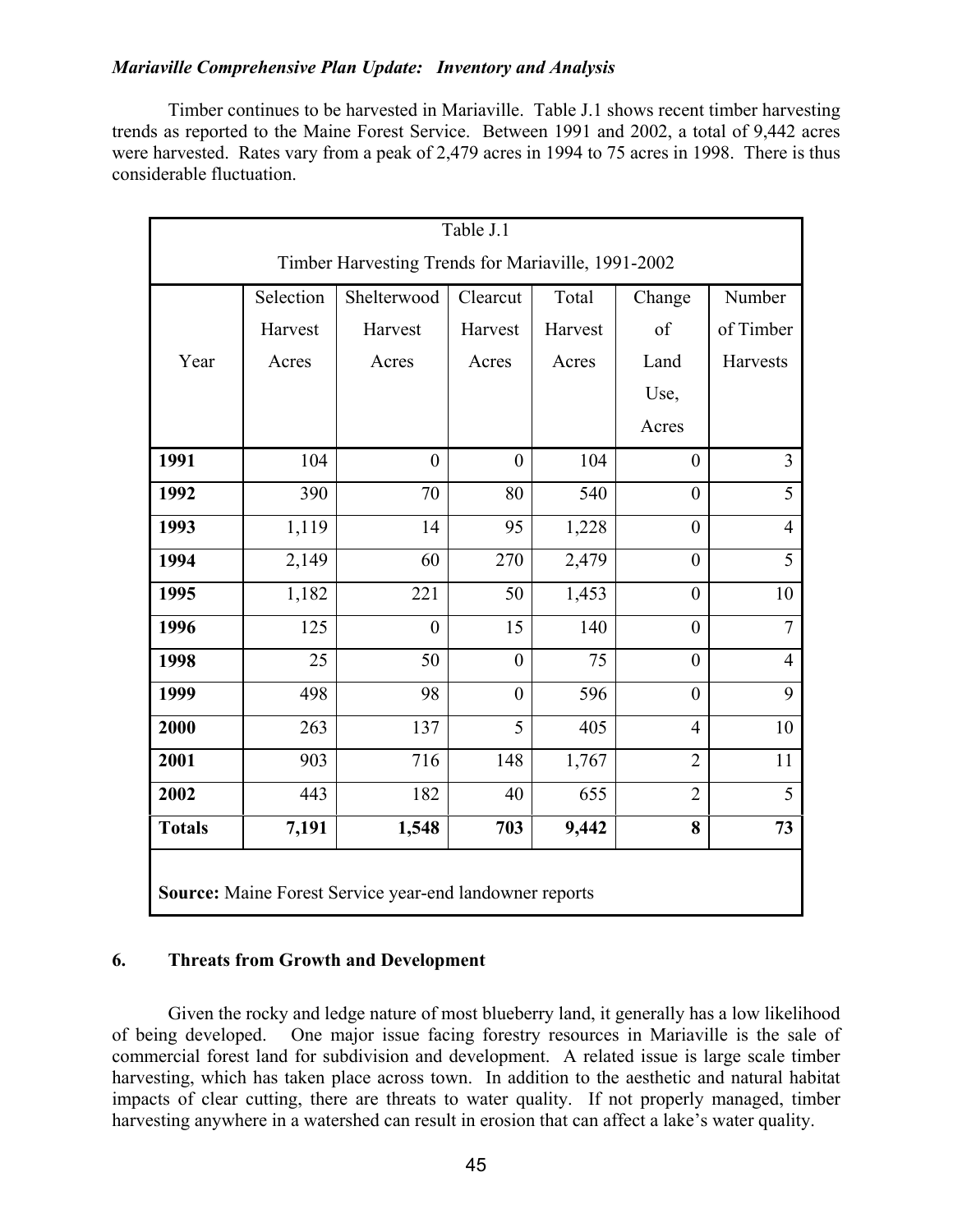#### 7. Assessment of Current Measures to Protect Farm and Forest Land

There are no specific measures presently in place to protect farmland. Some protection is offered through the shoreland zoning ordinance to regulate timber harvesting in certain zones. These provisions apply only to a fraction of the town's land area. Land held in tree growth taxation is temporarily protected from development. There are no municipal standards to regulate timber harvesting beyond the state minimum requirements.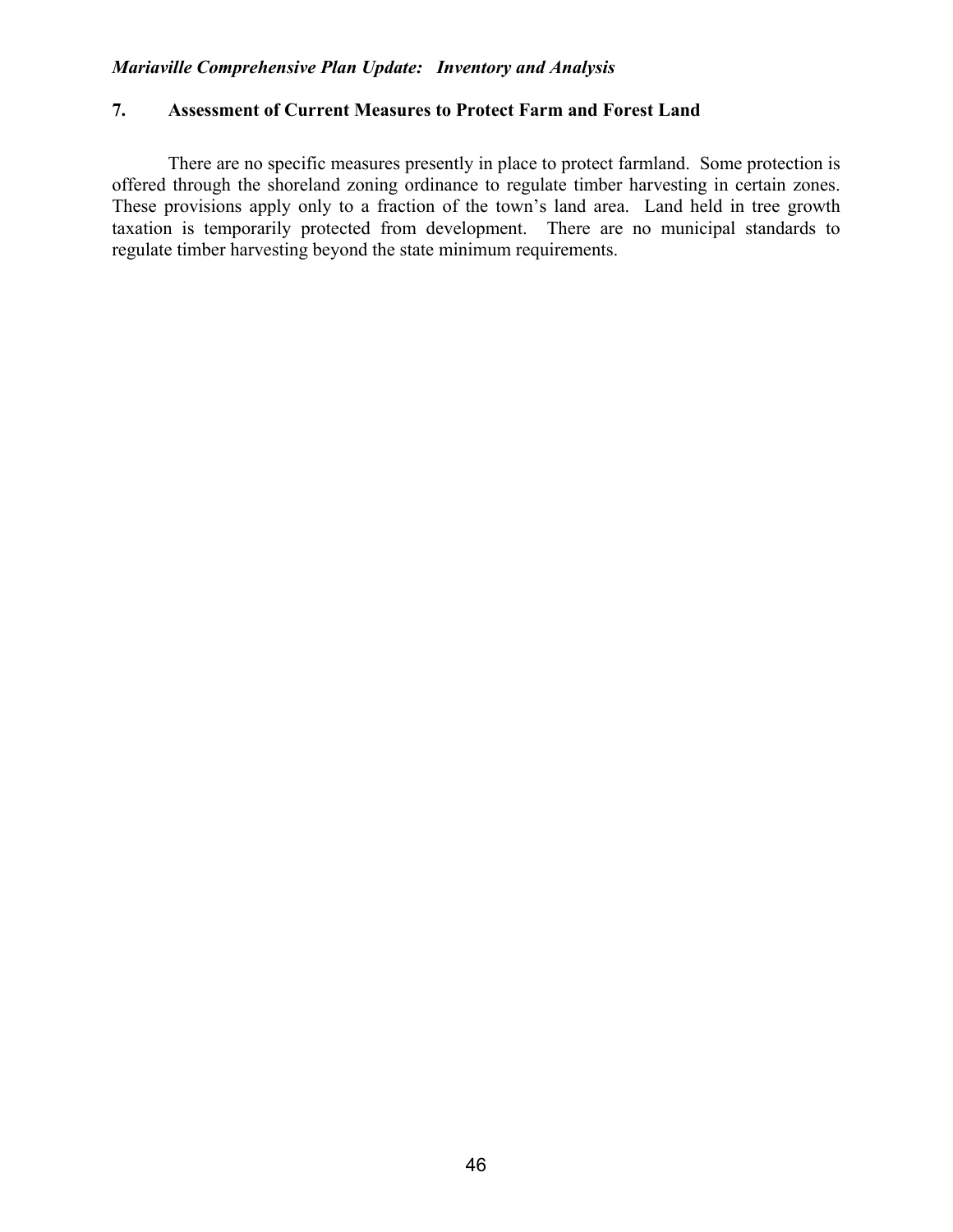# K. LAND USE

#### 1. Purpose

This section discusses current and likely future land use patterns in Mariaville. An understanding of land use trends is very important in determining Mariaville's ability to absorb future growth. Specifically, this section:

- a. summarizes the breakdown of developed and undeveloped land;
- b. discusses major changes in Mariaville's land use patterns and how these might affect future land use; and
- c. identifies land areas suitable and unsuitable for the growth likely to occur over the next ten years.

#### 2. Key Findings and Issues

 Although Mariaville has grown rapidly in recent years, it is still a very rural town. Its major land use challenge may be the widely scattered nature of its development. East Mariville, along Route 179 has been separated from the rest of the town since the damming of the Union River in the 1920s. It is difficult to provide services to the Hopkins Pond area. Another challenge is continued roadside development along Route 181.

#### 3. Summary of the 1991 Plan

The plan mentioned that the town was predominantly rural but was beginning to grow. It stated that it was "imperative that Mariaville develop land use management strategies designed to … protect the rural character of the town and to protect those resources which are sensitive to development."

#### 4. Acreage of Developed Land

The estimated acreage of developed land is shown in Table K.1. The acreage is based on a count of the total dwellings and other structures (such as commercial and public buildings) in town multiplied by average lot size of one acre. While many buildings are on larger parcels, these parcels could be subdivided in the future.

 This table shows that there are 550 acres of developed land in town or about 2 percent of the total land area of 29,760 acres. The latter figure does not include the 12,211 acres of open water and 5,864 acres of bog and swamp. These data show that Mariaville remains a very rural town, in spite of its recent high rate of development.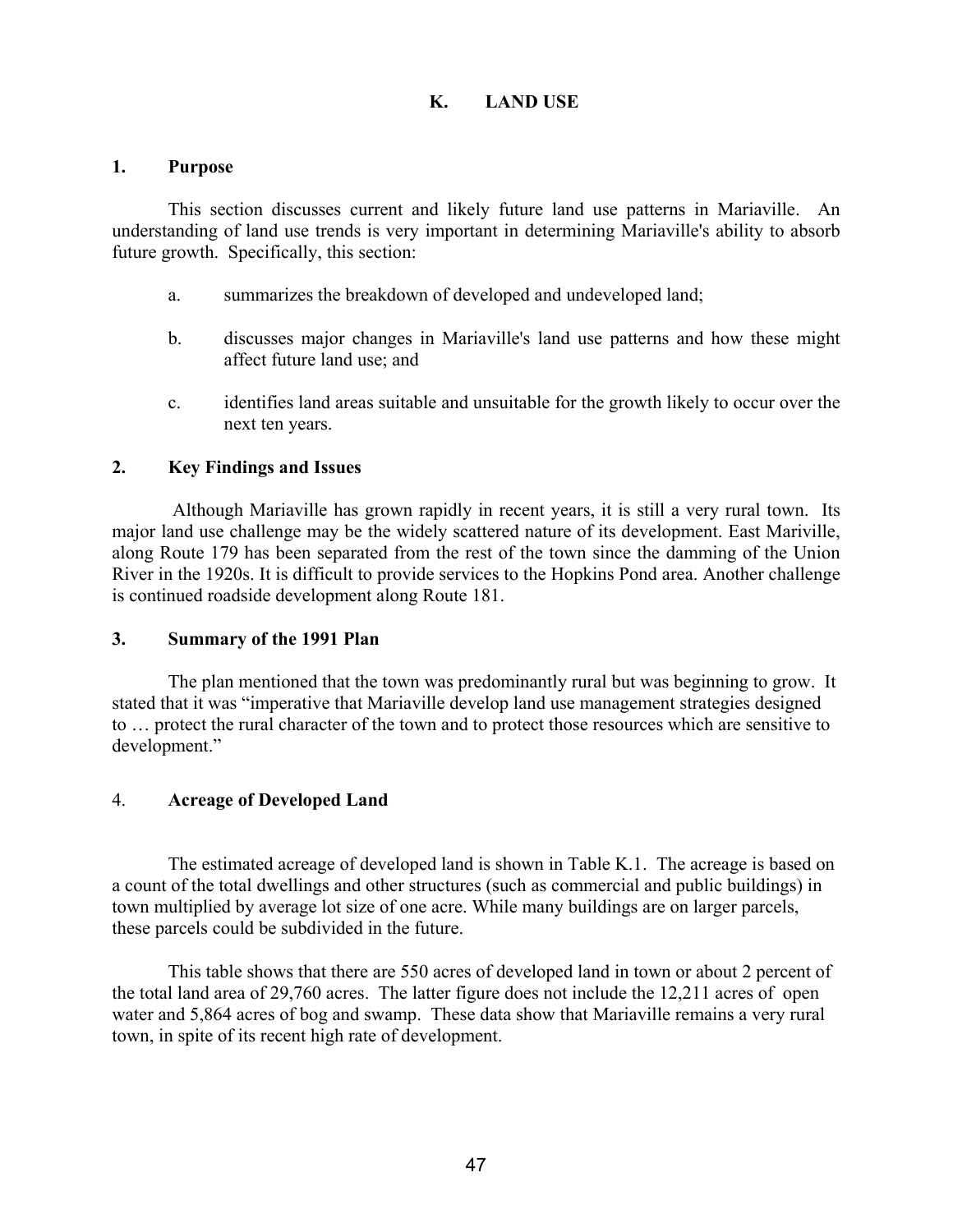| <b>TABLE K.1</b><br><b>Estimate of Developed Land Acreage</b> |         |         |  |  |
|---------------------------------------------------------------|---------|---------|--|--|
| <b>Land Category</b>                                          | Acreage | Percent |  |  |
| <b>Developed</b>                                              | 550     | 1.8%    |  |  |
| Vacant, developable                                           | 18,338  | 61.1%   |  |  |
| <b>Vacant with serious</b><br>constraints                     | 10,872  | 36.5%   |  |  |
| <b>Total Land Area</b>                                        | 29,760  | 100%    |  |  |

# 5. Changes in Land Use Patterns

Mariaville has several distinct parts that should be recognized in developing the comprehensive plan. This section discusses the various parts of town and their implications for planning purposes. One important overall trend is that development in Mariaville is widely dispersed. For example, the Peninsula Drive area in South Mariaville is accessible from the main part of town only by driving through portions of Otis and Ellsworth. East Mariaville can be reached either by going through Amherst, Aurora and Osborn or via Ellsworth, Township 8 and Waltham. Similarly, the Hopkins Pond area can be reached only by driving through Amherst. The provision of fire protection and other services to these areas could be very costly if they continue to grow. The town is already seeing an increase in subdivision activity. Between October 1995 and March 2005, eleven subdivisions were created out of 994 acres of land.

# a. Lakeside areas

There has been considerable shorefront development along portions of Graham Lake. Long popular as a place for vacation homes, there has been more year-round development in recent years. This is one of the most densely developed areas of town. There is the prospect of further development in the Hopkins Pond area due to the sale of some paper company land there.

The shorefront is the only part of town where there is presently zoning. Any future recommendations on town zoning should consider the current shoreland zones. For example, some earlier comprehensive plan proposals suggested a low density land use district for inland areas of town that would have had the effect of making the shoreland areas the primary growth areas.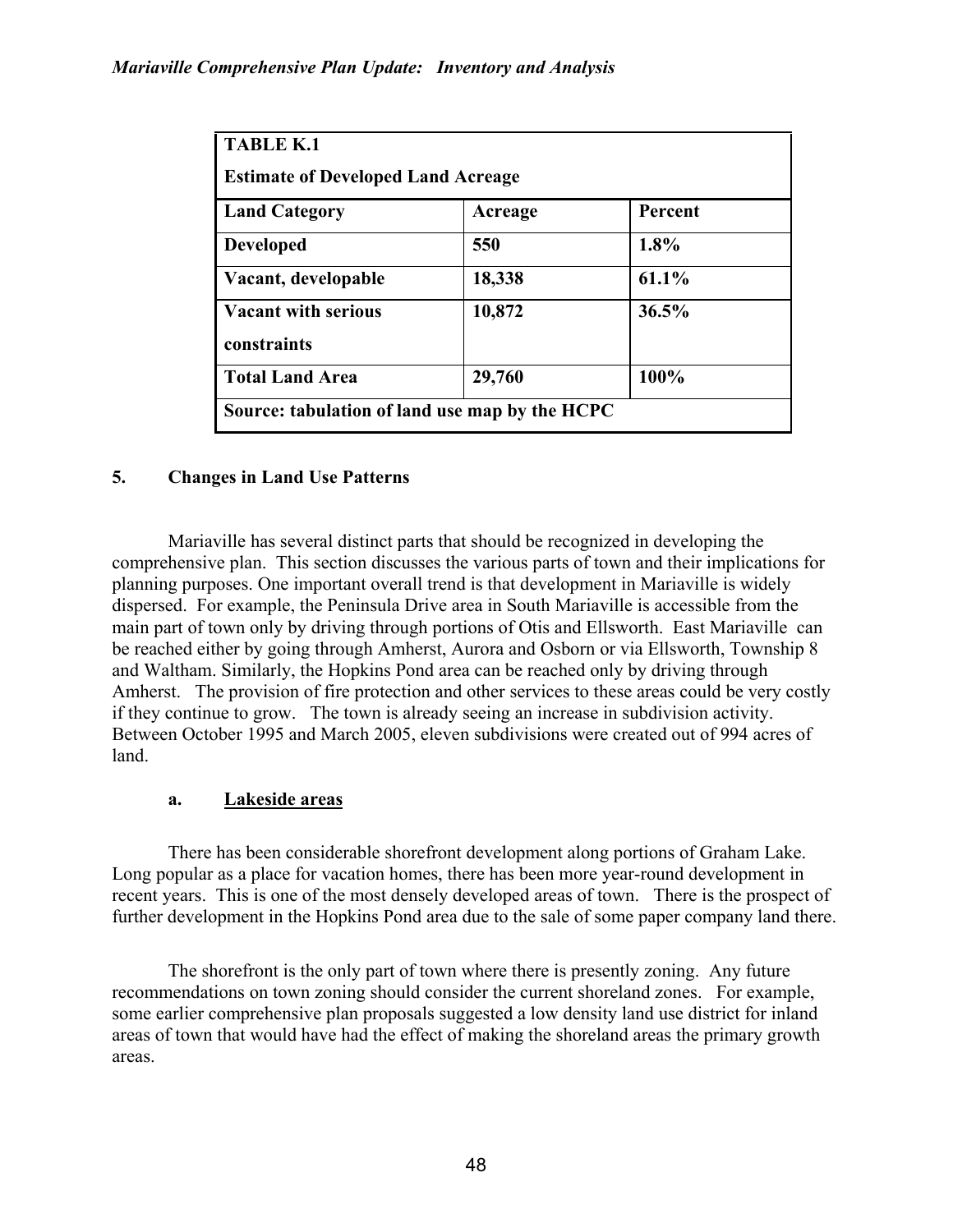### b. Route 181

 There has also been considerable development along Route 181. The road offers easy access to Ellsworth and provides relatively high speed travel. Continued development along this road could cause some traffic problems if access management issues are not addressed. Specifically, a large number of unregulated curb cuts (such as driveways) would increase the number of turning movements on and off the road and slow the rate of traffic. There is also some development along the Pyle Road, which connects Route 181 to Route 180 in Clifton

#### c. Other Roads

 There has been a concentration of development in the area roughly bordered by the Trout Brook, Tinker Hill and Branch Roads and Eldridge Drive. This area is off the main road and thus has less potential access management problems than development immediately along Route 181. There is other scattered development along other roads in town such as portions of the Tourtelotte Ridge Road (Route 179 in East Mariaville).

#### d. Forest Land

 As mentioned in the Agricultural and Forest Resources chapter, forestry is the predominant land use in Mariaville. It is important to distinguish between small forest holdings and those held by major forestry companies. According to the analysis by the College of the Atlantic student Hope Rowan, there were about 14,446 acres of commercial forest in Mariaville in 2002.

 This is significant since this land has been kept from development. It has meant that most development has occurred in certain parts of town while other parts have been completely undeveloped. While, as mentioned above, Mariaville has had a very dispersed development pattern, this pattern could have been far more dispersed if certain large parcels have not been kept in use for forestry. A major sale of forested land could alter this historical development trend and lead to more sprawl-related problems. As mentioned in the Agricultural and Forest Resources chapter, there has considerable gravel mining activity in Mariaville's forested areas.

#### 6. Areas Suitable for Growth

While Table K.1 shows that Mariaville has a large amount of vacant land. Not all of that amount is readily developable. The Natural Resources Conservation Service has rated the town's soils in terms of their suitability for low density residential development (see Table K.2 and Map 6 ) According to this analysis, there are 10,872 acres (35 percent of the total land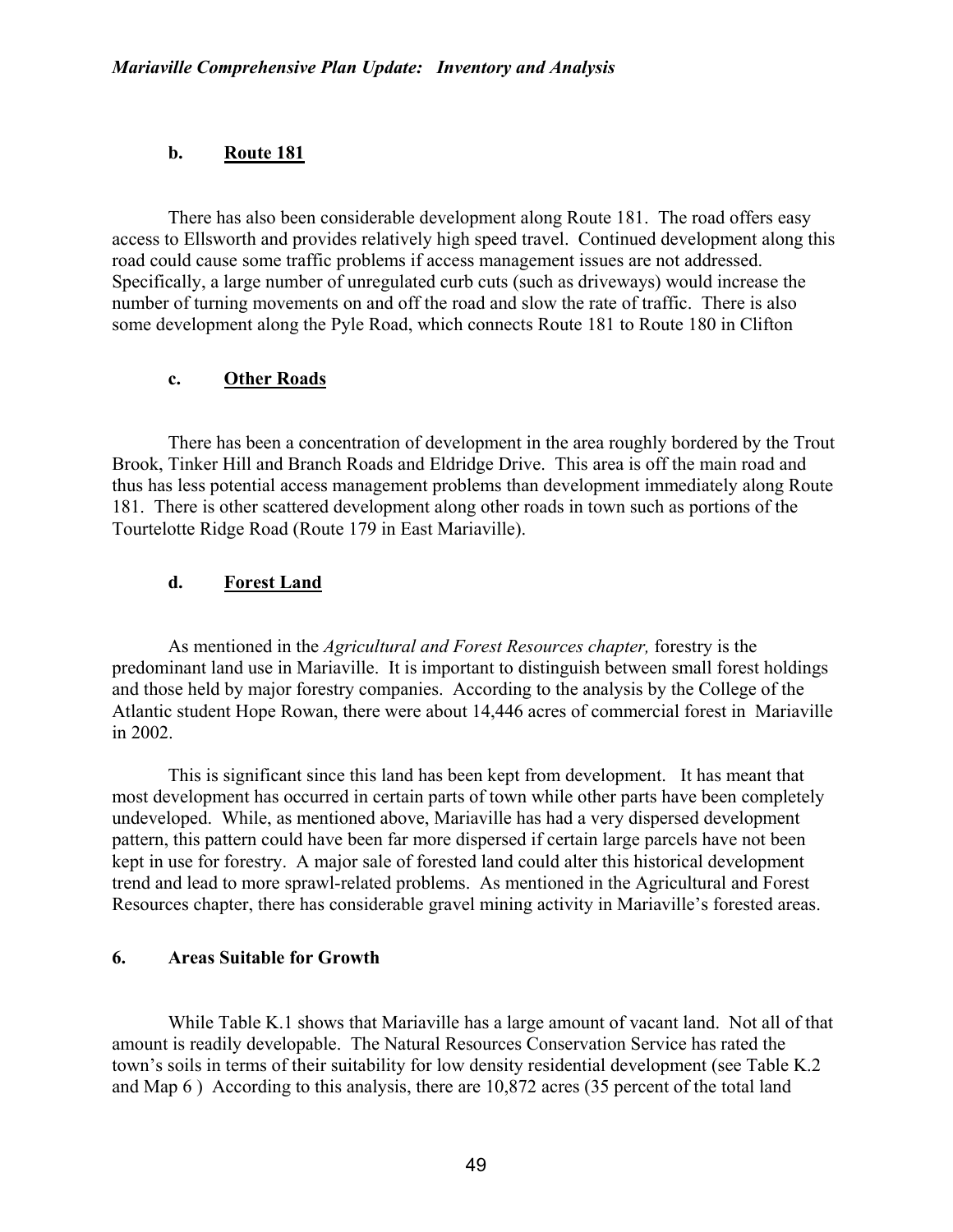area) with a very low potential for low density development and 11,093 acres with a low potential. There are also about 5,954 acres with a medium potential and 2,341 acres with a high potential.

 These soil ratings are based on factors such as soil suitability for septic tank absorption fields, dwellings with basements and local roads and streets. The criteria reflect state-wide standards. There are few areas in the state that don't have at least some soil limitations such as wetness or bedrock near the surface.

 Soils, however, should not be considered the only factor used in determining areas most suited for growth. It is also important to consider access to roads and other services, existing land uses and citizen wishes. Also, even soils less suited for growth can usually accommodate some type of lower density development.

| Table K.2<br><b>Soil Potential Ratings for Low-Density Development, Mariaville</b>                                                             |                          |         |  |  |
|------------------------------------------------------------------------------------------------------------------------------------------------|--------------------------|---------|--|--|
| Category                                                                                                                                       | <b>Estimated Acreage</b> | Percent |  |  |
| Very Low Potential                                                                                                                             | 10,872                   | 35.3%   |  |  |
| Low Potential                                                                                                                                  | 11,093                   | 36.1%   |  |  |
| Medium Potential                                                                                                                               | 5,954                    | 19.3    |  |  |
| High Potential                                                                                                                                 | 2,341                    | 7.6%    |  |  |
| Not rated                                                                                                                                      | 461                      | 1.5%    |  |  |
| Total Land Area <sup>1</sup>                                                                                                                   | 30,721                   | 100%    |  |  |
| <b>Note:</b> The total acreage shown here does not equal the total shown elsewhere in this<br>report due to differences in mapping procedures. |                          |         |  |  |
| Source: Natural Resources Conservation Service and the Maine Office of GIS                                                                     |                          |         |  |  |

 It must be stressed that the soils information shown on the Soils Potential map is very general. It should not be used as the sole criterion in determining if a parcel is suitable for development since generalized soil surveys are considered accurate for pieces of land greater than five acres. A more detailed soil survey is generally needed to assess site-specific problems on smaller parcels.

#### 7. Current Land Use Regulation Measures

 Mariaville has a shoreland zoning ordinance that is consistent with state standards but does not exceed those guidelines (see map 8). It does not offer additional protection for water bodies that may be of high value locally, even if they do not require protection under state law. The town also has a building permit ordinance that requires that all new residential construction complies with state standards for wastewater disposal. It sets a minimum lot size of two acres for new lots outside of the shoreland zone and road frontage of 200 feet. There is also a 35 percent lot coverage requirement. These standards provide some protection for all construction.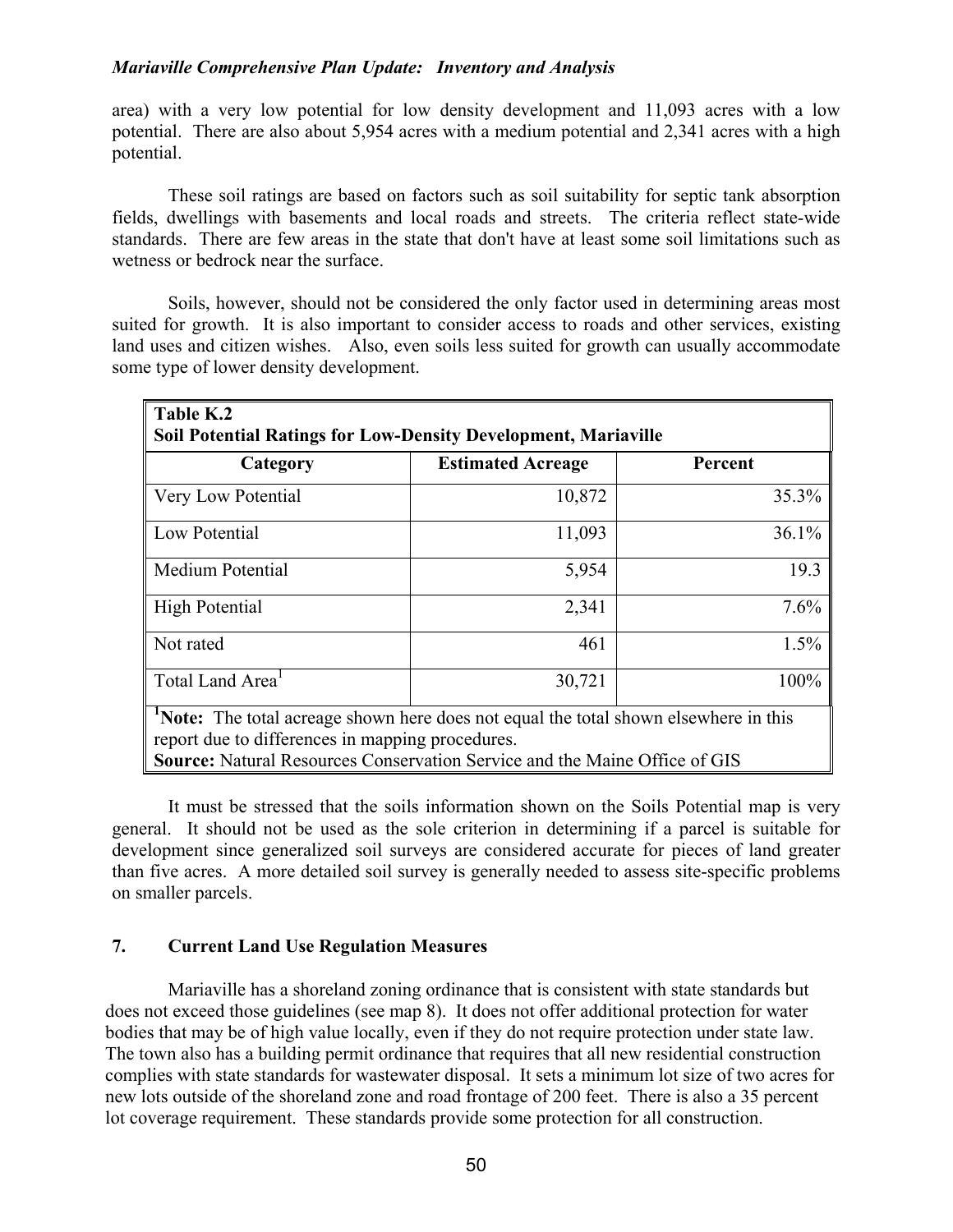The town has a subdivision ordinance that was most recently revised in 2003. It sets general standards for review that address scenic character, top soils and vegetation removal, erosion and sedimentation control and lot standards. This ordinance greatly facilitates the planning board's ability to review a proposed development. Overall, the standards are general and offer little specific guidance that the planning board may need in reviewing a more complex development.

 Mariaville does not presently have town-wide zoning or site plan review standards. This means that the town cannot regulate where certain uses locate. It also means that it has a limited ability to review developments that that are not subject to subdivision review.

#### 8. Projected Land Acreage Needed for Development

A general estimate of the land needed for development between 2003 and 2015 can be made using the dwelling unit projections from the Housing chapter and other expected growth trends. The dwelling unit projections assume 87 additional new year-round homes by 2015. To allow for a faster than expected rate of growth and for any second homes, the plan assumes that 120 new units will be built by 2015. Assuming an average of two acres of land per unit, this would mean 240 additional acres of residential land by the year 2015 (see Table K.3). Commercial/industrial development is likely to be limited and amount to no more than 10 additional acres by 2015.

 This is a liberal projection. It is more likely that the actual rate of development will be below this rate. For planning purposes, however, it is better to plan for high growth than to be left unprepared for a faster than expected growth rate.

There may also be an increase in conservation land if more properties are placed under conservation easements. This is especially likely if the town actively promotes such measures. There is no way to estimate how many acres would be protected by such easements.

 These projections show that there would be about 18,000 acres of vacant, developable land by the year 2015. There is thus ample land to accommodate any anticipated development. The challenge is for the town to grow in a way that minimizes sprawl while also limiting any restrictions on how owners might choose to use their land.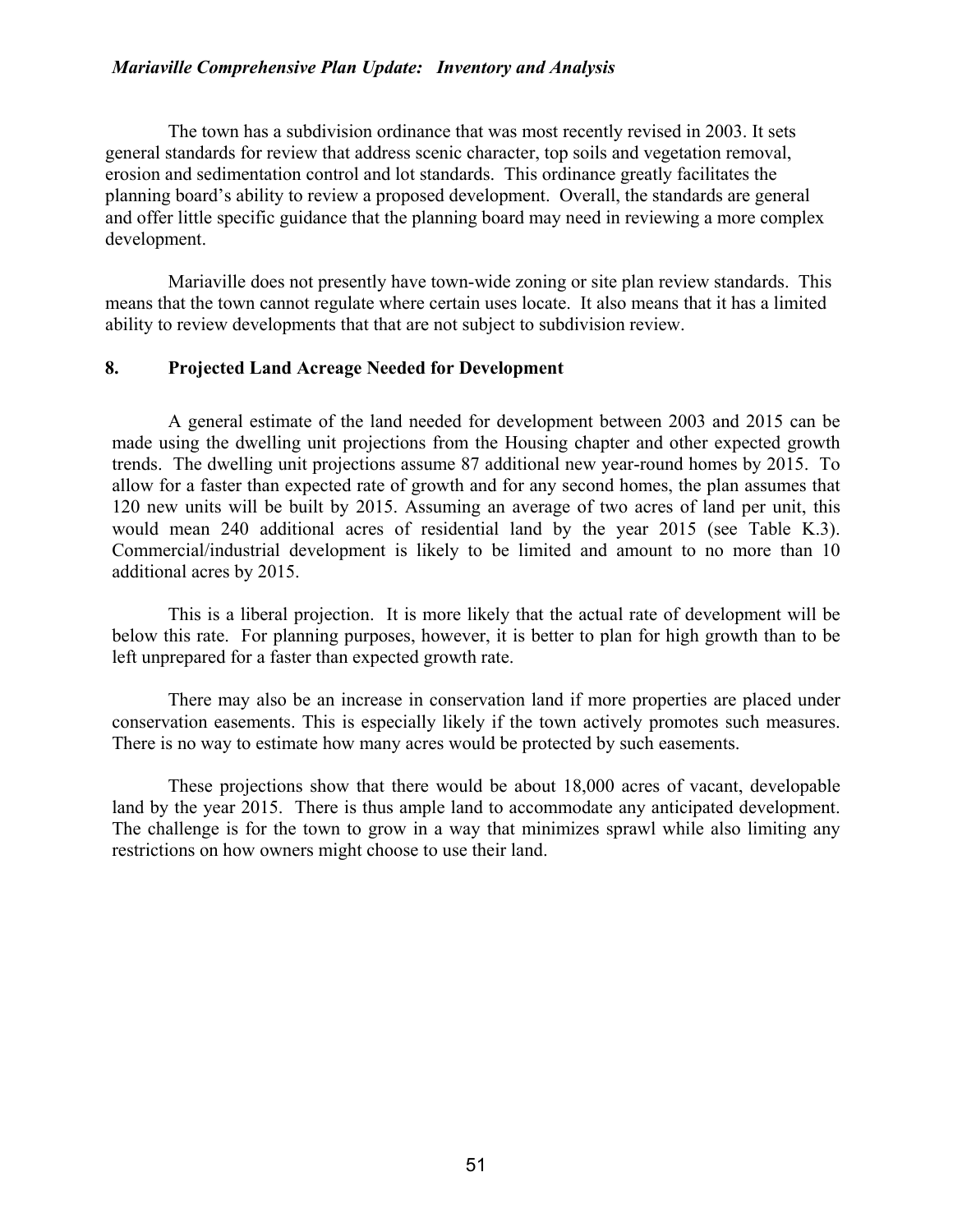| $\mathbf{\mathsf{T}}$ able K.3<br>Projected Land Use, Mariaville, 2015 |                                  |                                              |                           |  |  |  |
|------------------------------------------------------------------------|----------------------------------|----------------------------------------------|---------------------------|--|--|--|
| Description                                                            | <b>Estimated 2003</b><br>Acreage | <b>Estimated New</b><br>Acreage<br>2003-2015 | Projected Acreage<br>2015 |  |  |  |
| Residential                                                            | 545                              | 240                                          | 785                       |  |  |  |
| $\int \Gamma$ ax-exempt                                                | 60                               | $\theta$                                     | 60                        |  |  |  |
| Commercial/Industrial                                                  | 5                                | 10                                           | 15                        |  |  |  |
| Total Developed                                                        | 550                              | 250                                          | 860                       |  |  |  |
| <b>Very Low</b><br>Potential Soils:                                    | 10,782                           |                                              | 10,782                    |  |  |  |
| Vacant-Other Soils:                                                    | 18,338                           |                                              | 18,088                    |  |  |  |
| Total Land Area                                                        | 29,760                           |                                              | 29,760                    |  |  |  |
| <b>Source:</b> Projections by the Hancock County Planning Commission   |                                  |                                              |                           |  |  |  |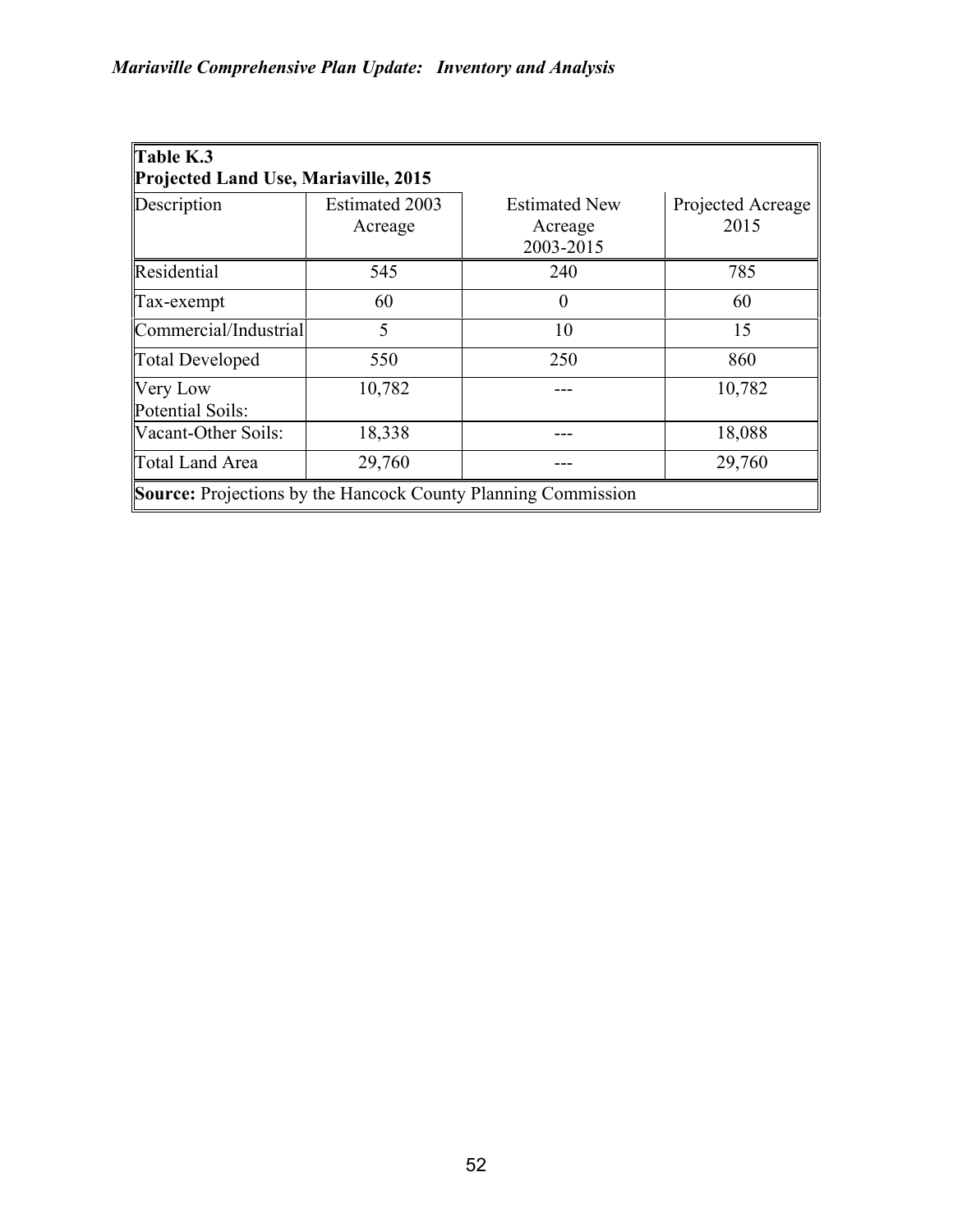# L. FISCAL CAPACITY

#### 1. Purpose

 It is important to understand a municipality's tax base and its various fiscal challenges. A town's fiscal capacity affects its ability to pay for new services related to growth and development and growth trends in turn affect the tax base. This section will:

- a. discuss Mariaville's fiscal conditions;
- b. assess recent expenditure and revenue trends; and
- c. discuss likely future trends.

#### 2. Key Findings and Issues

Total state valuation increased at a before-inflation rate of nearly 44 percent between 1992 and 2002 while property tax commitments increased by 65 percent. Spending was thus increasing at a faster rate than the tax base was expanding. The largest numeric increase was in educational expenditures. Given projected population growth rates for Mariaville, it is likely that expenditures will continue to grow at a faster rate than the tax base.

#### 3. Summary of 1991 Plan

The plan noted that the main revenue source was the property tax. Total valuation had increased at a before-inflation rate of 90 percent between 1985 and 1990, but the mil rate had fallen by only 18 percent. This meant that the overall tax burden had increased.

#### 4. Valuation and Tax Assessment

The town's ability to raise taxes depends largely on the total value of all property in town. The change in state valuation for Mariaville is shown on Table L.1. Between 1992 and 2002, the total valuation in town increased by about 42 percent. If the 1992 figure is adjusted for inflation, there was a nearly eight-percent increase.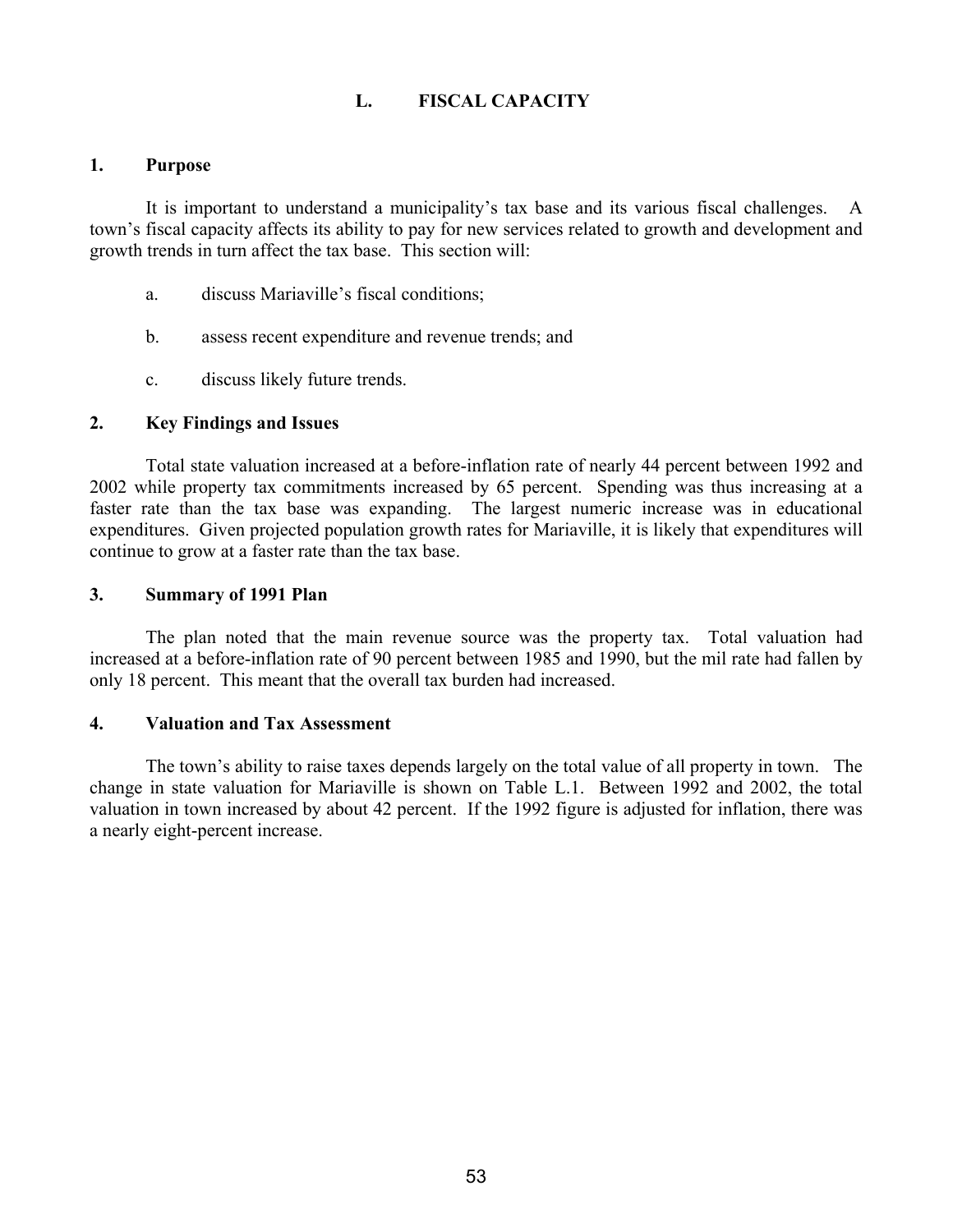| Table L.1                                                   |              |  |  |  |
|-------------------------------------------------------------|--------------|--|--|--|
| <b>Trends in State Valuation, Mariaville 1992-2002</b>      |              |  |  |  |
| Year                                                        | Amount       |  |  |  |
| 1992                                                        | \$20,250,000 |  |  |  |
| 1993                                                        | \$21,300,000 |  |  |  |
| 1994                                                        | \$22,400,000 |  |  |  |
| 1995                                                        | \$22,550,000 |  |  |  |
| 1996                                                        | \$22,400,000 |  |  |  |
| 1997                                                        | \$22,450,000 |  |  |  |
| 1998                                                        | \$24,300,000 |  |  |  |
| 1999                                                        | \$25,200,000 |  |  |  |
| 2000                                                        | \$26,550,000 |  |  |  |
| 2001                                                        | \$27,550,000 |  |  |  |
| 2002                                                        | \$28,850,000 |  |  |  |
| Percent Increase, 1992-2002                                 | 42.5%        |  |  |  |
| Percent Increase, adjusted                                  | 7.9%         |  |  |  |
| for inflation                                               |              |  |  |  |
| Municipal Valuation Return<br>Statistical<br><b>SOURCE:</b> |              |  |  |  |
| Maine Revenue Services, Property Tax<br>Summary,            |              |  |  |  |
| Division                                                    |              |  |  |  |

Valuations are best compared to tax commitments, the total amount of money raised through taxation. As seen in Table L.2, tax commitments increased at a before-inflation rate of nearly 66 percent between 1992 and 2002. When adjusted for inflation, there was a nearly 26 percent increase. The tax rate, as reported on the state municipal valuation return, increased at before inflation rate of approximately 18 percent. These trends are significant since local spending is increasing at a faster rate than the tax base. It should be noted that the drop in the tax rate between 2001 and 2002 was due to a revaluation. The data shown do not reflect the change in valuation that occurred in 2003 due to the sale of previously leased lots to camp owners in the Hopkins Pond area.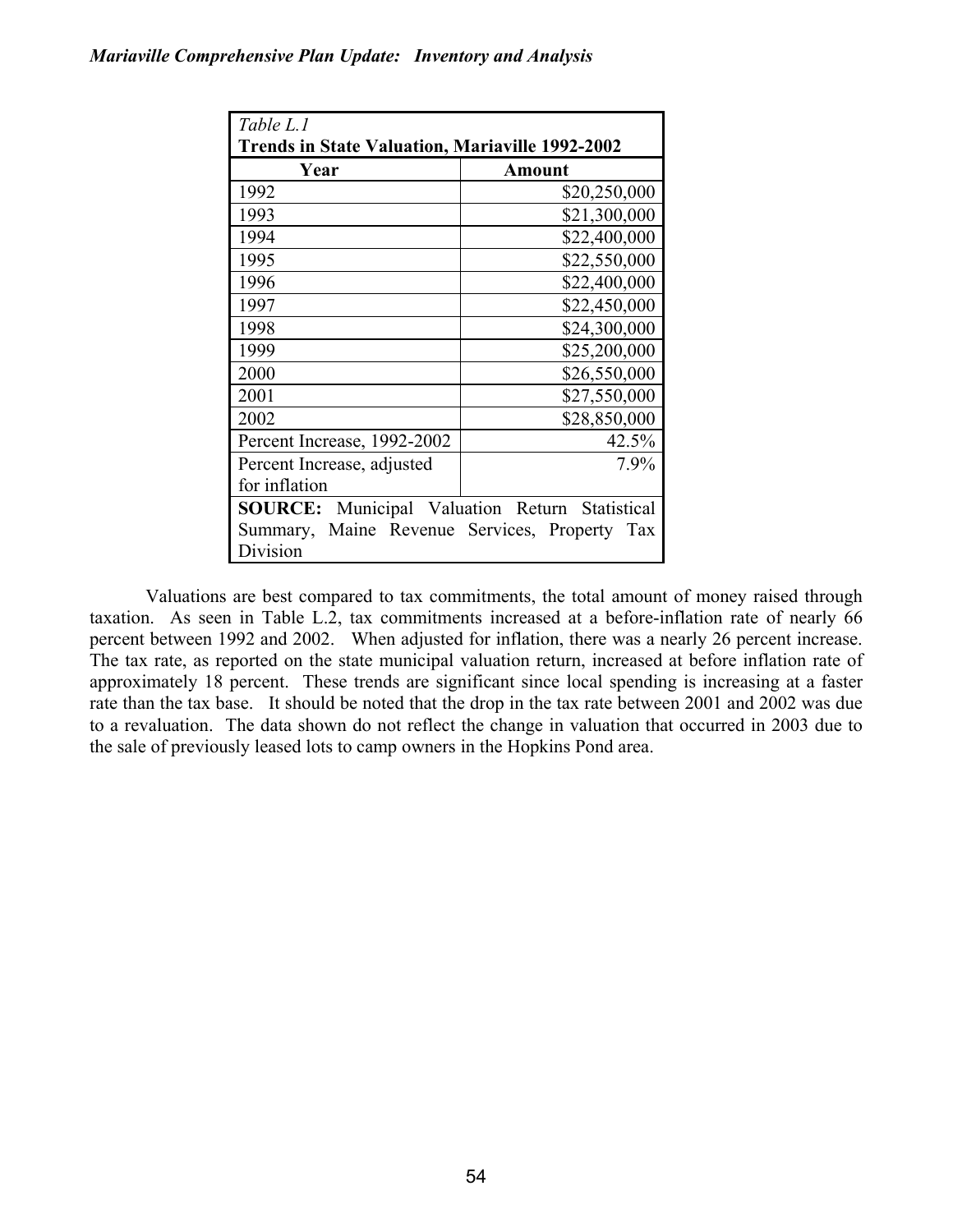| Table L.2                                                            |            |                  |  |  |  |
|----------------------------------------------------------------------|------------|------------------|--|--|--|
| <b>Trends in Tax Commitment, Mariaville, 1992-2002</b>               |            |                  |  |  |  |
| Year                                                                 | <b>Tax</b> | <b>Local Tax</b> |  |  |  |
|                                                                      | Commitment | Rate             |  |  |  |
| 1992                                                                 | \$303,921  | \$19.25          |  |  |  |
| 1993                                                                 | \$292,240  | \$18,20          |  |  |  |
| 1994                                                                 | \$323,538  | \$18.90          |  |  |  |
| 1995                                                                 | \$348.633  | \$19.90          |  |  |  |
| 1996                                                                 | \$351,955  | \$19.10          |  |  |  |
| 1997                                                                 | \$356,574  | \$18.95          |  |  |  |
| 1998                                                                 | \$399,721  | \$19.50          |  |  |  |
| 1999                                                                 | \$423,542  | \$11.90          |  |  |  |
| 2000                                                                 | \$429,994  | \$19.50          |  |  |  |
| 2001                                                                 | \$538,119  | \$22.75          |  |  |  |
| 2002                                                                 | \$503,722  | \$13.80          |  |  |  |
| Percent Change 1993-                                                 | 65.7%      | 18.2%            |  |  |  |
| 2002                                                                 |            |                  |  |  |  |
| Percent Change adjusted                                              |            |                  |  |  |  |
| for inflation                                                        | 25.6%      | $-10.5%$         |  |  |  |
| <b>SOURCE:</b> Municipal Valuation Return Statistical Summary, Maine |            |                  |  |  |  |
| Revenue Services, Property Tax Division                              |            |                  |  |  |  |

Revenue sources for 2001-2002 are shown on Table L.3. The primary source is revenue is the property tax (50.6 percent) followed by intergovernmental revenues (about 39 percent). The latter category includes state school subsidies, state highway block grants and similar state funding sources. These can vary considerably over the years. For example, state school subsidies have fluctuated in the past ten years and as of 2003-2004 were a smaller proportion of the school budget than in the mid-1990s (see Table L.3). State revenues for the municipal portion of the budget, as opposed to the school portion, are very limited.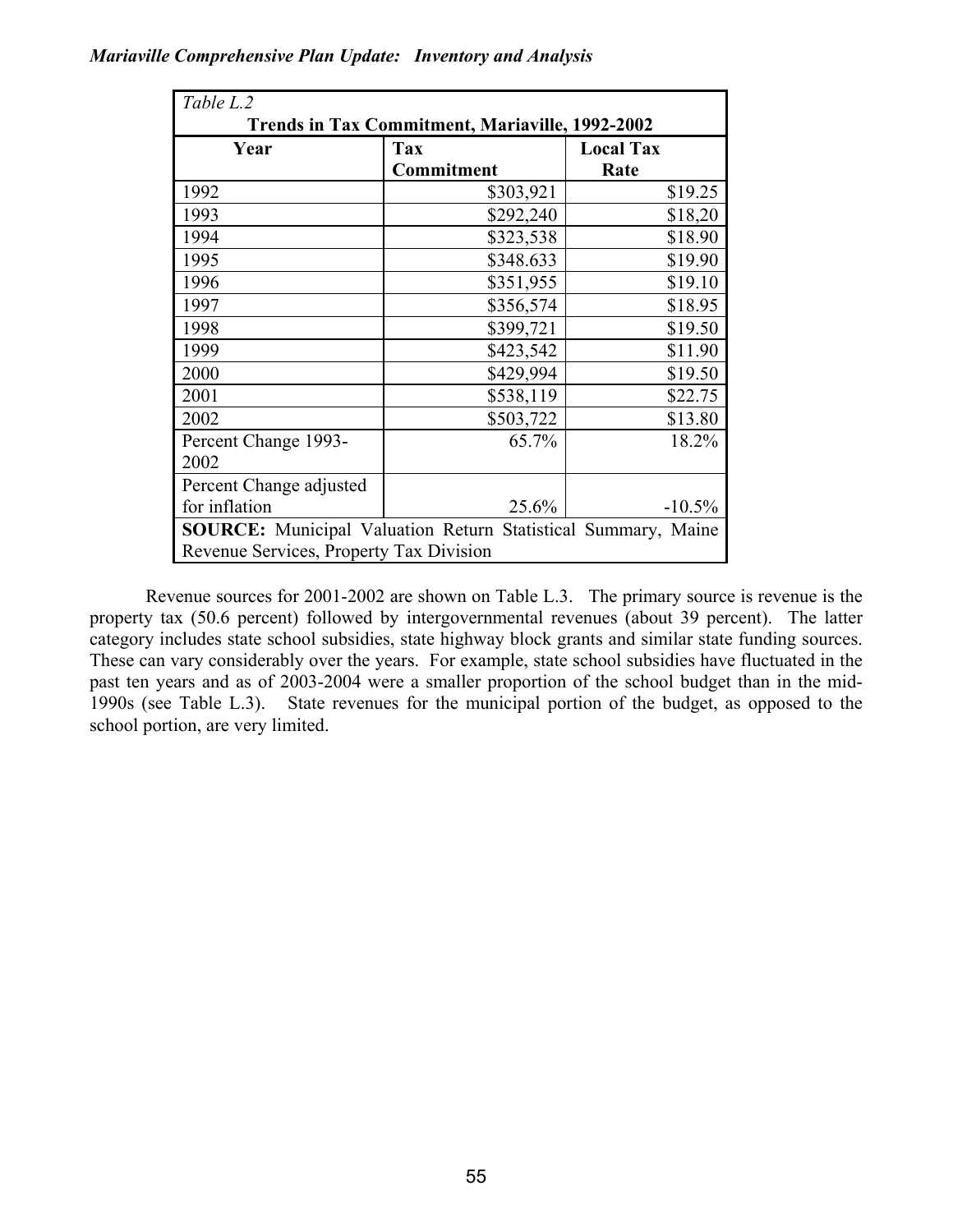| Table L.3<br><b>Revenue Sources, Mariaville, 2001-2002</b> |               |                     |  |  |
|------------------------------------------------------------|---------------|---------------------|--|--|
| <b>Source</b>                                              | <b>Amount</b> | Percent<br>of Total |  |  |
| <b>Property Taxes</b>                                      | \$528,262     | 50.2%               |  |  |
| <b>Excise Taxes</b>                                        | \$58,853      | 5.6%                |  |  |
| <b>Intergovernmental Revenues</b>                          | \$408,197     | 38.8%               |  |  |
| Other income                                               | \$56,803      | 5.4%                |  |  |
| <b>Total</b>                                               | \$1,052,115   | 100.0%              |  |  |
| <b>SOURCE:</b> Town reports                                |               |                     |  |  |

| Table L.4                                 |                                           |                  |              |  |  |
|-------------------------------------------|-------------------------------------------|------------------|--------------|--|--|
| <b>State School Subsidies, Mariaville</b> |                                           |                  |              |  |  |
| Year                                      | <b>State</b>                              | <b>Total</b>     | <b>State</b> |  |  |
|                                           | <b>Subsidy</b>                            | <b>Education</b> | Percent      |  |  |
|                                           | <b>Received</b>                           | budget           | of Total     |  |  |
| 1995-1996                                 | \$193,397                                 | \$435,681        | 44.4%        |  |  |
| 1996-1997                                 | \$211,403                                 | \$460,498        | 45.9%        |  |  |
| 1997-1998                                 | \$269,950                                 | \$494,368        | 54.6%        |  |  |
| 1998-1999                                 | \$244,964                                 | \$551,699        | 44.4%        |  |  |
| 1999-2000                                 | \$263,032                                 | \$618,664        | 42.5%        |  |  |
| 2000-2001                                 | \$296,688                                 | \$655,420        | 45.2%        |  |  |
| 2001-2002                                 | \$311,481                                 | \$785,742        | 39.6%        |  |  |
| 2002-2003                                 | \$305,091                                 | \$686,942        | 44.4%        |  |  |
|                                           | <b>SOURCE:</b> Town reports, school audit |                  |              |  |  |

# 5. Expenditure Trends

Expenditure trends on specific items between 1992-1993 and 2002-2003 are summarized in Table L.5. The highest numeric increase was in education. School trends are discussed in the Public Services and Facilities section. Administration had the highest percentage increase. It should be noted that since different town personnel compiled the town reports in different years, the data shown are not entirely comparable.

The town had no debt in 2002-2003. This means that town is in no danger of exceeding state debt limits even if it were to borrow money in the future. Per state law, a town may borrow up to 15 percent of its state valuation. Up to half of this amount is reserved for educational purposes.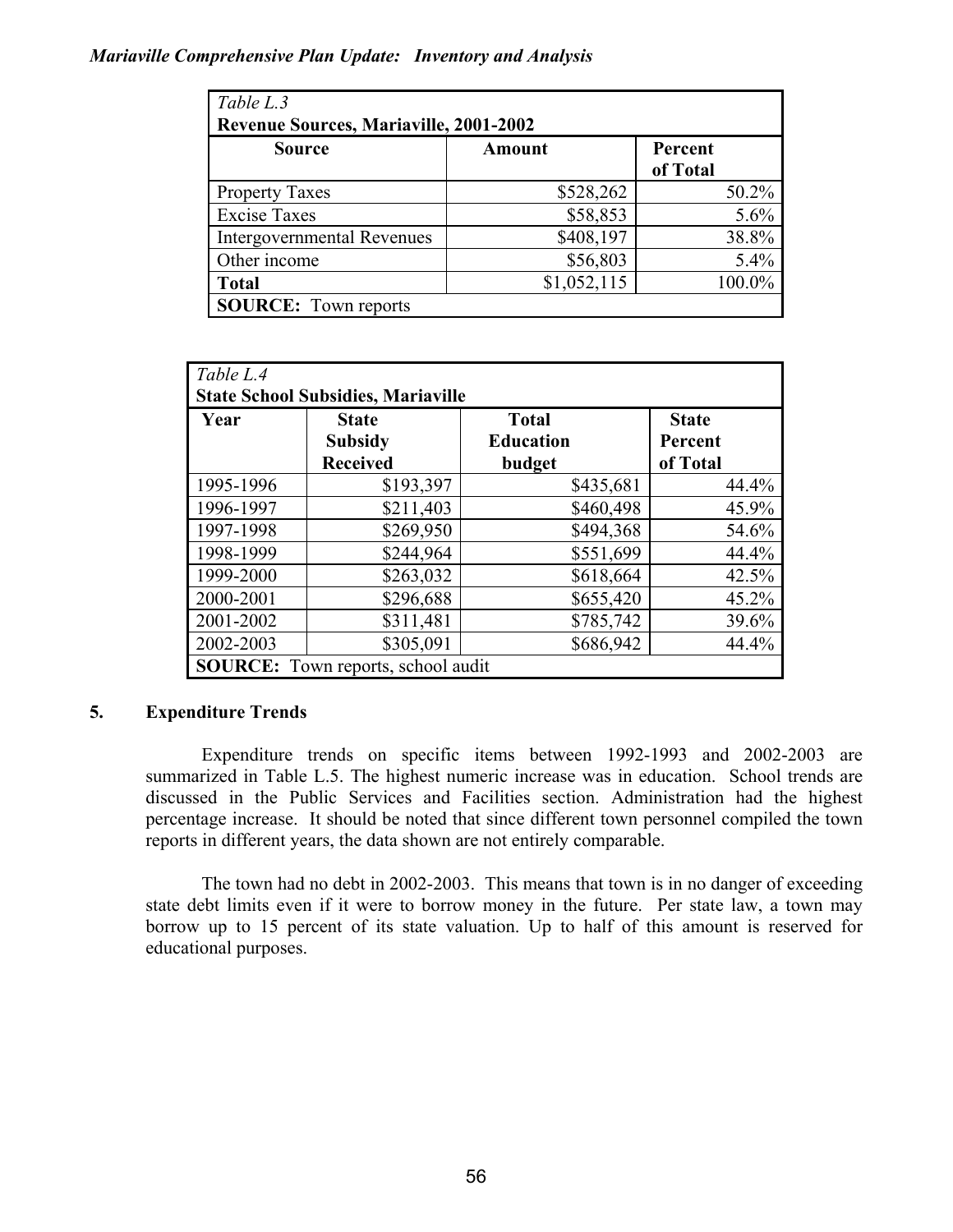| Table L.5                      |               |               |         |                           |  |  |
|--------------------------------|---------------|---------------|---------|---------------------------|--|--|
| <b>Summary of Expenditures</b> |               |               |         |                           |  |  |
|                                | <b>Amount</b> | <b>Amount</b> | Percent | <b>Inflation Adjusted</b> |  |  |
| <b>Item</b>                    | 1992-1993     | 2002-2003     | Change  | Change                    |  |  |
| Administration                 | \$28,000      | \$80,788      | 188.5%  | 118.6%                    |  |  |
| <b>Town Roads</b>              | \$10,000      | \$15,000      | 50.0%   | 13.6%                     |  |  |
| <b>Transfer Station</b>        | \$25,000      | \$39,000      | 56.0%   | 18.2%                     |  |  |
| <b>County Taxes</b>            | \$10,416      | \$19,410      | 86.4%   | 41.2%                     |  |  |
| <b>Snow Removal</b>            | \$50,000      | \$59,500      | 19.0%   | $-9.8%$                   |  |  |
| Education                      | \$201,506     | \$446,403     | 121.5%  | 67.8%                     |  |  |
| General                        | \$991         | \$1,600       | 61.5%   | 22.3%                     |  |  |
| Assistance                     |               |               |         |                           |  |  |
| Fire Department                | \$8,500       | \$11,000      | 29.4%   | $-2.0\%$                  |  |  |
| <b>SOURCE:</b> Town reports    |               |               |         |                           |  |  |

# 6. The Future

Mariaville will likely face continued increases in its property taxes as the town grows. Past trends indicate that tax spending will increase at a faster rate than the tax base.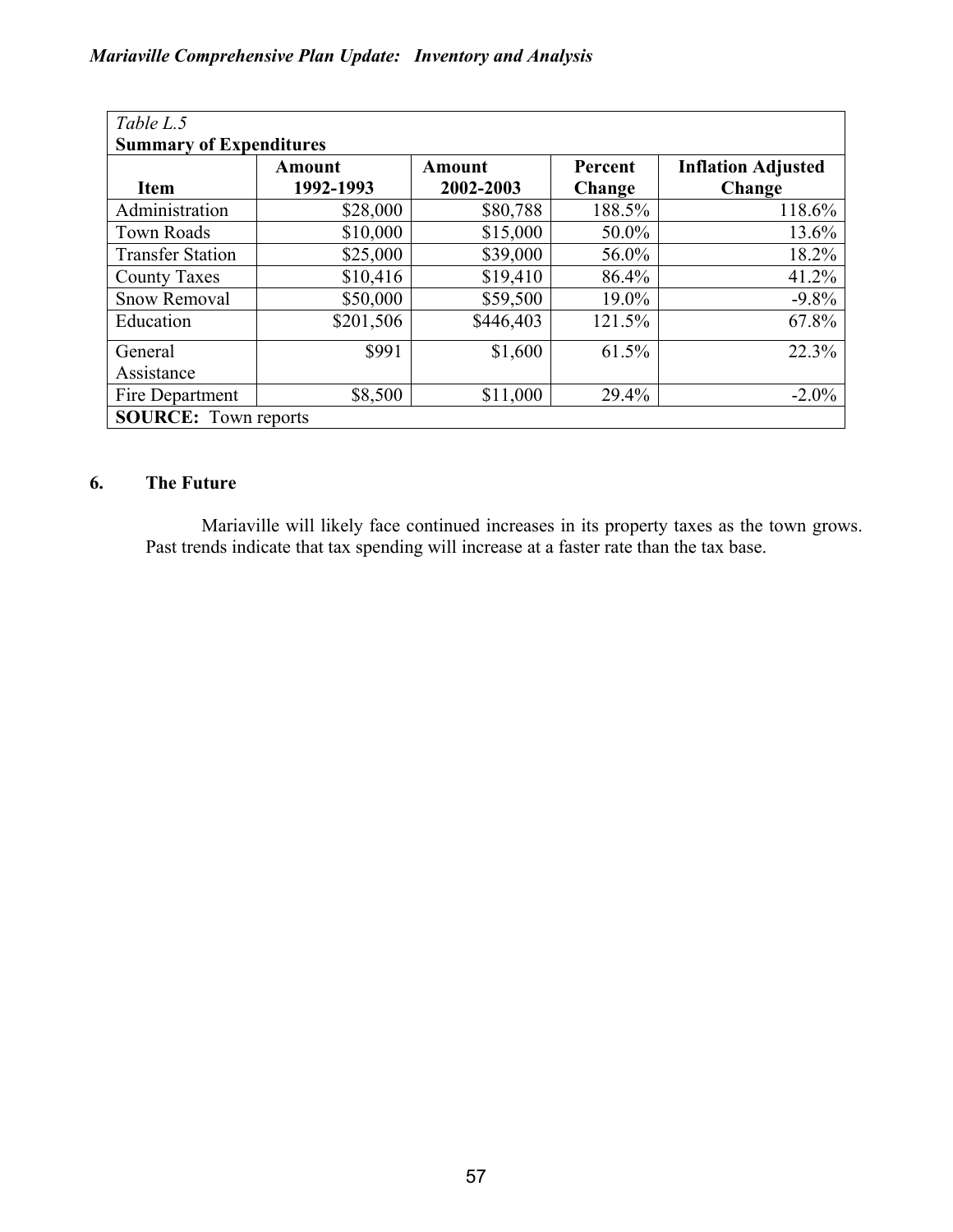#### M. INVENTORY AND ANALYSIS SUMMARY

#### 1. Purpose

This chapter summarizes the major issues raised in each chapter of the Inventory and Analysis. The summary sets the foundation for the *Goals and Objectives* section. The first part of the summary describes the priority issues that the town faces. The second part identifies the key findings of the Inventory and Analysis. The wording is taken verbatim from the Key Findings section of each chapter. The third part discusses key regional issues, those that are most effectively addressed on a multi-town or county-wide basis.

#### 2. Priority Issues

One major issue facing the town is high rate of year-round population growth. The town tied with the adjoining town of Otis as the fastest growing town in Hancock County between 1990 and 2000. This growth has meant a steady increase in solid waste and education costs.

 The growth has also put a strain on the fire department. Since most new arrivals in town commute to jobs elsewhere, they have little time to volunteer to serve on the department. Even those willing to serve are often discouraged by the demanding training requirements.

 Another issue is land development in remote parts of town. This development is often a long way from the fire station and may necessitate an increase in the already long daily school bus route. The situation could worsen if several large tracts of forested land are sold for subdivision purposes.

 Mariaville is blessed with some pristine lakes and a variety of natural resources. Poorly planned development in the lake watershed areas could result in a deterioration of lake water quality and a resultant drop in waterfront property values and tax revenues. Other threats to water quality include large-scale timber harvesting and gravel mining operations.

 Home-based businesses are important to the town's economy. It is important that future planning assure that the right to run a business out of one's home is protected. A related selfemployment issue is assuring adequate high speed internet service. Such service is important to many professionals may want to commute electronically to their places of work.

#### 3. Key Findings and Issues

#### a. Population

Mariaville had a 53 percent increase in its year-round population between 1990 and 2000. The town shares the fastest rate of growth in Hancock County with the adjoining town of Otis. During the same period, the school age population increased by 130 percent. In 2000 Mariaville had the youngest median age of any town in Hancock County except for those that hosted an institution such as a school or military base.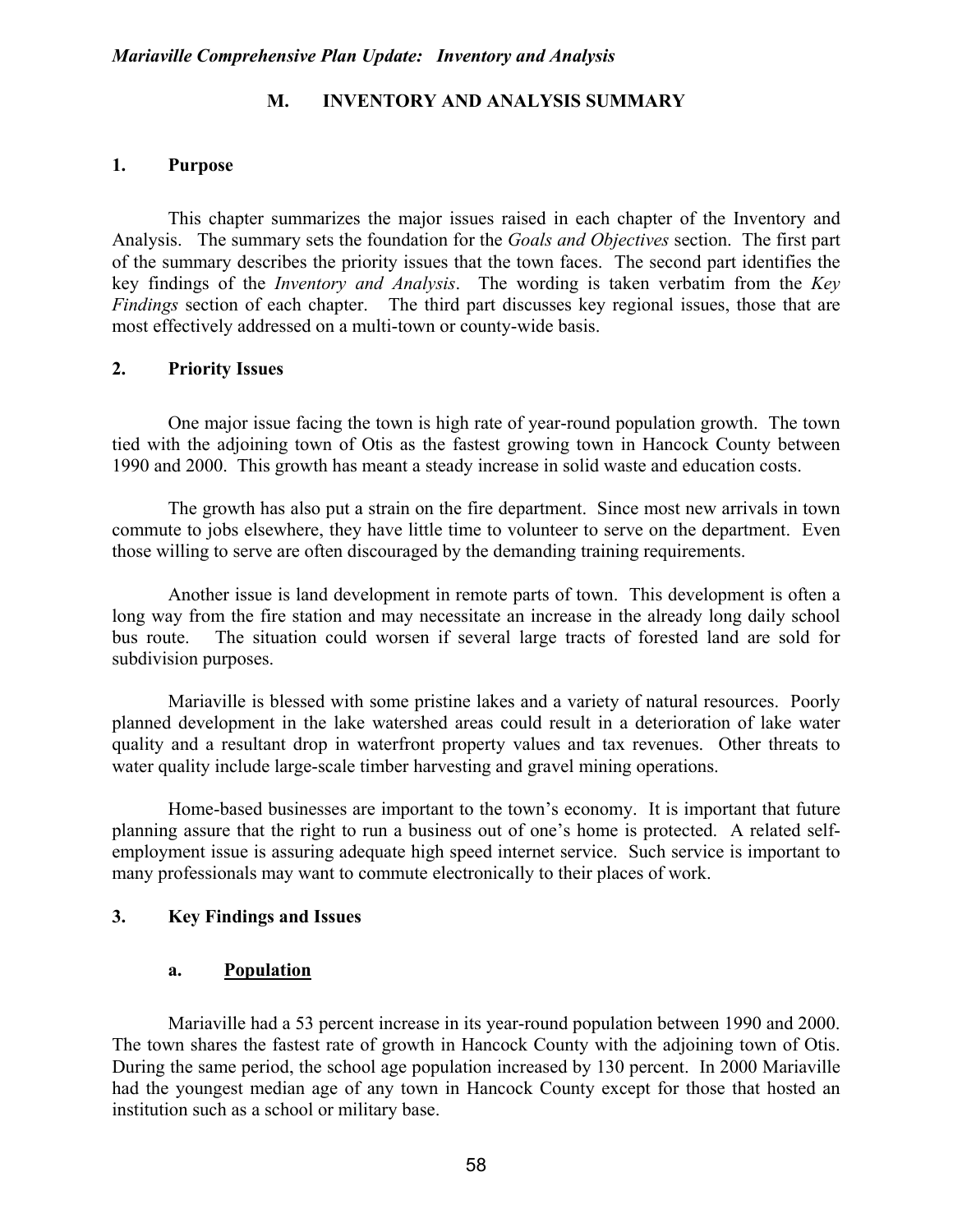# b. Economy

Most Mariaville residents who work commute outside of town. The labor force increased in size by 76 percent between 1990 and 2000 compared to a 19 percent rate of increase for Hancock County. The self-employment rate in Mariaville increased from 10 percent in 1990 to 17 percent in 2000. Self-employment is an important part of the local economy.

# c. Housing

 The number of year-round homes in Mariaville increased by 65 percent between 1990 and 2000, which is faster than the 53 percent rate of increase for year-round population. About 98 percent of homes are single family houses or mobile homes, there are very few duplexes or multifamily units.

# d. Transportation

As a small, rural community, Mariaville does not face any serious traffic issues. Over time, continued curb cuts along existing roads may result in slowing the flow of traffic. The town should expect further increases in traffic based on its projected population.

# e. Municipal Services and Facilities

As a rapidly growing town, Mariaville faces a number of public facility needs. The town office building needs renovation and improvement. The fire station, which is owned by the volunteer fire department rather than the town, is completely inadequate and the fire department is short of day-time volunteers. The transfer station is facing increased operating costs.

# f. Recreation

Mariaville has limited recreational resources. Its few public access points to surface water are small in size, have inadequate parking and do not provide for recreational swimming. There are few space places for walking and no formal network of snowmobile or ATV trails. Informal public access to the woods is becoming more restricted as more land is posted. Given the town's projected growth rate, these facilities are likely to be even more inadequate in the future.

# g. Water Resources

Mariaville residents are dependent on private wells for their drinking water supply. No problems have been noted to date with the adequacy of ground water supply in town. Graham Lake faces water quality problems due to periodic drawdowns by the utility company that owns the dam, flow from the Union River and its phosphorus count. Hopkins Pond has very high water quality and is one of the gem lakes in Maine. It is vulnerable to declines in water quality in the future.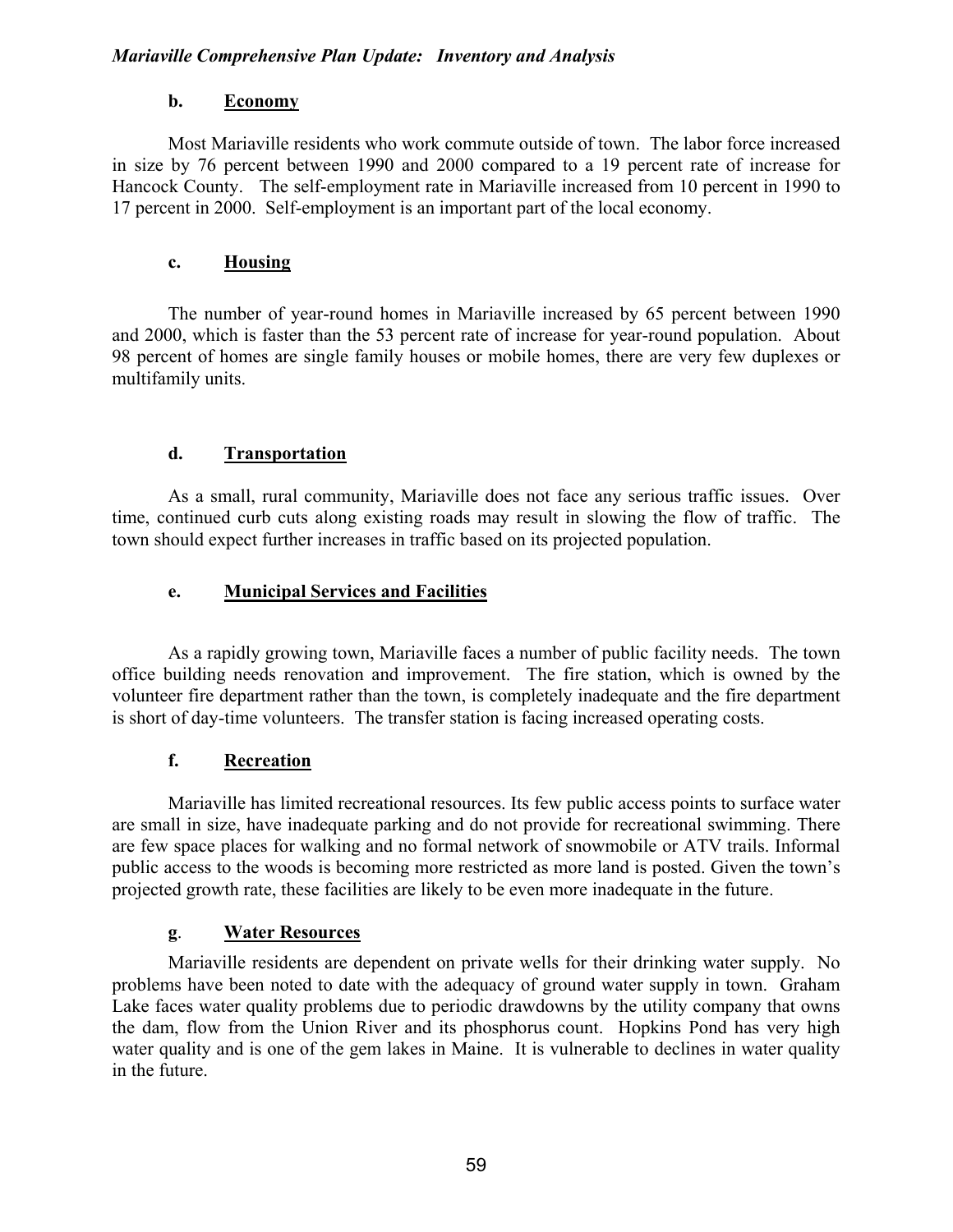# h. Natural Resources

 Mariaville has a diversity of wildlife and other natural features. Areas of particular interest include the Mariaville Falls area, the floating islands on Graham Lake, the bald eagle nest site on Graham Lake and the bald eagle feeding and wintering areas on Hopkins Pond. There are also several deer wintering areas.

# i. Historical and Archaeological Resources

There no are state-registered historic or archaeological sites in Mariaville. There are several local buildings of historical interest. Presently, the town has no measures in place to protect these resources but they don't face any immediate threat.

# j. Agricultural and Forest Resources

Forestry is the predominant land use in town. The main farming activity is blueberry raising. Potential sale and subdivision of large tracts of commercial forest land is a concern. Other concerns are gravel mining in forested areas and the environmental impacts of large scale timber harvesting.

# k. Land Use

Although Mariaville has grown rapidly in recent years, it is still a very rural town. Its major land use challenge may be the widely scattered nature of its development. East Mariaville, along Route 179 has been separated from the rest of the town since the damming of the Union River in the 1920s. It is difficult to provide services to the Hopkins Pond area. Another challenge is continued roadside development along Route 181.

# l. Fiscal Capacity

 Total state valuation increased at a before-inflation rate of nearly 44 percent between 1992 and 2002 while property tax commitments increased by 65 percent. Spending was thus increasing at a faster rate than the tax base was expanding. The largest numeric increase was in educational expenditures. Given projected population growth rates for Mariaville, it is likely that expenditures will continue to grow at a faster rate than the tax base.

# m. Key Regional Issues

Mariaville faces several regional issues. For example, any job creation efforts would be best addressed on a regional level. A related issue is assuring adequate internet access for homes and businesses. Similarly, the town could participate in regional transportation endeavors aimed at managing traffic congestion in the Ellsworth-MDI area. The town could also explore greater regional sharing of certain town services. Perhaps the most immediate regional issue is lake watershed protection. Since development any place in a lake watershed may affect lake water quality, it is important to approach this issue with other towns that share the same watershed.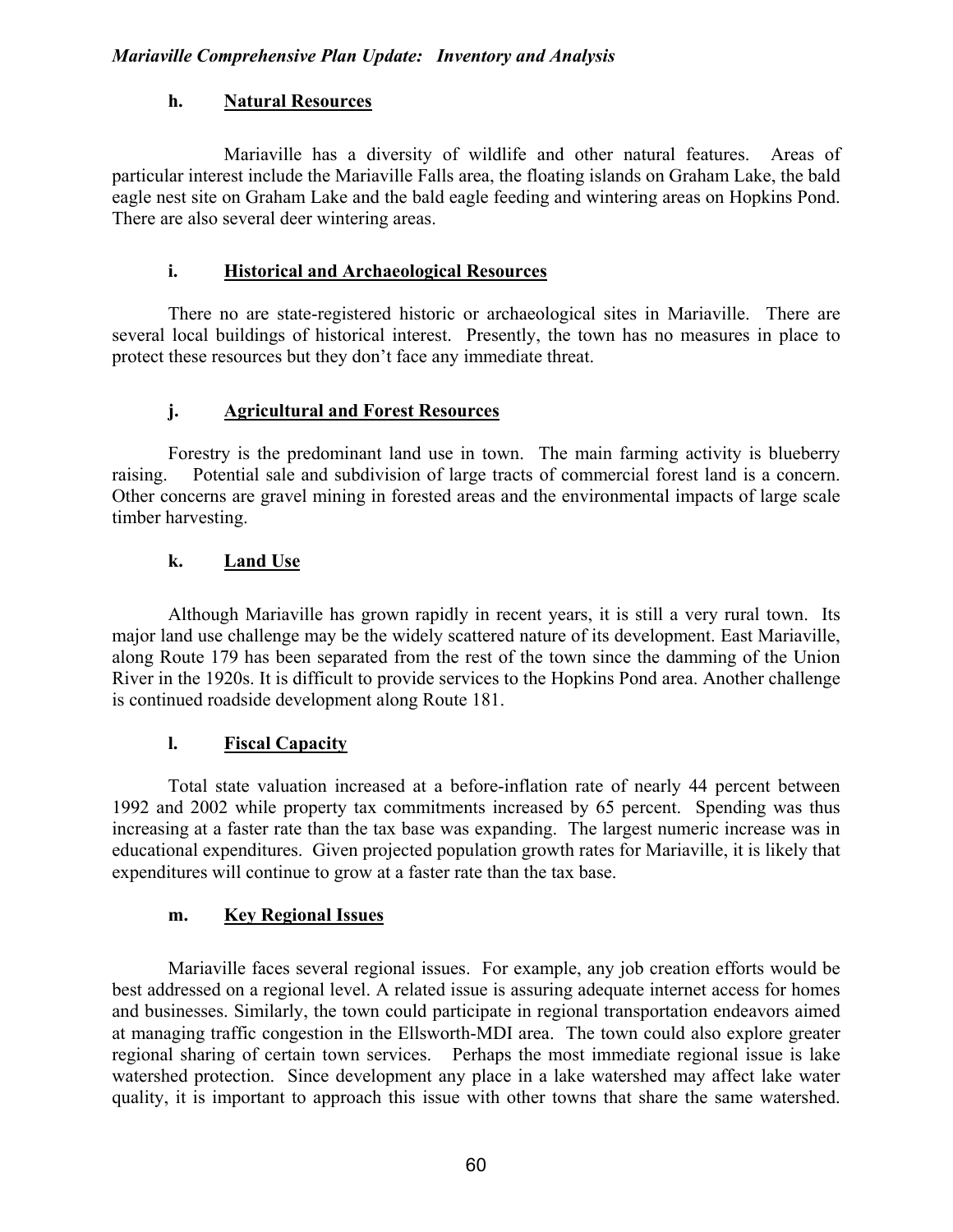# **SECTION TWO**

# GOALS, OBJECTIVES, IMPLEMENTATION STRATEGIES and FUTURE LAND USE PLAN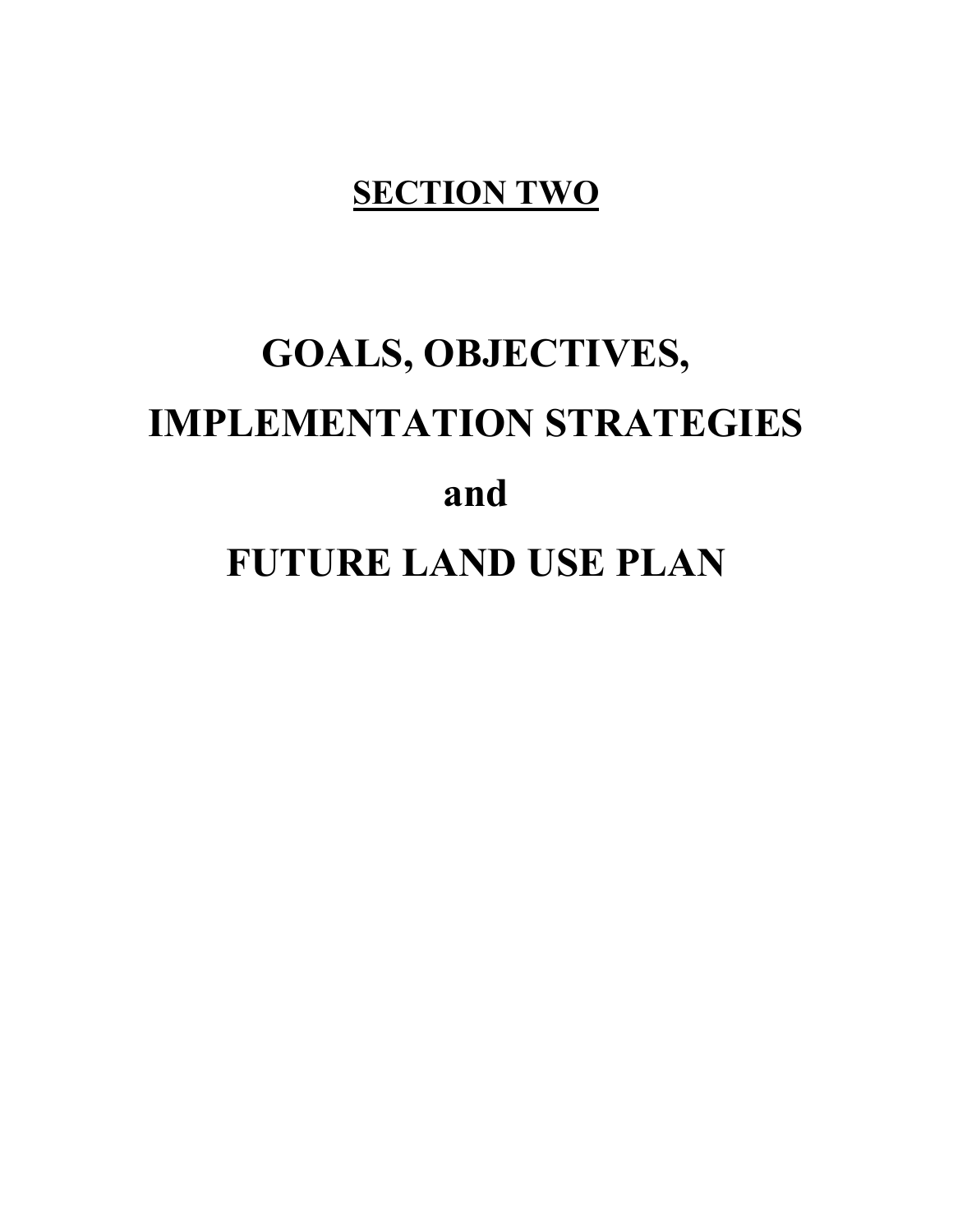# II.A. GOALS and OBJECTIVES

# 1. Purpose

This section presents goals and objectives for the town of Mariaville. Goals are general statements for the town's future and are followed by more specific objectives. As will be seen, these goals and objectives are often interrelated. The goals and objectives are followed by implementation strategies that explain how each goal will be achieved. While this plan contains some highly specific recommendations, residents are reminded that planning is an on-going process. To assure flexibility in the event of unforeseen circumstances, periodic updating of these goals is necessary.

#### 2. Overall Goal

 Mariaville aims to remain a rural town with ample open space, clean lakes and large areas of forests. It wishes to accommodate new growth in an orderly manner and be a welcoming place for persons of all ages. It aims to have minimal intrusion on private property rights while also protecting those natural and man-made resources that contribute to the town's high quality of life.

#### 3. Goals and Objectives

# A. POPULATION GOAL

Mariaville wishes to promote orderly population growth and remain a community with a year-round and seasonal population composed of all age groups while avoiding excessive growth that may place an undue strain on municipal services. The plan recommends that these aims be accomplished by the following steps:

- 1. Undertaking measures to promote a balanced, regional economy (see Economy goals) so that people of working age have access to jobs;
- 2. Undertaking measures to plan for the gradual expansion of municipal services; and
- 3. Implementing land use controls that allow the planning board to review the full impacts of development and manage its negative impacts.

Implementation Strategy: These are addressed through other goals and objectives in the plan.

Responsibility: As indicated elsewhere in the plan.

Time Frame: As indicated elsewhere in the plan.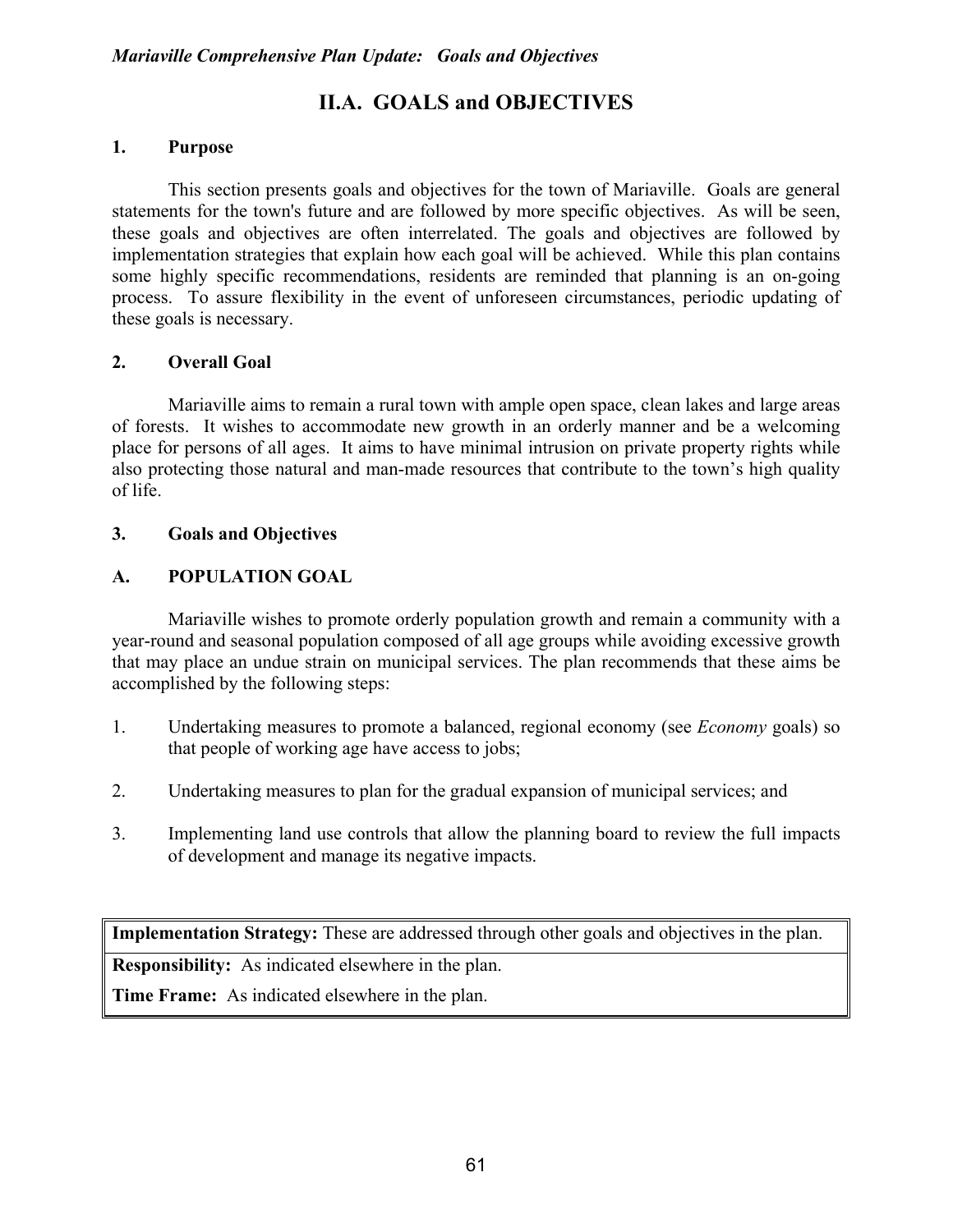# Mariaville Comprehensive Plan Update: Goals and Objectives

# B. ECONOMY GOAL

 As a small community, Mariaville is largely dependent on the region for the jobs needed by its residents. It thus aims to promote measures that promote a healthy regional economy. In addition it aims to assure that there are local sources of jobs through the following measures:

1. Regional Coordination: The plan recommends that Mariaville participate in regional efforts to diversify the regional economy. This will include on-going involvement with the Coastal Acadia Development Corporation (CADC) or its successor organization and, the Eastern Maine Development Corporation as well as supporting endeavors of other state and regional organizations that promote this goal;

Implementation Strategy: The select board contacts CADC leadership (as well as other groups), asks to be informed when there are meetings or other events to discuss the regional economy and appoints a representative to attend the meetings.

Responsibility: Select board

Deadline: 2005

2. Natural resource-based employment. The plan supports measures to sustain and expand employment opportunities in natural resource-based jobs. Specific measures to address farm and forest-related jobs are addressed under Agriculture and Forest Goals.

Implementation Strategy: These are addressed elsewhere in the plan

3. Allowing small-scale home occupations: The plan recommends any land use ordinances assure that small-scale home-based business occupations are allowed in all zones unless specifically prohibited by state shoreland zoning requirements.

Implementation Strategy: This is addressed through the Future Land Use Plan and the recommended land use ordinances.

# C. HOUSING GOAL

 Mariaville aims to retain its diversity of housing stock and opportunities for persons of all income levels to live in the town. The goal is to have ten percent of new housing affordable to households earning 80 percent or less of the county-median income. Since the town already has a housing stock far more affordable than Hancock County as a whole, relatively few steps are needed. The plan recommends the following measures: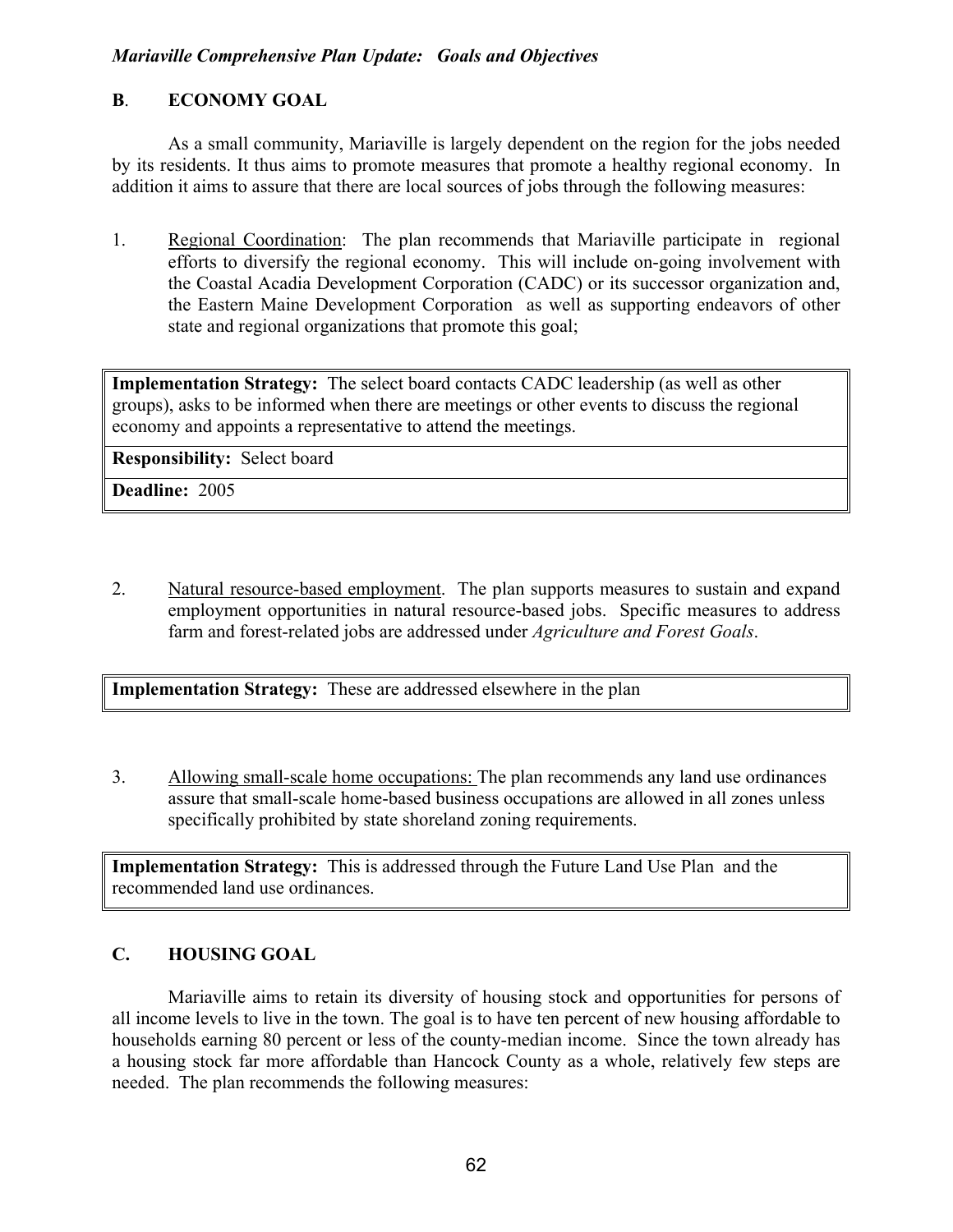1. Improvement of existing housing stock: The town will seek grant funds from the Community Development Block Grant program and other funding sources to rehabilitate the homes of interested home owners who meet the program income guidelines. The focus will be on meeting basic life and safety needs such as complete plumbing, heating systems, wiring and kitchen facilities;

Implementation Strategy: The select board appoints an ad-hoc housing committee to work with groups such as the Washington Hancock Community Agency, the Maine Office of Community Development, the Hancock County Planning Commission and USDA Rural Development to determine what grants are most suited to the town.

Responsibility: Ad-hoc housing committee

Time Frame: 2005-2007

2. Land use ordinance standards: Assure that any town-wide land use standards accomplish the following:

- a. Allow accessory (sometimes called in-law) apartment units in all districts where allowed by state law without an increase in density requirements over those required for single family homes;
- b. Allow duplex and multifamily units in designated growth areas (see *Future* Land Use Plan). Units will be required to provide adequate off-street parking, meet state life and safety codes and be buffered from surrounding properties; and
- c. Set standards for mobile home parks that are consistent with state law but still require landscaping and similar measures to assure a quality environment for tenants and buffers from surrounding properties. Mobile home parks will be allowed only in areas where there is prompt and easy access to emergency services. (see Future Land Use Plan)

Implementation Strategy: This will be addressed in the development of the land use ordinance

Responsibility: Planning board

Time Frame: 2005-2007

## D. TRANSPORTATION GOAL

Mariaville aims to have a transportation system that promotes the cost-effective, safe and efficient movement of people, goods and services within and through the town. The plan recommends that this be accomplished through the following specific measures: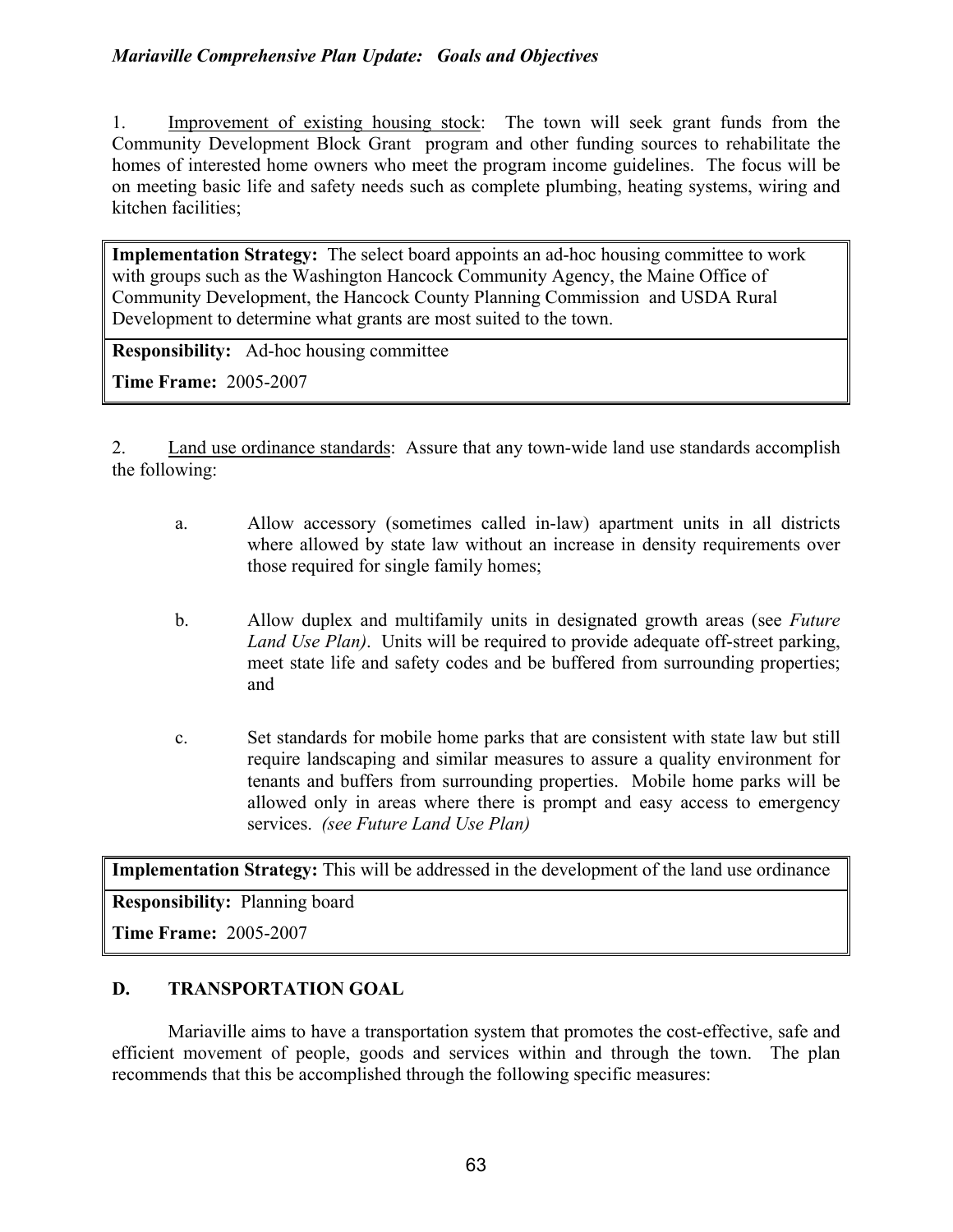1. Access management: The plan recommends that the town enact driveway access standards to manage the number of curb cuts along its roads (see also *Land Use Goals*);

Implementation Strategy: This is addressed under the land use goals.

2. Bicycle facilities: The plan supports the provision of safe bicycle shoulders along state highways serving Mariaville.

Implementation Strategy: The select board contacts the Maine Department of Transportation and asks that include provisions for bicycle shoulders in any improvement plans for state highways (see D.3 below).

Responsibility: Select board

Timeframe: 2005

- 3. State Highway Improvements: The plan supports measures to upgrade the state highway system serving Mariaville through the following measures:
	- a. urging the Maine Department of Transportation to reconstruct the Mariaville segments of Route 181. Concurrent with these improvements, take measures to address the safety hazards at the Route 181-Dority Road, the Route 181- Goodwin's Bridge area and Route 181-Pyles Road intersections; and
	- b. supporting regional efforts to address critical transportation bottlenecks that affect Mariaville residents including, but not limited to, the Route 179/180-Route 1-A and the State Street-Oak Street intersections and measures such as a bypass in Ellsworth.

Implementation Strategy: The select board contacts the Maine Department of Transportation and asks that these improvements be made a priority. It also articulates its priorities by responding to various surveys sent to municipal officials by the MDOT.

Responsibility: Select board

Timeframe: 2005

- 4. Town Road Policy: In the interests of managing road costs and minimizing sprawl, the town supports the following measures as part of its road policy:
	- a. prohibiting the acceptance of any roads as town ways in areas designated as rural in the Future Land Use Plan;
	- b. allowing the acceptance of subdivision roads as town ways in areas designated as growth in the Future Land Use Plan. All accepted roads require town meeting approval and must be built to town standards;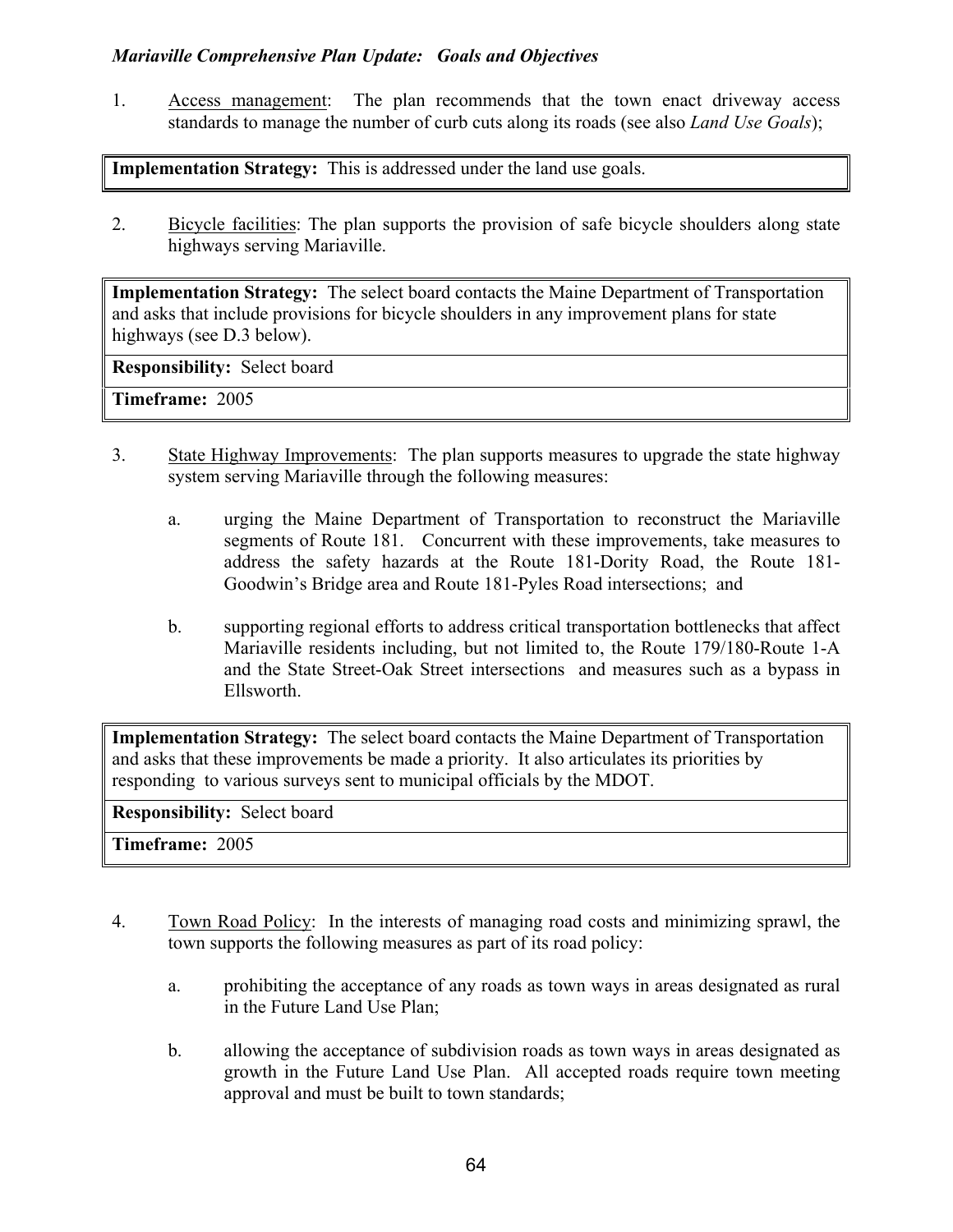c. continuing to require that any subdivision road in a designated rural area be connected to a road that is built and maintained year-round to town standards including snow plowing.

Implementation Strategy: These standards are incorporated into the town's land use ordinances. 4.c is already included in the town's subdivision ordinance.

Responsibility: Planning board

Timeframe: 2005-2007

5. Regional Congestion management: The plan supports efforts to manage congestion on a regional level through efforts such as, but not limited to, park and ride lots, expanded Island Explorer bus service and van pools that serve Hancock County.

Implementation Strategy: The select board sends letters of support for any relevant regional grant opportunities.

Responsibility: Select board

Timeframe: on-going

## E. PUBLIC FACILITIES AND SERVICES GOAL

 Mariaville aims to provide its residents and tax payers with quality public services and facilities in a manner that respects the limitations of its tax base. Whenever proven cost-effective and equitable to all parties involved, it encourages the sharing of services with adjacent communities.

Specific measures include:

1. Police Protection: The comprehensive plan supports the retention current police protection services for Mariaville by the State Police and the County Sheriff.

Implementation Strategy: no further action is needed

2. Education: The comprehensive plan supports providing Mariaville children with a quality education in an adequate facility that meets state standards.

Implementation Strategy: This shall be accomplished by continuing support for the school budget in the town meeting process.

3 Public Works: The plan supports retaining current winter and summer road maintenance arrangements and expanding these arrangements if necessary and allowed by town budget constraints;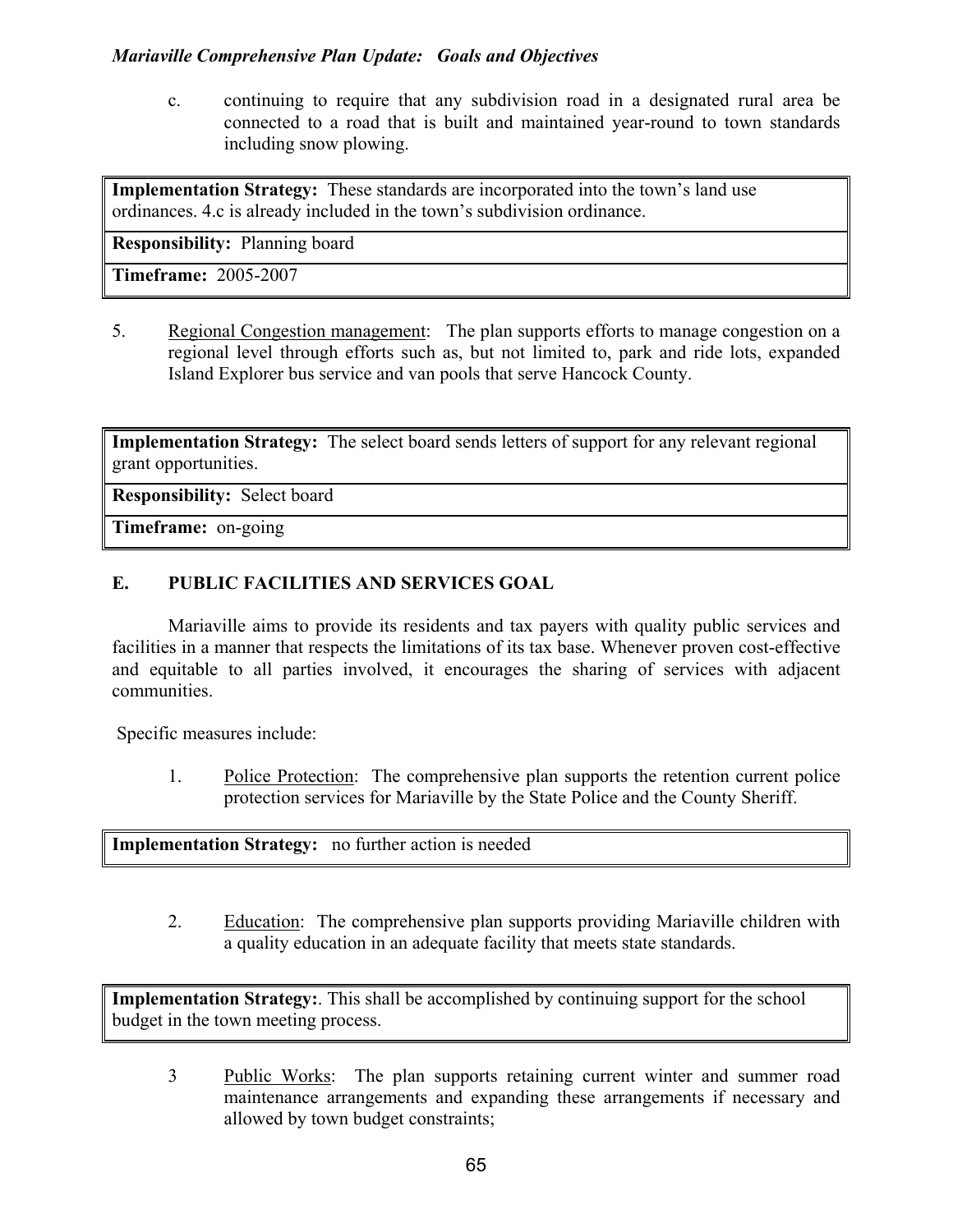Implementation Strategy: no further action is necessary

- 4 Fire Protection and Emergency Response: The plan supports the provision of adequate fire protection and emergency response services in order to improve the department's ISO rating through the following specific steps to assist the volunteer fire and rescue department:
	- a. supporting the replacement of the current fire station building with a new facility that meets all health and safety standards and provides adequate space for vehicle and equipment storage and maintenance, training and meeting areas and office space as well as building a branch station in Otis;
	- b. working with state and federal officials to find ways to make training requirements for fire and rescue department members more practical;
	- c. supporting and, where practical, enhancing mutual aid arrangements;
	- d. including in the town's capital investment plan adequate funding for needed fire and rescue department equipment, vehicle and boat acquisition;
	- e. assuring that there are an adequate number of dry hydrants and cisterns throughout the town particularly in areas where water supply is a problem; and
	- f. amending the subdivision ordinance to require that all new and expanded subdivisions have fire fighting water supply arrangements that meet the fire department's standards.

**Implementation Strategy:** 4.a  $\&$  4.c: the necessary expenditures are placed in the capital investment plan. The fire department will depend primarily on fund raising, donations and grants to fund its needs; 4.b the fire department raises this issue at state and regional fire fighters association meetings; 4.d  $\&$  e: the fire department recommends to the select board that funding of these items be placed in the town meeting warrant; 4.f: this will be accomplished through revisions to the subdivision ordinance

Responsibility: fire and rescue department except 4.f, which will be the responsibility of the planning board.

Time Frame: 4.a: 2007; 4.b: on-going; 4.c: on-going; 4.d: on-going; 4.e: 2005-2007

5. Municipal Office Building: Mariaville supports the upgrading of the town office building to address heating, plumbing and space needs. The plan recommends that funds be set aside in the capital investment plan for the eventual replacement of the town office with a larger structure.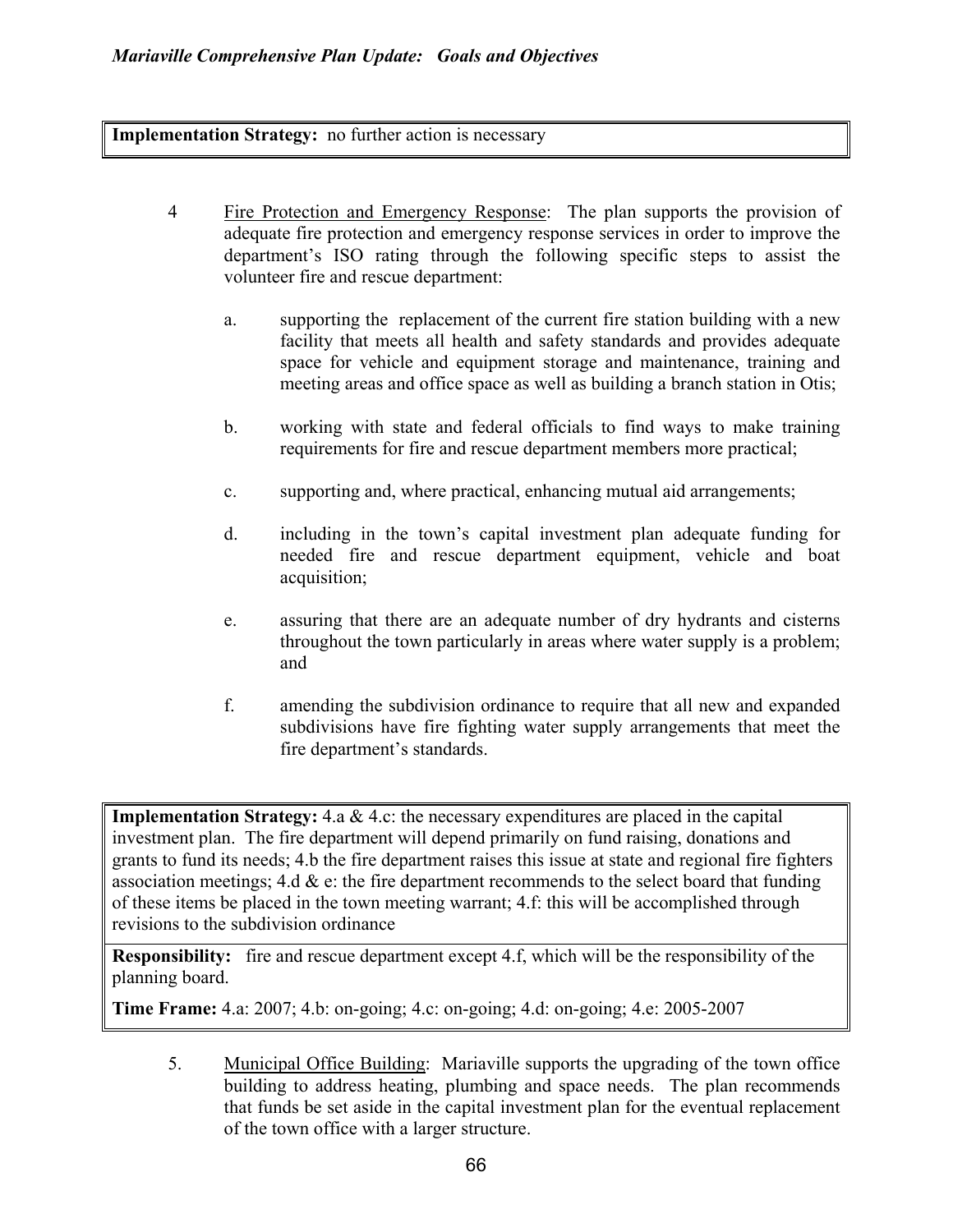Implementation Strategy: The select board recommends establishment of a town building replacement reserve fund in the capital investment plan. As of 2004, the town had created a committee to examine the needs of both the town office and the fire and rescue department. The committee may recommend a joint facility.

Responsibility: Select board

Time Frame: on-going until sufficient funds are accumulated.

- 6. Solid Waste and Recycling: Mariaville aims to have an efficient and environmentally sound solid waste system and the town promotes recycling whenever it is proven cost-effective. The plan supports the following specific measures:
	- a. continue the upgrading of the transfer station site;
	- b. continue participation in regional household hazardous waste and universal waste collections; and
	- c. continue to undertake periodic reviews of recycling efforts and explore measures to increase recycling.

Implementation Strategy: 6.a: the select board recommends inclusion of the appropriate amount of funds in the capital investment plan. The 2004 town meeting raised funds to be used for designing facility improvements; 6.b; the town raises the necessary funds when regional collections are undertaken; and 6.c: the transfer station committee contacts the Hancock County Planning Commission and asks it to evaluate current recycling practices and help the town develop new measures.

Responsibility: 6.a: select board; 6.b: select board recommends; and 6.c: transfer station committee

Time Frame: 6.a: yearly until funds are raised; 6.b: at the time collections are undertaken; and 6.c: 2005.

## F. RECREATION GOAL

Mariaville wishes to provide its residents with a range of outdoor recreation opportunities that recognize the limitations of municipal budget through the following specific measures:

- 1. Public access to surface water: The plan recommends that it be town policy to improve public access to surface water for recreational uses. Specifically, the plan promotes:
	- a. development of a town swimming area with adequate parking and a boat launching ramp;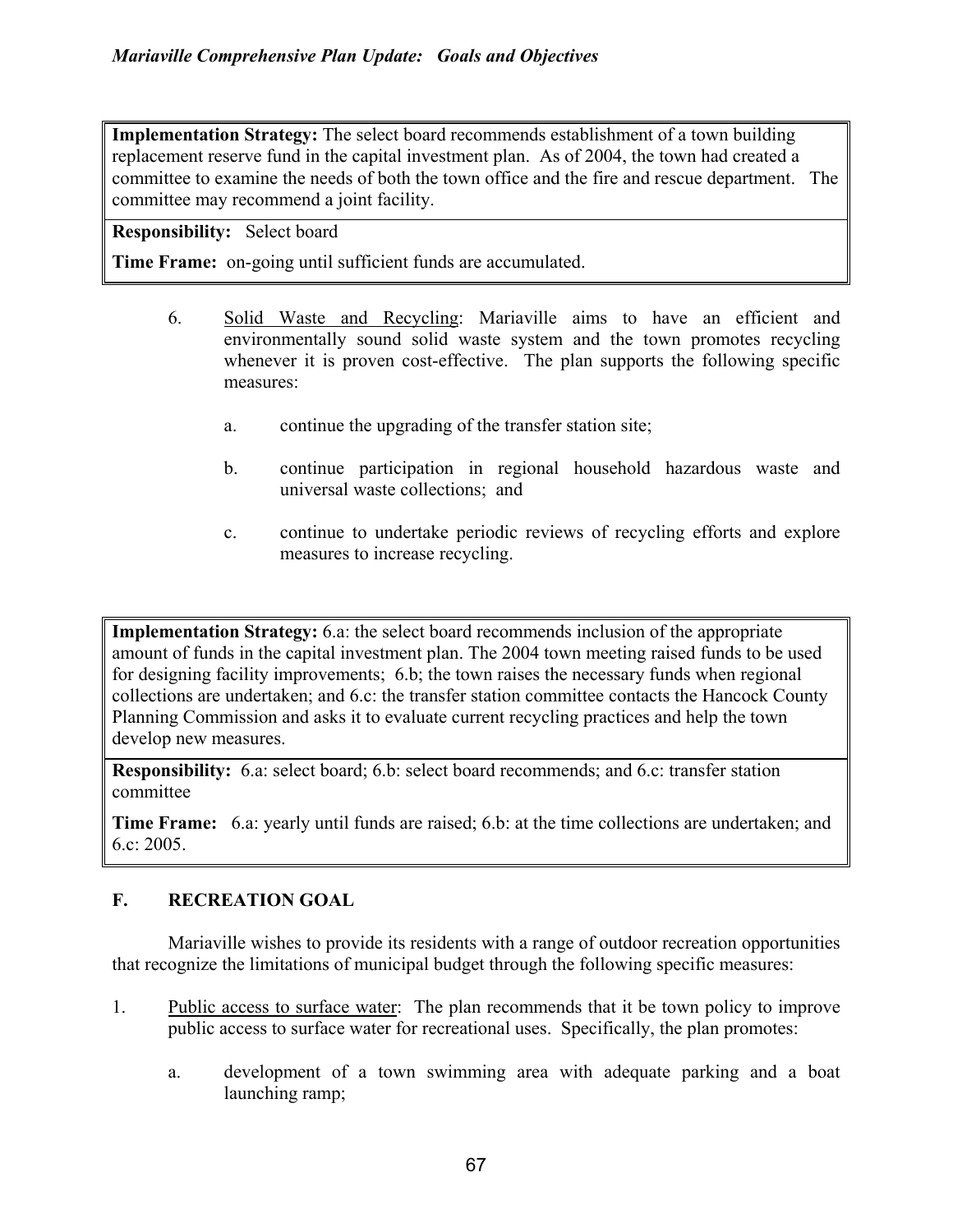- b. the preservation of the existing public access points in town;
- c. To the extent permitted by state law, restrict the use of high-speed watercraft on Hopkins and Oran Ponds; and
- d. working with the Hopkins Pond Mariaville Homeowners Association to assure continued public access to Hopkins Pond.

Implementation Strategy: 1.a: The select board appoints a committee to explore options and recommend a site. Funds for this purpose are included in the capital investment plan; 1.b: the town assures that these sites are adequately maintained; 1.c: the select board and the Hopkins Pond Mariaville Homeowners Association meet to discuss the sort of ordinance that is needed. The select board then submits the ordinance for town meeting vote. If state law allows, the select board also recommends passage of restrictions on high-speed, personal watercraft. The two groups also meet to discuss how best to maintain access to this site.

Responsibility: 1.a: select board and committee; 1.b: select board as part of annual budget process; and 1.c & d: Select board and Hopkins Pond Mariaville Homeowners Association

Time Frame: 1.a: 2006-2008; 1.b: on-going; and 1.c: 2005

- 2. Public access to the woods: The plan supports measures to retain and expand public access to the woods for hunting, fishing and hiking. This shall be accomplished through the following measures:
	- a. assuring that any town-sponsored efforts to acquire conservation easements on properties retain the right of public access for these purposes; and
	- b. seeking matching grant funds for the development of a trail system for nonmotorized traffic in presently undeveloped areas.

Implementation Strategy: 2.a: this will be accomplished as part of land conservation efforts (see Natural and Scenic Resource Goals); and 2.b: the town sets aside matching funds in its Capital Reserve Fund and seeks the appropriate state grants.

Responsibility: 2.a: planning board; 2.b: select board

Time Frame: 2.a: (See Natural and Scenic Resource Goals); and 2.b: 2005-2010.

3. Snowmobile and ATV trails: The plan supports the development of a snowmobile/ATV trail system in Mariaville. This shall be accomplished by working with regional snowmobile organizations in determining the best strategy to resurrect former trails.

Implementation Strategy: The select board contacts area snow mobile/ATV clubs to determine interest in resurrecting trails. The board also sponsors any grants for snow mobile/ATV trails.

Responsibility: Select board and local snow mobile/ATV clubs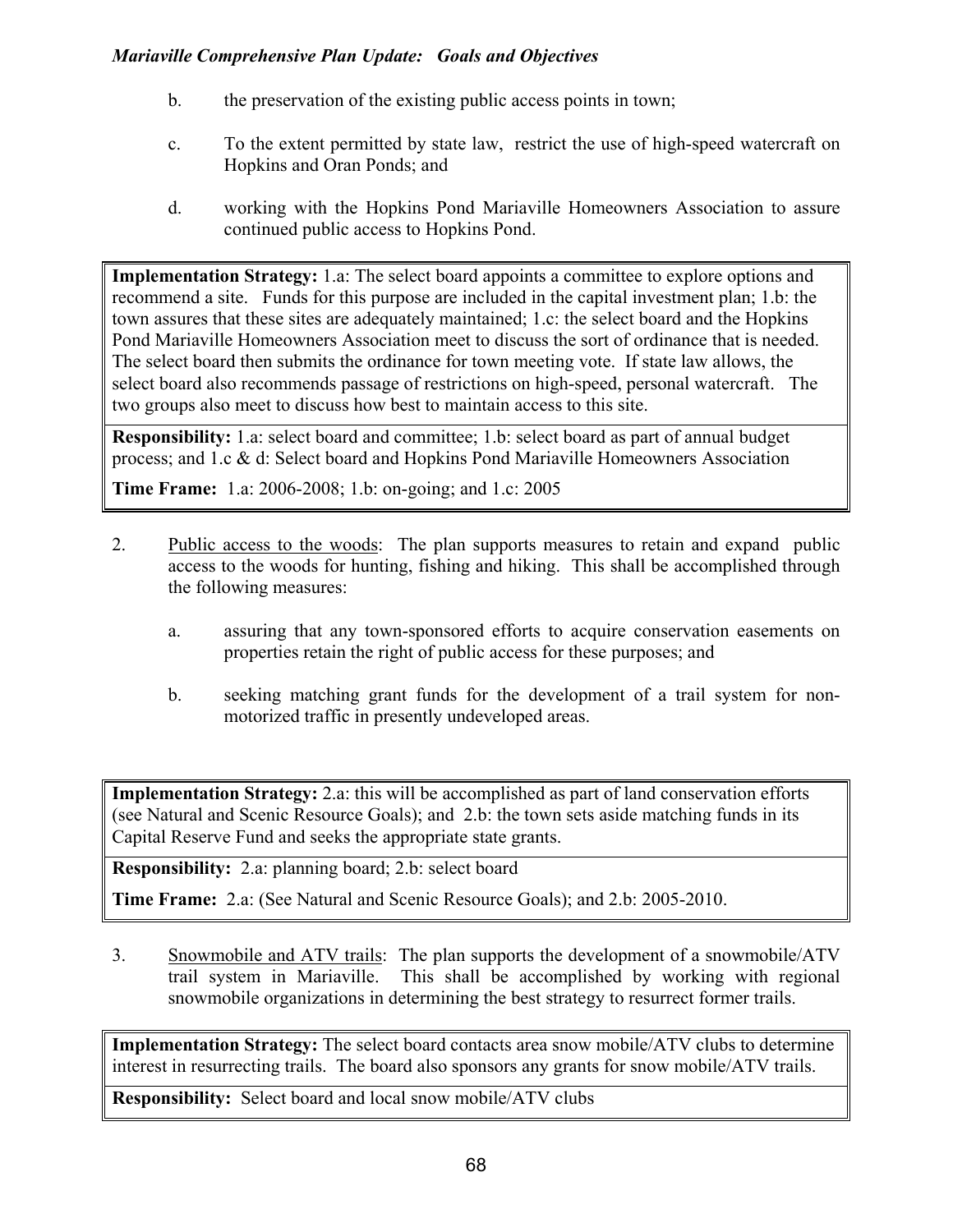Time Frame: 2006-2007

## G. WATER RESOURCES GOAL

 Mariaville desires to maintain, and where needed, restore the quality of its ground and surface water resources through the following specific policies:

- 1. Ground Water Protection. Since there are no public water systems in Mariaville, it is important to protect ground water resources. The plan recommends the enactment of an aquifer protection overlay district for the town's mapped aquifers. Standards for this district would:
	- a. prohibit commercial and industrial uses that threaten water quality. These include gasoline stations, dry cleaning establishments and other operations that involve the use or storage of hazardous chemicals and substances. These restrictions shall not apply to occasional domestic operations such as home maintenance and repair;
	- b. for residential uses, require a minimum density of two acres per unit in an aquifer protection overlay district; and
	- c. establish a maximum impervious surface ratio (all pavement, structures, driveways and parking areas) of 25 percent.

Implementation Strategy: This will be addressed through the land use ordinance revisions

Responsibility:. Planning board

Time Frame: 2005 – 2007

2. Non-Point Source Management and Stormwater Runoff: Assuring that all town regulations make adequate provisions to manage non-point pollution, stormwater runoff, drainage, erosion and sedimentation. Such provisions could include, but are not limited to, minimizing storm water runoff, assuring adequate drainage and buffering, and setting standards for the handling of deleterious matter and hazardous materials at commercial and industrial operations;

Implementation Strategy: This will be addressed through changes to town land use regulations.

Responsibility: planning board

Time Frame: 2005-2007 for land use ordinances

3. Invasive Species: The plan recommends that the town undertake the following measures to manage invasive aquatic species: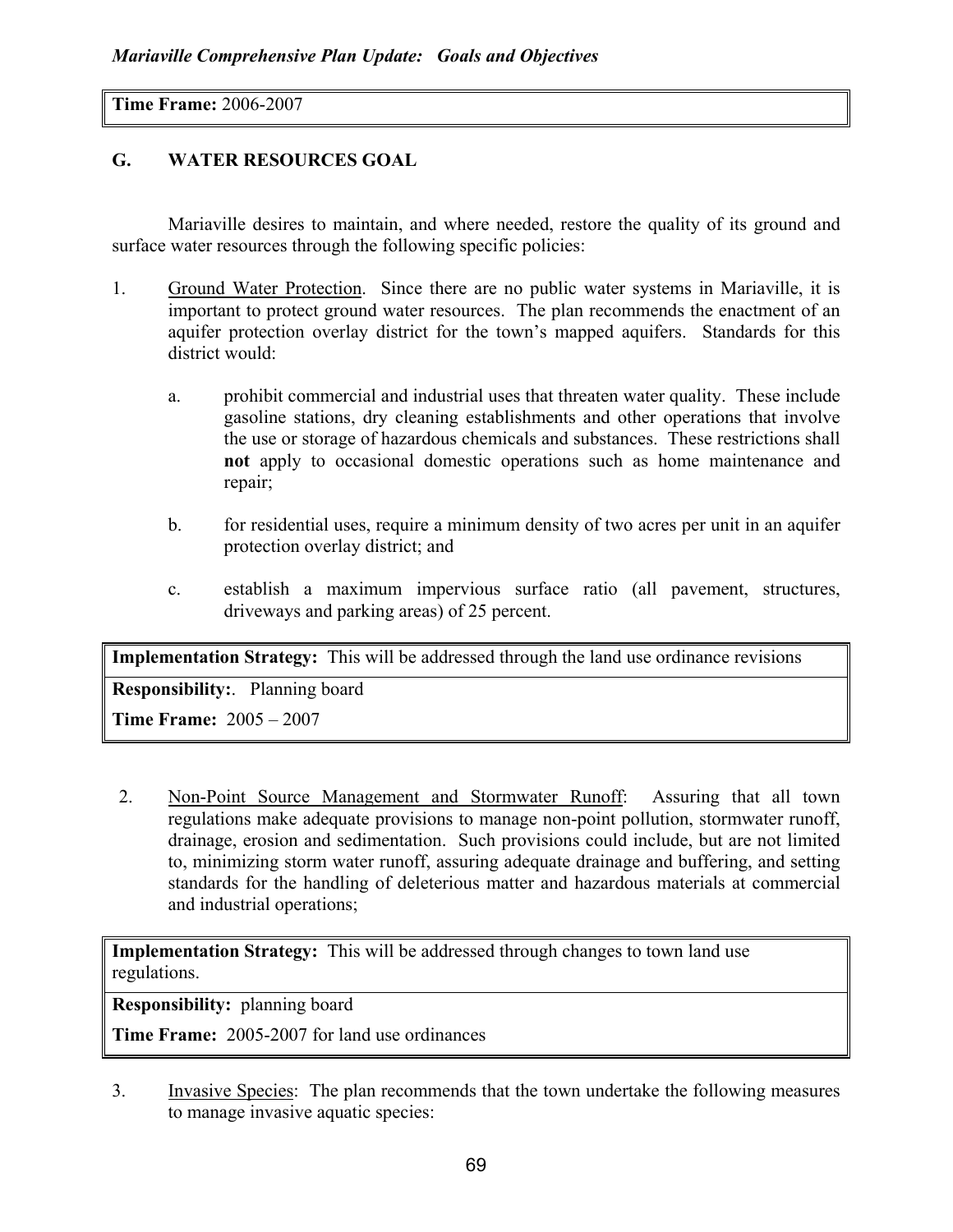- a. post signs at current and future public landings informing boaters of the risks of transporting species from one lake to another;
- b. place informational brochures that warn about invasive species at the town office tax collector's counter;
- c. monitor the latest information on invasive species from regional and state group and prepare to undertake further steps if specific problems are anticipated;
- d. work with local lake associations in managing invasive species.

Implementation Strategy: 3.a select board contacts groups such as the Congress of Lake Associations and the Union River Watershed Coalition to see if sample signs are available and places at the public landings; 3.b: the select board obtains copies of existing brochures available from sources such as the DEP-Lakes Division; 3.c: the select board contacts the Hopkins Pond Mariaville Homeowners Association and asks it to monitor the situation; 3.d the select board contacts all lake associations.

Responsibility: select board and pond/lake associations

Time Frame: 2005-2007

4. Phosphorus Control: The plan supports strong measures to manage phosphorus loading into the town's great ponds. This shall be accomplished primarily by enacting standards in the land use ordinance for all watersheds that are consistent with or exceed DEPrecommended guidelines on matters including, but not limited to, vegetative cutting and buffering, driveway design and drainage. The level of protection for Hopkins Pond and Oran Pond will be high and for Graham Lake will be medium. The plan also encourages local lake associations to continue with lake lay water quality monitoring efforts.

Implementation Strategy: This will be accomplished through changes to the town's land use ordinances. To assure coordination with other towns in the lake watersheds, it is recommended that the planning board meet with all lake associations as well the planning boards in other towns that share watersheds with Mariaville to discuss setting common standards for lake watershed protection.

Responsibility: planning board

Time Frame: 2004-2006

5. Floodplain management: The plan recommends that the town retain its current floodplain management ordinance and update its provisions when recommended by the State Planning Office floodplain management staff.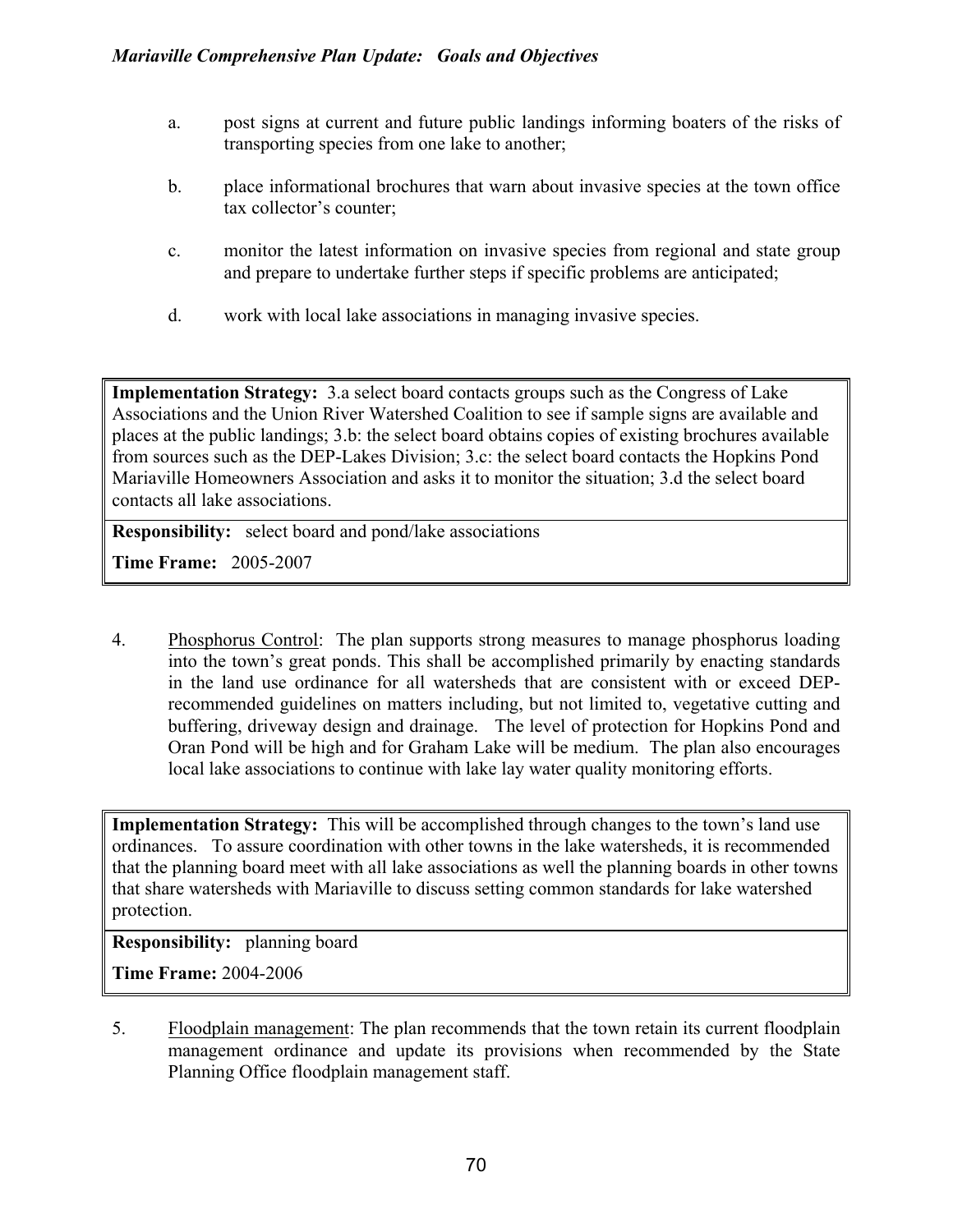Implementation Strategy: The planning board contacts the Hancock County Planning Commission and asks its staff to contact the State Planning Office floodplain management staff to determine what changes may be needed to the town's floodplain ordinance.

Responsibility: planning board

Time Frame: on-going

6. Lake Water levels: Due to the problems posed by major changes in lake levels, it is recommended that the town work with the appropriate state agencies and the dam owners to determine what steps can be taken to manage water levels.

Implementation Strategy: The select board contacts the Maine Emergency Management Agency and the owners of the dam to learn what are the relevant state laws and assess what options the town has to address these problems.

Responsibility: Select board or its designee

Time Frame: 2005-2006

- 7. Gravel extraction management: In view of its threats to ground water quality, the plan recommends that the town enact a gravel and mineral extraction ordinance to regulate how these resources are extracted. The standards in this ordinance shall:
	- a. assure that use of chemicals and substances that threaten ground water quality are regulated to minimize the chance of any spills;
	- b. require vegetative buffer strips between the mining operations and adjoining residential properties;
	- c. establish noise, dust and related standards to regulate off-site impacts of any operation;
	- d. assure that the site restoration plan is adequate to protect environmental quality;
	- e. restrict non-emergency blasting and other loud operations to daytime and weekday hours; and
	- f. manage off-site traffic impacts to minimize damage to public roads.

Implementation Strategy: This will be addressed through the land use ordinance changes undertaken by the planning board.

Responsibility: planning board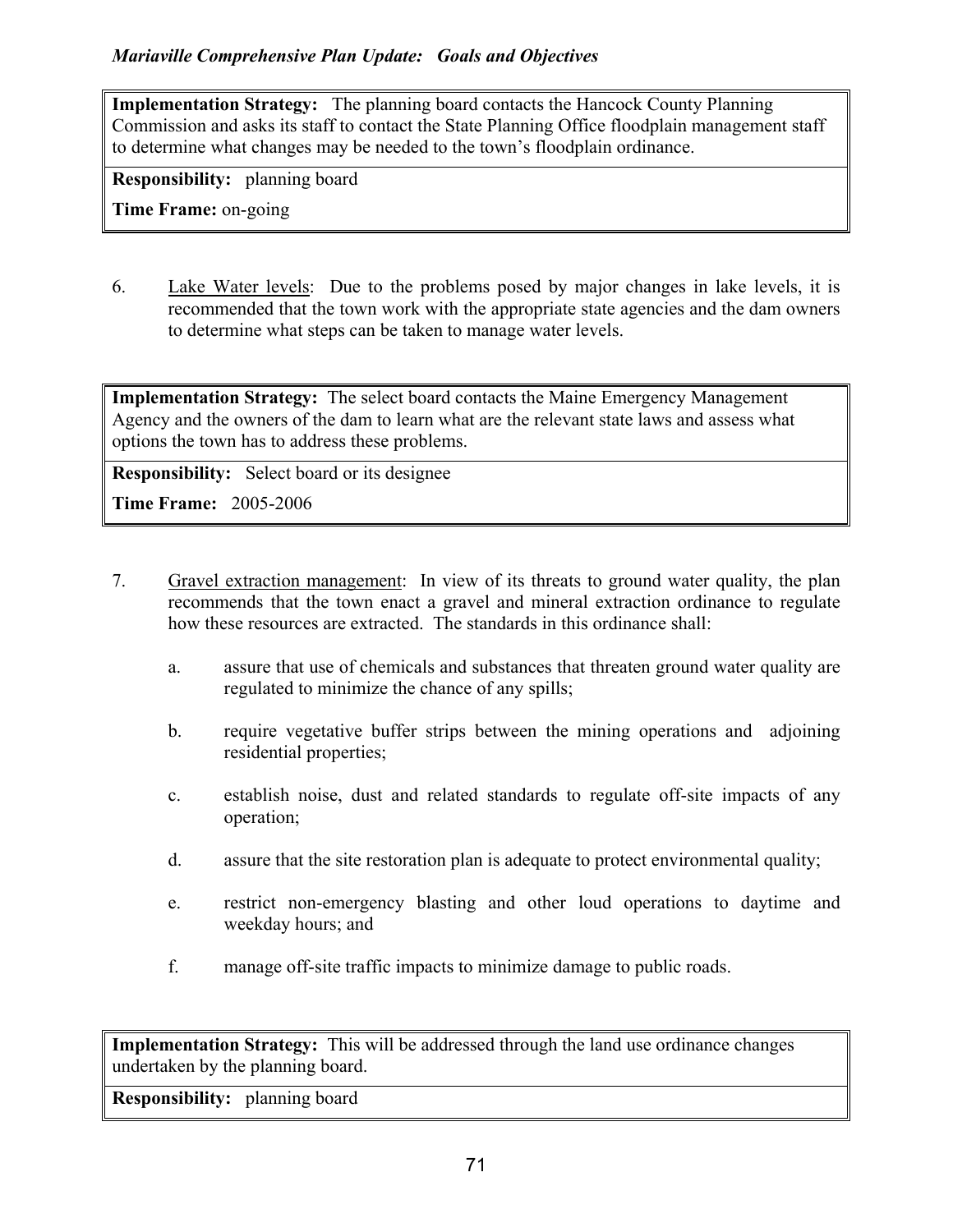Time Frame: 2005- 2007

- 8. Hopkins Pond Protection: Given its status as one of Maine's "gem lakes," the plan supports measures to manage development in the entire 521-acre watershed through the following measures:
	- a. Amend the town's shoreland zoning ordinance to rezone the area around the lake as Resource Protection. Specific new standards, if enacted, would include a 300 foot shore frontage requirement, a two-acre minimum lot size, a 250-foot structure setback, prohibition of gravel extraction and provisions regulating width of paths to the shore and vegetative clearing;
	- b. institute very low density lot sizes (10 acres per unit) for those areas of the watershed not subject to shoreland zoning; and
	- c. institute land management measures for the watershed that regulate all earth disturbance activities (such as timber harvesting and site clearance) to reduce the likelihood of any stormwater runoff adversely affecting lake water quality. It is recommend that these standards include vegetative planting and buffering, ditching, culvert and detention pond requirements.

Implementation Strategy: This will be addressed through the land use ordinance changes undertaken by the planning board.

Responsibility: planning board

Time Frame: 2005- 2007

9. Oran Pond Watershed: In view of environmental fragility of Oran Pond, the plan recommends that the land management measures recommended for Hopkins Pond also apply to the Oran Pond watershed.

Implementation Strategy: This will be addressed through the land use ordinance changes undertaken by the planning board.

Responsibility: planning board

Time Frame: 2005- 2007

10. Union River Watershed: The plan supports cooperative efforts to manage the Union River Watershed through groups such as the Union River Watershed Coalition.

Implementation Strategy: This is a continuation of current policy that involves residents and officials attending periodic meetings of this group and sharing the results with townspeople.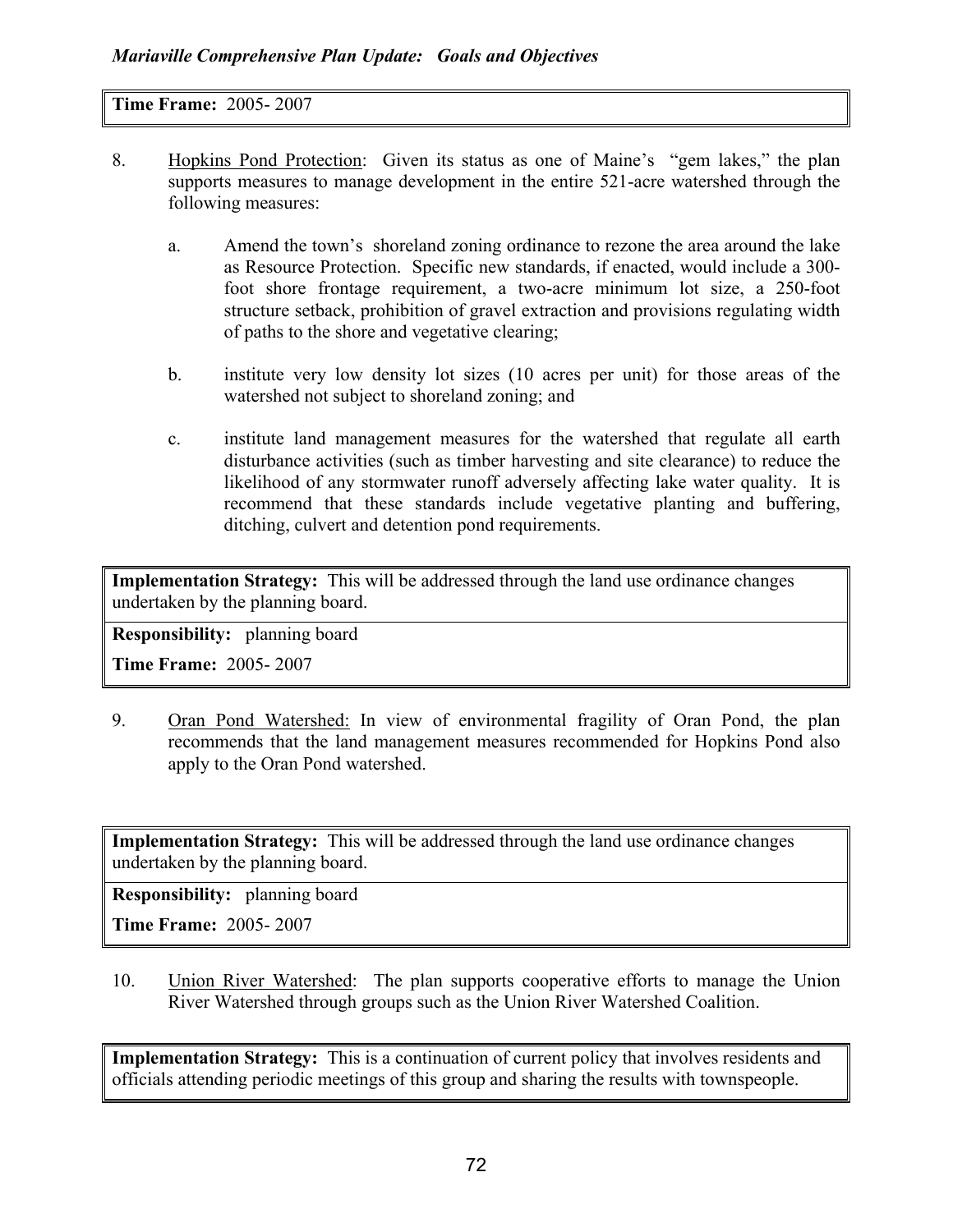11. Wetlands Protection: The plan recommends that the town continue its current wetlands protection measures.

Implementation Strategy: The town retains its current ordinance revisions.

## H. HISTORIC & ARCHAEOLOGICAL RESOURCES GOALS

 In recognition of their importance to the town's historic character, Mariaville aims to protect and enhance its historic and archaeological resources. The plan recommends that this be accomplished through support of the following measures:

1. encouraging the town to work with interested property owners to have their properties voluntarily placed on the National Register of Historic Places. The plan recommends that priority be given to having the Mariaville Falls site registered;

Implementation Strategy: The select board contacts the Maine Historic Preservation Commission to learn how it might best proceed.

Responsibility: Select board

Time Frame: 2005-2007

2. Amending the subdivision ordinance, and drafting any other land use ordinances, to require that applications for development projects, other than single or two-family dwellings identify major known, mapped historical and pre-historical features in their application material. If any portion of a site has been identified as containing historic or archaeological resources, the development application must include appropriate measures for protecting these resources. These measures will include, but not be limited to changes in layout and design, building footprints, restricting the extent of excavation and the timing of construction.

Implementation Strategy: This will be addressed through the land use ordinance changes undertaken by the planning board.

Responsibility: planning board Time Frame: 2005- 2007

## I. NATURAL & SCENIC RESOURCES GOAL

In recognition of their importance to the overall quality of life and the preservation of hunting and fishing opportunities, the plan supports the protection and enhancement of Mariaville's natural and scenic resources. The plan recommends that this be accomplished through the following specific measures: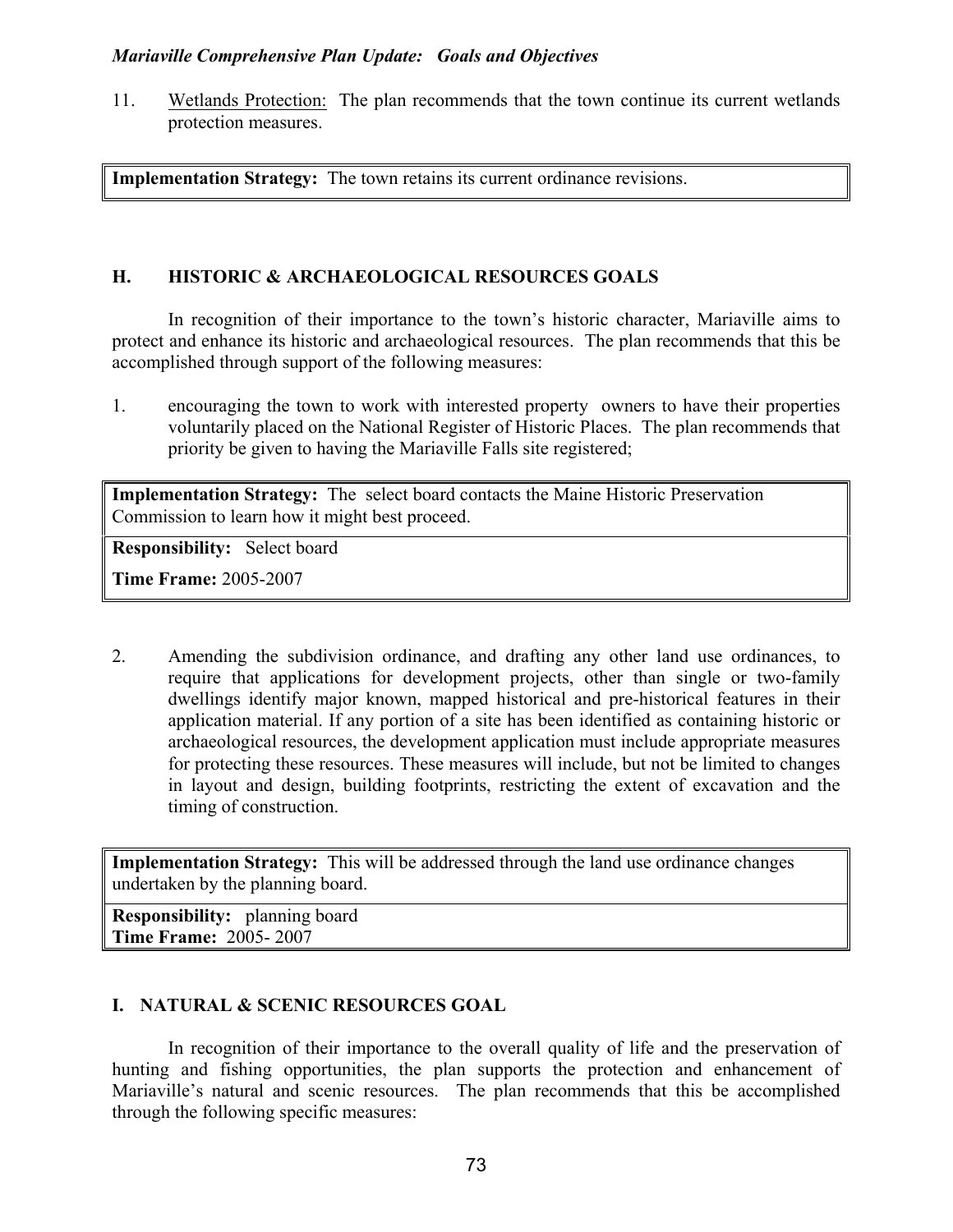1. including large, unfragmented areas of natural wildlife habitat as rural in the future land use plan;

Implementation Strategy: This is addressed through the future land use plan.

2. retaining the planning board's authority to require that subdivision applicants have a natural resources and/or scenic assessment prepared. This assessment would describe in detail all key natural and scenic resources, as described in the Inventory and Analysis section of the plan, that are located on the property. The assessment would be used to decide if changes are needed to lot layouts, placement of roads, drainage arrangements and other built features in order protect key natural and scenic resources.

Implementation Strategy: This will continue to be accomplished through the current land use ordinance provisions.

Responsibility: Planning board

Time Frame: 2005-2007

3. working with area land trusts to have unique natural and scenic resource areas in town as a priority target for the acquisition of voluntary conservation easements from interested landowners. Priority shall be given to acquiring easements in the watersheds of the town's great ponds and in rural areas. To assure adequate funding for this effort, the plan recommends that a land acquisition fund be established to match state, federal and nonprofit funding sources. Funding shall be provided by requiring that all new residential lots created in the rural area (as recommended in the Future Land Use Plan) be subject to an open space impact fee at the time a building permit is issued. This fee shall not exceed five percent of the lot's assessed value. The fee shall not be assessed if the lot is part of a cluster development or if the applicant takes other measures to preserve a comparable amount of open space.

Implementation Strategy: The planning board arranges a meeting with area land trusts and similar organizations to develop a strategy consistent with the goals of the comprehensive plan. The open space impact fee is developed as part of the land use ordinance development process.

Responsibility: Planning board

Time Frame: 2005

4. Protection of significant fisheries habitat: In order to protect these habitats, the plan recommends that the currently undeveloped areas within 250 feet of Jordan, Tannery, Garland, Dumb, Little Dumb, Jellison Meadow and Jellison Pond Brooks be designated Resource Protection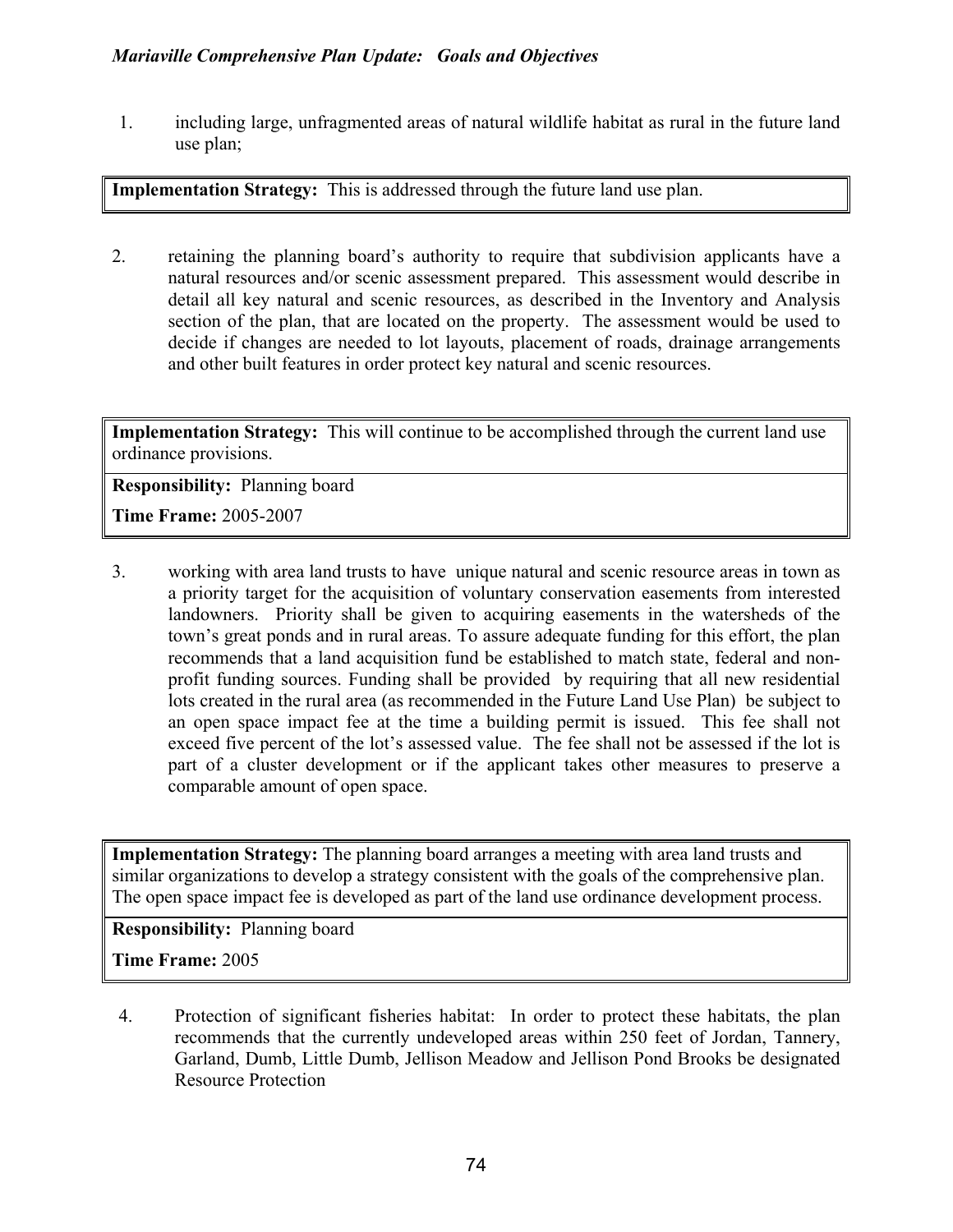Implementation Strategy: This change would be addressed as part of the land use ordinance revisions.

Responsibility: planning board

Time Frame: 2006-2008

# J. AGRICULTURAL AND FOREST RESOURCES GOAL

In recognition of their importance to the area economy, as open space and the town's rural, undeveloped character, the plan supports the preservation and enhancement of Mariaville's forest and farm resources. The plan recommends that this be accomplished through the following specific measures:

1. including large tracts of farm and forest land as rural in the Future Land Use Plan by implementing a very low density (one unit per 5 acres) zone for those forested areas that are remote from town services (see Future Land Use Plan map);

Implementation Strategy: This will be addressed by the changes to the land use ordinances in accordance with the areas shown on the future land use plan map.

Responsibility: Planning board

Time Frame: 2005- 2007

2. Including "right to forest and farm standards" in the land use ordinance. This would exempt forest and farm activities in rural areas from certain noise and other nuisance standards provided that these exemptions are necessary for farm and forest operations.

Implementation Strategy: This would be addressed through the land use ordinance changes.

Responsibility: Planning board

Time Frame: 2004-2006

3. Assuring that farm and forested-related uses such as food stands and small-scale saw mills are permitted in areas designated as rural in the Future Land Use Plan.

Implementation Strategy: This is addressed in the Future Land Use Plan.

4. Assuring that all state timber harvesting standards are strictly enforced.

Implementation Strategy: This would involve assuring that the code enforcement officer is adequately trained and has sufficient hours necessary to do the job and that the select and planning boards remain informed of any timber harvesting issues.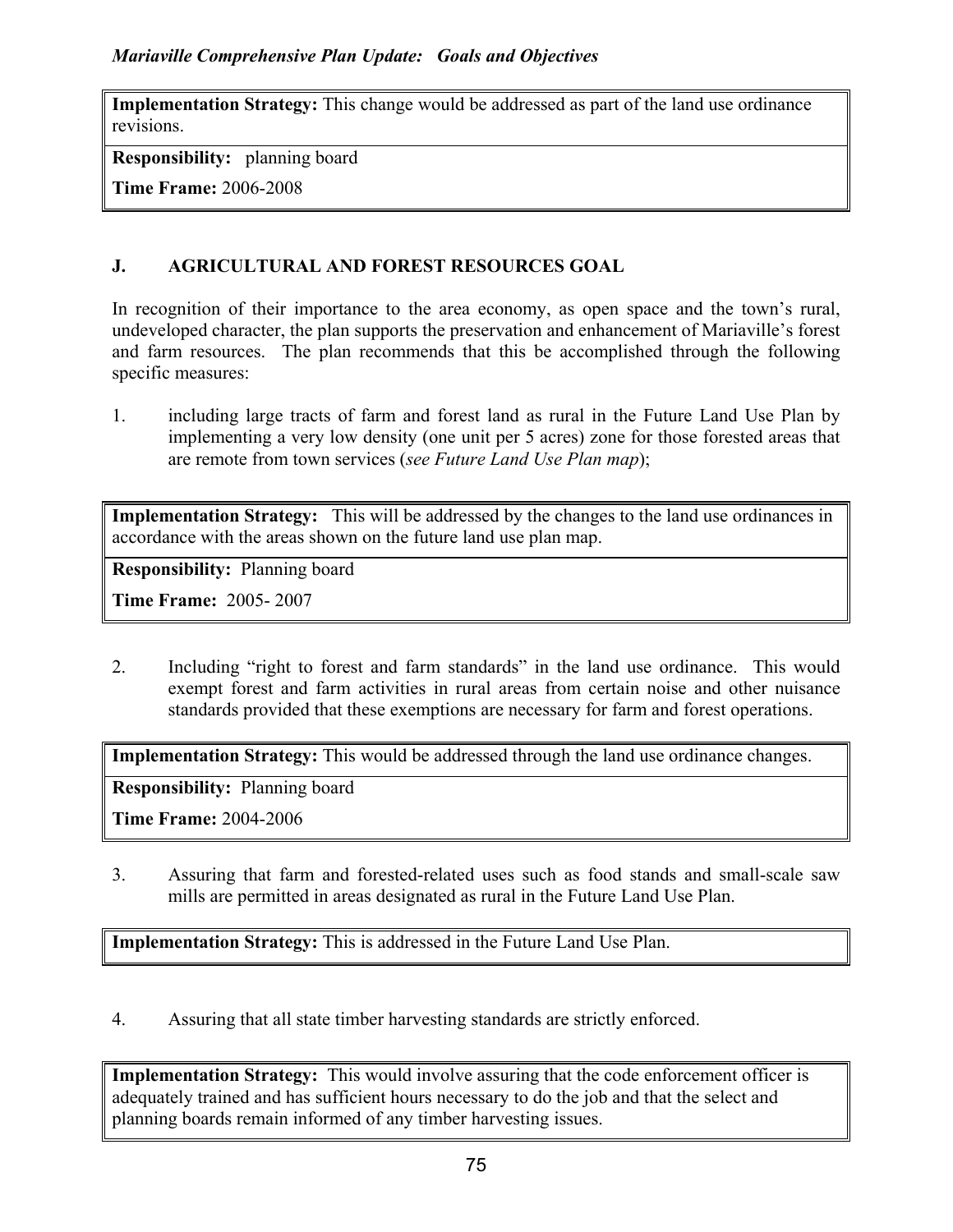Responsibility: Select and Planning boards. Time Frame: on-going

## K. LAND USE GOAL

Mariaville aims to preserve its current land use pattern of low density settlements and vast tracts of undeveloped forest land while allowing ample opportunity for future growth. The plan recommends that the town enact land use standards to implement the measures proposed in the Future Land Use Plan. It supports the following steps:

1. Access Management: In order to reduce the number of potential curb cuts along state highways and local roads, the town shall enact access management standards that encourage shared access roads whenever possible. It is recommended that all new subdivisions have a single access point onto an existing public way;

Implementation Strategy: This will involve changes to the town's land use ordinances. The access management policies will be done in coordination with the MDOT to assure that there is no conflict in the policies. Unless otherwise noted, this implementation strategy applies to all land use policies.

Responsibility: planning board

Time Frame: 2005-2007

- 2. Enactment of town-wide land management standards: The plan recommends that the town enact town-wide land use standards based on the proposal contained in the Future Land Use Plan. The proposed standards will:
	- a. encourage quality commercial and industrial development in designated areas of town. This development shall be compatible with the town's limited public infrastructure and rural character and be subject to performance standards that regulate nuisances such as noise, dust, glare and vibrations. Vegetative buffers will be required between commercial and industrial uses and between these uses and residential areas. Retail commercial and industrial uses would not be permitted in designated Rural Areas;
	- b. discourage development in areas that lack good road access, where it would be costly to provide emergency vehicle service and where lake water quality may be threatened;
	- c. avoid fragmentation of large tracts of forested land and wildlife habitat; and
	- d. assure that there are adequate areas for future residential growth in designated growth areas.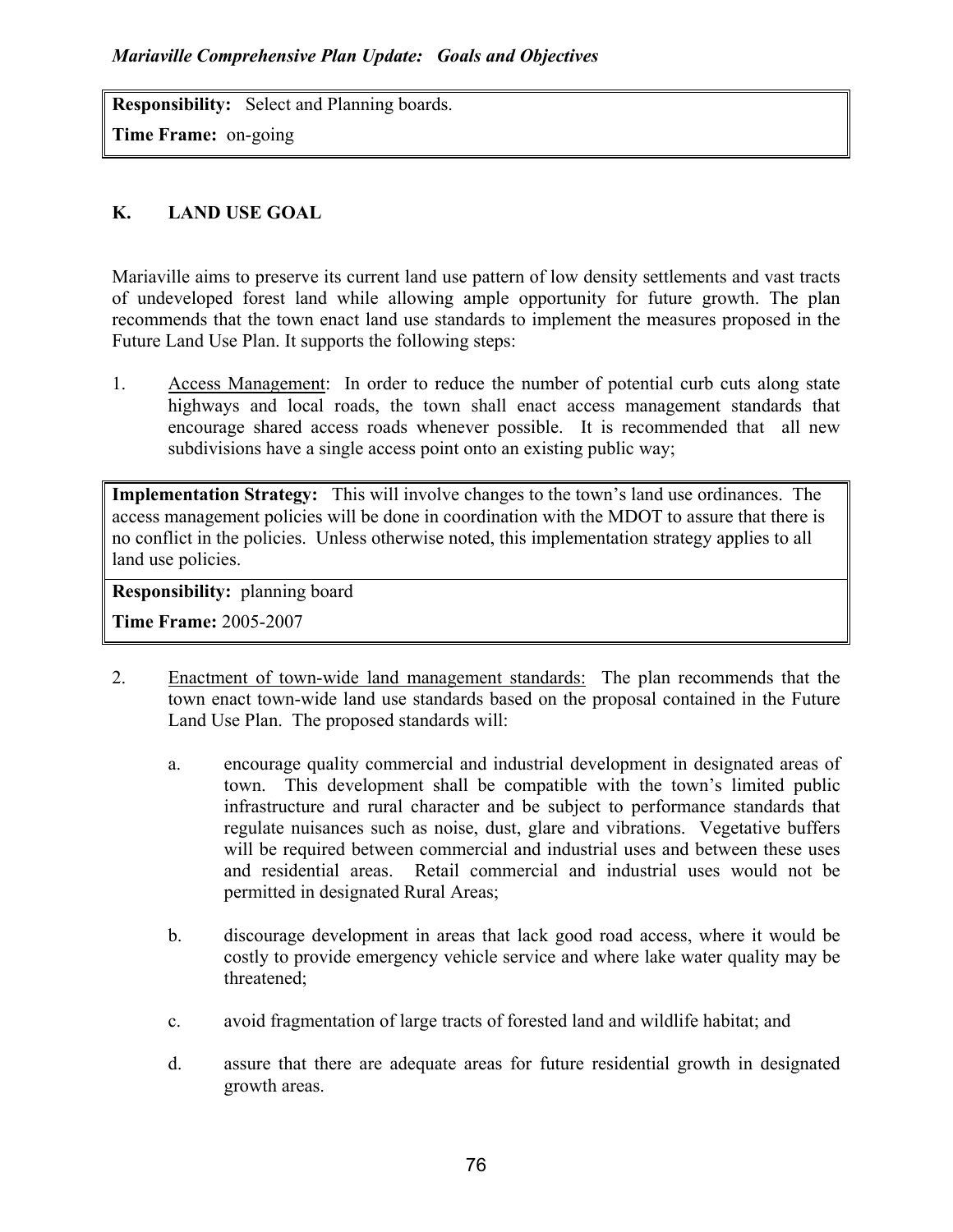3. Code Enforcement: The plan supports measures to assure that the town's code enforcement capacity expands as is necessary for the fair and equitable enforcement of all ordinances. As much as possible, the code enforcement officer's hours will be funded by permit and application fees.

## L. FISCAL CAPACITY GOAL

Mariaville aims to promote fiscally sound development and policies that encourage long-term fiscal planning and the sharing of services with adjoining towns whenever proven practical.

## L.1: Alternative Funding Sources

- In the interests of minimizing demands on the property tax base, the plan recommends that the town undertake the following measures to develop and/or expand other funding sources:
- 1. continuing to seek grant funds for projects and maintaining capital reserve accounts so that matching local sources of funds may be accumulated well before the grant application deadline; and
- 2. charging user fees for certain town services if proven equitable for all parties involved.

Implementation Strategy: 1. This is a continuation of current policy; 2. The select board reviews current policies and determines if any additional user fees can be imposed;

Responsibility: 1&2, select board;

Time Frame: 2005-2007

## L.2 Fiscal Planning

The plan recommends the following measures to promote long term fiscal planning in the hopes of mitigating the rate of future property tax increases.

- 1. Exploring the further sharing of services with nearby towns; and
- 2. Implementing a capital improvement plan (CIP) that will be revised annually. The CIP is an advisory document that summarizes planned major capital expenditures in Mariaville over a six to ten-year period. The final decision on all expenditures will remain with the voters at town meeting.

Implementation Strategy: 1. See Public Services and facilities goals; 2. The select board and the budget committee update the CIP on annual basis

Responsibility: 1. See Public Services and Facilities goals; 2. Select board and budget committee

Time Frame: on-going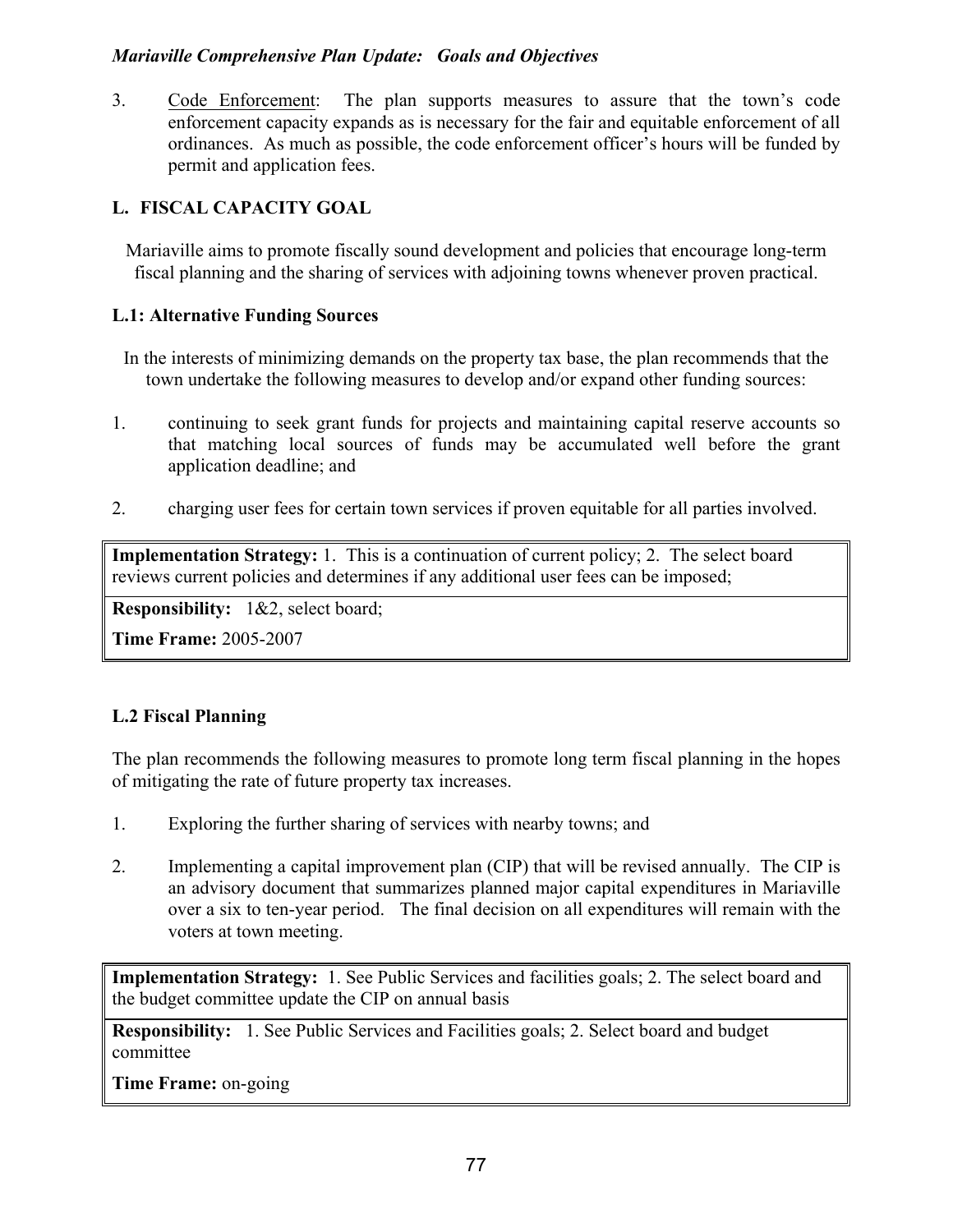## M. CAPITAL INVESTMENT PLAN

The capital investment plan (CInP) summarizes major capital expenditures that the town anticipates undertaking. Like the rest of the comprehensive plan, the CInP is advisory in nature. Final recommendations on funding each year are still made by the selectmen and budget committee and are subject to approval by town meeting vote. Capital expenses are defined as items with a useful life of at least five years that cost at least \$10,000. They are distinct from operational expenditures such as fuel, minor repairs to buildings and salaries.

 Capital expenditures may be funded in several ways. One is a single appropriation from a town meeting warrant article. Another is annual contributions to a capital reserve fund. A third is borrowing through bonds or loans. A fourth is a grant, which usually require a local match. Other sources include MDOT highway funding, bonds and fund raisers.

| Table II.1<br>SUMMARY OF ANTICIPATED CAPITAL EXPENDITURES, 2006-2012 |              |                                                                 |
|----------------------------------------------------------------------|--------------|-----------------------------------------------------------------|
| <b>ITEM</b>                                                          | <b>COST</b>  | <b>ANTICIPATED</b><br><b>YEAR/METHOD</b><br><b>OF FINANCING</b> |
| Municipal building                                                   | \$175,000    | 2009/1                                                          |
| Fire and rescue department reserve fund                              | \$5,000 p.a. | っ                                                               |
| Public/boat launching swimming area                                  | \$150,000    | 2010/1&3                                                        |
| <b>Fire Station</b>                                                  | \$200,000    | 2006/3&7                                                        |
| Fire/rescue boat                                                     | \$70,000     | 2007/3&7                                                        |
| Transfer station improvements                                        | 70,000       | 2005/2                                                          |
| Route 181                                                            | \$125,000    | 2005/2&5                                                        |
| Tannery Brook Bridge, Dority Rd.                                     | \$250,000    | 2006/1&5                                                        |
| Route 181, $2nd$ segment                                             | \$150,000    | 2007/2&5                                                        |
| Transfer station further improvements                                | \$100,000    | 2007-2009/1&2                                                   |
| Open space acquisition fund                                          | \$5,000      | Annually/1                                                      |
|                                                                      |              |                                                                 |

Key: 1. Direct appropriation; 2. Existing capital reserve fund; 3. Matching state/federal grant; 4. Bond; 5. State Highway Local Road funding; 6. Bonded debt; 7. fund raising  $p.a. = per annum$ 

## N. REGIONAL COORDINATION GOAL

Mariaville promotes regional coordination whenever it is of mutual benefit to all parties. These regional measures are addressed throughout these goals and objectives and are summarized below.

## SUMMARY OF POLICIES REQUIRING REGIONAL **COORDINATION**

Topic Supporting Policies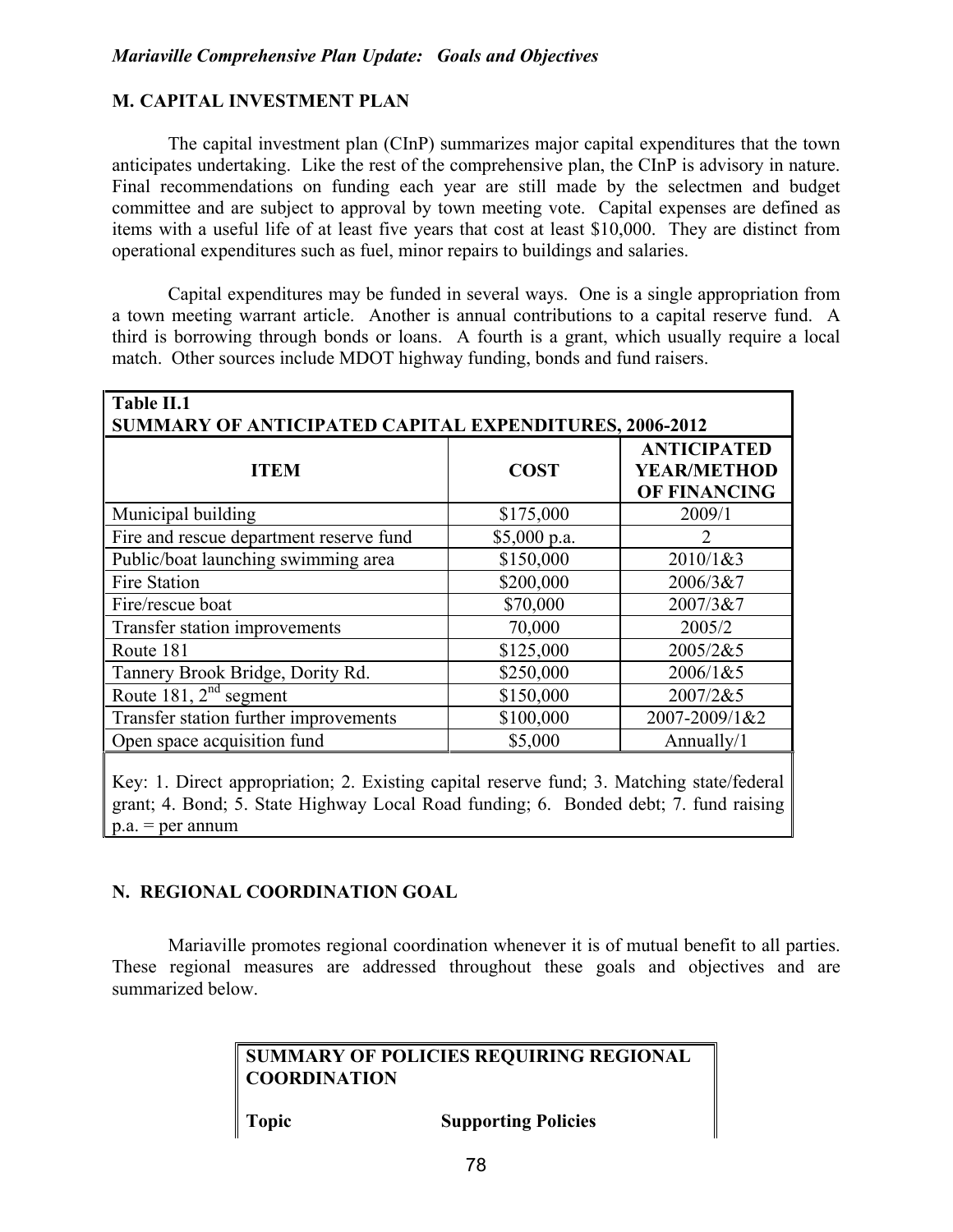| Transportation                   | $D.3 \& D.5$ |
|----------------------------------|--------------|
| Fire Protection                  | E.4          |
| Solid Waste                      | E.6          |
| Recreation                       | F.3          |
| <b>Lake Watershed Protection</b> | G.4          |
| <b>Union River Watershed</b>     | G.8          |

The following matrix shows how the Mariaville comprehensive plan meets the ten state growth management goals. It lists each goal and identifies where the policies that address that goal are found in the goals and objectives section of the plan.

| <b>MAINE'S GROWTH MANAGEMENT GOALS</b>                                                                                                 |
|----------------------------------------------------------------------------------------------------------------------------------------|
| To encourage orderly growth and development in appropriate areas of each<br>1.                                                         |
| community, while protecting the State's rural character, making efficient use of public<br>services and preventing development sprawl. |
| <b>Related Policies: A, E &amp; K</b>                                                                                                  |
| To plan for, finance and develop an efficient system of public facilities and<br>2.                                                    |
| services to accommodate anticipated growth and economic development.                                                                   |
| <b>Related Policies: E</b>                                                                                                             |
| To promote an economic climate that increases job opportunities and overall<br>3 <sub>1</sub>                                          |
| economic well-being.                                                                                                                   |
| <b>Related Policies: B</b>                                                                                                             |
| To encourage and promote affordable, decent housing opportunities for all Maine<br>4.                                                  |
| citizens.                                                                                                                              |
| <b>Related Policies: C</b>                                                                                                             |
| To protect the quality and manage the quantity of the State's water resources,<br>5 <sub>1</sub>                                       |
| including lakes, aquifers, great ponds, estuaries, rivers and coastal areas.                                                           |
| <b>Related Policies: G</b>                                                                                                             |
| To protect the State's other critical natural resources, including, without limitation,<br>6.                                          |
| wetlands, wildlife and fisheries habitat, sand dunes, shore lands, scenic vistas, and unique                                           |
| natural areas.                                                                                                                         |
| <b>Related Policies: G &amp; I</b>                                                                                                     |
| To protect the State's marine resources industry, ports, and harbors from<br>7.                                                        |
| incompatible development, and to promote access to the shore for commercial fishermen                                                  |

and the public. Related Policies: not applicable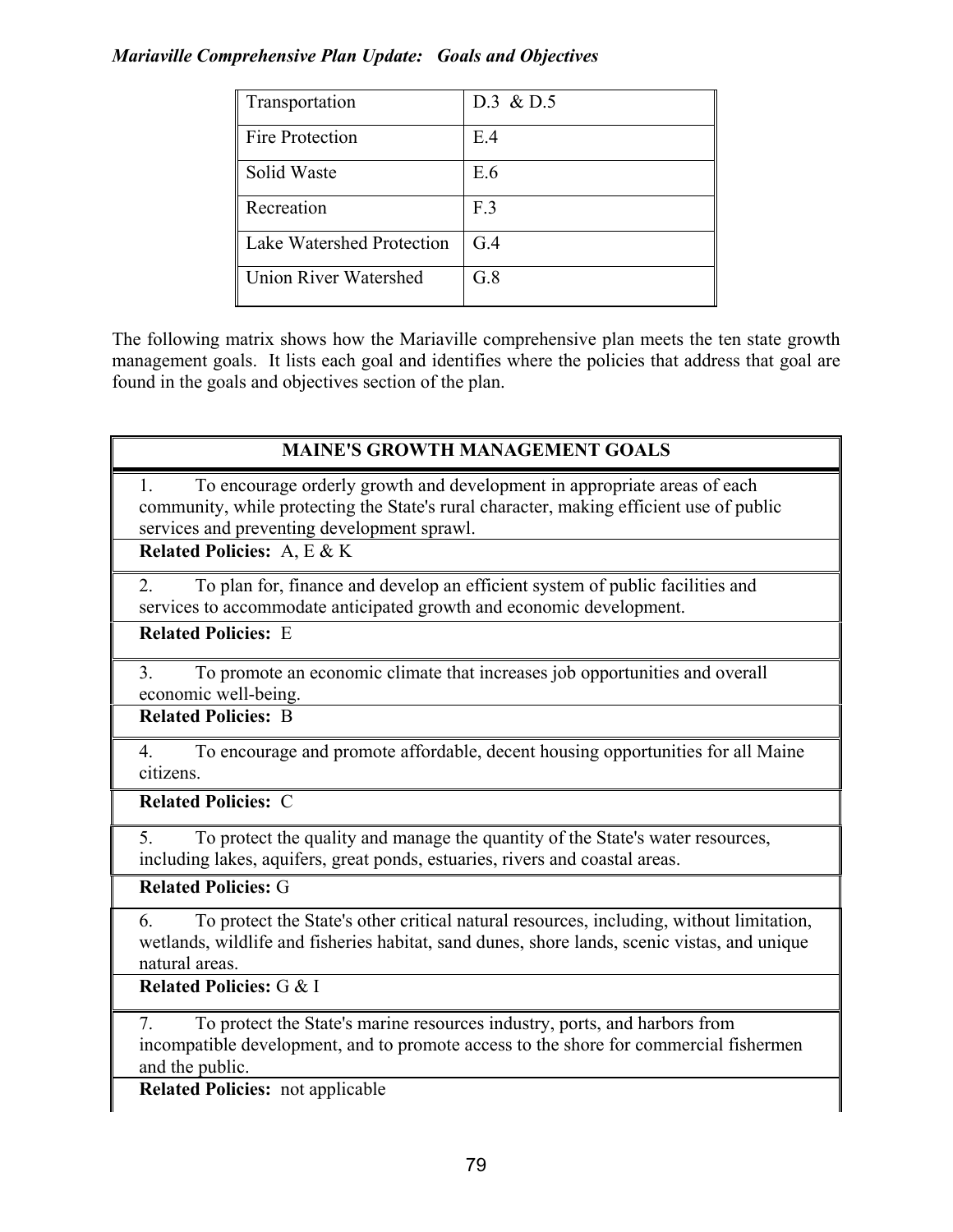8. To safeguard the State's agricultural and forest resources from development which threatens those resources.

# Related Policies: J

9. To preserve the State's historic and archeological resources.

# Related Policies: H

10. To promote and protect the availability of outdoor recreation opportunities for all Maine citizens, including access to surface waters.

Related Policies: G & F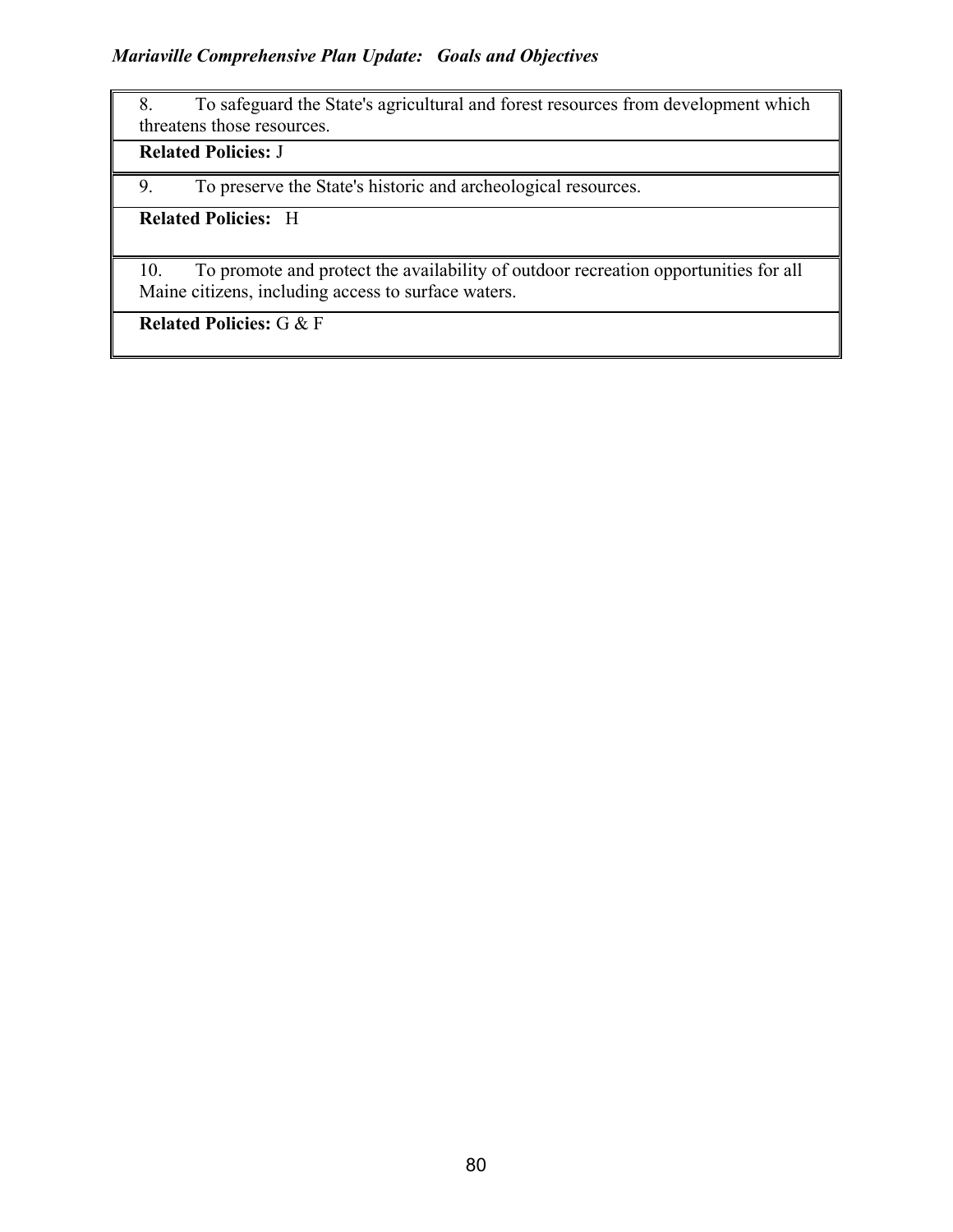# II.B. FUTURE LAND USE PLAN

#### 1. Introduction

 This land use plan presents a vision of what Mariaville residents want their town to be in the future. It aims to achieve a balance between the wishes of residents to preserve rural character, while also allowing reasonable opportunities for future growth and minimizing infringements on property rights. Through careful planning, Mariaville can accommodate all anticipated growth while also avoiding the excessive increases in property taxes and loss of rural character that can result from poorly planned development.

Specifically, this section:

- a. estimates the amount of land needed for future growth;
- b. proposes a future development scheme for Mariaville; and
- c. recommends areas for growth, rural and other needs.

#### 2. Land Needed for Future Development

The Existing Land Use section of the Inventory and Analysis projected that about 250 additional acres would be needed for future development by 2015. More important than the total acreage of development is where that development is likely to take place if there is no change in the town's approach to managing development. As mentioned in the Existing Land Use section of the Inventory and Analysis, the town's lakeside areas have attracted considerable development. There has also been some residential development along the various roads in town.

While both these trends will probably continue, some changes are also likely. First, as the shorefront areas near year-round roads become built-up, more development will start occurring further away from the shore or in more remote shoreland areas. This means that parts of town that are not presently considered prime for development may be developed in the future. Second, the sale and subdivision of large tracts of land may increase the likelihood of development in remote areas. Third, the Hopkins Pond watershed area may attract more residential construction.

#### 3. Criteria for Areas for Growth, Rural and Other Needs

There are a number of factors that should be considered in determining growth, rural and other areas. The most relevant factors are presented below.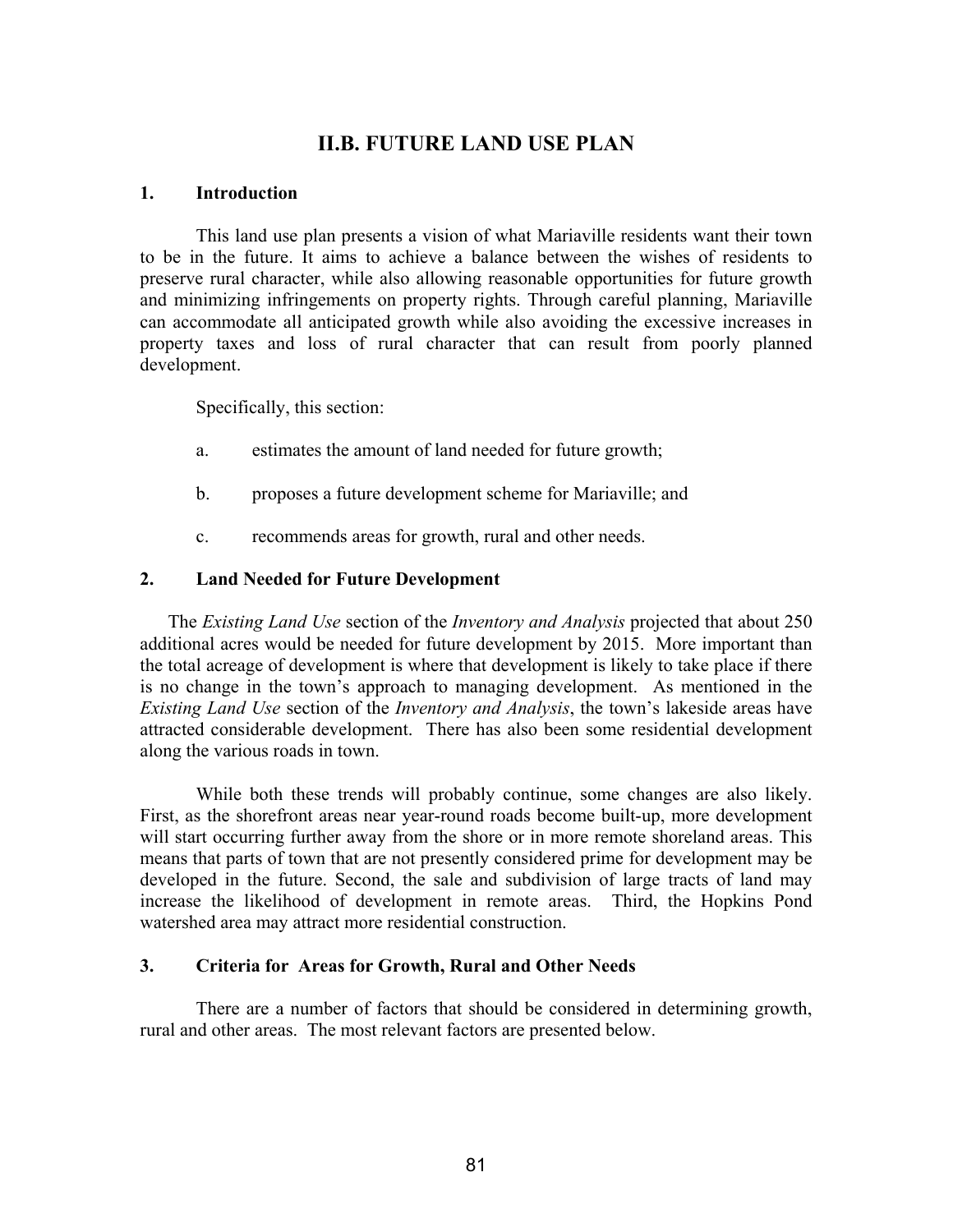#### a. soils

The soils data presented in the *Existing Land Use* chapter of the *Inventory and* Analysis, indicates that about 36 percent of the land in town (10,782 acres) is rated as having a very low potential for development. Concentrations of poor soils should be avoided as growth areas.

#### b. roads and infrastructure

A good road network is important to assure prompt emergency vehicle and school bus access. Generally speaking, areas away from good roads and/or municipal services should be designated as rural. This is particularly important when year-round vehicle access is limited due to poor seasonal road conditions. At the same time, it is important to protect well-traveled roads from excessive curb cuts. This involves implementing land use standards that promote interior access roads, shared driveways and similar measures to avoid having too many driveways on an existing road. It may also involve limiting more intense development to certain sections of major roads rather than along all segments of a road.

There is no public sewer or water system serving any part of Mariaville. This severely limits the ability of the town to accommodate development at a higher density than that normally allowed if there is an on-site septic system and well.

#### c. existing built-up areas

Normally, existing built-up areas such as villages should be considered as possible growth areas. Development in such areas can occur where there is already a road system and a relatively high density. While Mariaville does not have a defined village, it does have several areas where development is concentrated.

#### d. areas of natural resource importance and environmental fragility

As mentioned in the *Existing Land Chapter*, a large portion of recent development has taken place along the shore. The combination of shoreland zoning standards and the environmental fragility limit the future development potential of this area. At the same time, shorefront and water view property is likely to remain in high demand. The Hopkins Pond and Oran Pond areas are particularly environmentally fragile and are also very remote from town services.

 There are several concentrations of natural resources in town. These are described in the Natural Resources and Water Resources chapters. While some are subject to shoreland zoning protection, areas away from the shore, such as deer wintering areas and aquifers are not protected. Similarly, there are at present no lake watershed protection measures outside of the area subject to shoreland zoning. The islands on Graham Lake are also very vulnerable.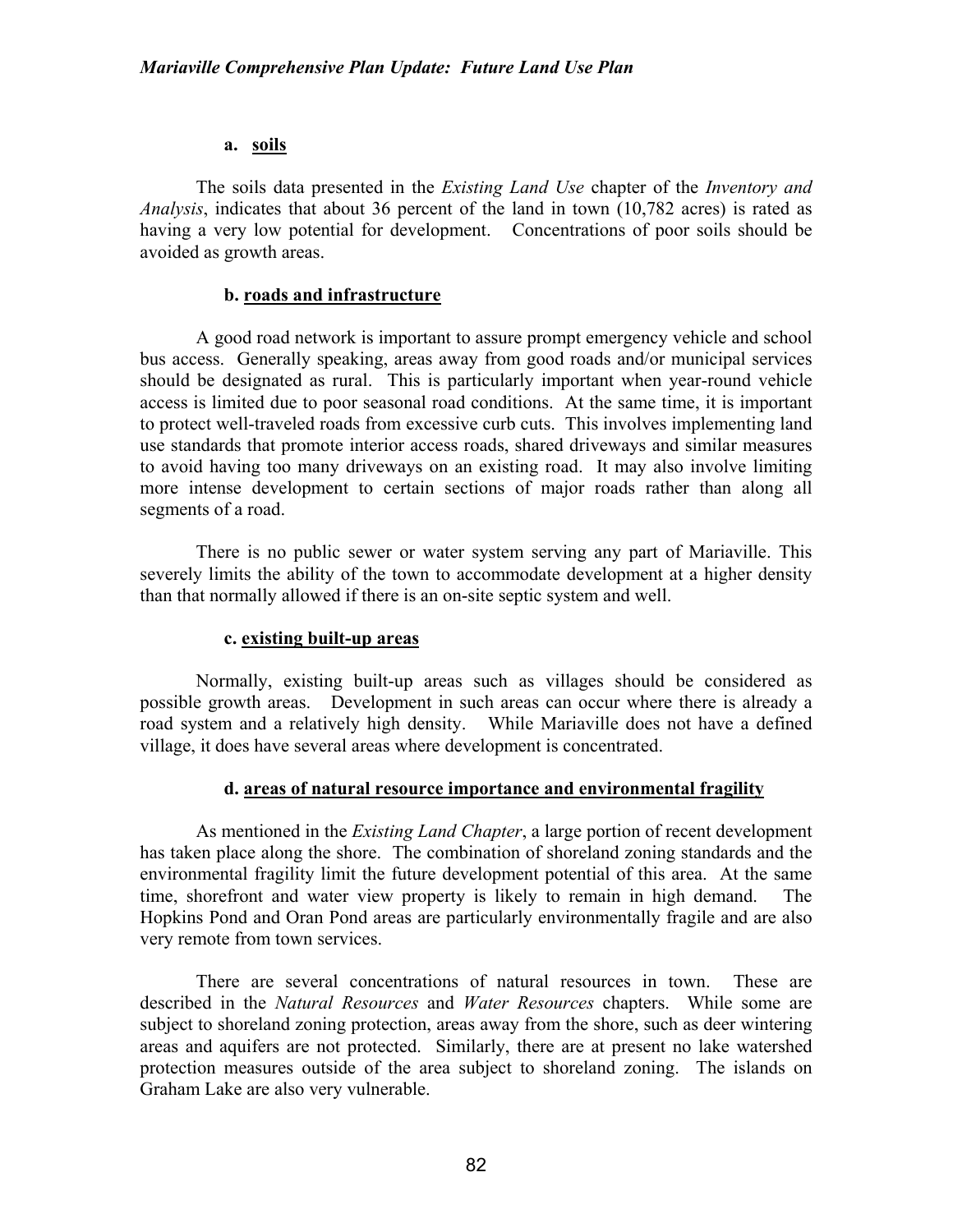#### e. conclusions

The combination of poor soils, distances from year-round roads and limited public services make it difficult for much of Mariaville to accommodate high volumes of development. This means that large areas of town need to be retained as low density rural.

### 4. A Future Land Use Scheme for Mariaville

### a. An Overview

 The following paragraphs present the future land use scheme envisioned for Mariaville. In many respects, it aims to preserve the town as it is today while also allowing adequate opportunities for future growth. It aims to keep the rural areas relatively rural, preserve presently undeveloped areas, minimize increases in school bus routes and other costly expansions of services, protect a critical lake watershed and allow other areas of town to attract currently projected rates of development.

 Since planning is an on-going process, the recommendations proposed here must be reviewed every few years. If they prove overly restrictive, the town may want to recommend some changes. Similarly, the town may later find that some of the provisions are insufficient to regulate development.

While the plan recommends that Mariaville enact town-wide land use controls, all proposed standards are aimed at minimizing restrictions on the average homeowner and small business owner. Rather, it aims to minimize the adverse impacts from large-scale development and those land uses that would be incompatible with Mariaville's ability to provide services. Certain activities would be permitted in all districts unless prohibited by state standards (such as shoreland zoning standards). In the event that a recommended standard conflicts with another proposed standard, the stricter provision would apply.

Allowed uses in all districts unless specifically prohibited would include single family homes (including manufactured homes) and accessory (sometimes called in-law) dwellings. Home-based occupations would also be allowed. Traditional rural uses such as farming, cutting of trees for firewood and other small-scale uses would be allowed. Uses that support rural uses such as sawmills, greenhouses, barns and equipment storage buildings would also be permitted.

These standards do not preclude from someone building at a lower density. For example, a homeowner who wished to have a two acre lot where a minimum of 0.5 acre was allowed could do so. All standards recommended in this town are minimum rather than maximum.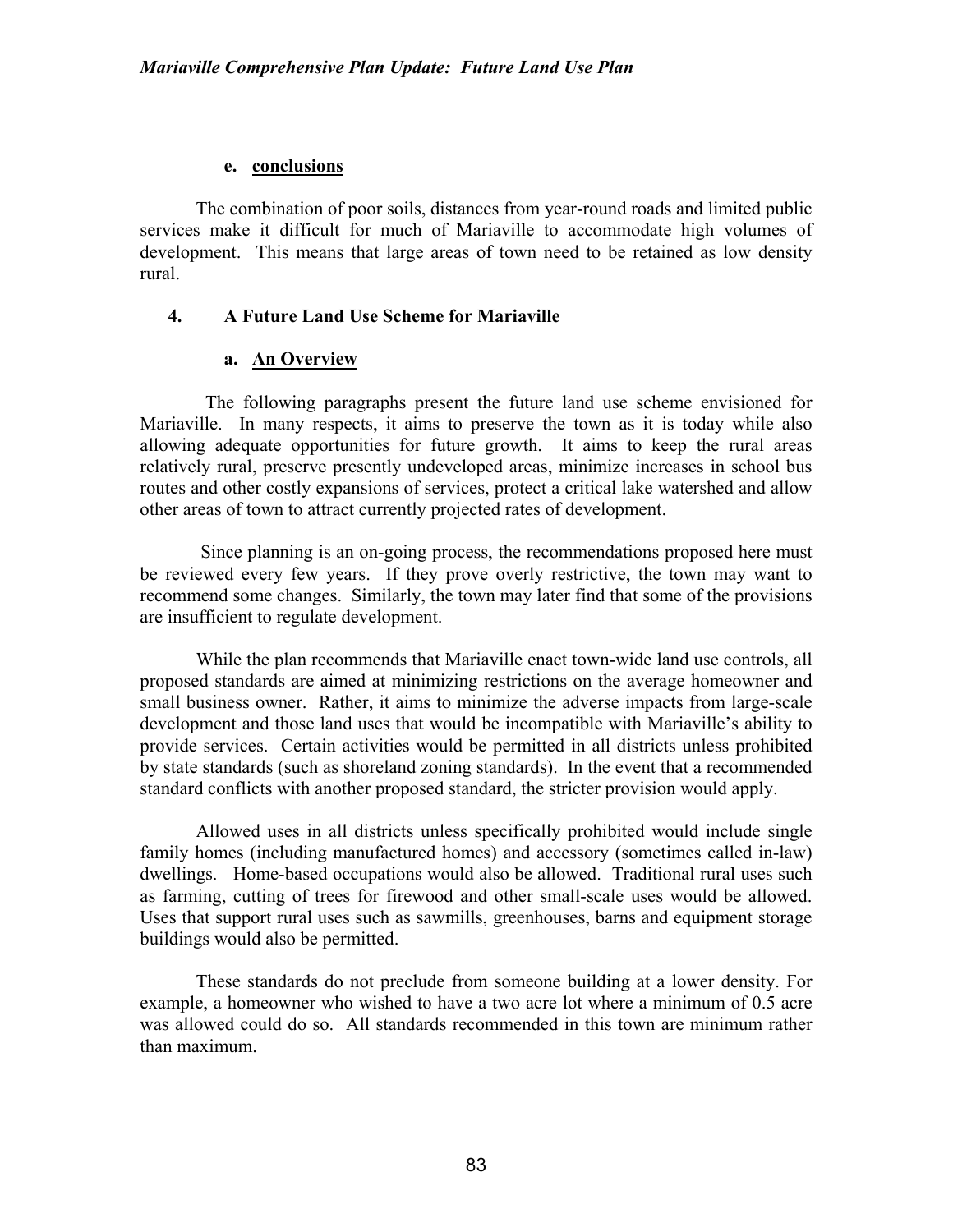#### Mariaville Comprehensive Plan Update: Future Land Use Plan

The plan does not recommend imposition of a building code on single family dwellings. To minimize the number of curb cuts, all new subdivisions of four or more units would be required to provide road access through an interior road serving the development rather than on an existing public way.

#### b. Residential Growth Area

 Residential Growth areas are depicted on the Future Land Use Map. These areas would be primarily residential. Commercial and other uses would be allowed in the General Growth area described below. New single family dwellings would be allowed in the Residential Growth area on two acres of land with 200 feet of road frontage. There would be a building setback of 75 feet from the center line of existing roads. There would also be a 50-foot vegetative buffer requirement between the road and the dwelling except when more visibility is needed for safe vehicle access onto a road. For roads serving a subdivision, the setback requirement would be 40 feet. The purpose of these standards is to preserve the town's rural character and have adequate spacing between driveways so that curb cuts are minimized.

All existing lots that meet state requirements (such as the distance between a septic system and a well) would be grandfathered. There would be a 15-foot side yard set back and a 25-foot rear yard setback The frontage and set back standards could be reduced when the lots are part of a cluster development or if the lot's shape made such setbacks impractical . In the case of clusters, the focus would be on retaining the overall density so that individual lots size may be reduced as long as the remaining land is retained as common open space.

To encourage the use of the cluster option, there would be a 20 percent density bonus for developments of ten units or more that are clusters. For example, a development of ten units as a conventional subdivision would be allowed two additional units as a cluster. Similarly, a 20-unit development would be allowed four additional units.

#### c. General Growth Areas

 This is the part of town where the highest density development would be allowed. Mobile home parks, multi-family dwellings of up to four units per two acres and smallscale commercial and manufacturing uses would be permitted with one mile of the fire station unless the area was subject to other restrictions such as shoreland zoning, natural resource protection, or if it abutted a rural area (see the *Future Land Use Map* for the recommended boundaries). Single and two-family homes would be permitted on halfacre lots. Approval of all uses would be contingent upon having adequate water supply and meeting state wastewater disposal requirements. The rationale for restricting these uses to a small area of town is to assure prompt emergency vehicle access and to protect residential areas from other uses. These uses would also not be permitted in aquifer overlay areas (see below).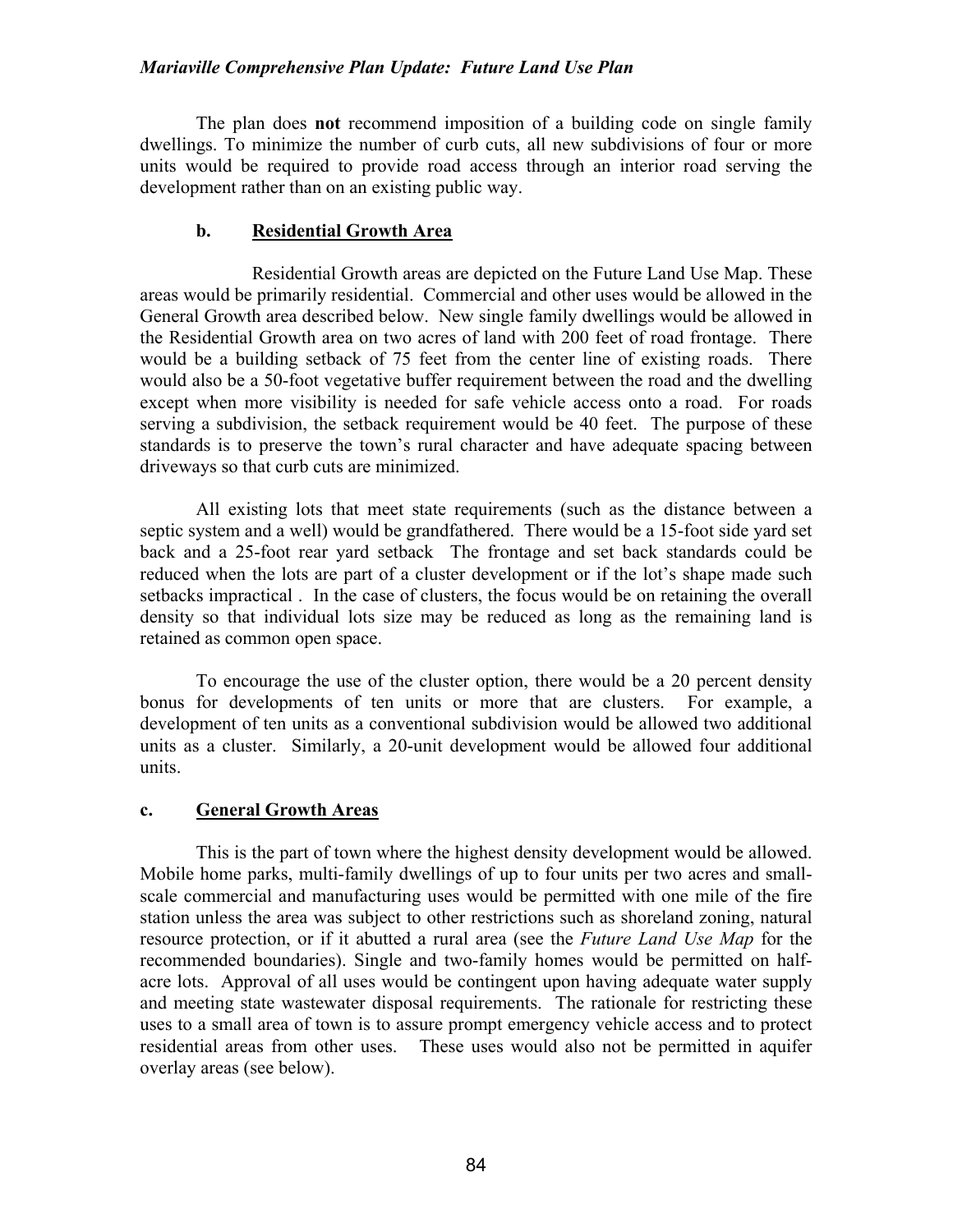#### Mariaville Comprehensive Plan Update: Future Land Use Plan

Retail commercial and manufacturing uses would be restricted to 2,500 square feet of floor space. This restriction reflects a compromise between the need to allow these uses in town and avoiding having overly large commercial and manufacturing operations. This allows the town to avoid uses that may generate more traffic, cause stormwater runoff and related pollution problems and pose conflicts with adjoining uses. The 2,500 square foot restriction would not apply to traditional rural uses (see Section 4.a above). These uses would be subject to a 10,000 square foot limit per building. The plan recommends that the town implement vegetative buffering standards between commercial/manufacturing and adjoining uses. It also recommends that commercial/manufacturing/multifamily uses be required to provide adequate on-site parking. All roads serving development other than single and two-family homes in the district must meet town road standards even if that development is not subject to subdivision review. Current town standards require that subdivision roads meet town standards. The plan is thus proposing a stricter standard for this area.

Dimensional standards would be largely the same as in the Residential Growth areas with two exceptions. First, side and rear-yard setbacks would be double those required for single-family residential uses. Second, there would be a 150-foot road frontage for single family homes.

### d. Shorefront Areas

The plan recommends several changes to shoreland zoning standards. First, given the fragility of Hopkins Pond and Oran Pond, the entire shoreland area along the ponds would be rezoned. Second, the shores of several streams would be rezoned as Resource Protection (see the Water Resource Goals and Objectives). Third, more restrictive shoreland zoning would be enacted for the rural areas (see Section 4.e below)

Fourth, the Limited Residential district around wetlands in the Rural Area would have its density changed to five acres per unit. This is the same as the surrounding area. The rationale for this change is that the current Limited Residential density of one unit per acre could serve to encourage growth adjacent to wetlands. This standard would not apply to wetlands in the growth areas. The plan also recommends that the current floodplain ordinance standards be retained and updated when the state guidelines for these ordinances change.

## e. Hopkins Pond and Oran Pond Watersheds

Since development anywhere in a lake watershed may affect water quality, the plan recommends enactment of a watershed protection district for the Hopkins Pond and Oran Pond watersheds. Standards for this district would include requiring a permit for all earth disturbance activities that involved ten or more cubic yards. The permitting standards would require that sedimentation and storm water run-off that could result in increased phosphorus loading be minimized. The standards would follow DEP guidelines for managing phosphorus loading (see the Water Resource Goals and Objectives).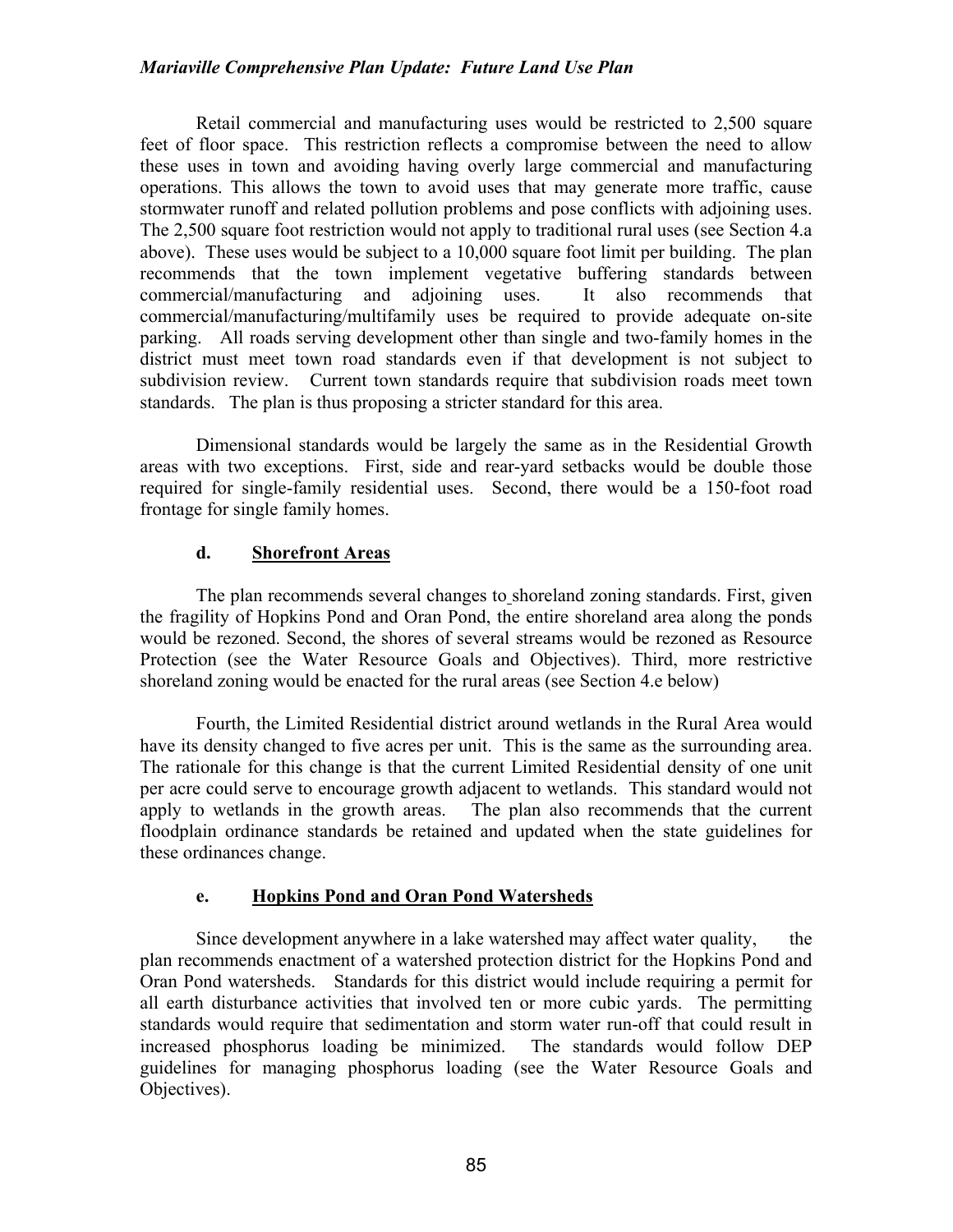#### Mariaville Comprehensive Plan Update: Future Land Use Plan

In addition, there would be a minimum lot size of 10 acres per unit of new residential development. All existing lots at the time these standards were enacted would be grandfathered. Commercial uses other than home-based occupations would not be permitted. These standards would apply outside of the area subject to shoreland zoning. Within the shoreland area the standards are described under the Water Resources goal G.8.

These restrictions would have the effect of retaining this area as very low density rural. In addition to protecting water quality, they discourage development in an area where it would be very costly to extend municipal services. As mentioned in the Inventory and Analysis, it may take the fire department and rescue squad over an hour to reach this remote part of town.

### f. Rural Areas

The primary uses allowed in these areas will be single family dwellings, accessory (sometimes called in-law) units and agriculture and forestry. Other permitted uses include operations dependent upon natural resources such as saw mills, farm stands and mineral extraction as well as home occupations. Other commercial and industrial uses would not be permitted.

For new lots, the minimum lot size, under this proposal, is five acres. There would be a 250-foot road frontage requirement unless the development were part of an open space (cluster) subdivision in which case a reduced frontage would be at the planning board's discretion. The setback from the centerline of an existing public way would be 100 feet. For roads serving a specific development, the setback requirement would be 40 feet. Unlike the Residential Growth Area, there would be no bonus for use of the cluster option. Side lot setbacks would be 25 feet and rear setbacks would be 40 feet. Here again, these standards could be waived as part of a cluster development.

All development in the rural area would be required to have an average density of five acres per unit. While individual lot sizes in a subdivision could be as small as one acre, the overall density would be five acres per lot. The land not held by the individual owner would be held as common, undivided land. These standards would mean that eight lots could be created from a 40-acre parcel. The rationale for this provision is to limit the overall density of growth in the rural area.

There would also be more restrictive shoreland zoning standards in the rural areas. No new residential structures would be permitted within 250 feet of the shore along water bodies subject to state shoreland zoning standards in the rural areas. Structures would be permitted on lots approved at the time of enactment of these standards unless otherwise prohibited by shoreland zoning or other state requirements such as septic system standards (see also the five acres per unit requirement described under section 4.d above).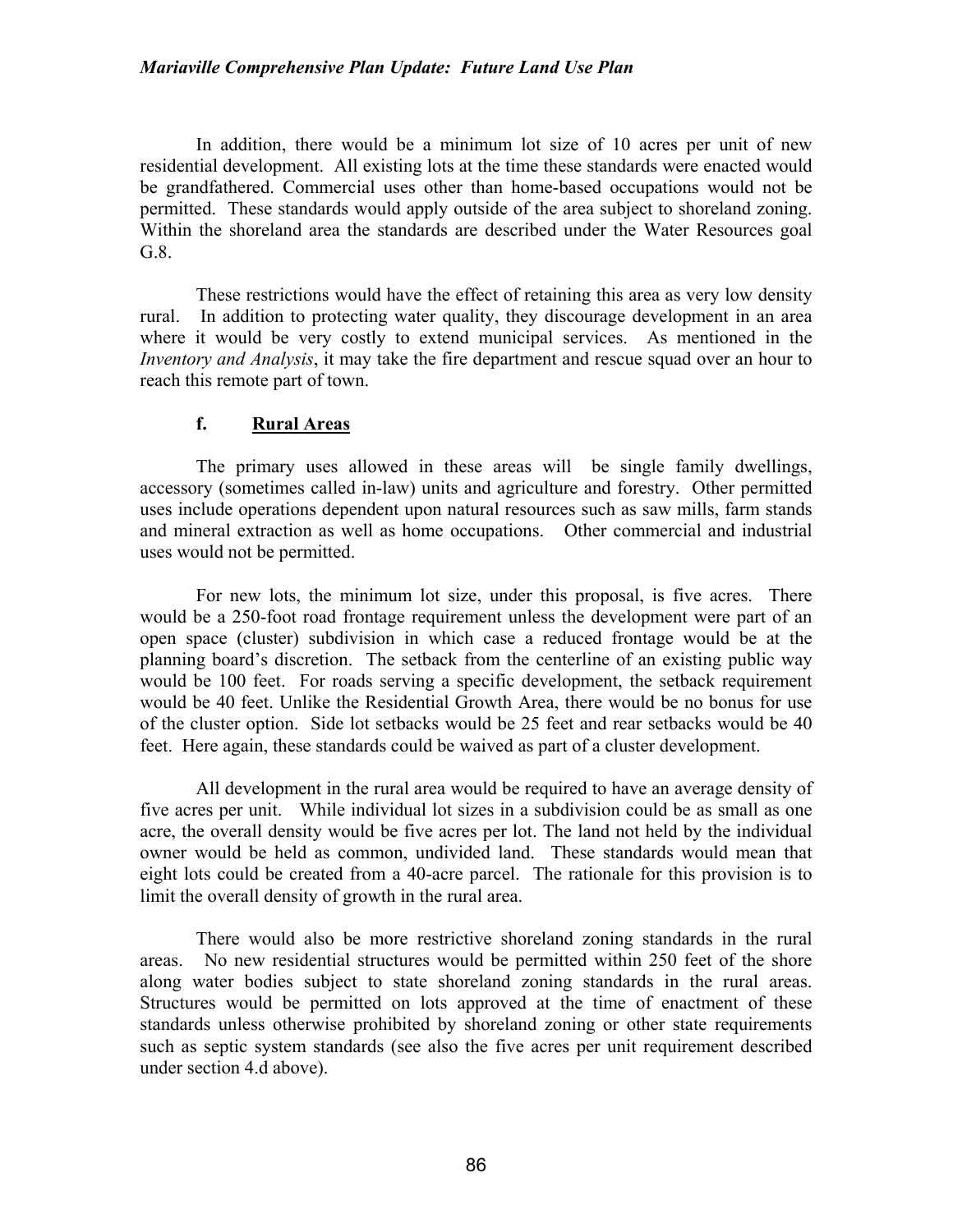## f. Natural Resource Areas

 The plan recommends enactment of a Natural Resource Overlay District for those natural resources outside of the shoreland zone. This district would overlay any underlying district and apply to Deer Wintering Areas and Uses would be restricted to one single family unit per two acres unless stricter standards applied in the underlying district. All earth disturbance activities greater than ten cubic yards or timber harvesting would be subject to planning board review. During the review process the planning board would consult with the Maine Department of Inland Fisheries and Wildlife to determine how to minimize disruptions to the deer wintering activities.

## g. Aquifer Protection Areas

 The plan also recommends that the town enact an aquifer protection overlay district. The boundaries of this district are depicted on the Future Land Use map. Its provisions are described in the Water Resources Goals and Objectives.

## 5. Growth and Rural Areas

The Residential Growth and General Growth areas would be recommended as the growth areas. The shoreland areas would be designated transitional. While not suitable for intensive growth, state and local standards limit the volume of development that can occur in shoreland areas. The Rural, Hopkins Pond and Oran Pond Watersheds and Natural Resource Overlay Areas would be recommended as the rural areas.

#### 6. Measures to Distinguish Growth and Rural Areas

 The overall goal is to have 70 percent of new residential growth occur in growth areas. The plan recommends several measures to limit growth in rural areas and facilitate growth in growth areas. These measures build on existing constraints to growth. The most notable constraint is the lack of year-round roads in much of the town. In addition there were 15,728 acres held in tree growth taxation in 2001. This classification offers at least temporary protection from development.

 The significant differences in density requirements between growth and rural areas serve to discourage growth in rural areas. The current subdivision ordinance requirement that all subdivisions be connected to a road built to year-round standards serves as an additional discouragement of growth in rural areas. Also, higher density uses such as mobile home parks, commercial uses and multi-family (three or more units) dwellings are allowed only in the General Growth area. The cluster density bonus applies only to the growth area. The open space impact fee (see Natural Resources Goals and Objectives) would be assessed only on land developed in rural areas. The rural areas also have more restrictive shoreland zoning standards.